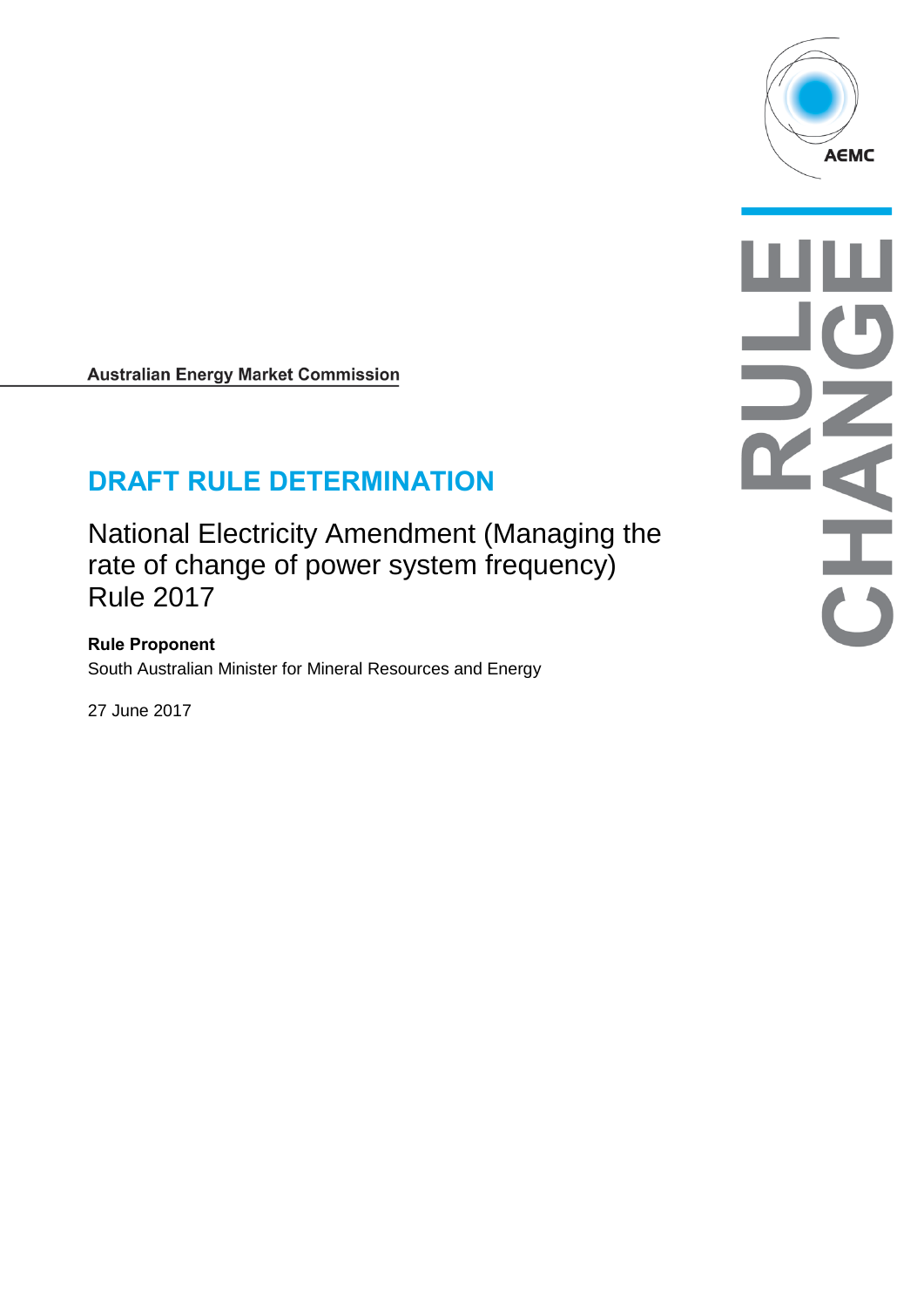#### **Inquiries**

Australian Energy Market Commission PO Box A2449 Sydney South NSW 1235

**E**: aemc@aemc.gov.au **T**: (02) 8296 7800 **F**: (02) 8296 7899

Reference: ERC0214

#### **Citation**

AEMC 2017, Managing the rate of change of power system frequency, Rule Determination, 27 June 2017, Sydney

#### **About the AEMC**

The AEMC reports to the Council of Australian Governments (COAG) through the COAG Energy Council. We have two functions. We make and amend the national electricity, gas and energy retail rules and conduct independent reviews for the COAG Energy Council.

This work is copyright. The Copyright Act 1968 permits fair dealing for study, research, news reporting, criticism and review. Selected passages, tables or diagrams may be reproduced for such purposes provided acknowledgement of the source is included.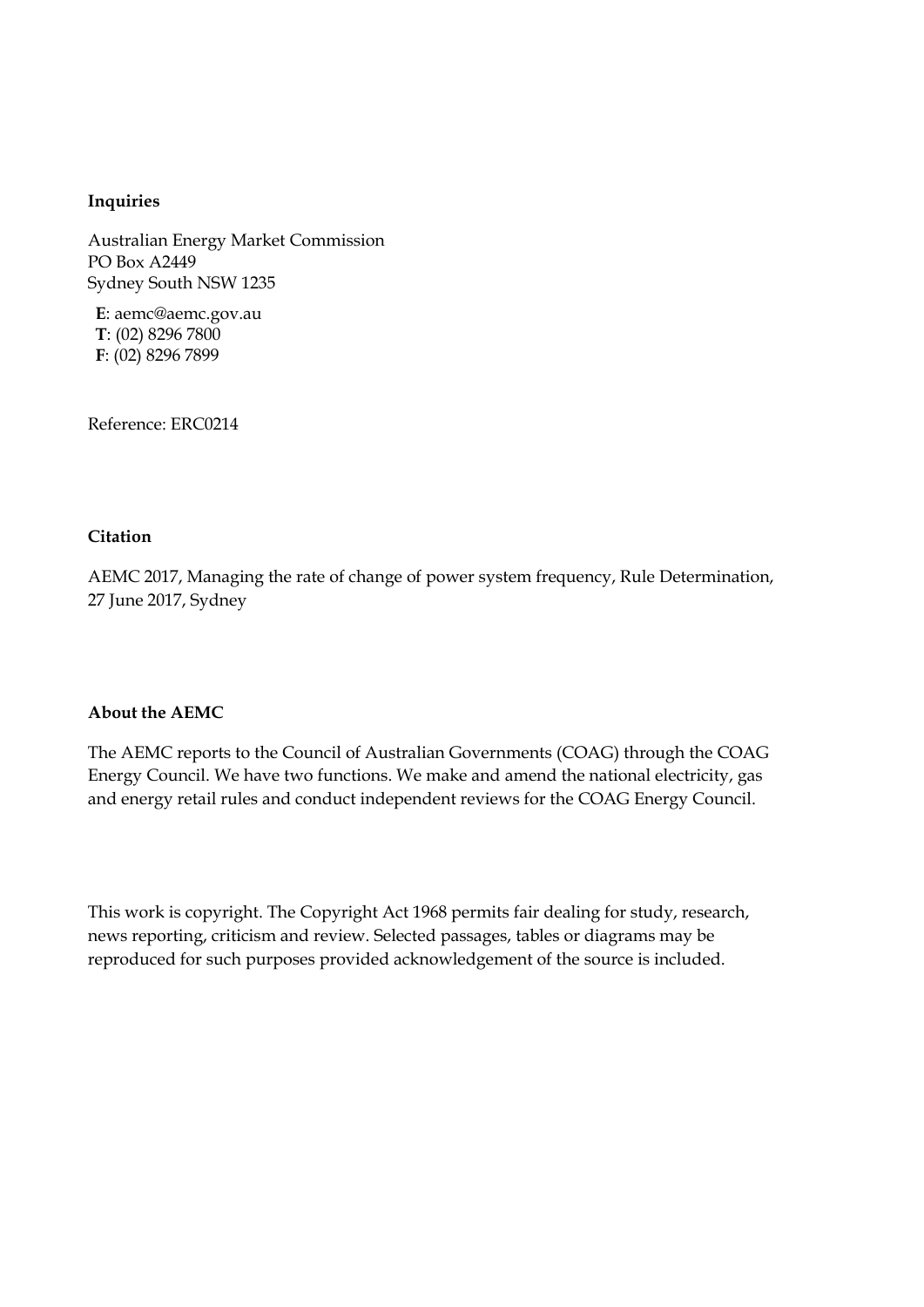# **Executive Summary**

The Australian Energy Market Commission (AEMC or Commission) has made a draft rule, which is a more preferable rule, to place an obligation on Transmission Network Service Providers (TNSPs) to procure minimum required levels of inertia or alternative frequency control services.

The widespread deployment of non-synchronous generating technologies, such as wind farms and solar panels, is having impacts on the operation of the power system. These technologies, have low or no physical inertia, and are therefore currently limited in their ability to dampen rapid changes in power system frequency, which is needed in order to maintain a secure power system.

The Commission considers that a secure power system demands the availability of minimum levels of inertia at all times and an obligation on TNSPs to provide this service will establish confidence that system security can be maintained in all regions of the National Electricity Market (NEM).

### **The rule change request**

The more preferable draft rule has been made with respect to a rule change request received from the South Australian Government and accompanies the Commission's final report on the *System security market frameworks review*. The South Australian Government considers that less synchronous generation in the NEM is leading to a lack of system inertia. This is increasing the susceptibility of the system to rapid changes in frequency that arise as a result of system disturbances.

Historically, most generation in the NEM has been synchronous and, as such, the inertia provided by these generators has not been separately valued. As the generation mix shifts to smaller and more non-synchronous generation however, inertia is not provided as a matter of course giving rise to increasing challenges for the Australian Energy Market Operator (AEMO) in maintaining the power system in a secure operating state.

The shift to newer types of generation has been more pronounced in some regions of the NEM than others. South Australia, in particular, has experienced a substantially faster change than other regions as an increasing volume of non-synchronous generation is integrated. Flows on the interconnector with Victoria allow power system security to be maintained in normal circumstances because of inertia provided by generators in other parts of the NEM. Where there is an outage of this interconnector, the risks to system security in South Australia increase significantly because it must rely on inertia provided by generators within the region. This makes it harder to arrest the frequency change and restore the frequency to normal operating levels. As the generation mix changes in a similar way across the NEM these risks may become more widespread.

The South Australian Government's rule change request proposes that AEMO should be provided with powers to determine the services necessary to manage sudden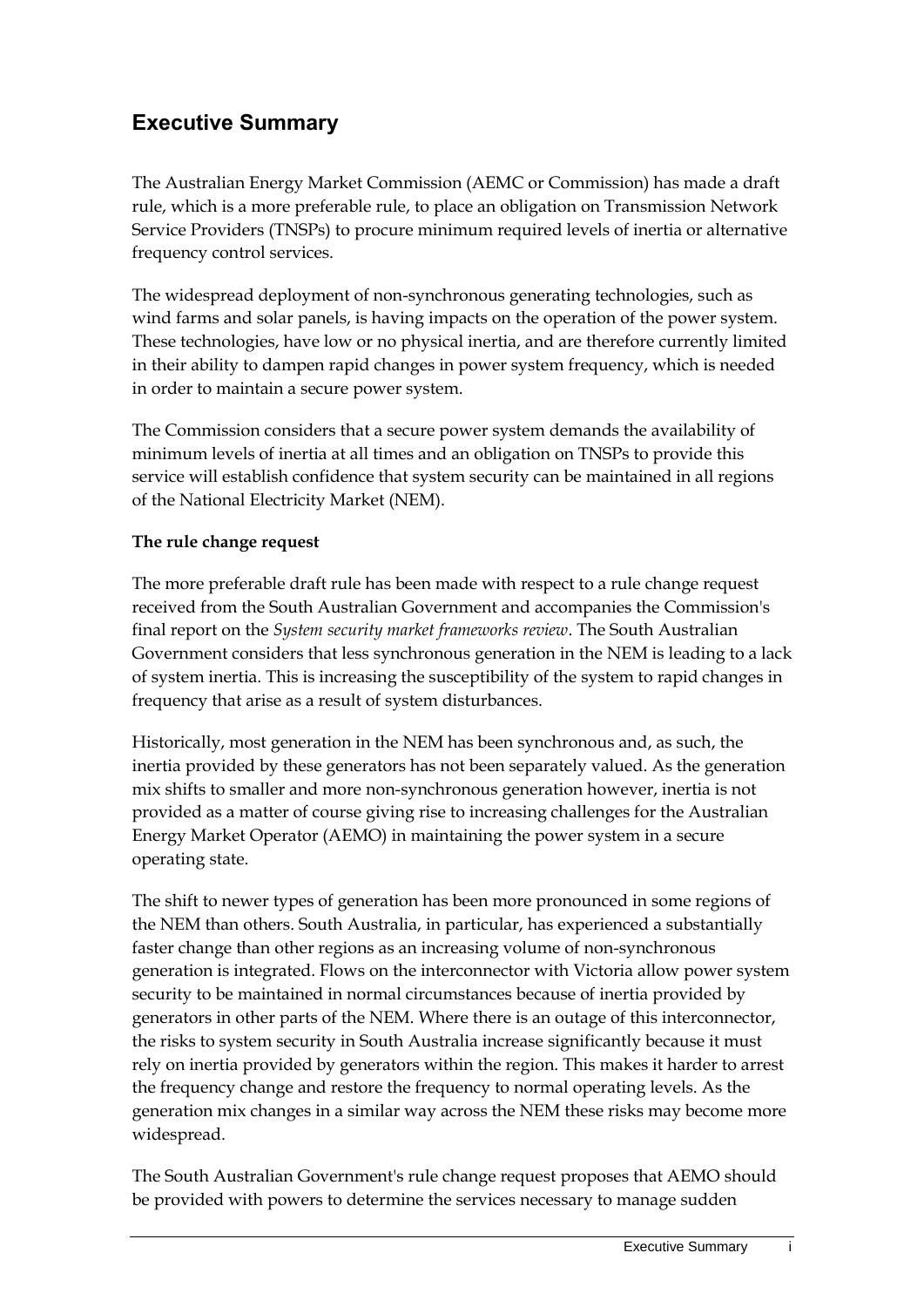changes in frequency and procure these services through an efficient and competitive process to maintain power system security.

The Commission has made a more preferable draft rule with respect to the South Australian Government's rule change request. The Commission has concluded that, for the following reasons, the best mechanism to meet the minimum inertia requirements associated with maintaining system security would be through provision of inertia services by TNSPs.

- The existing economic regulatory framework will provide a means for the TNSP to assess the least-cost approach to meeting the obligation with oversight and approval by the Australian Energy Regulator (AER).
- TNSPs are best placed to provide the required levels of inertia within each sub-network and to coordinate the location of inertia with other network support services, including obligations related to minimum system strength.

### **Minimum required levels of inertia**

Under the National Electricity Rules (NER), AEMO must operate the power system such that, to the extent practicable, it is and will remain in a secure operating state.<sup>1</sup> In terms of frequency control, this means that system frequency must stay within the bounds specified in the Frequency Operating Standards (FOS) following the occurrence of a credible contingency<sup>2</sup> or protected event.<sup>3</sup>

Prior to the occurrence of such a contingency event, there are two actions that could be taken to minimise the resulting initial frequency change:

- constrain the power system to minimise the impact of the contingency; and/or
- increase the level of inertia in the system to resist the initial frequency change.

However, short of constraining all generation and network flows - and therefore demand - to zero, there is a minimum level of inertia required even to operate the system in a heavily constrained manner. Such a level would provide:

- time for frequency control ancillary services to respond and recover the frequency to normal operating levels;
- time for emergency frequency control schemes to operate effectively; and
- a higher probability of generators remaining online following the occurrence of the contingency event.

<sup>1</sup> Clause 4.2.6(a) of the NER.

<sup>&</sup>lt;sup>2</sup> A credible contingency is an event which AEMO considers to be reasonably possible. Generally, such events would involve the loss of one generating unit or network element.

 $3$  A protected event is a non-credible contingency that, following a declaration by the Reliability Panel, must be managed in a similar manner to credible contingencies.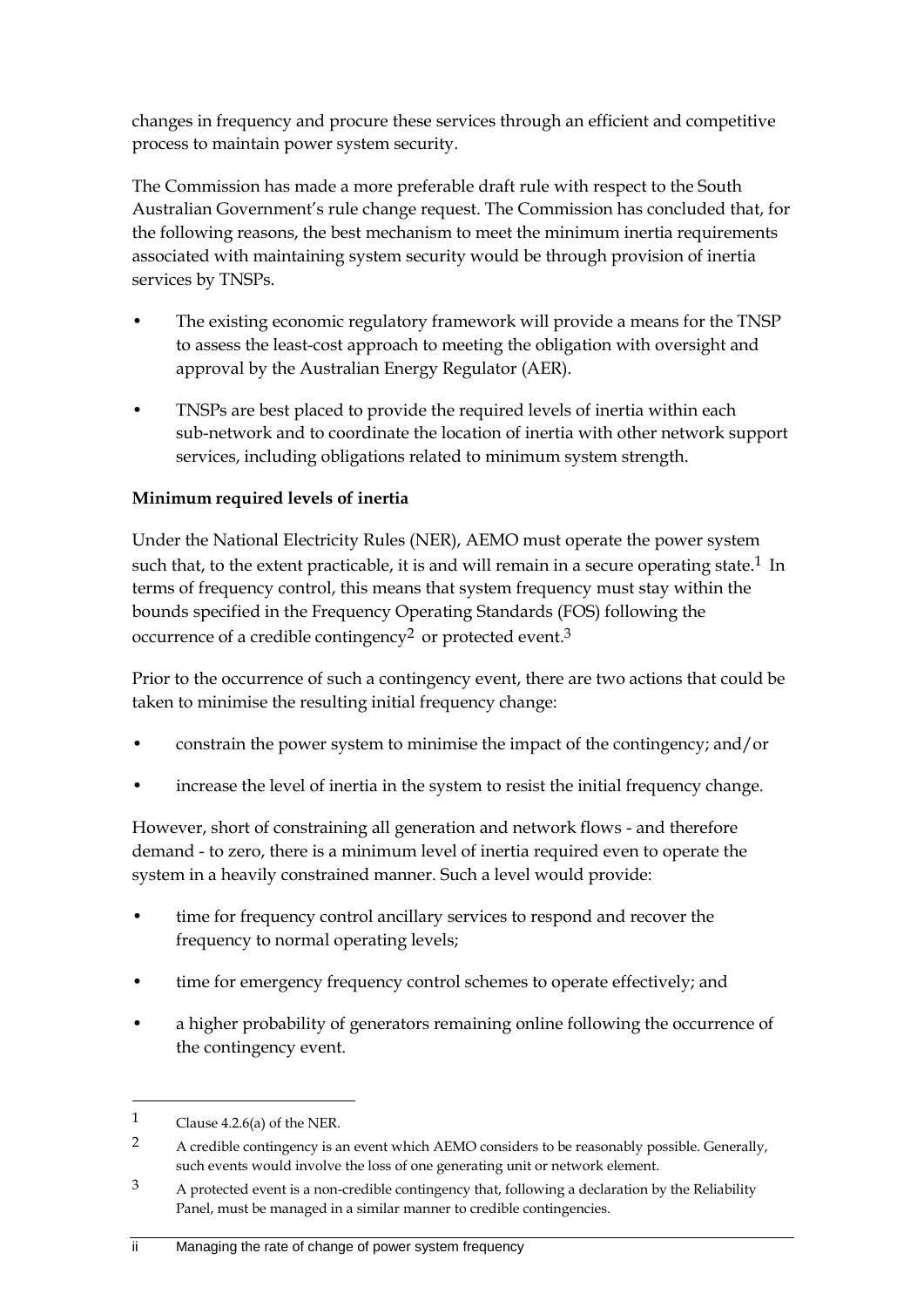With increasingly less synchronous generation in the NEM, this draft rule establishes an obligation on TNSPs to provide confidence that this minimum level of inertia will be available when needed to maintain a secure operating system.

### **The draft rule**

The more preferable draft rule made by the Commission is attached to and published with this draft rule determination. The key features of the more preferable draft rule are as follows.

- An obligation on AEMO to determine sub-networks in the NEM that are required to be able to operate independently as an island and, for each sub-network, to assess whether a shortfall in inertia exists or is likely to exist in the future.
- Where an inertia shortfall exists in a sub-network, an obligation on the relevant TNSPs to make continuously available minimum required levels of inertia, determined by AEMO through a prescribed process.
- An ability for TNSPs to contract with third-party providers of alternative frequency control services, including fast frequency response (FFR) services, as a means of meeting a proportion of the obligation to provide the minimum required levels of inertia, with approval from AEMO.
- An ability for AEMO to enable the inertia network services provided by TNSPs and third-party providers under specific circumstances in order to maintain the power system in a secure operating state.4

The Commission considers that the draft more preferable rule will contribute to the achievement of the national electricity objective (NEO) for the following reasons.

- The existing economic regulatory framework will provide a means for the TNSP to assess the least-cost approach to meeting the obligation with oversight and approval by the  $AER<sup>5</sup>$ . The draft rule will allow the TNSP to meet the obligation in the short-term by contracting with existing third-party providers of inertia, while concurrently assessing the most efficient means of meeting the obligation over the long term.
- The periodic review of the level of the obligation on TNSPs to provide inertia network services, and the requirement for the TNSP to identify and procure the least cost option or combination of options to meet its inertia obligation, $6$  will

<sup>4</sup> An inertia network service is enabled when AEMO has selected the relevant inertia network service and it is providing inertia to an inertia sub-network.

<sup>5</sup> AEMO is responsible for planning, authorising and directing augmentation of the declared shared network in Victoria. AEMO Different arrangements for the provision of shared transmission services, including inertia network services, will apply to AEMO in its role as the Inertia Service Provider for Victoria.

<sup>6</sup> Draft Rule clause 5.20B.4(f).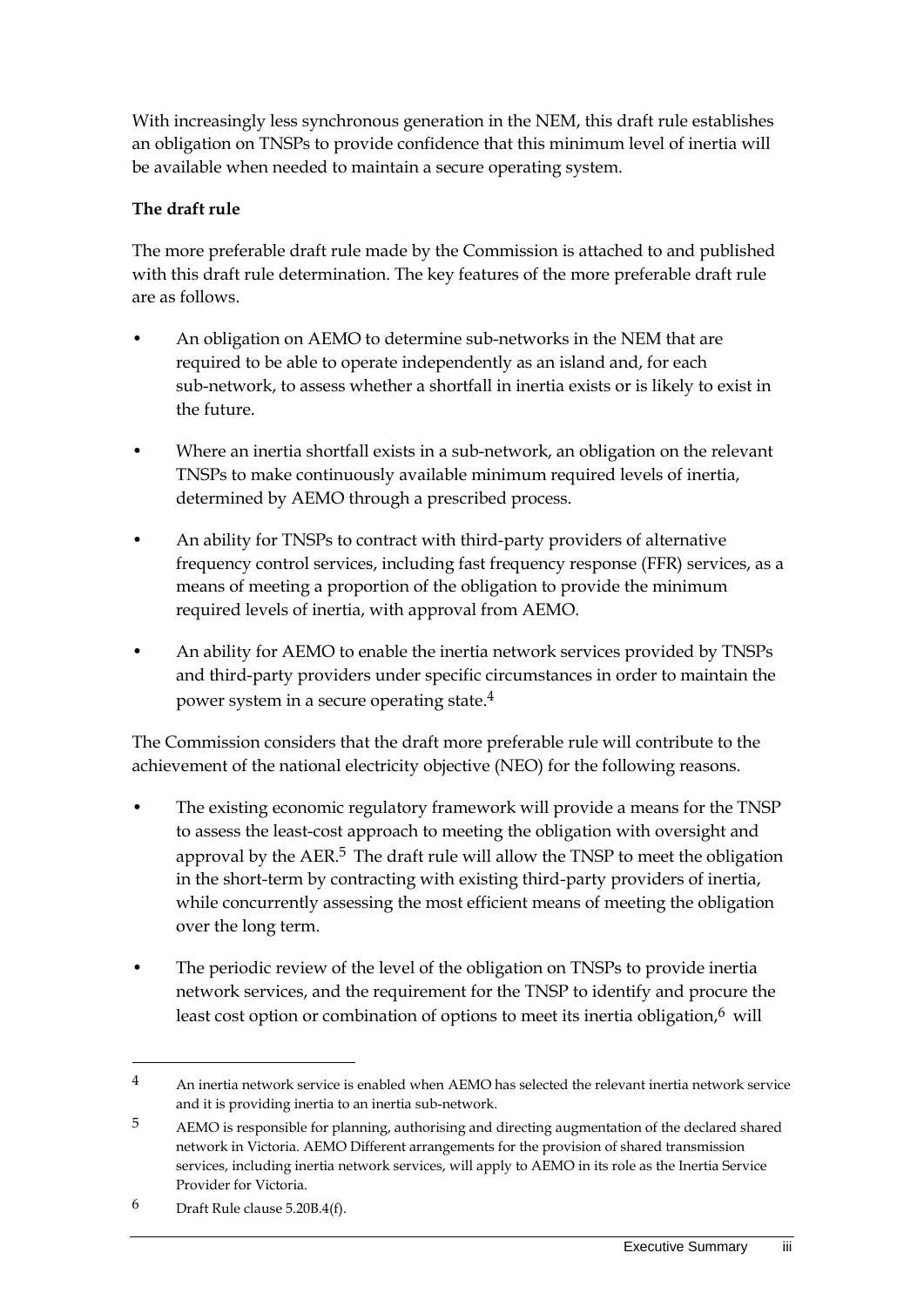assist in making sure that further investments are efficient and reflective of changing market conditions.

- The obligation on TNSPs to provide inertia network services will only apply to sub-networks where AEMO has identified that an inertia shortfall exists. This will promote efficient investment and use of services by:
	- maintaining system security where it is needed while not imposing undue market or compliance costs on other areas; and
	- providing for future shortfalls in inertia to be identified in a timely manner.
- Placing the obligation on TNSPs to provide inertia network services will provide a greater ability to coordinate the provision of inertia network services with other network support requirements for the relevant sub-network, such as system strength. This should result in a more efficient outcome for consumers in the long term by avoiding the potential duplication of investment.
- The ability for the TNSP to make available inertia network services through contracts with third-party providers of services other than the provision of inertia will promote efficiency in investments by expanding the range of options available to manage the secure operation of the system.

Submissions on this draft rule determination are due by **8 August 2017**.

### **Additional inertia for market benefit**

The draft rule relates to the provision by TNSPs of the minimum level of inertia required to maintain secure operation of the power system. This can be distinguished from additional levels of inertia, or alternative frequency control services, that may increase economic benefits by allowing for greater power transfers on the network, such as greater energy flows on interconnectors.

The draft rule does not provide a mechanism to realise the market benefits that could be obtained through the provision of inertia at levels above the minimum level of inertia required to maintain secure operation of the power system.

As part of the *System security market frameworks review*, the AEMC has been assessing a rule change request received from AGL, which proposes the establishment of an inertia ancillary services market. The AEMC intends to continue its assessment of this rule change request with a view to implementing a mechanism to guide the provision of additional inertia for market benefit. The Commission has decided to extend the period of time for making a draft determination on this rule change request until 7 November 2017.

The Commission considers that the ability to maintain power system security in an efficient manner would be enhanced by the development and introduction of a mechanism to obtain and pay for inertia and that this would further contribute to the NEO. However, such a mechanism will need careful design due to the potential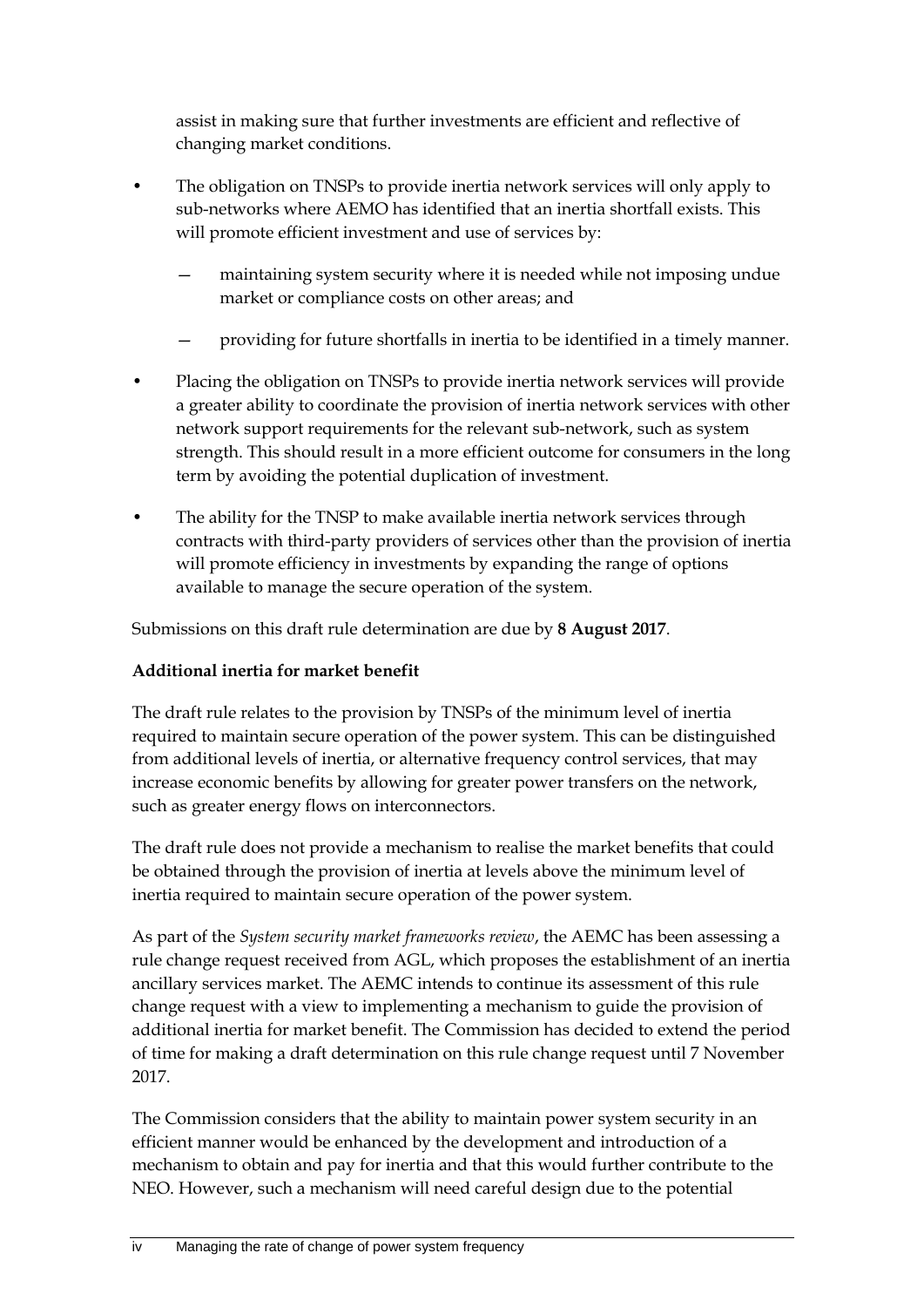impacts on the operation of the energy and ancillary services markets. Continued stakeholder engagement and consultation will be required in the development process.7

A market mechanism will complement and build on the certainty created through the TNSP obligation by providing the ability to continuously adjust the level of service provision in real time to maximise efficiency. Ultimately, the combined TNSP obligation and market mechanism will form an enhanced framework which efficiently balances certainty and flexibility for the management of system frequency in the long term interests of consumers.

<sup>7</sup> The Commission's assessment of potential mechanisms for the provision of additional inertia is set out in the final report on the *System security market frameworks review*.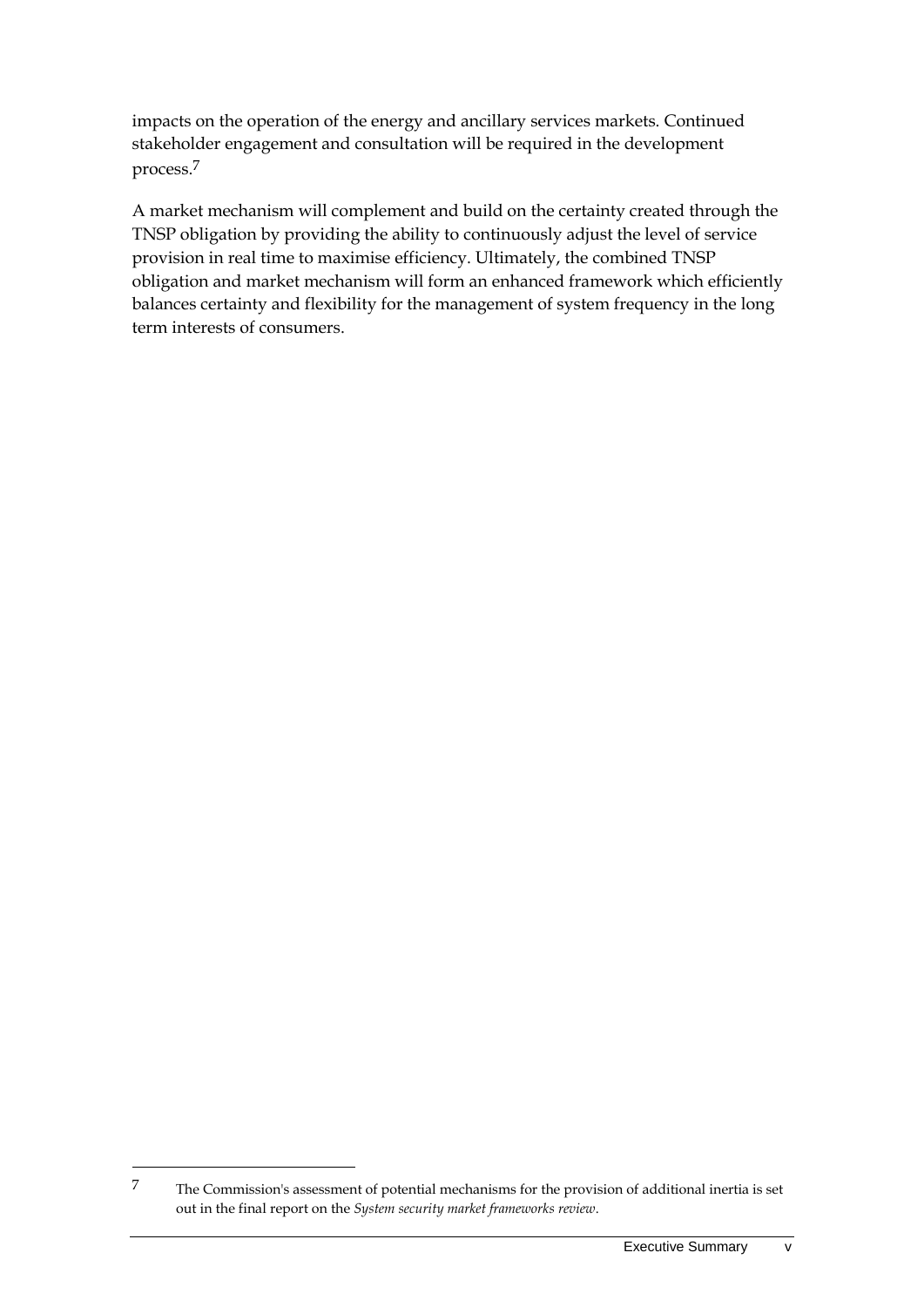# **Contents**

| $\mathbf{1}$   |                  |                                                                              |  |  |
|----------------|------------------|------------------------------------------------------------------------------|--|--|
|                | 1.1              |                                                                              |  |  |
|                | 1.2              |                                                                              |  |  |
|                | 1.3              |                                                                              |  |  |
|                | 1.4              |                                                                              |  |  |
|                | 1.5              |                                                                              |  |  |
|                | 1.6              |                                                                              |  |  |
|                | 1.7              |                                                                              |  |  |
|                | 1.8              |                                                                              |  |  |
| $\overline{2}$ |                  |                                                                              |  |  |
|                | 2.1              |                                                                              |  |  |
|                | 2.2              |                                                                              |  |  |
|                | 2.3              |                                                                              |  |  |
|                | 2.4              |                                                                              |  |  |
|                | 2.5              |                                                                              |  |  |
| 3              |                  | Determining the minimum required levels of inertia and inertia shortfalls 22 |  |  |
|                | 3.1              |                                                                              |  |  |
|                | 3.2              |                                                                              |  |  |
|                | 3.3 <sub>1</sub> |                                                                              |  |  |
|                | 3.4              |                                                                              |  |  |
| 4              |                  |                                                                              |  |  |
|                | 4.1              |                                                                              |  |  |
|                | 4.2              |                                                                              |  |  |
|                | 4.3              |                                                                              |  |  |
|                | 4.4              |                                                                              |  |  |
| 5              |                  |                                                                              |  |  |
|                | 5.1              |                                                                              |  |  |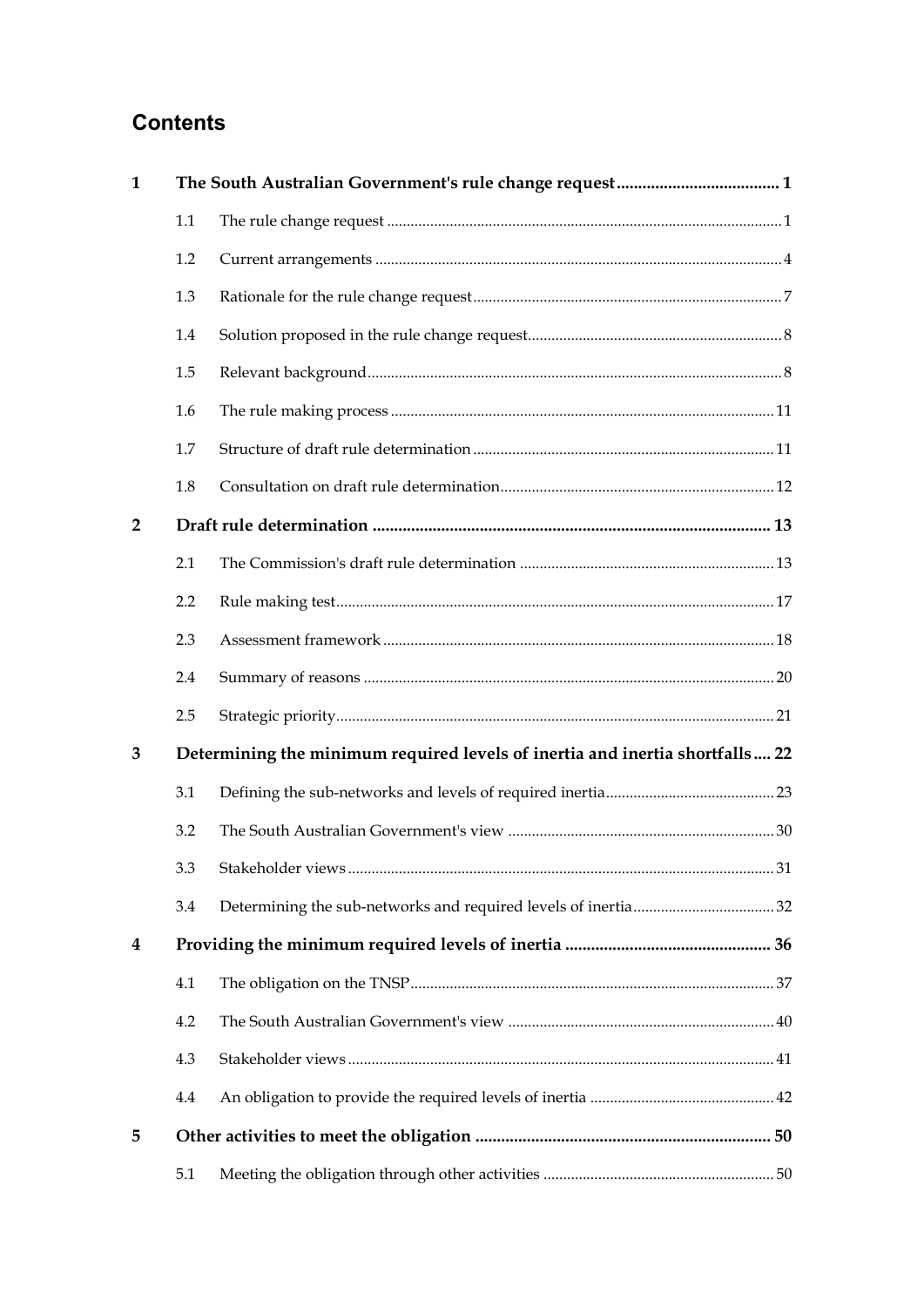|              | 5.2        |  |  |  |  |
|--------------|------------|--|--|--|--|
|              | 5.3        |  |  |  |  |
|              | 5.4        |  |  |  |  |
|              |            |  |  |  |  |
| $\mathbf{A}$ |            |  |  |  |  |
| B            |            |  |  |  |  |
|              | B.1        |  |  |  |  |
|              | B.2        |  |  |  |  |
|              | B.3        |  |  |  |  |
|              | <b>B.4</b> |  |  |  |  |
|              | <b>B.5</b> |  |  |  |  |
|              | <b>B.6</b> |  |  |  |  |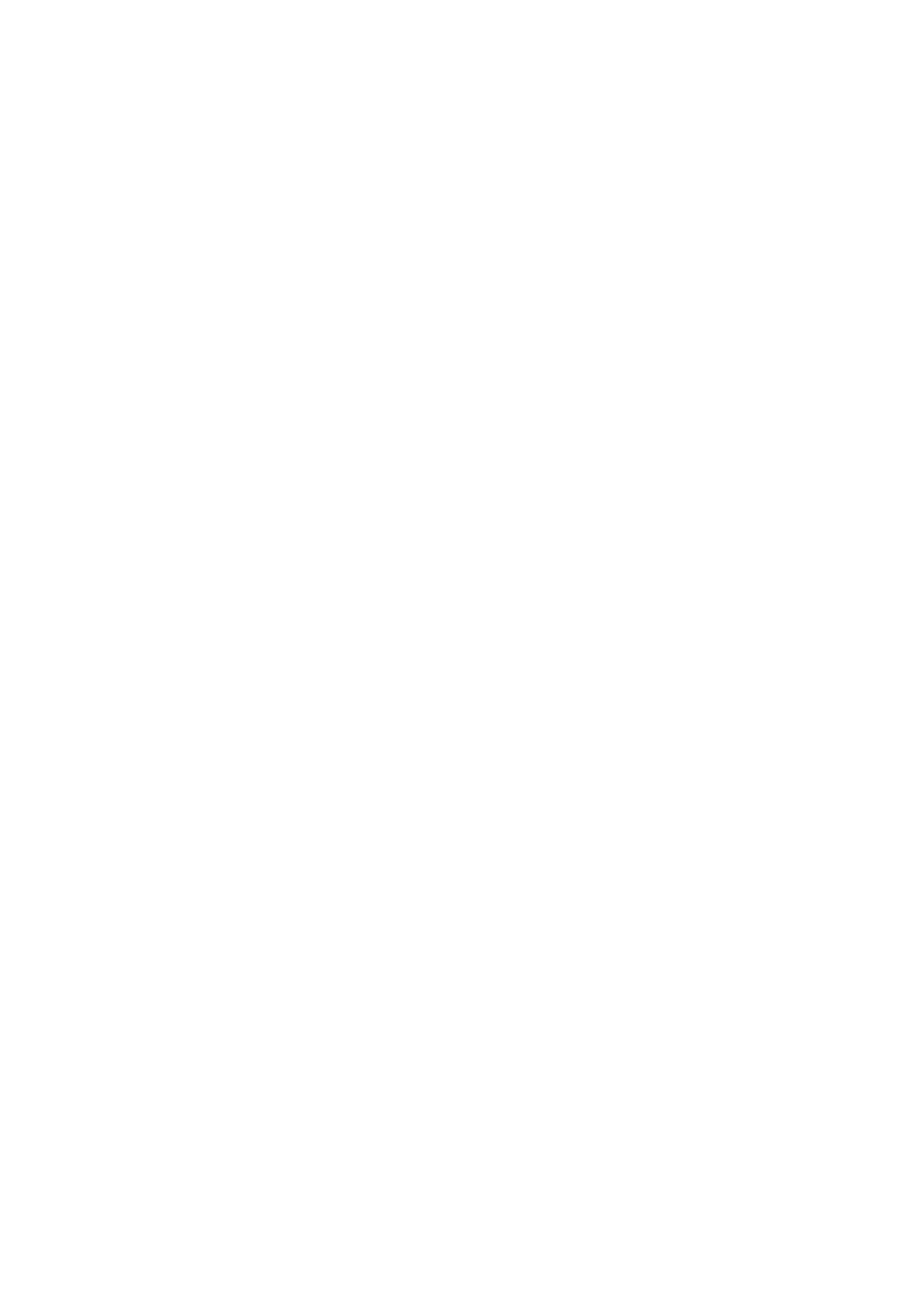# <span id="page-10-0"></span>**1 The South Australian Government's rule change request**

# <span id="page-10-1"></span>**1.1 The rule change request**

On 12 July 2016, the South Australian Minister for Mineral Resources and Energy made a request to the Australian Energy Market Commission (AEMC or Commission) to make a rule regarding the management of potential fast rates of change of frequency in the power system.

The South Australian Government considers that less synchronous generation in the National Electricity Market (NEM) is leading to a lack of system inertia. Lower levels of inertia increase the susceptibility of the system to rapid changes in frequency that arise as a result of system disturbances.

Historically, most generation in the NEM has been synchronous<sup>8</sup> and, as such, the inertia provided by these generators has not been separately valued. As the generation mix shifts to smaller and more non-synchronous generation however, inertia is not provided as a matter of course giving rise to increasing challenges for the Australian Energy Market Operator (AEMO) in maintaining the power system in a secure operating state.

While there is a minimum level of inertia which must be provided in order to maintain the power system in a satisfactory operating state, above this level, inertia and frequency control services can both be used to manage power system frequency.

The rule change request proposes that AEMO should be provided with powers to determine the services necessary to manage sudden changes in frequency and procure these services through an efficient and competitive process.

## **1.1.1 Approach to the draft determination**

<u>.</u>

This draft determination has been made in response to the South Australian Government's rule change request and accompanies the Commission's final report on the *System security market frameworks review*. 9

In making its assessment of the issues raised in this rule change request, the Commission has drawn upon the work currently being undertaken by AEMO as part of its Future Power System Security Program (FPSS), initiated in December 2015.

AEMO has identified and prioritised current and potential future challenges to maintaining system security. These challenges all stem from greater levels of non-synchronous generation in the NEM.

<sup>8</sup> Synchronous generating units contain large spinning turbines that are electromagnetically coupled with the power system and synchronized to the frequency (50 Hertz) of the power system.

<sup>9</sup> The Commission has published a final report on the System Security Market Frameworks Review http://aemc.gov.au/Markets-Reviews-Advice?reviewer=1&status=2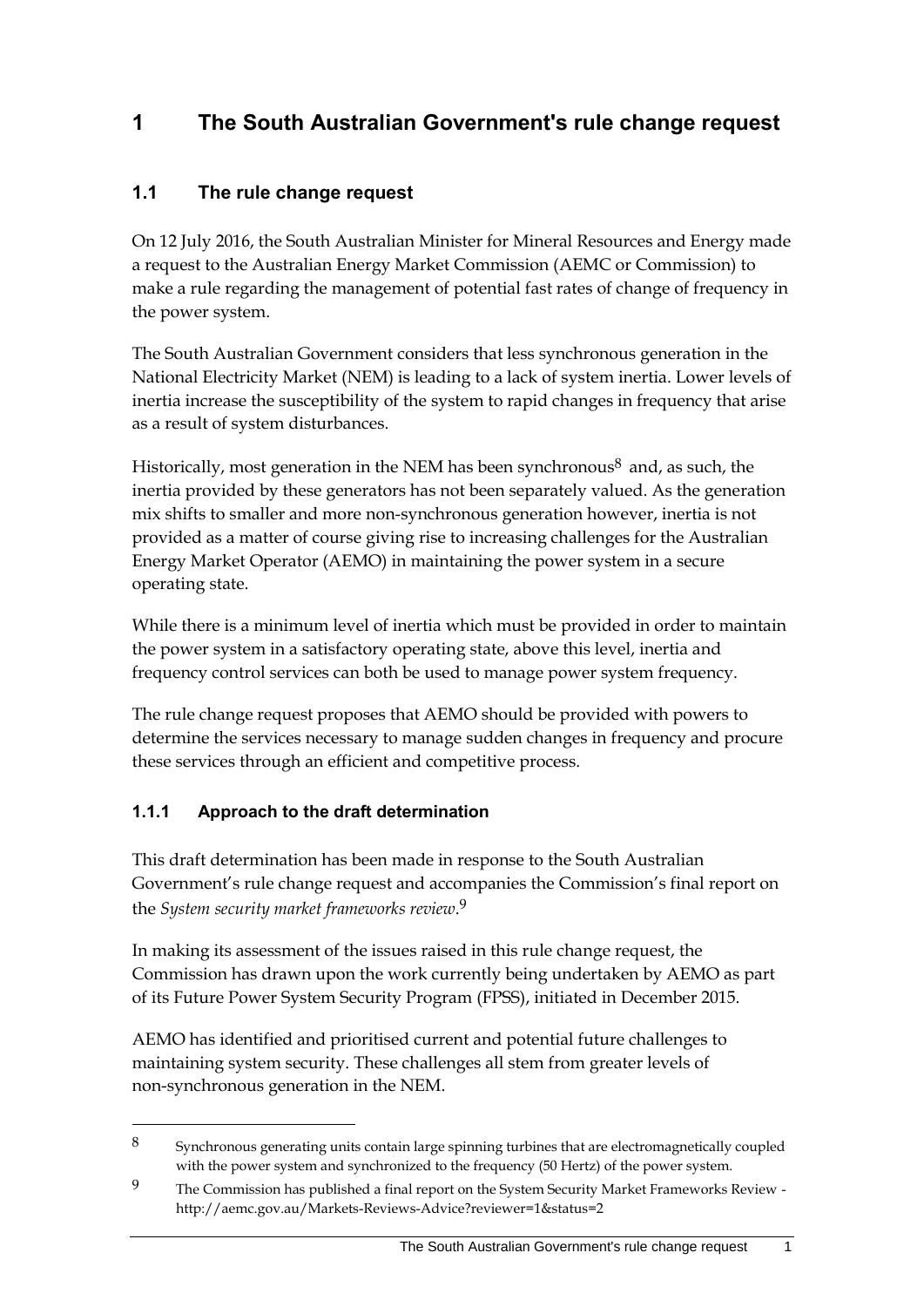This draft determination specifically addresses the potential for high rates of change of frequency to occur following a sudden change in supply or demand as a result of reduced levels of system inertia.

The draft rule implements the principal components of an immediate package of measures that was set out in the directions paper on the *System security market frameworks review* published on 23 March 2017. The principal components of the draft rule include:

- an obligation on AEMO to determine sub-networks in the NEM that are required to be able to operate independently as an island and, for each sub-network, to assess whether a shortfall in inertia exists or is likely to exist in the future;
- where an inertia shortfall exists in a sub-network, an obligation on the relevant Transmission Network Service Providers (TNSPs) to make continuously available, minimum required levels of inertia, determined by AEMO through a prescribed process;
- an ability for TNSPs to contract with third-party providers of alternative frequency control services, including fast frequency response (FFR) services, as a means of meeting a proportion of the obligation to provide the minimum required levels of inertia, with approval from AEMO; and
- an ability for AEMO to enable $^{10}$  the inertia network services provided by TNSPs and third-party providers under specific circumstances in order to maintain the power system in a secure operating state.

The draft rule relates to the provision by TNSPs of the minimum level of inertia required to maintain the power system in a secure operating state. This can be distinguished from additional levels of inertia, or alternative frequency control services, that may increase economic benefits by allowing for greater power transfers on the network, such as higher flows on interconnectors.

The draft rule does not provide a mechanism to realise the market benefits that could be obtained through the provision of inertia at levels above the minimum level of inertia required to maintain secure operation of the power system.

As part of the *System security market frameworks review*, the AEMC has been assessing a rule change request received from AGL, which proposes the establishment of an inertia ancillary services market. The AEMC intends to continue its assessment of AGL's rule change request with a view to implementing a mechanism to guide the provision of additional inertia for market benefits. The Commission has decided to extend the period of time for making a draft determination on AGL's rule change request until 7 November 2017.

<sup>10</sup> An inertia network service is enabled when AEMO has selected the relevant inertia network service and it is providing inertia to an inertia sub-network.

<sup>2</sup> Managing the rate of change of power system frequency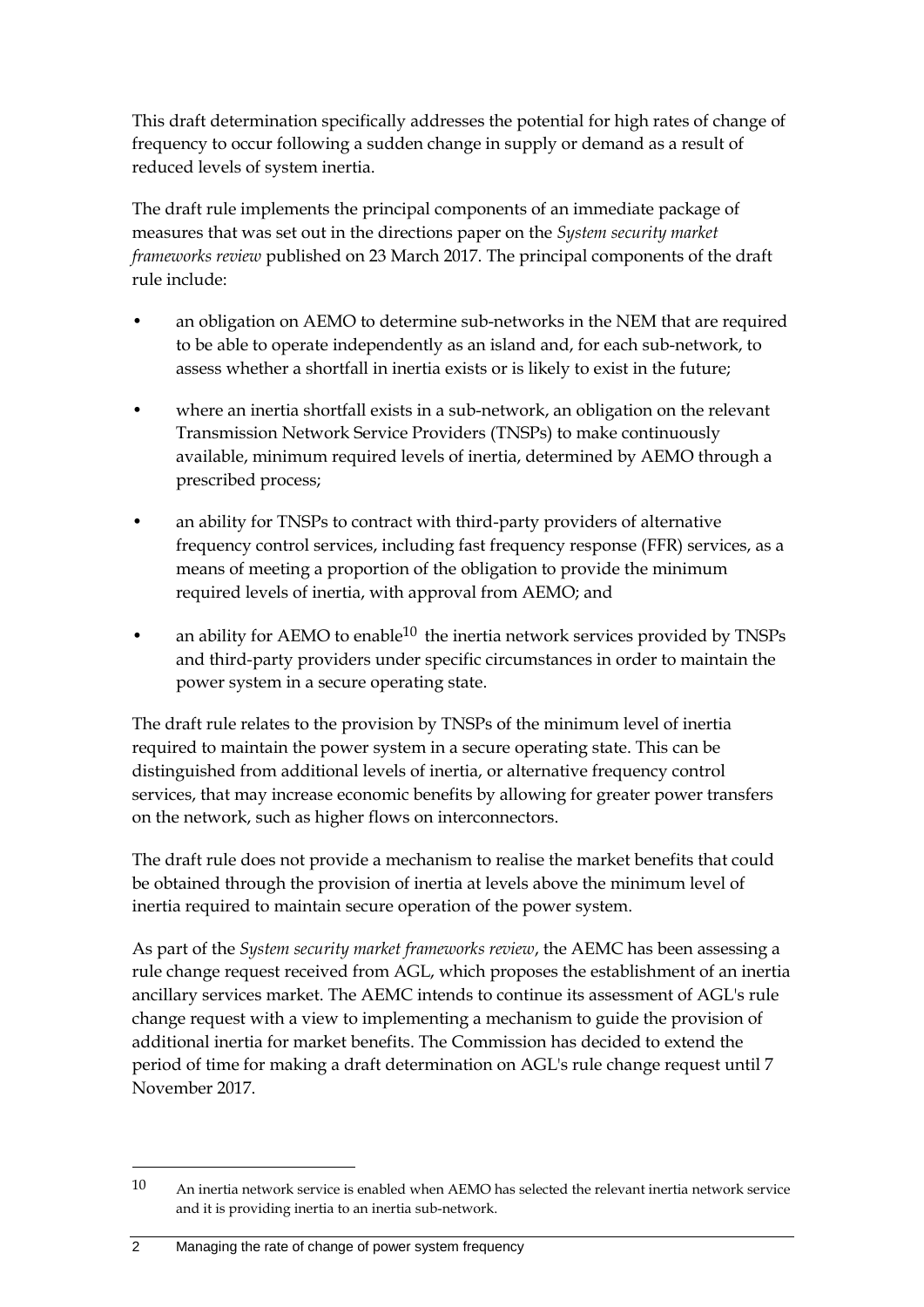The Commission considers that a mechanism that guides the provision of additional inertia for market benefit would further contribute to the achievement of the national electricity objective (NEO). However, such a mechanism will need careful design due to the potential impacts on the operation of the energy and ancillary services markets. Continued stakeholder engagement and consultation will be required in the development process.11

### **1.1.2 The System Security Market Frameworks Review**

The AEMC initiated the *System security market frameworks review* on 14 July 2016 to consider changes to wholesale energy market frameworks to complement the shift to non-synchronous forms of generation in the NEM.

The AEMC's system security work program comprises the *System security market frameworks review* and five related rule change requests received on system security matters.<sup>12</sup> These rule change requests have been progressed concurrently and in coordination with the AEMC's Review. Four of these rule changes were submitted by the South Australian Government, with the fifth requested by AGL.

The AEMC's system security work program draws upon the work undertaken by AEMO to identify and prioritise the current and potential future challenges to maintaining system security. Figure 1.1 shows the relationship between the issues being considered under the system security work program and how these issues relate to the *System security market frameworks review* and the related rule change requests.



### **Figure 1.1 AEMC System Security Work Program**

12 Information on these rule change requests can be found at www.aemc.gov.au/Rule-Changes.

<sup>11</sup> The Commission's assessment of potential mechanisms for the provision of additional inertia is set out in the final report on the *System security market frameworks review*.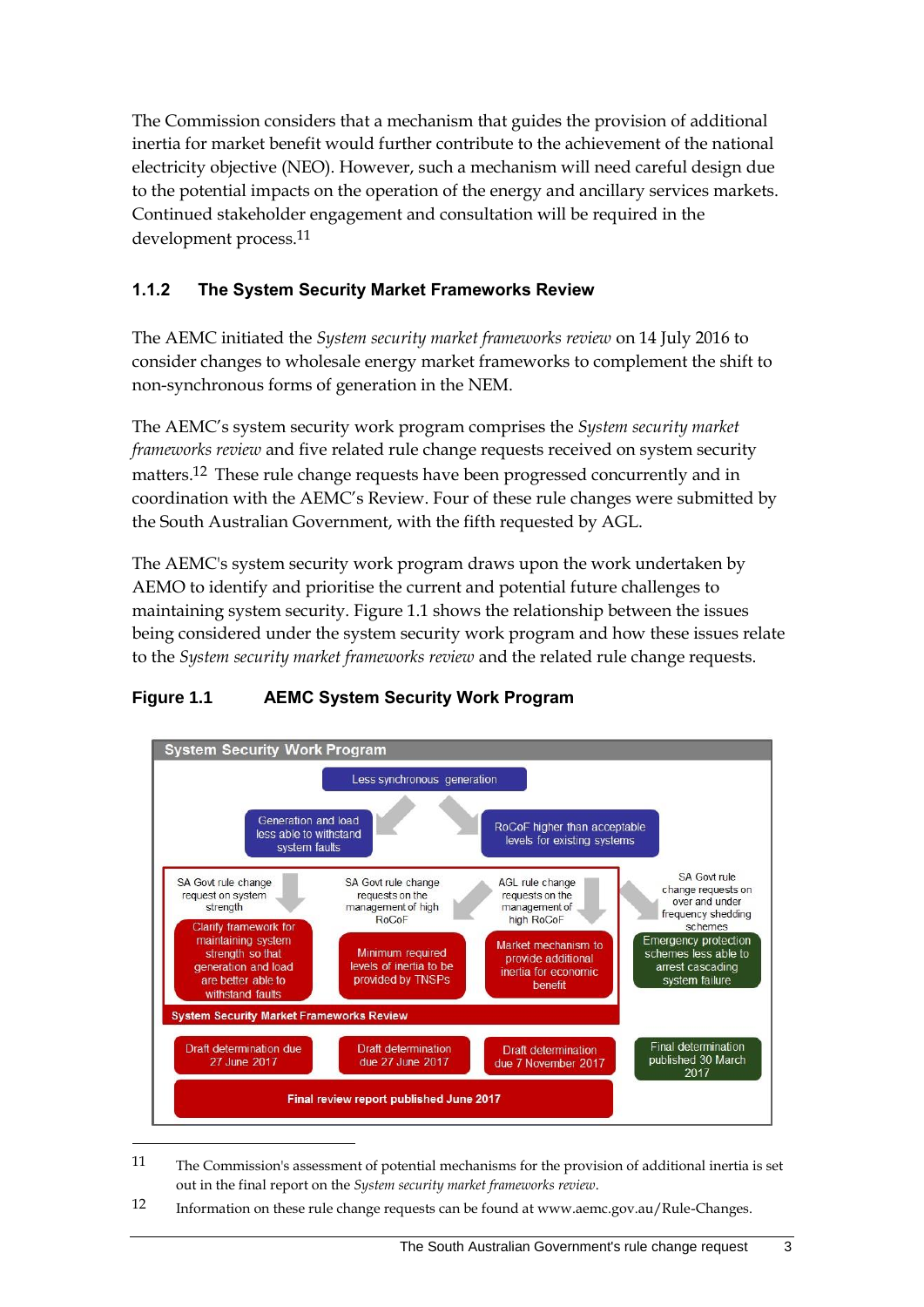The Commission initiated the *System security market frameworks review* as a vehicle to coordinate the assessment of these inter-related issues and develop appropriate recommendations for future policy changes.

One of the rule change requests received from the South Australian Government and the rule change request received from AGL both relate to the management of high rates of change of frequency through the provision of inertia and frequency control services. This draft determination has been made with respect to the rule change request received from the South Australian Government. The Commission will publish a draft determination on AGL's rule change request in November 2017.

The Commission has also published a draft determination on the South Australian Government's rule change request on system strength. This draft rule introduces amendments to the National Electricity Rules (NER) to assign responsibility for power system fault levels.13

The South Australian Government's rule change requests regarding over and under-frequency shedding schemes were progressed separately to the review and the other three rule change requests. A final determination on these rule change requests was published on 30 March 2017.<sup>14</sup> Changes to the rules arising from these rule change requests are intended to address some of the more immediate concerns in relation to the governance and operation of emergency protection schemes, particularly as they apply to managing the impact of a sudden separation of South Australia from the rest of the NEM.

### <span id="page-13-0"></span>**1.2 Current arrangements**

The interconnected national electricity system operates within the constraints of a number of defined physical parameters. One such parameter is system frequency. Conventional electricity generation, like hydro, coal and gas, operate with large spinning turbines that are synchronised to the frequency of the grid. Changes to the balance of supply and demand for electricity can act to speed up or slow down the frequency of the system. Conventional generators support the stability of the power system by working together to maintain a constant operating frequency across the interconnected network.

In each synchronous generating unit, the large rotating mass of the turbine and alternator has a physical inertia which must be overcome in order to increase or decrease the rate at which the generator is spinning. In this manner, large conventional generators that are synchronised to the system act to dampen changes in system frequency. In the electricity system, the greater the number of generators synchronised to the system, the higher will be the system inertia, and the greater will be the ability of the system to resist changes in frequency due to sudden changes in supply and demand.

4 Managing the rate of change of power system frequency

<sup>13</sup> AEMC, *Managing power system fault levels - draft determination*, 27 June 2017.

<sup>14</sup> AEMC, *Emergency frequency control schemes - final determination*, 30 March 2017.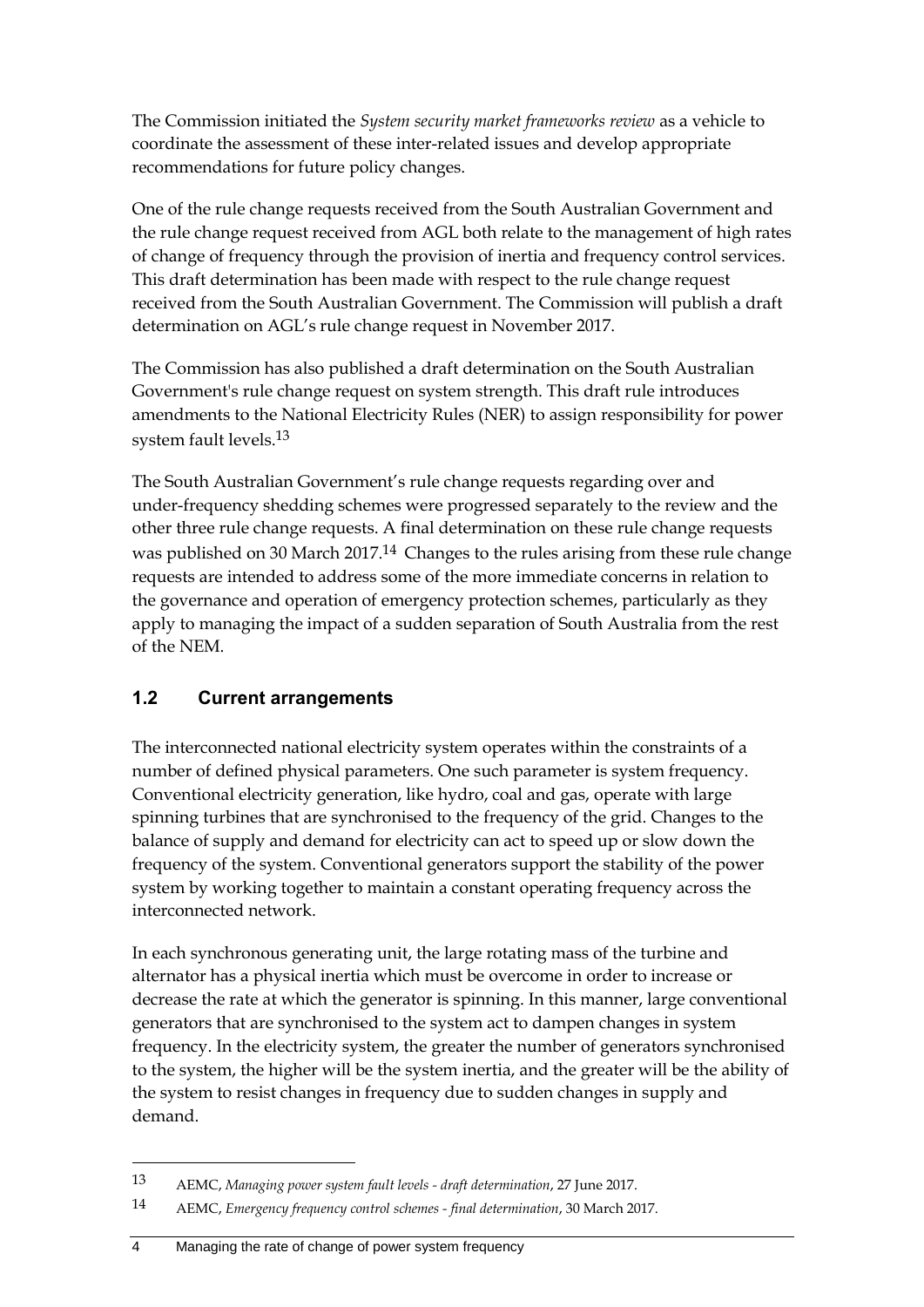Whether the system frequency is rising or falling depends on the balance between generation and load. Whenever total generation is higher than total electricity consumption the system frequency will be rising and vice versa.

Managing frequency becomes more challenging when it is changing rapidly because there is less time in which to arrest the decline or rise before it strays beyond acceptable bounds.

The rate of change of frequency is proportional to the size of the sudden change in supply or demand as a result of the contingency event and inversely proportional to the level of system inertia at the time that the contingency occurs.<sup>15</sup> The greater the size of the contingency event, or the lower the system inertia, the faster the frequency will change.

### **Managing changes in power system frequency**

To keep the power system in a secure operating state, the frequency must be controlled within a defined range. This range, specified in the Frequency Operating Standards (FOS), sets out the range of allowable frequencies for the electricity system under different conditions, including normal operation, following contingency events, and during emergency situations.<sup>16</sup> Under the FOS, AEMO is required to maintain the system frequency within the operational frequency tolerance band of 49.0 to 51.0 Hz for a reasonably possible ("credible") contingency event.17 Generator, network and end-user equipment must be capable of operating within the range of frequencies defined by the FOS.

AEMO maintains the secure operation of the system by continuously monitoring the system frequency as it dispatches generation to meet consumer demand. Calculations on the level of generation to be dispatched are undertaken every dispatch interval to meet expected energy consumption over the next five minutes. There is a possibility in each five-minute dispatch interval that the level of actual energy consumption is different to what was anticipated. A substantial difference has the potential to result in a large shift in system frequency.

17 Clause 4.3 of the NER.

<sup>15</sup> Contingency events may be classified as either credible or non-credible. A credible contingency is an event which AEMO considers to be reasonably possible. Generally, such events would involve the loss of one generating unit or network element. A non-credible contingency is any other contingency, a sequence of credible contingencies within a five-minute period, or a further separation event in an island.

<sup>16</sup> The Reliability Panel sets the level of the Frequency Operating Standards in consultation with AEMO. A review of the Frequency Operating Standards is undertaken by the Reliability Panel based on terms of reference received from the AEMC. The AEMC has provided the Reliability Panel with Terms of Reference to review the Frequency Operating Standard that applies in the national electricity market. The terms of reference for this review were published on 30 March 2017 and can be found on the AEMC website -

http://www.aemc.gov.au/Markets-Reviews-Advice/Review-of-the-Frequency-Operating-Standar d#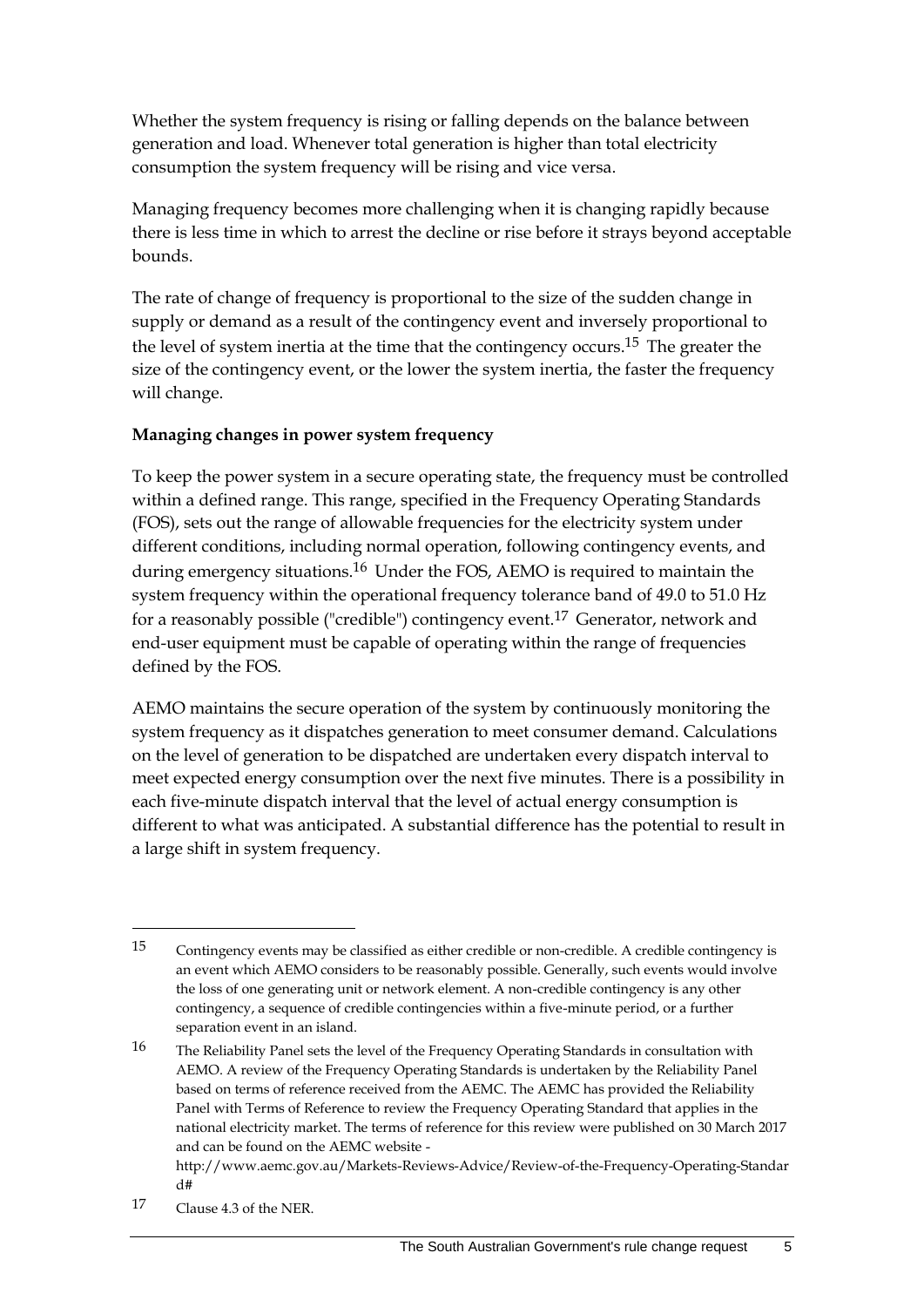AEMO may restrict the operation of the power system to reduce the potential size of sudden changes in generation or load. AEMO continually monitors the system to determine the likely impact of the occurrence of the largest credible contingency and may limit flows on the network, or power station output, to reduce the potential size of the contingency, or the likely impact, should it occur.

In addition to constraining the system, variations in frequency are managed in the NEM through the procurement of Frequency Control Ancillary Services (FCAS). These services are provided by generators to control system frequency in response to supply or demand disturbances. In particular, "contingency FCAS" is used to control frequency in response to major variations caused by contingency events such as the loss of a generating unit, a significant transmission line, or a large industrial load. Contingency FCAS acts to arrest steep rates of change of frequency and then stabilises and recovers the system frequency over time to bring it back within the normal operating frequency bands.

There are six contingency FCAS markets: up to six-second, 60-second and five-minute markets for both raise and lower services. The six-second service is therefore currently the quickest acting. In the event of a frequency deviation away from 50 Hz, for the system to remain within the current requirements of the FOS requires a relatively low rate of change of frequency (RoCoF) compared with those now possible in the NEM, notably in an islanded South Australia.

If the level of dispatched generation is significantly below the level of energy consumption, the shedding of load may be required to keep the frequency within the limits of the FOS. Under the NER arrangements, AEMO is obliged to return the power system to a satisfactory operating state following any contingency event, including all non-credible contingency events.18 This may include restoring the power system following a range of different events, including the loss of interconnection between two regions or the simultaneous trip of multiple generating units within a region.

In any instance that the level of dispatched generation is different to total energy consumption, the rate that the frequency changes will be determined by the size of this difference and the level of system inertia. The lower the system inertia, the greater will be the rate of frequency deviation in response to a given change in supply or demand, and the greater will be the requirement for FCAS to revert the system frequency to normal operating levels.

AEMO procures FCAS to maintain system frequency within the limits of the FOS by ensuring that total generation matches total demand in real time. FCAS is used to meet

<sup>18</sup> This obligation is established in various clauses of the NER and the Frequency Operating Standards. This includes clause 4.3.2, which places an obligation on AEMO to achieve the AEMO power system security responsibilities in accordance with the power system security principles. NER clause 4.2.6(c) then sets out these principles, which includes a requirement that adequate load shedding facilities initiated automatically by frequency conditions outside the normal operating frequency excursion band should be available and in service to restore the power system to a satisfactory operating state following significant multiple contingency events. The FOS also requires AEMO to maintain the frequency of the power system within the extreme frequency excursion tolerance limits, for any multiple contingency event.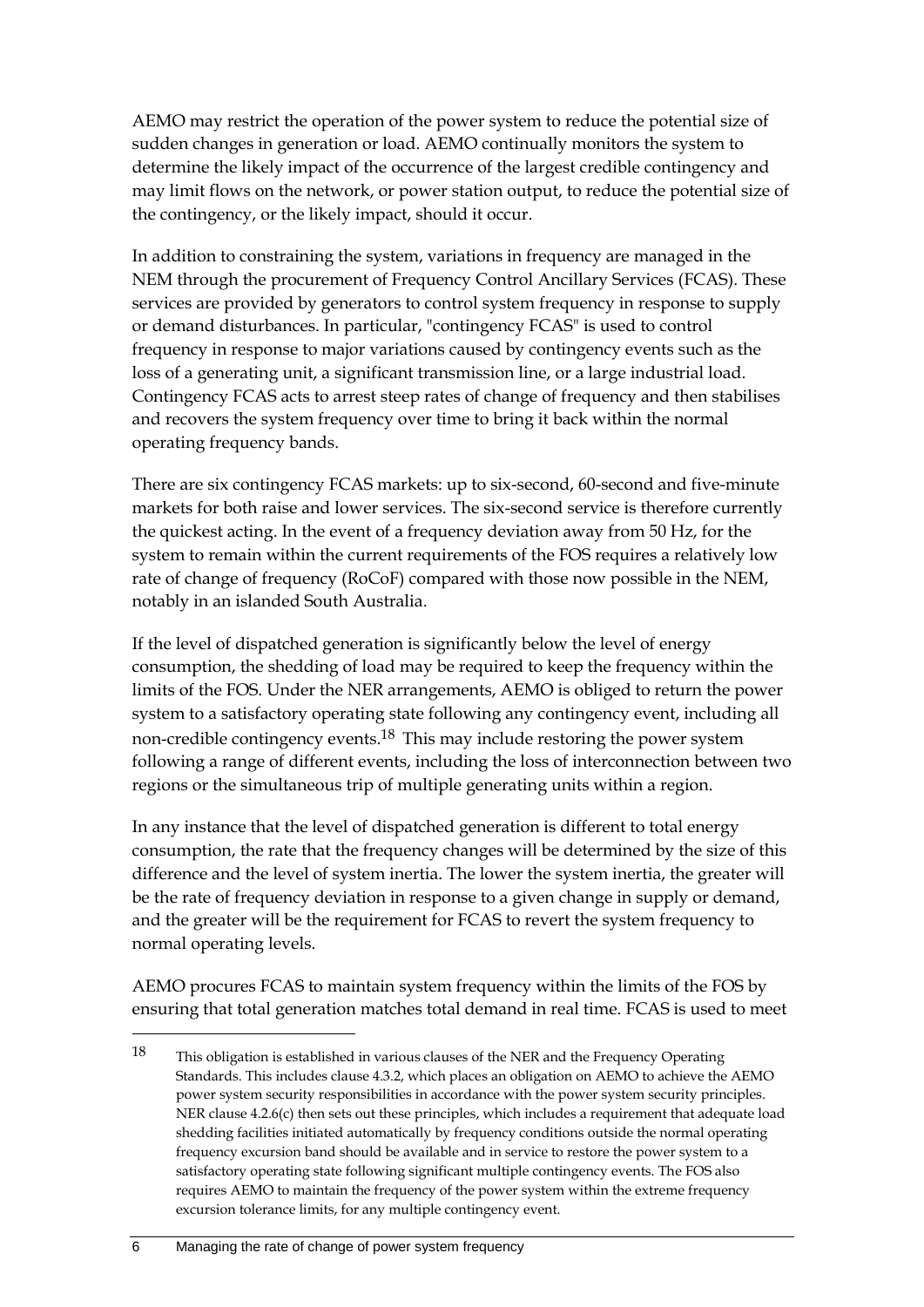the FOS under normal system operating conditions and in response to credible contingency events. Under multiple contingency events and non-credible 'separation' events, the under-frequency load shedding (UFLS) scheme is used to prevent the system frequency from breaching the extreme frequency excursion tolerance limits, which define the maximum boundaries of the FOS.<sup>19</sup> Outside of these limits, there are no obligations on generators or loads to remain connected to the system. The UFLS scheme is used as a last resort to minimise the impact of major disturbances in the system to prevent the occurrence of wide ranging blackouts.

### <span id="page-16-0"></span>**1.3 Rationale for the rule change request**

The ability of the power system to resist large changes in frequency arising from the loss of a generator, transmission line or large industrial load is initially determined by the inertia of the power system. Inertia is naturally provided by conventional electricity generators, like hydro, coal and gas, operating with large spinning turbines and alternators that are synchronised to the frequency of the grid. These generators have significant physical inertia and support the stability of the power system by working together to maintain a constant operating frequency.

Newer types of electricity generators connected to the national electricity system, such as wind and rooftop solar, are not synchronous machines, have low or no physical inertia, and are, therefore, currently limited in their ability to dampen rapid changes in frequency. Some of these technologies have the capability to rapidly respond to changes in electricity supply or consumption, and are likely to play a key role in providing these rapid response services to manage the future security of the power system. While these services are currently not actively employed in the NEM, AEMO has been undertaking investigations into their potential use in the management of power system frequency and intends to report on its findings as part of its FPSS work program.

Historically, most generation in the NEM has been synchronous and, as such, the inertia provided by these generators has not been separately valued. As the generation mix shifts to smaller and more non-synchronous generation however, inertia is not provided as a matter of course giving rise to increasing challenges for AEMO in maintaining the power system in a secure operating state.

In addition, the majority of existing contingency FCAS is also provided by synchronous generators. Generators that wish to be available to provide contingency FCAS typically need to reduce energy output, which entails an opportunity cost. This has meant that the revenue provided by these services has typically been seen as supplementary to the principal source of revenue from energy. To date, these services have been provided by the existing stock of generators and significant investment in these services has not been necessary. However, the existing FCAS spot market arrangements, while providing an effective means for efficiently prioritising and

<sup>19</sup> A multiple contingency event is defined in the FOS as either a contingency event other than a credible contingency event, a sequence of credible contingency events within a period of five minutes, or a further separation event in an island.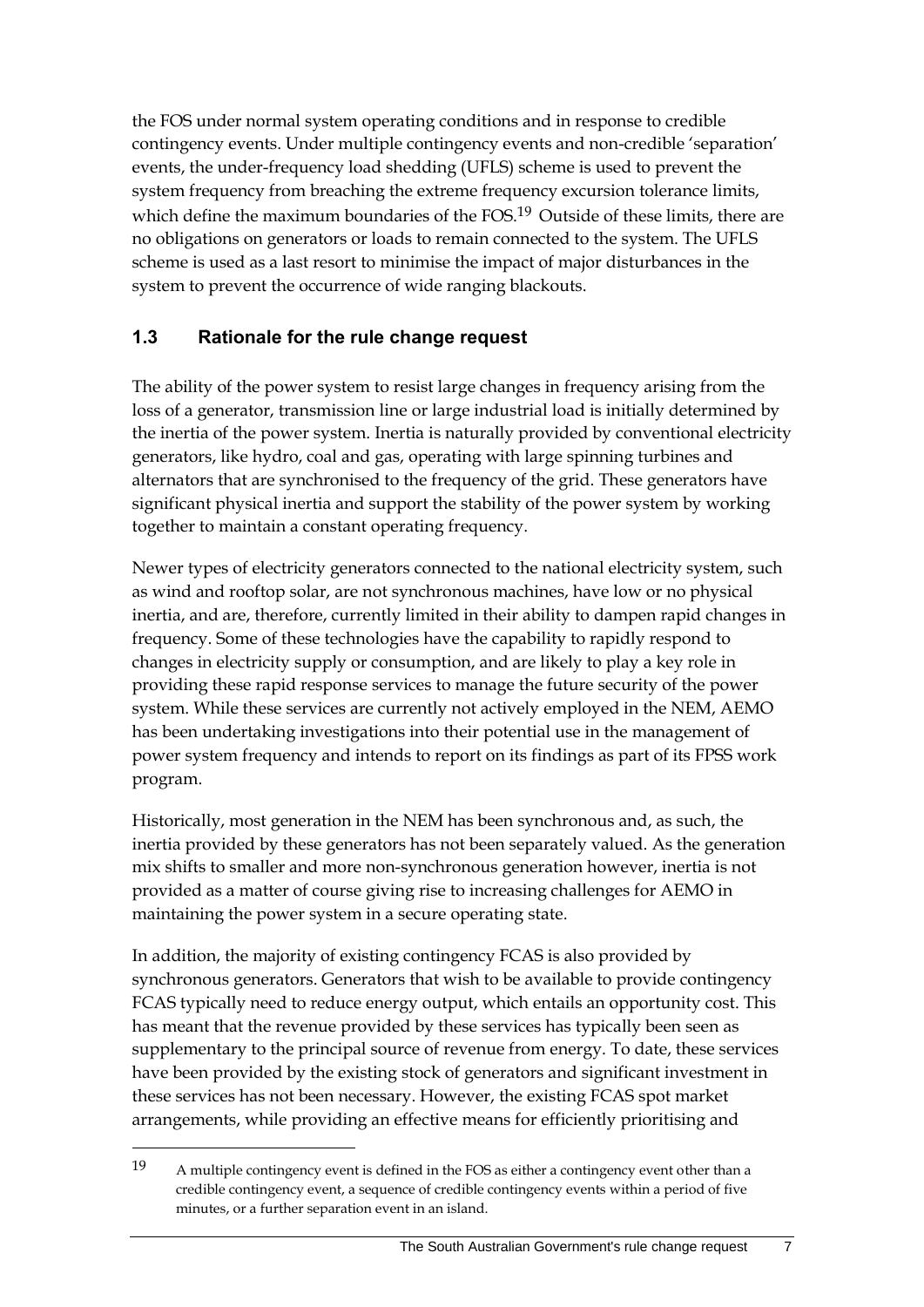dispatching these services, provide little in the way of revenue certainty that would be sufficient for significant investment in FCAS facilities to occur.

The South Australian Government's rule change request suggests that less synchronous generation in the NEM is leading to a lack of system inertia, which is increasing the susceptibility of the system to rapid changes in frequency and reducing system stability.

The shift to newer types of generation has been more pronounced in some regions of the NEM than others. South Australia, in particular, has experienced a substantially faster change than other regions as an increasing volume of renewable energy is integrated. Flows on the interconnector with Victoria allow power system security to be maintained because of inertia provided by generators in other parts of the NEM. Where there is an outage of this interconnector, the risks to system security in South Australia increase significantly because it must rely on inertia provided by generators within the region. If there is minimal generation capacity online at the time of the interconnector outage that has the ability to provide inertia in that region, the frequency could be subject to very rapid changes. This makes it harder to arrest the frequency change and restore the frequency to normal operating levels. As the generation mix changes in a similar way across the NEM these risks may become more widespread.

## <span id="page-17-0"></span>**1.4 Solution proposed in the rule change request**

The South Australian Government proposes two principal changes to establish a more effective framework for the management of increased risks to system security arising from rapid changes in frequency.

- 1. AEMO should be provided with the powers to:
	- (a) determine the types and amount of ancillary services that may assist in addressing the potential for high rates of frequency change; and
	- (b) procure the necessary ancillary services via ancillary services agreements and to develop guidelines for the efficient and competitive procurement of these services.
- 2. A system standard for the rate of change of frequency (RoCoF) should be established to guide the procurement of the services and to clarify responsibilities of AEMO, TNSPs and market participants. The level of this standard should be determined by the Reliability Panel in accordance with a process prescribed in the NER.

## <span id="page-17-1"></span>**1.5 Relevant background**

The ability to maintain control of power system frequency following a contingency event, such as the loss of a large generator, load or transmission line can be considered through the following three-part framework: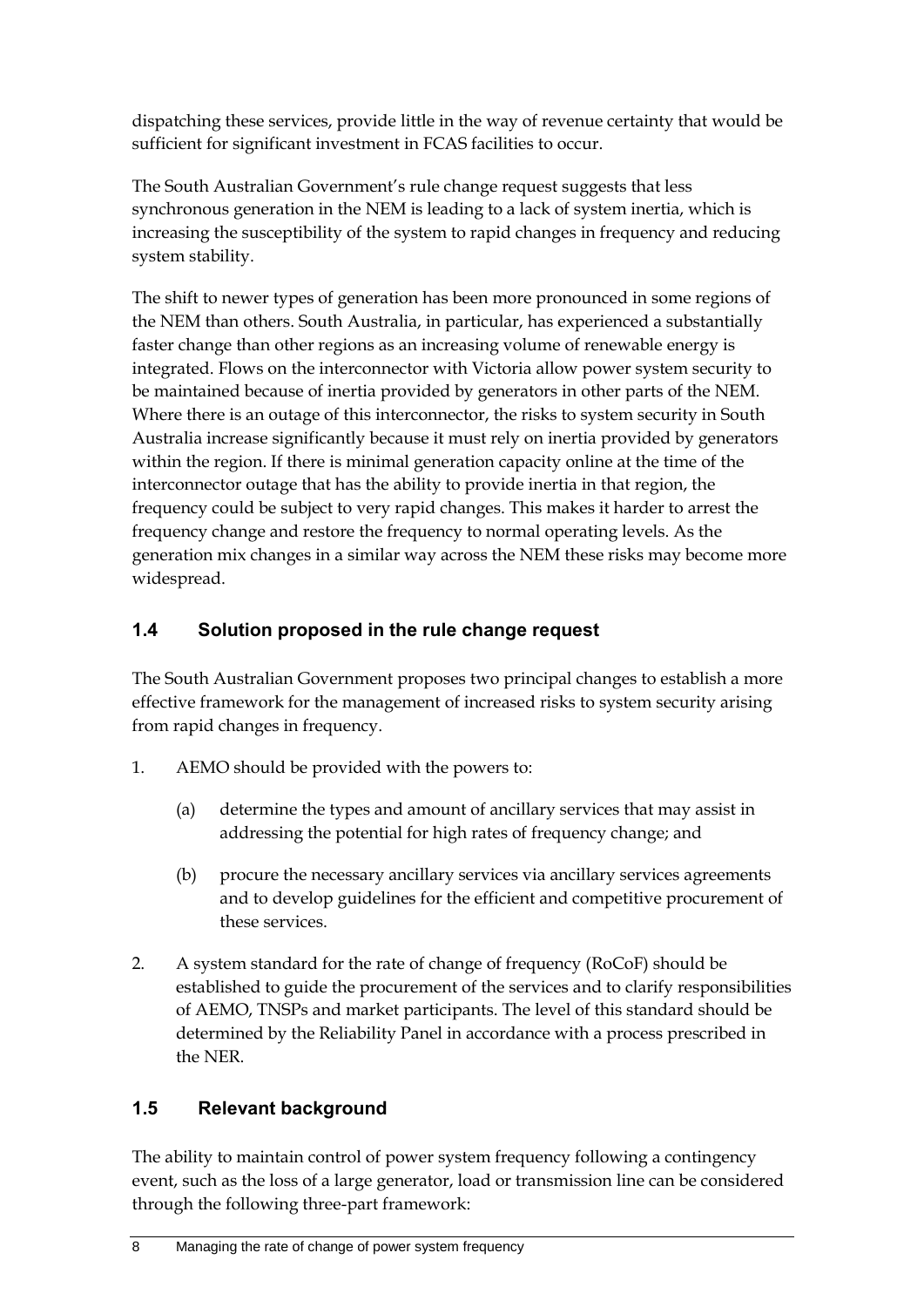- 1. The initial RoCoF, influenced by the size of the contingency and the level of system inertia.
- 2. The capacity to restore the stability of the system through the use of frequency response services.
- 3. The ability of generators and loads to withstand or "ride-through" changes in frequency.

### **The initial rate of change of frequency**

The rate at which system frequency changes determines the amount of time that is available to arrest any decline or increase in frequency before it moves outside of the permitted operating bounds.

Prior to the occurrence of a contingency event, there are two actions that could be taken to minimise the resulting initial frequency change:

- constrain generator output or interconnector flow to minimise the impact of the contingency; and/or
- increase the level of inertia in the system to resist the initial frequency change.

For credible contingencies, AEMO has the ability to introduce constraints, in order to maintain system security, that alter the operation of the power system. Constraints to control the RoCoF would limit the maximum contingency size, relative to the amount of inertia online. However, the effect of a binding constraint is likely to be an increase in the wholesale electricity price. For example, a constraint on an interconnector may limit the ability of power to flow from a lower priced region to a higher priced region.

An alternative to constraining the system to limit the impact of the contingency would be to increase the level of inertia in the power system. A higher level of inertia would permit the occurrence of larger contingencies for a given level of initial RoCoF.

There is currently no ability for AEMO or any other party to obtain and pay for additional inertia. In the past, inertia has been plentiful and so such a mechanism has not previously been required.

### **Capability to restore the supply-demand balance**

Limiting the initial rate of change of frequency will only act to increase the amount of time before frequency moves outside of acceptable bands. Inertia does not act to arrest the frequency change or revert frequency back to normal operating levels.

Currently, AEMO is able to procure FCAS, to maintain frequency within defined limits set out in the FOS. In particular, "contingency FCAS" is used to control frequency in response to major variations caused by contingency events such as the loss of a generating unit or a significant transmission line. Contingency FCAS acts to arrest steep rates of change of frequency and then stabilises and recovers the system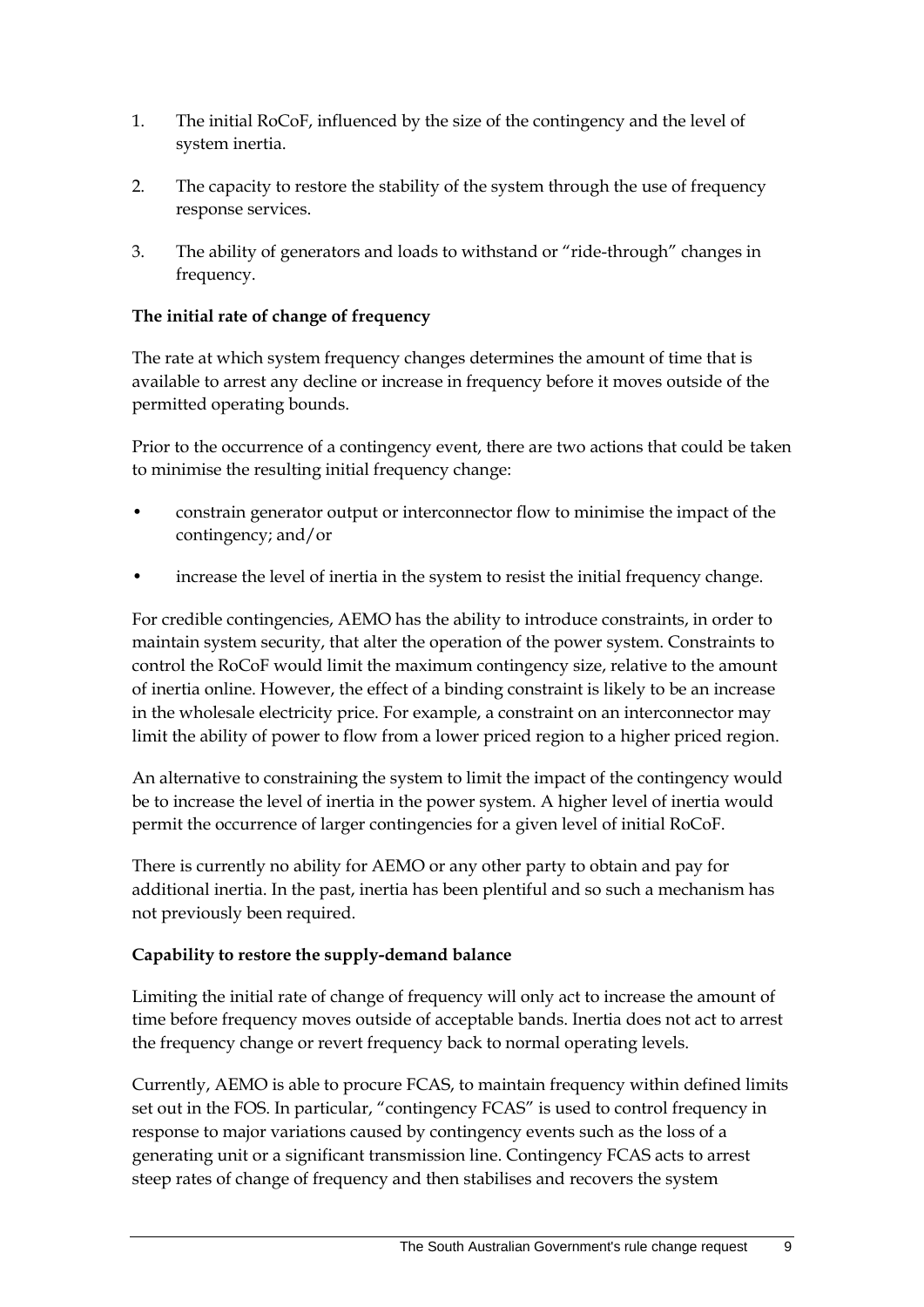frequency over time to bring it back to within the normal operating frequency bands. The current fastest contingency FCAS operates over a timeframe of up to six seconds.

To permit a greater potential level of RoCoF for credible contingency events would require the development of a faster-acting contingency FCAS, which has come to be termed a "fast frequency response (FFR) service". FFR services are faster than the existing six-second service and would provide greater flexibility in the level of RoCoF that could be permitted. The Commission consequently considers that managing frequency in a low inertia system should aim to facilitate the use of fast-frequency technologies and to be able to effectively co-optimise the provision of these services with the provision of inertia.

While a number of technologies exhibit very rapid response times, the physical realities of accurately measuring frequency changes may limit the response capabilities of FFR technologies.

The time delay of FFR technologies implies that there is a minimum level of inertia that must be online at any point in time to resist frequency changes caused by contingency events. The inertia slows the frequency change to provide time for frequency response services to be activated. Beyond this initial time period, fast frequency response technologies have the potential to be used in combination with inertia above a minimum threshold level to stabilise system frequency.

### **Tolerance of the system**

In designing a framework for inertia and FFR services, and consequently a RoCoF limit, it will be important to understand the tolerance of all parts of the system to that level of RoCoF. A RoCoF limit of 2 Hz/s would not be effective if the maximum RoCoF that could be tolerated by individual generators and loads was 1 Hz/s.

In practice, generators and loads will have a range of withstand capabilities. While it will likely be important to understand these in general, that will particularly be the case for equipment providing inertia and FFR services. For example, a generator contracted to provide inertia would need to be able to withstand RoCoF to at least the targeted RoCoF limit.

The performance standards relating to the ability of generators to withstand rates of change of system frequency are set out in the NER.20 These standards have been imposed as a condition of generator connection agreements since 2007.

The current standards are automatically met if a generating unit can withstand a RoCoF of ±4 Hz/s for quarter of a second. Generators may negotiate a lower standard, but the minimum standard is ±1 Hz/s for one second. There is no obligation on generators to remain connected to the system through an event where the RoCoF exceeds those levels, even if the frequency remains within the bounds of the FOS.

<sup>20</sup> Schedule 5.2.5.3 of the NER.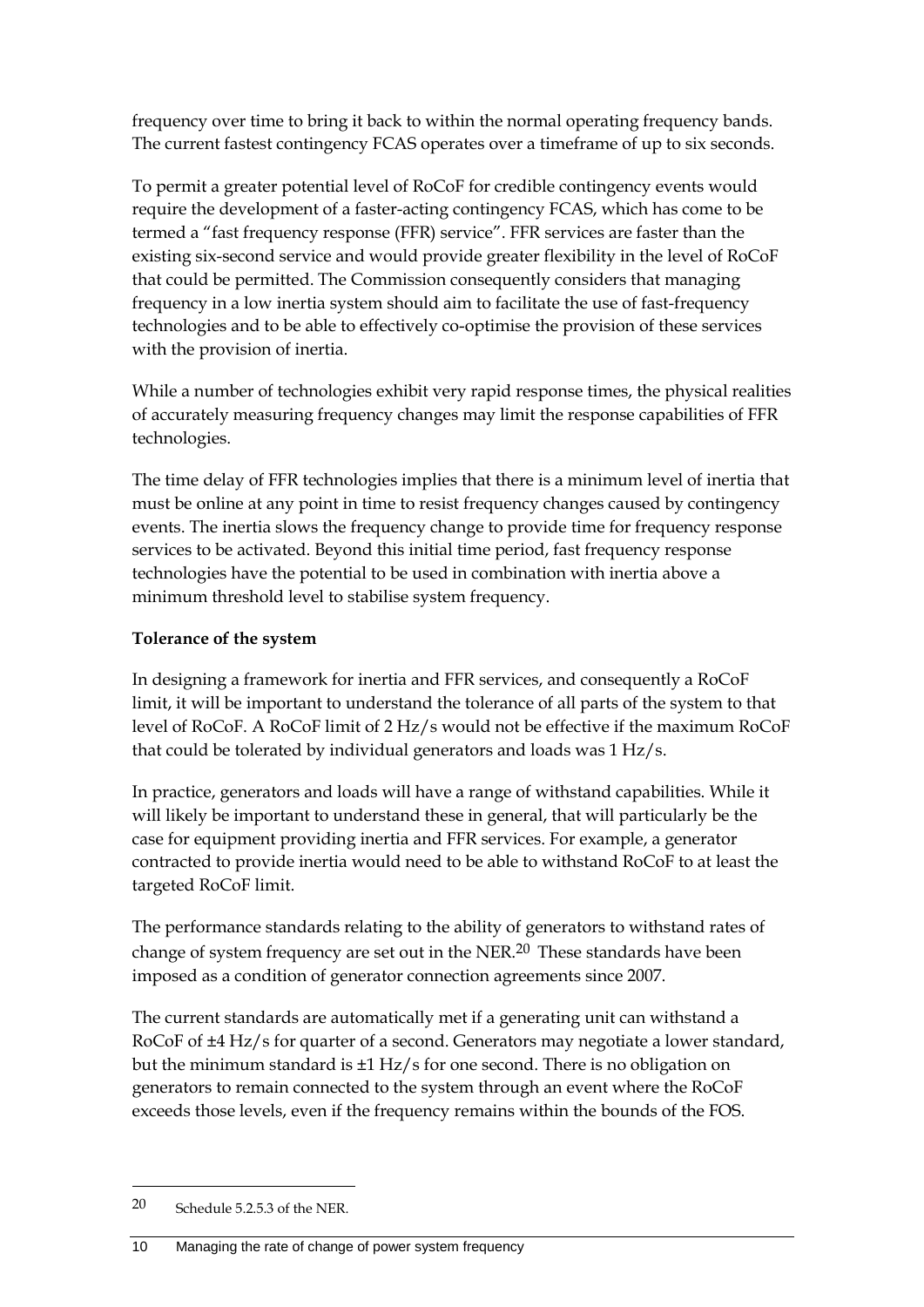### <span id="page-20-0"></span>**1.6 The rule making process**

On 8 September 2016, the Commission published a notice advising of its commencement of the rule making process and consultation in respect of the rule change request.21 A consultation paper identifying specific issues for consultation was also published. Submissions closed on 13 October 2016.

On 15 December 2016, the Commission published its interim report to the COAG Energy Council on the *System security market frameworks review*. The interim report set out the Commission's preliminary findings and canvassed a number of options to obtain system security services to address the potential for high rates of change of frequency arising from reduced levels of inertia. Submissions closed on 9 February 2017.

On 23 March 2017, the Commission published a directions paper on the *System security market frameworks review*. The directions paper presented the Commission's proposed approach to address the management of system frequency with reduced levels of synchronous generation. Submissions closed on 20 April 2017.

The Commission received 21 submissions in response to the directions paper. A summary of the issues raised in submissions and the Commission's response to each issue is contained in Appendix A.

The Commission has considered all issues raised by stakeholders in submissions received in response to all of the above published reports with respect to this rule change request. Issues raised in submissions are discussed and responded to throughout this draft rule determination.

### <span id="page-20-1"></span>**1.7 Structure of draft rule determination**

This draft rule determination is set out as follows:

- Chapter 2 provides an overview of the Commission's draft rule determination, including its assessment framework and summary of reasons for making the draft rule.
- Chapter 3 explores the concept of the minimum level of inertia required to maintain a secure operating system and sets out further detail on the Commission's draft rule to place an obligation on AEMO to define inertia sub-networks and to determine minimum required levels of inertia.
- Chapter 4 sets out the Commission's draft rule to place an obligation on the relevant TNSP to make continuously available the minimum required levels of inertia and explores the specific conditions under which AEMO may enable inertia to be provided to the system.

<sup>21</sup> This notice was published under s. 95 of the National Electricity Law (NEL).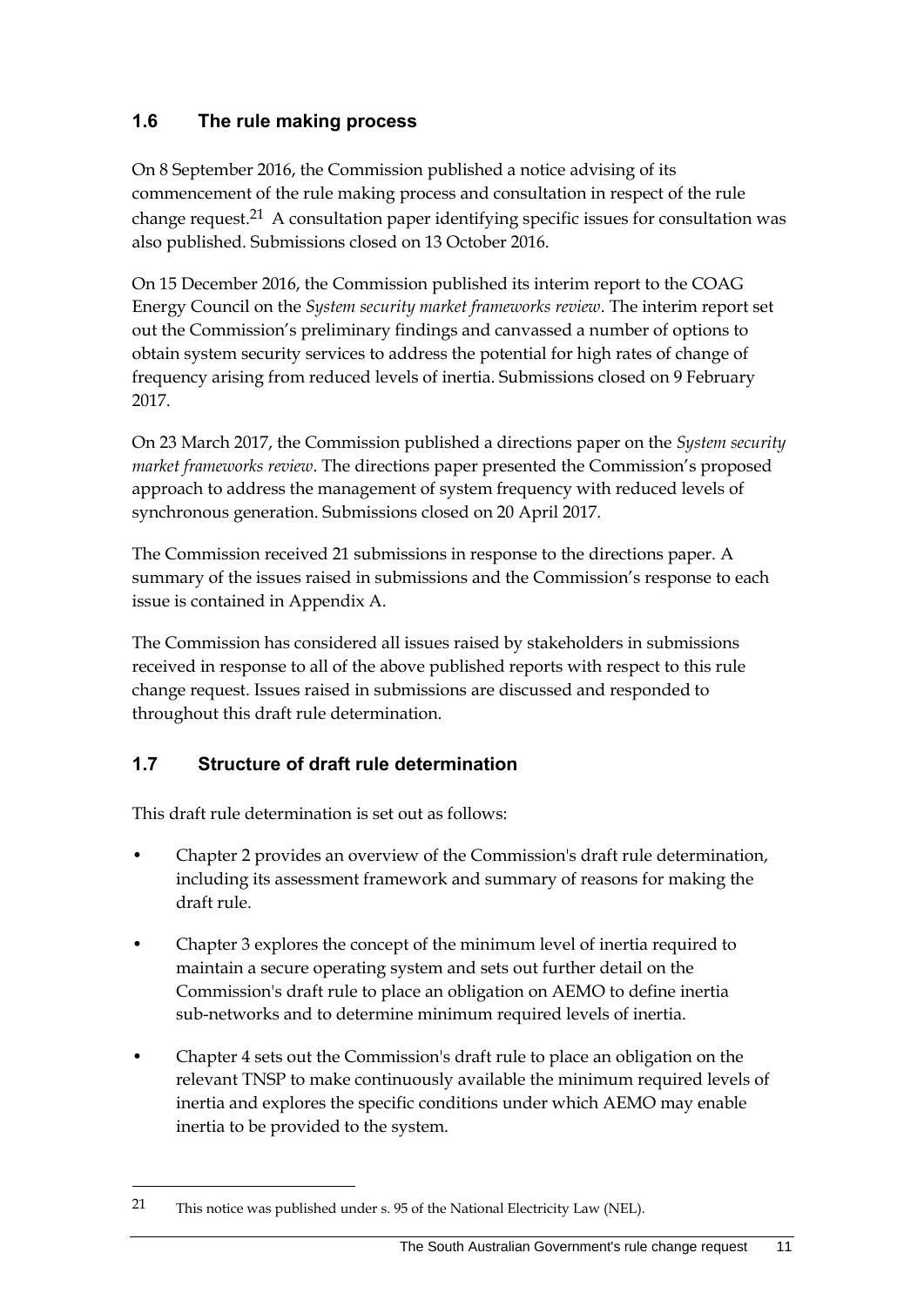- Chapter 5 sets out the Commission's draft rule to allow TNSPs to contract with third-party providers of alternative frequency control services, including fast frequency response services, as a means of meeting an agreed proportion of the obligation to provide the minimum levels of inertia.
- Appendix A provides the Commission's response to stakeholder comments that are not addressed elsewhere in the draft rule determination.
- Appendix B sets out the relevant legal requirements under the NEL for the Commission to make this draft rule determination.

### <span id="page-21-0"></span>**1.8 Consultation on draft rule determination**

The Commission invites submissions on this draft rule determination, including the draft rule, by **8 August 2017**.

Any person or body may request that the Commission hold a hearing in relation to the draft rule determination. Any request for a hearing must be made in writing and must be received by the Commission no later than 4 July 2017.

Submissions and requests for a hearing should quote project number ERC0214 and may be lodged online at www.aemc.gov.au or by mail to:

Australian Energy Market Commission PO Box A2449 SYDNEY SOUTH NSW 1235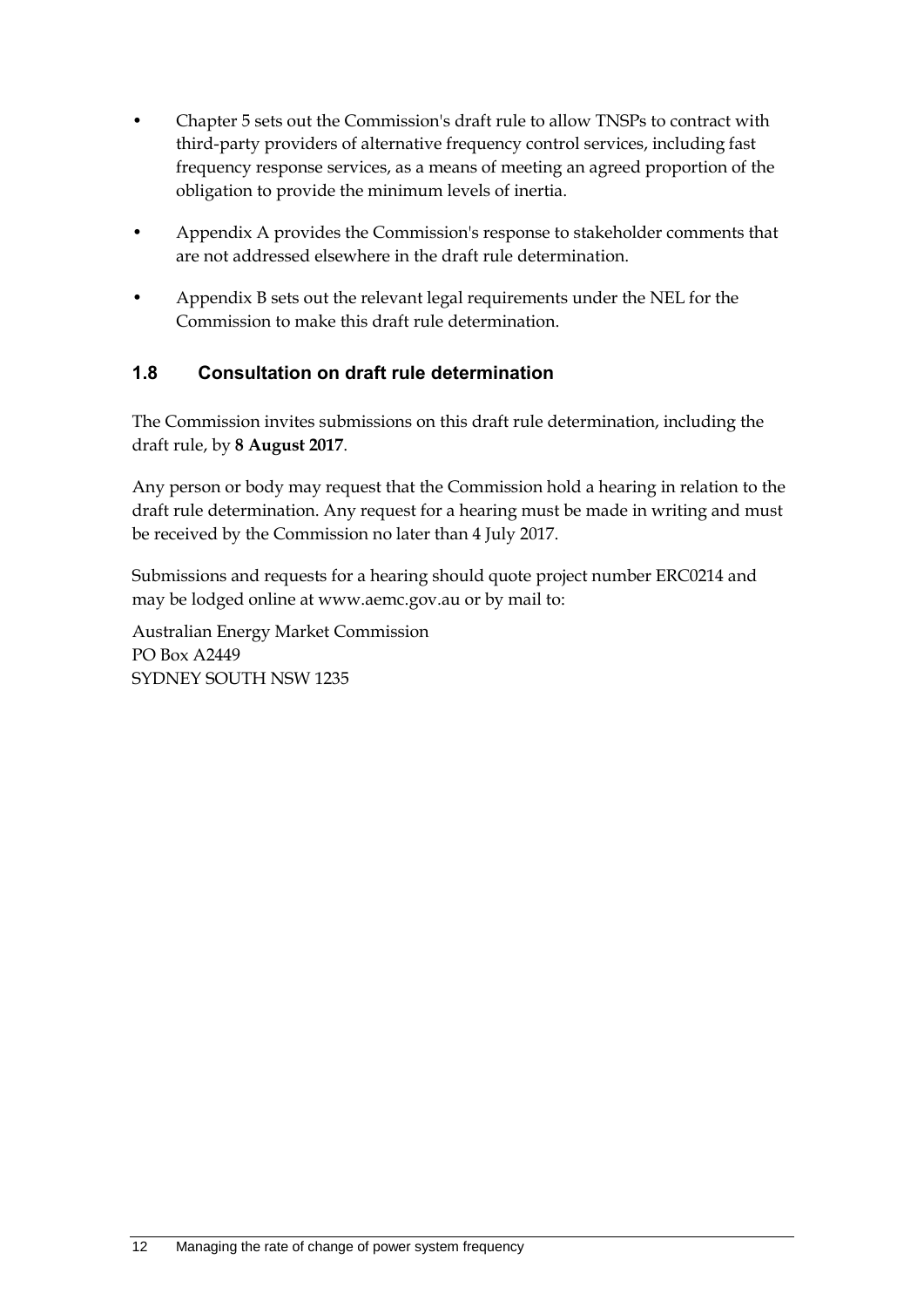# <span id="page-22-0"></span>**2 Draft rule determination**

The Commission's draft rule determination is to make a more preferable draft rule. The more preferable draft rule places an obligation on TNSPs that are Inertia Service Providers to provide, and make continuously available, minimum required levels of inertia, or in some cases alternative services, to allow AEMO to maintain the system in a secure operating state.

This chapter outlines:

- the key features of the draft rule;
- the rule making test for changes to the NER;
- the more preferable rule making test;
- the assessment framework for considering the rule change request; and
- the Commission's consideration of the more preferable draft rule against the national electricity objective.

Further information on the legal requirements for making this draft rule determination is set out in Appendix B.

### <span id="page-22-1"></span>**2.1 The Commission's draft rule determination**

The more preferable draft rule made by the Commission is attached to and published with this draft rule determination. The key features of the more preferable draft rule are as follows.

#### **AEMO determines inertia requirements**

- An obligation on AEMO to:
	- determine the boundaries of inertia sub-networks in the NEM taking into account, among other things, the connections between the proposed inertia sub-network and adjacent parts of the national grid and the likelihood of the proposed inertia sub-network being islanded;22
	- develop and publish an inertia requirements procedure setting out the process it will use to determine the inertia requirements for each inertia sub-network, having regard to matters specified in the NER;<sup>23</sup>
	- determine, generally no more than once in any 12 month period, the "inertia requirements" for each inertia sub-network, being:

<sup>22</sup> Draft Rule clause 5.20B.1(d).

<sup>23</sup> Draft Rule clause 5.20B.2(b), (c).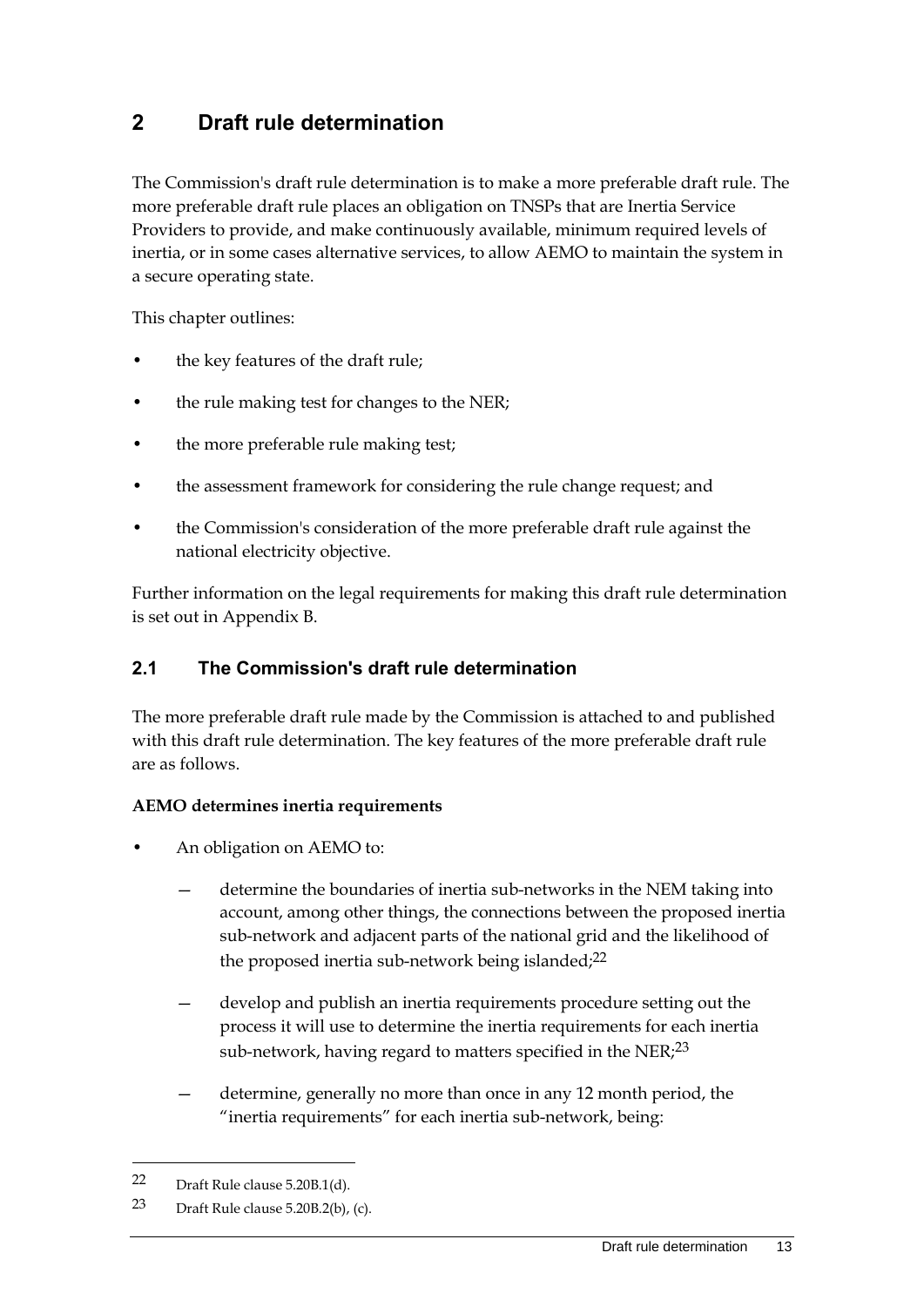- the minimum level of inertia required to operate the sub-network in a satisfactory operating state when the sub-network is islanded (the minimum threshold level of inertia);<sup>24</sup> and
- the minimum level of inertia required to operate the sub-network in a secure operating state when the sub-network is islanded (the secure operating level of inertia).25
- Publish the inertia requirements for each inertia sub-network in the National Transmission Network Development Plan (NTNDP).

### **AEMO determines and provides notice of any inertia shortfall**

- An obligation on AEMO to:
	- assess whether, in its reasonable opinion, there is or is likely to be an inertia shortfall in an inertia sub-network, taking into account matters specified in the draft rule.26 An inertia shortfall is a shortfall in the level of inertia typically provided in an inertia sub-network compared to the secure operating level of inertia most recently determined by AEMO for the sub-network;27
	- give notice of its assessment in the NTNDP including the identity of the TNSP that is the Inertia Service Provider for the inertia sub-network. The Inertia Service Provider is the TNSP for the inertia sub-network or, if there is more than one TNSP for the inertia sub-network, the jurisdictional planning body for the relevant jurisdiction;28
	- give notice of the date that the Inertia Service Provider must provide for the availability of inertia network services, which must not be earlier than 12 months after the NTNDP providing notice of the assessment is published;<sup>29</sup>
	- provide projections of inertia shortfalls in its Electricity Statement of Opportunities (ESOO).30

### **Services that qualify as inertia network services**

The draft rule specifies the types of services that can be provided by Inertia Service Providers to meet an inertia shortfall. These services must be for the

<u>.</u>

30 Draft Rule clause 3.13.3(q)(6).

<sup>24</sup> Draft Rule clause 5.20B.2(a)(1).

<sup>25</sup> Draft Rule clause 5.20B.2(a)(2). In practice, the secure operating level of inertia will always be higher than the minimum threshold level of inertia.

<sup>26</sup> Draft Rule clause 5.20B.3(a).

<sup>27</sup> Draft Rule, new Chapter 10 definition of "inertia shortfall".

<sup>28</sup> Draft Rule clause 5.20B.4(a). The Inertia Service Provider will be AEMO in Victoria.

<sup>29</sup> Draft Rule clause 5.20B.3(c).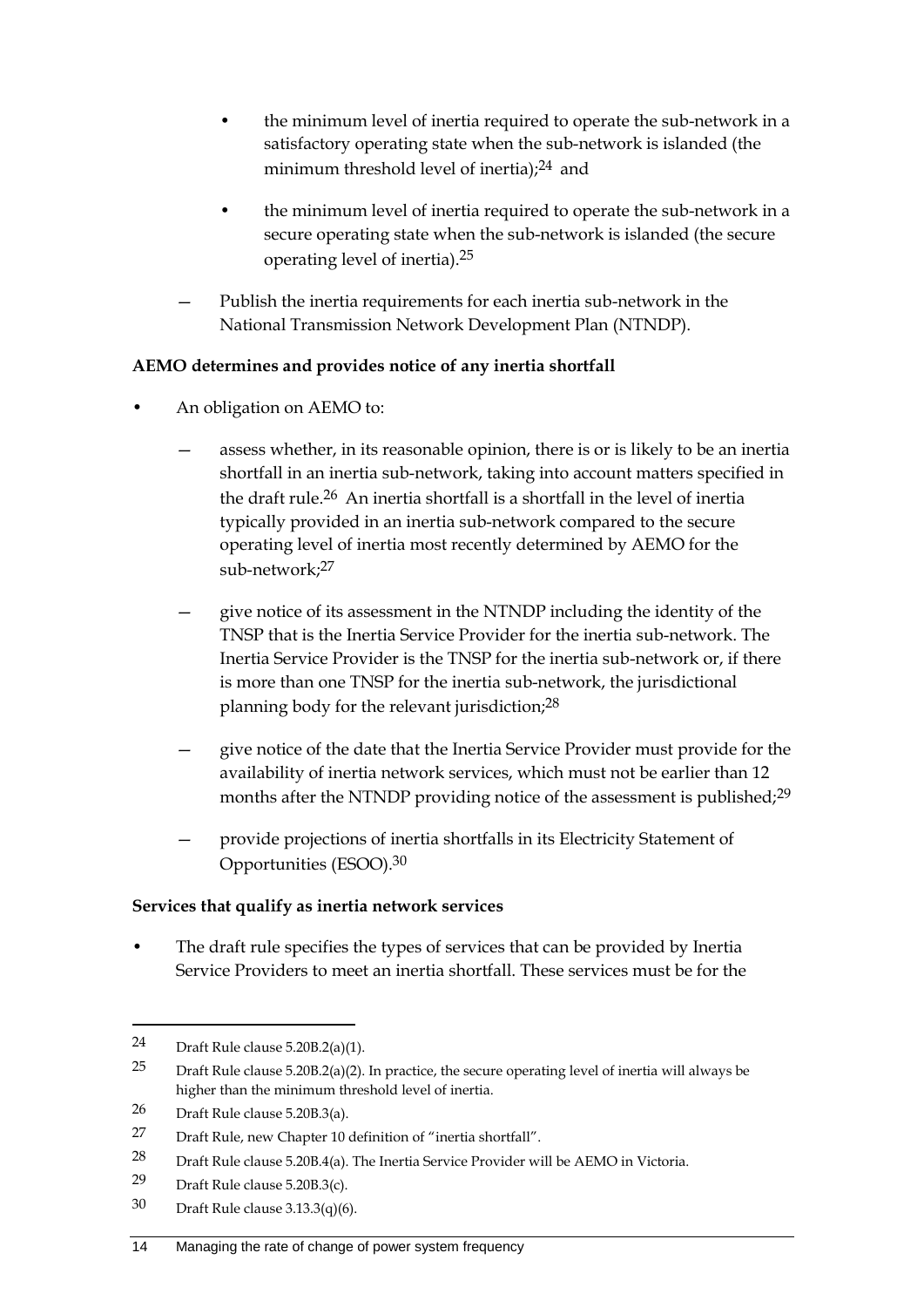provision of inertia31 and are called "inertia network services" under the draft rule.

- The inertia network services that qualify to provide inertia up to the minimum threshold level of inertia are:32
	- services made available by the Inertia Service Provider investing in synchronous condensors; and
	- services made available to the Inertia Service Provider by a Registered Participant and provided by means of a synchronous generating unit or synchronous condensor.
- The inertia network services that qualify to provide inertia beyond the minimum threshold level of inertia and up to the secure operating level of inertia are those services that can be used for the minimum threshold level of inertia and other types of inertia network services provided by a Registered Participant.<sup>33</sup>

### **Inertia Service Provider makes inertia network services available**

- In sub-networks of the NEM where an inertia shortfall has been identified by AEMO an obligation on the TNSP that is the Inertia Services Provider to:
	- make "inertia network services" available to AEMO that when enabled will provide inertia:
		- to the secure operating level of inertia determined by AEMO for that sub-network;34 or
		- an amount of inertia less than the secure operating level of inertia but at least the minimum threshold level of inertia if AEMO has approved other activities that may contribute to the operation of the inertia sub-network in a secure operating state when the inertia sub-network is islanded.35
	- make the inertia network services available by the date specified by AEMO in the NTNDP;36

32 Draft Rule clause 5.20B.4(d).

<u>.</u>

36 Draft Rule clause 5.20B.4(c)(1).

<sup>31</sup> Draft Rule, new Chapter 10 definition of "inertia" - Contribution to the capability of the *power system* to resist changes in *frequency* in response to a *contingency event* by means of an inertial response from a *generating unit* or *network element* that is electro-magnetically coupled with the *power system* and *synchronised* to the *frequency* of the *power system*.

<sup>33</sup> Draft Rule clause 5.20B.4(e).

<sup>34</sup> Draft Rule clause 5.20B.4(b)(1); clause 4.3.4(j).

<sup>35</sup> Draft Rule clause 5.20B.4(b)(2), 5.20B.5(a); clause 4.3.4(j). Other activities that may be approved may include provision of frequency control services or emergency protection schemes.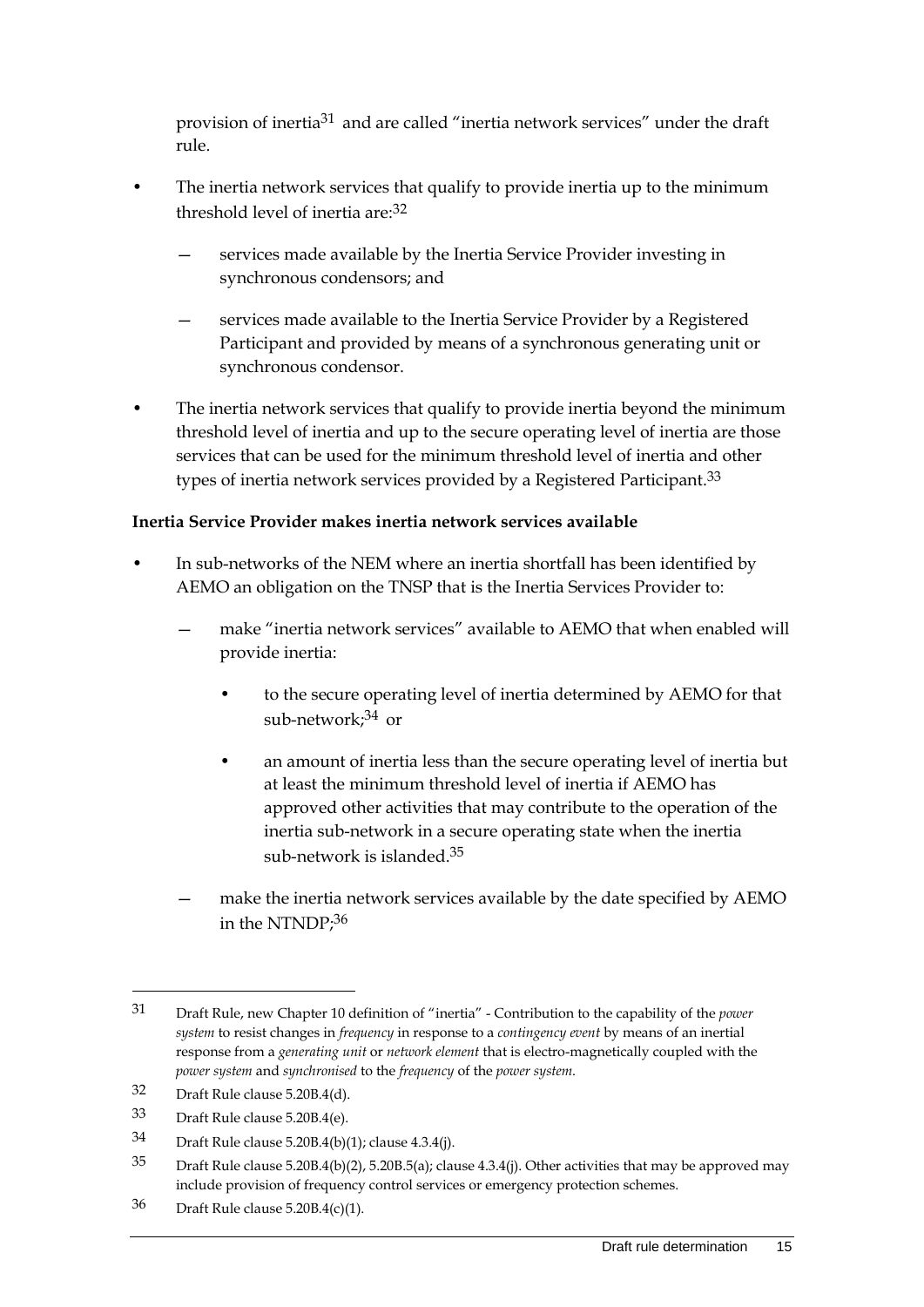identify and procure the least cost option or combination of options that will satisfy its obligation in the time required.<sup>37</sup>

### **Inertia Service Provider provides information on inertia network services**

- In sub-networks of the NEM where an inertia shortfall has been identified by AEMO an obligation on the TNSP that is the Inertia Services Provider to:
	- provide information in its Transmission Annual Planning Report (TAPR) about the activities undertaken to meets its obligations to provide inertia network services;38
	- give AEMO a schedule setting out the inertia network services available (and any activities approved by AEMO that reduce the secure operating level of inertia) and the Inertia Service Provider's proposed order of priority for those services and activities to be enabled by AEMO;<sup>39</sup>
	- register any synchronous generating unit from which it is procuring inertia network services as an inertia generating unit with AEMO and specify that the generating unit must be constrained on when it is providing inertia under clause 3.9.7(c) of the draft rule; $40$  and
	- provide specified details of the inertia network services it is making available to AEMO and seek AEMO's approval for the technical specifications and performance standards for those services and for the information necessary for AEMO to enable or cease the provision of those services. AEMO must approve this information or advise the Inertia Service Provider of its concerns and the changes it requires to this information.<sup>41</sup>

### **Recovery of Inertia Service Provider's costs of making inertia network services available**

- The obligation to make inertia network services available is a regulatory obligation or requirement imposed on the relevant TNSP in connection with the provision of prescribed transmission services. The Inertia Service Provider will be entitled to seek a revenue allowance that includes forecast operating expenditure or capital expenditure for its efficient costs of meeting the requirement.
- The draft rule amends the definition of "network support payment" to include payments made by a TNSP under an inertia services agreement (inertia support payments). This means that the TNSP can use a network support pass through under clause 6A.7.2 of the existing Rules to recover the difference between inertia

<sup>37</sup> Draft Rule clause 5.20B.4(f).

<sup>38</sup> Draft Rule clause 5.20B.4(g).

<sup>39</sup> Draft Rule clause 5.20B.6(a); clause 4.3.4(k).

<sup>40</sup> Draft Rule clause 5.20B.6(b).

<sup>41</sup> Draft Rule clause 5.20B.6(c) to (h); clause 4.3.4(k).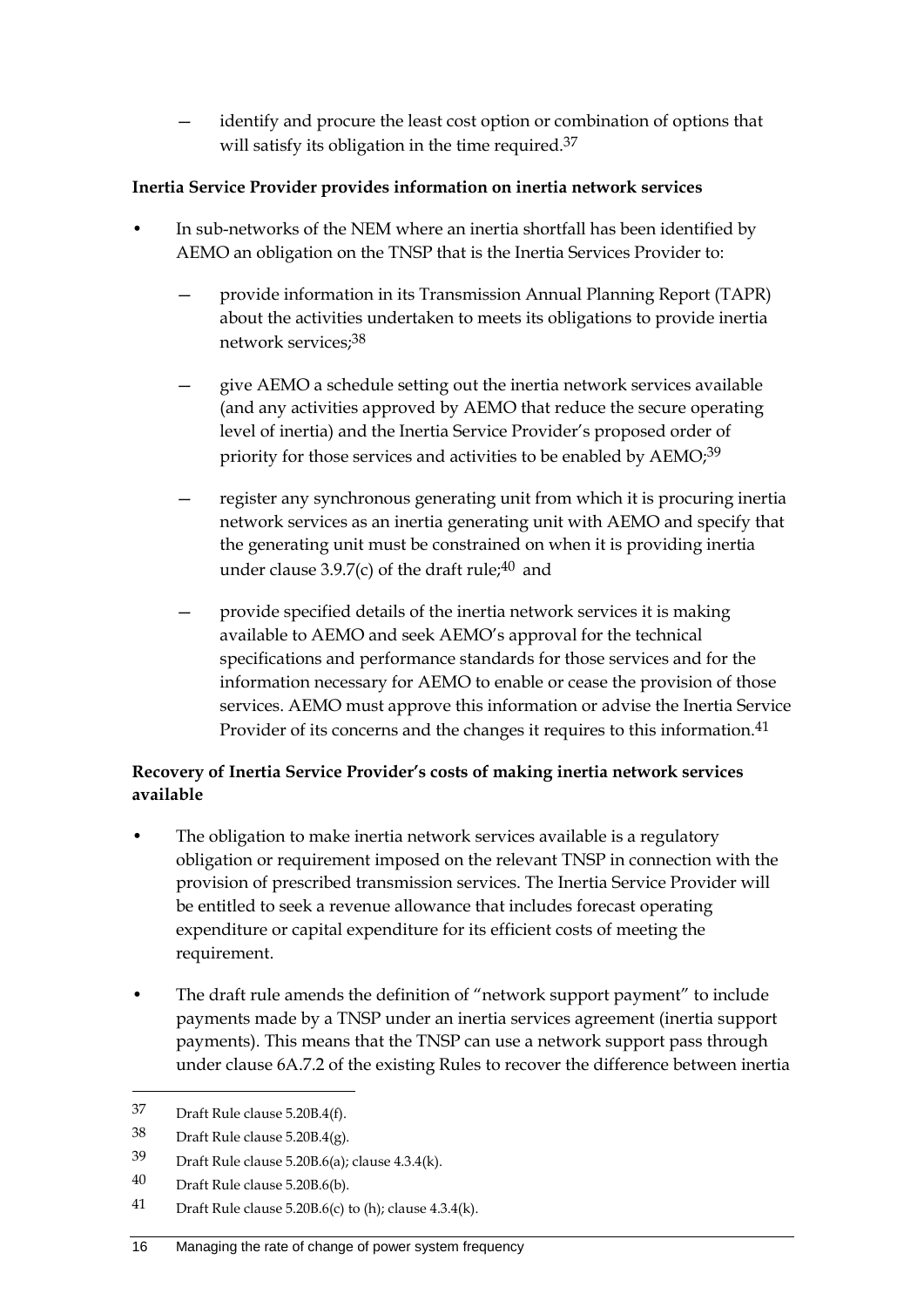support payments included in its opex allowance for a regulatory year and its actual inertia support payments.42

### **TNSP planning investments to meet requirement to provide inertia network services**

• Under the draft rule the Regulatory Investment Test for Transmission (RIT-T) does not apply to proposed expenditure on "inertia support payments" but will apply to capital projects undertaken by a TNSP to meet inertia network service requirements where those projects are above the cost threshold for the RIT-T.

### **Obligations on AEMO to enable inertia network services**

- AEMO may enable a range and quantity of inertia network services to:
	- the minimum threshold level of inertia where a contingency event that would result in the islanding of an inertia sub-network has been classified as a credible contingency event or defined as a protected event; and
	- the secure operating level of inertia where an inertia sub-network is islanded.
- AEMO may enable or cease inertia network services by giving instructions to a Registered Participant who has contracted with the TNSP to provide inertia network services.43
- A Registered Participant providing an inertia network service must comply with an instruction given by AEMO to enable inertia network services.44

Further detail on each aspect of the more preferable draft rule listed above can be found in the remaining chapters of this draft determination.

### <span id="page-26-0"></span>**2.2 Rule making test**

### **2.2.1 Achieving the national electricity objective**

The Commission may only make a rule if it is satisfied that the rule will, or is likely to, contribute to the achievement of the national electricity objective (NEO).<sup>45</sup> This is the decision making framework that the Commission must apply.

<sup>42</sup> Draft Rule amendment to chapter definition of "network support payment", clause 5.20B.4(h).

<sup>43</sup> Draft Rule clause 4.4.4(d) or (e).

<sup>44</sup> Draft Rule clause  $4.4.4(g)$ .

<sup>45</sup> Section 88 of the NEL.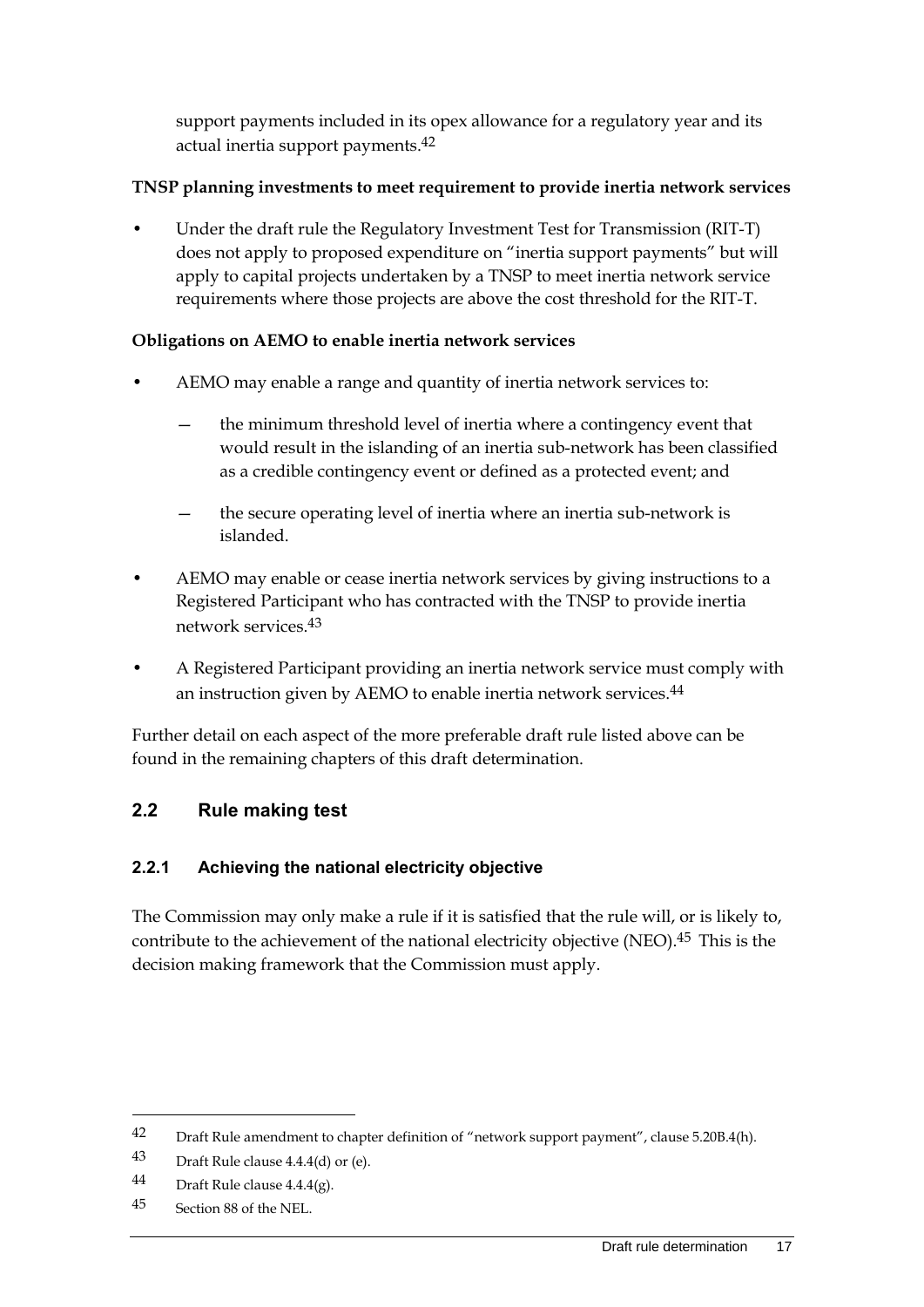The NEO is:46

"to promote efficient investment in, and efficient operation and use of, electricity services for the long term interests of consumers of electricity with respect to:

- (a) price, quality, safety, reliability and security of supply of electricity; and
- (b) the reliability, safety and security of the national electricity system."

### **2.2.2 Making a more preferable rule**

Under s. 91A of the National Electricity Law (NEL), the Commission may make a rule that is different (including materially different) to a proposed rule (a more preferable rule) if it is satisfied that, having regard to the issue or issues raised in the rule change request, the more preferable rule will or is likely to better contribute to the achievement of the NEO.

### <span id="page-27-0"></span>**2.3 Assessment framework**

In assessing the rule change request against the NEO the Commission has considered the following principles:

**Risk allocation**: System security is necessary for the efficient functioning of the power system and benefits all market participants as well as the wider community. However, there are costs associated with maintaining the secure operation of the power system.

A trade-off exists between the level of costs that should be incurred in avoiding or minimising the impact on the system should a disturbance occur, and the probability of the level of costs that would likely be incurred as a result of the failure to maintain the system in a secure operating state.

Costs of avoiding or minimising the impact on the system may include the application of limits on transmission lines or constraining off generation to limit the size of the impact should these generation or network elements suddenly fail. It may also include the upfront costs of the provision of frequency response services to stabilise the system should a supply disruption occur.

Risk allocation and the accountability for investment decisions should rest with those parties best placed to manage them. Under a centralised planning arrangement, risks are more likely to be borne by customers. Solutions that allocate risks to market participants, such as businesses who are better able to manage them, are preferred where practicable.

<sup>46</sup> Section 7 of the NEL.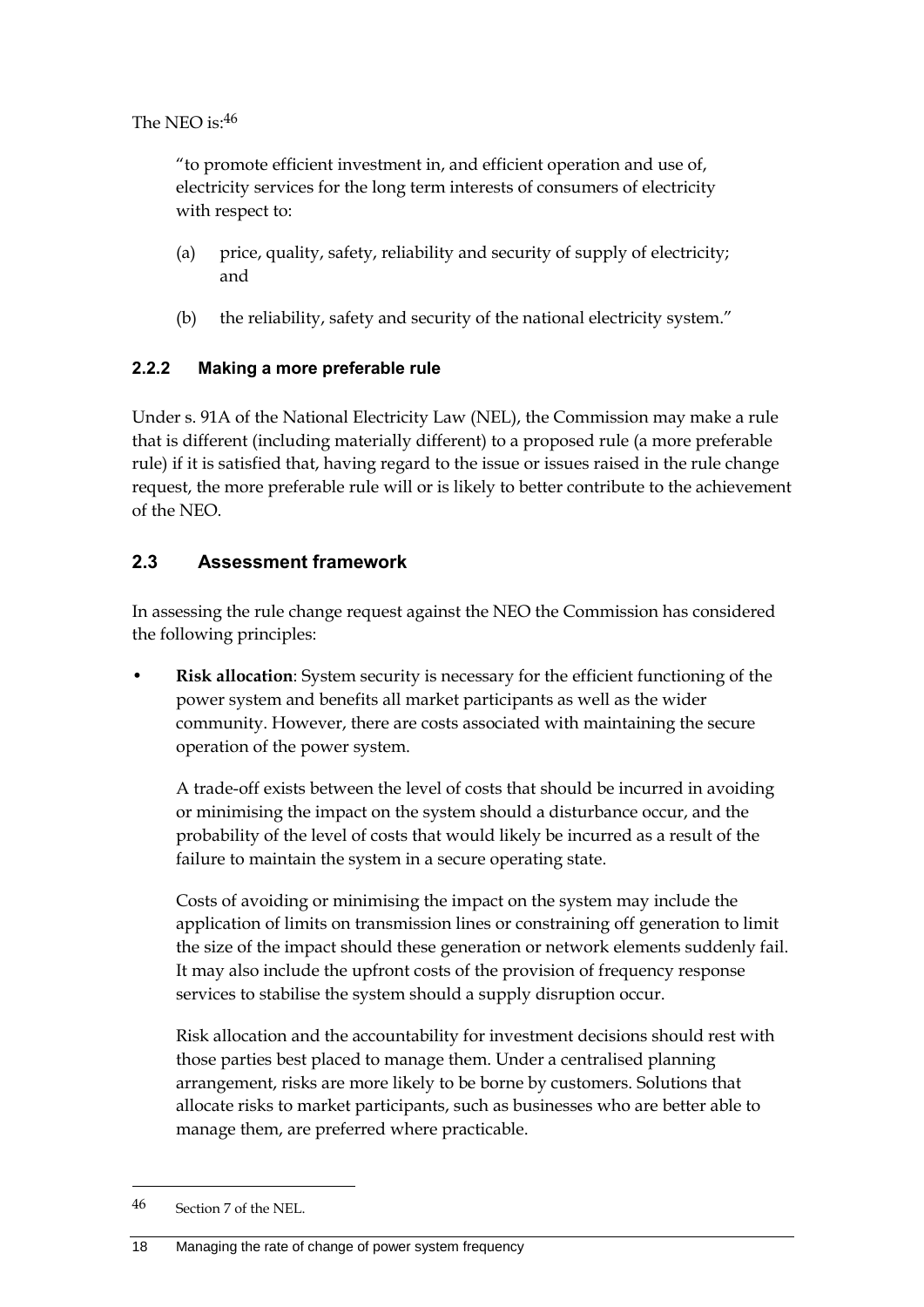• **Certainty versus flexibility**: Achieving a secure operating system in an economically efficient manner requires regulatory and market frameworks to be designed to encourage investment in system security services and to maximise flexibility in the provision of those services to achieve an economically efficient outcome.

A secure power system demands the availability of system security services at all times. Regulatory frameworks must be designed to accommodate this requirement by providing certainty to prospective investors as well as existing providers. However, while greater investment certainty may help to make sure that the services are available when they are needed, this may come at the expense of the flexibility to continuously adjust the requirement under changing market conditions.

Further, regulatory or policy changes should not be implemented to address issues that arise at a specific point in time or in a specific jurisdiction only. Solutions should be flexible enough to accommodate different circumstances at different times and in different jurisdictions. They should be effective in maintaining system security where it is needed while not imposing undue market or compliance costs on other areas.

• **Technology neutral**: Arrangements should be designed to take into account the full range of potential market and network solutions. They should not be targeted at a particular technology, or be designed with a particular set of technologies in mind. Technologies are changing rapidly and, to the extent possible, a change in technology should not require a change in arrangements.

When considering how frameworks accommodate new technologies, it is the functions they perform that need to be the focus, not the technologies themselves. The relative immaturity and inherent delay in the operation time of fast frequency response technologies at present means that some level of system inertia is required to maintain a stable system frequency. However, fast frequency technologies may have an important future role in reverting frequency to normal operating levels following a contingency.

• **Competition**: Competition and market signals generally lead to better outcomes than prescriptive rules or centralised planning since they are more flexible to changing conditions and give businesses the ability to meet consumers' needs as efficiently as possible. Such outcomes should be less likely to change over time, creating regulatory certainty. Markets should be designed to maximise opportunities for the provision of services in order to send the right price signals and lower the overall cost of achieving a secure electricity system.

However, requiring solutions that address issues in specific network locations may limit the ability to maximise opportunities for service provision. System frequency is a global issue while system strength issues tend to be locationally specific. The range of service providers that are available to address system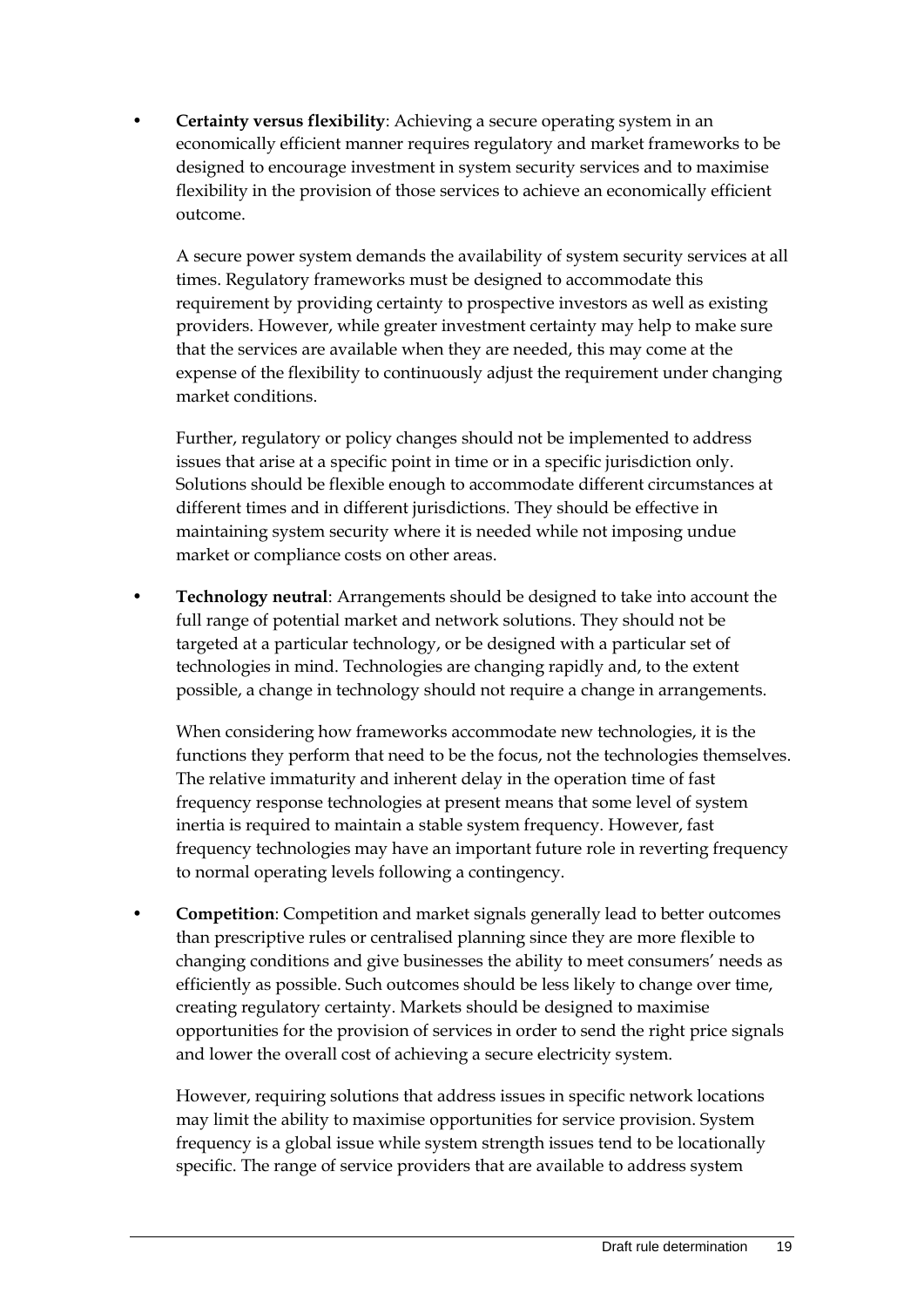frequency may narrow if the same service providers are also required to address issues of system strength.

### <span id="page-29-0"></span>**2.4 Summary of reasons**

The costs incurred as a result of the failure to maintain the system in a secure operating state are varied and include such things as damage to equipment, the opportunity costs of lost production, and the additional costs of restoring the system. Depending on the extent of failure, other societal costs may also be incurred.

The Commission considers that an obligation on TNSPs to make minimum levels of inertia continuously available will provide a high degree of confidence that system security can be maintained when separation and islanding of sub-networks occurs. The requirement for TNSPs to identify the least cost option, or combination of options, to provide the minimum levels of inertia, together with the existing economic regulatory framework for TNSPs, will provide discipline on the level of expenditure on inertia network services by enabling the Australian Energy Regulator (AER) to assess the efficiency of that expenditure.<sup>47</sup>

Having regard to the issues raised in the rule change request and during consultation, the Commission is satisfied that the more preferable draft rule will, or is likely to, better contribute to the achievement of the NEO for the following reasons:

- Contracts entered into by the TNSPs to meet the obligation will provide certainty to prospective third-party investors in inertia and alternative frequency control services, thereby improving the security of the national electricity system for the benefit of consumers. The draft rule will allow the TNSP to meet the obligation in the short-term by contracting with existing third-party providers of inertia, while concurrently assessing the most efficient means of meeting the obligation over the long term.
- The periodic review of the level of the obligation on TNSPs to provide inertia network services, and the requirement for the TNSP to identify and procure the least cost option or combination of options to meet its inertia obligation, will assist in making sure that further investments are efficient and reflective of changing market conditions.
- The obligation on TNSPs to provide inertia network services will only apply to sub-networks where AEMO has identified that an inertia shortfall exists. This will promote efficient investment and use of services by:
	- maintaining system security where it is needed while not imposing undue market or compliance costs on other areas; and

<sup>47</sup> AEMO is responsible for planning, authorizing and directing augmentation of the declared shared network in Victoria. Different arrangements for the provision of shared transmission services, including inertia network services, will apply to AEMO in its role as the Inertia Service Provider for Victoria.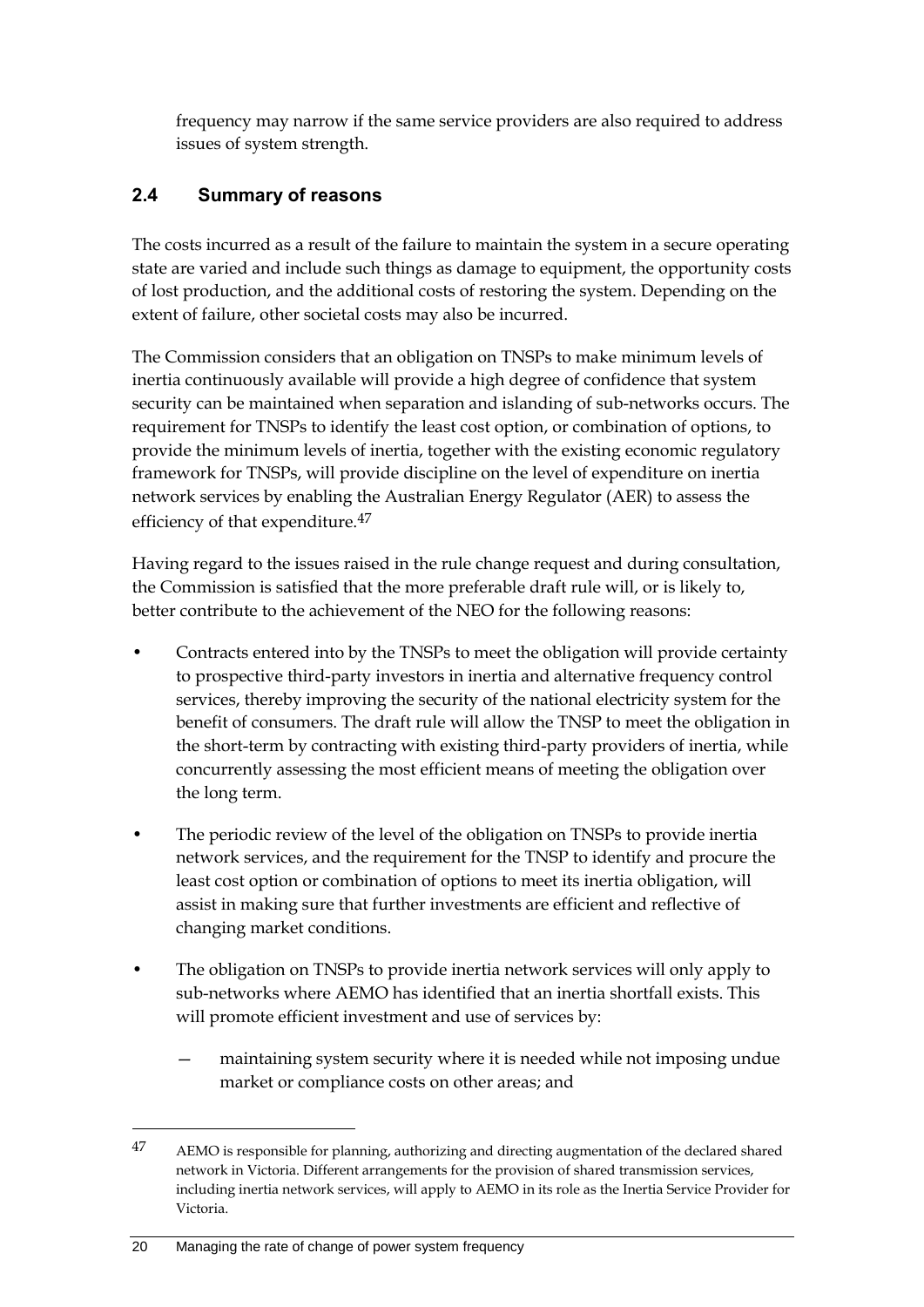- providing for future shortfalls in inertia to be identified in a timely manner.
- Placing the obligation on TNSPs to provide inertia network services will provide a greater ability to coordinate the provision of inertia network services with other network support requirements for the relevant sub-network, such as system strength. This should result in a more efficient outcome for consumers in the long term by avoiding the potential duplication of investment.
- The ability for the TNSP to make available inertia network services through contracts with third-party providers of services other than the provision of inertia will promote efficiency in investments by expanding the range of options available to manage the secure operation of the system.

The draft rule relates to the provision by TNSPs of the minimum level of inertia required to maintain secure operation of the power system. This can be distinguished from additional levels of inertia, or alternative frequency control services, that may increase economic benefits by allowing for greater power transfers on the network.

This draft rule does not provide a mechanism to realise the market benefits that could be obtained through the provision of inertia at levels above the minimum level of inertia required to maintain secure operation of the power system. The Commission considers that the ability to maintain power system security in an efficient manner would be enhanced by the development and introduction of a mechanism to obtain and pay for inertia and that this would further contribute to the NEO.

A market mechanism will build on the certainty created through the TNSP obligation by providing the ability to continuously adjust the level of service provision in real time to maximise efficiency. Ultimately, the combination of the obligation on TNSPs to provide minimum levels of inertia, and a market mechanism for additional inertia that provides market benefits, will form an enhanced framework which efficiently balances certainty and flexibility for the management of system frequency in the long term interests of consumers.

### <span id="page-30-0"></span>**2.5 Strategic priority**

This rule change request relates to the AEMC's strategic priority relating to markets and networks.

This strategic priority relates to the flexibility and resilience of energy market frameworks to respond to changes in technology and new business models. This includes changes in the generation mix, such as the increased penetration of non-synchronous generation and the subsequent retirement of large synchronous units. This links to the development of a framework to provide services to manage the security of the national electricity system. This framework is designed to support the maintenance of a resilient and secure power system as the generation mix changes.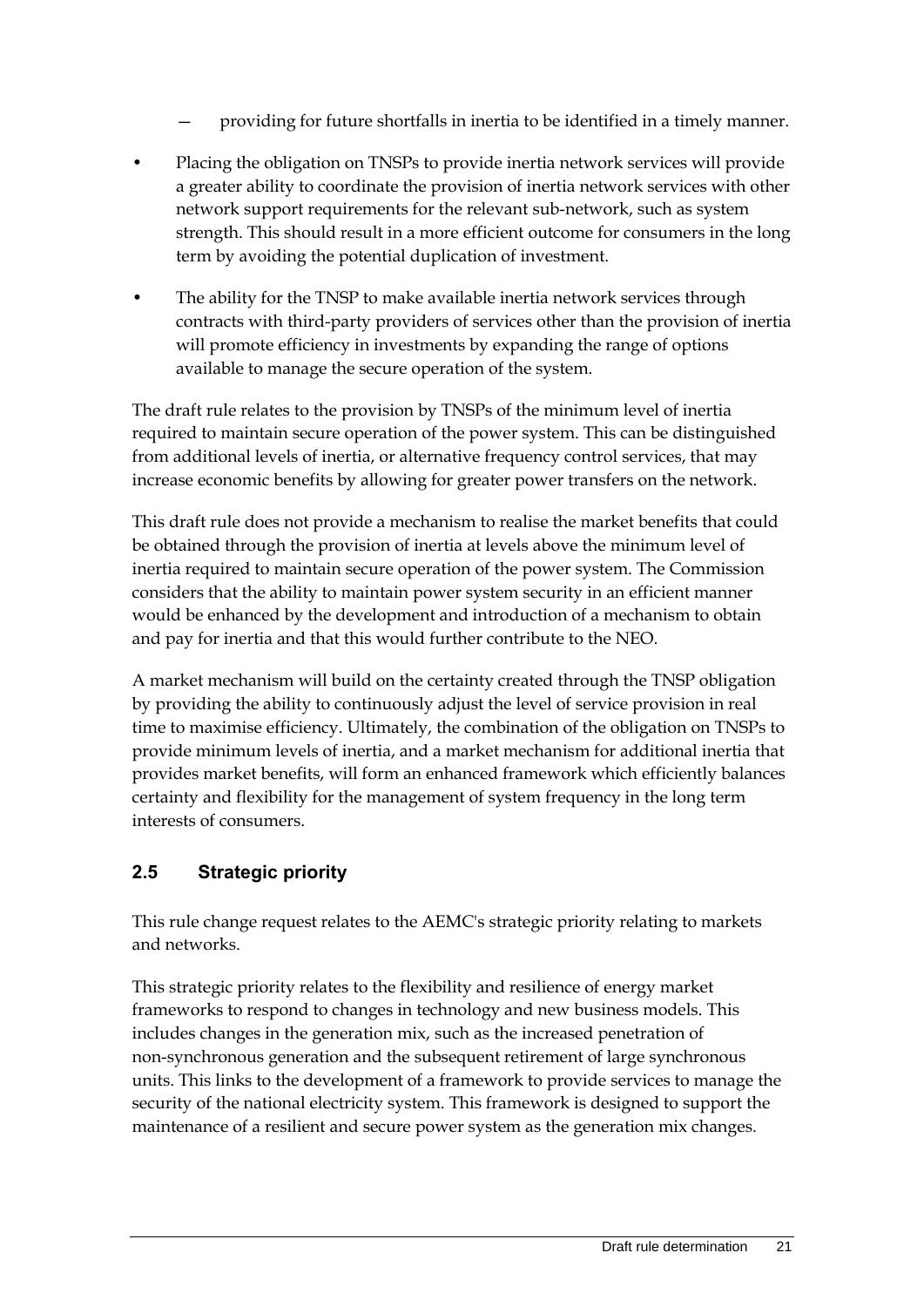# <span id="page-31-0"></span>**3 Determining the minimum required levels of inertia and inertia shortfalls**

The time delay of frequency response services implies that there is a minimum level of inertia that must be online at any point in time to resist frequency changes caused by contingency events. The inertia slows the frequency change to provide time for the frequency response services to be activated.

This chapter explores the concept of the minimum level of inertia required to maintain the power system in a secure operating state and sets out further detail on the Commission's draft rule to place an obligation on AEMO to:

- determine the boundaries of inertia sub-networks in the NEM;<sup>48</sup>
- develop and publish an inertia requirements procedure setting out the process it will use to determine the inertia requirements for each inertia sub-network, having regard to matters specified in the NER;<sup>49</sup>
- determine, generally no more than once in any 12 month period, the "inertia requirements" for each inertia sub-network;
- assess whether, in its reasonable opinion, there is, or is likely to be, an inertia shortfall in an inertia sub-network, taking into account matters specified in the draft rule;50
- give notice of its assessment in the NTNDP including the identity of the TNSP that is the Inertia Service Provider for the inertia sub-network.51 The Inertia Service Provider is the TNSP for the inertia sub-network, or if there is more than one TNSP for the inertia sub-network, the jurisdictional planning body for the relevant jurisdiction.
- give notice of the date that the Inertia Service Provider must make the inertia network services available, which must not be earlier than 12 months after the NTNDP providing notice of the assessment is published;
- provide projections of inertia shortfalls in its Electricity Statement of Opportunities.52

<u>.</u>

#### 22 Managing the rate of change of power system frequency

<sup>48</sup> Draft Rule clause 5.20B.1(d).

<sup>49</sup> Draft Rule clause 5.20B.2(b), (c).

<sup>50</sup> Draft Rule clause 5.20B.3(a).

<sup>51</sup> The Inertia Service Provider is the TNSP for the inertia sub-network or, if there is more than one TNSP for the inertia sub-network, the jurisdictional planning body for the relevant jurisdiction (Draft Rule clause 5.20B.4(a).

<sup>52</sup> Draft Rule clause 3.13.3(q)(6).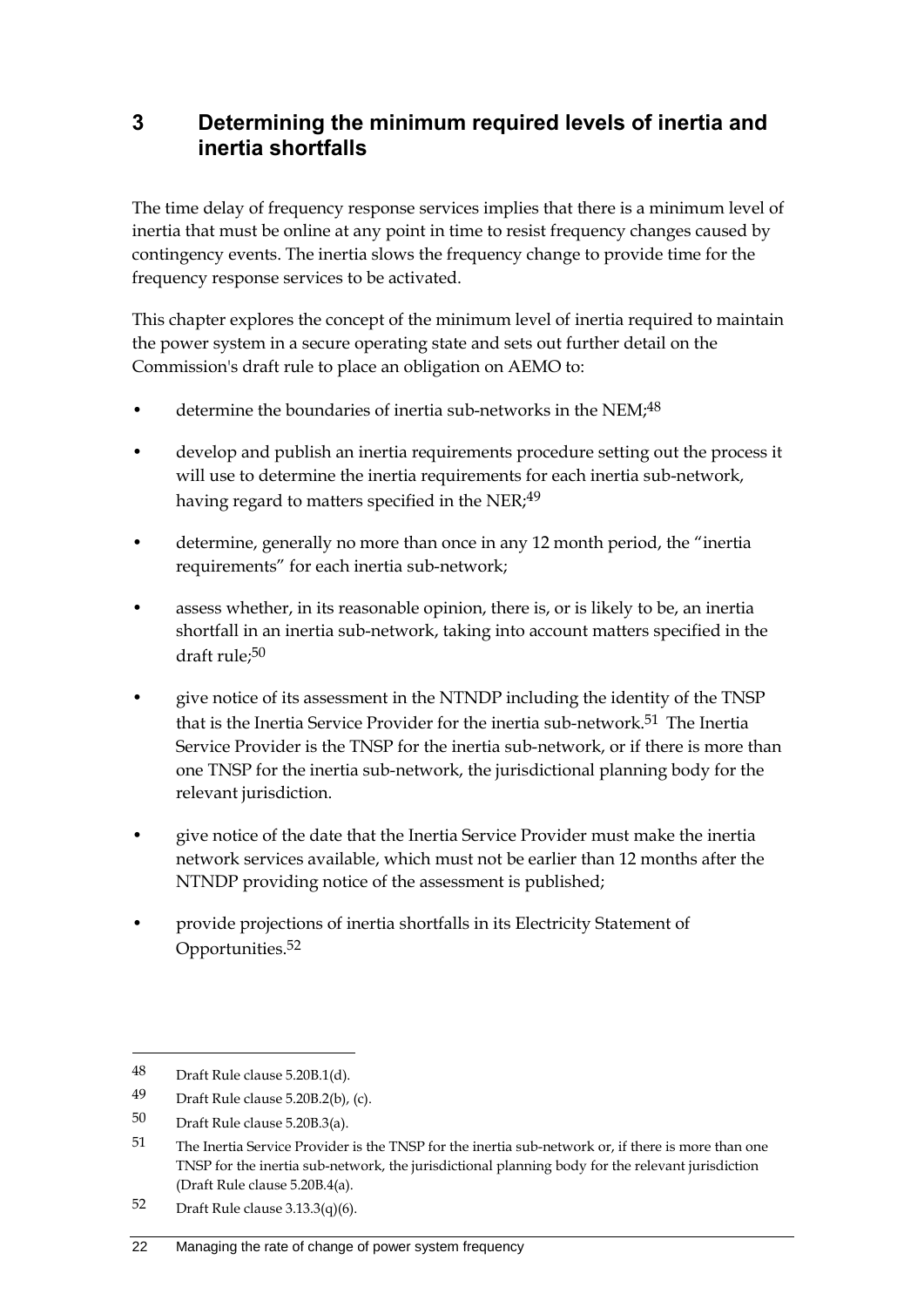### <span id="page-32-0"></span>**3.1 Defining the sub-networks and levels of required inertia**

The increased deployment of non-synchronous generation has been more pronounced in some areas of the NEM than others. The extent of this deployment is now at the point where levels of inertia typically dispatched in these areas are falling below the levels required to maintain system security should they be separated from the rest of the NEM.

This section sets out the Commission's approach to defining inertia sub-networks and the levels of inertia likely to be required to maintain these sub-networks in a secure operating state if they are islanded.

### **3.1.1 Defining inertia sub-networks**

In order to maintain an islanded region in a secure operating state, a minimum level of inertia must be provided from within the region. Minimum required levels of inertia must therefore be prescribed to a specific region or other defined network area.

South Australia has experienced a substantially faster growth in new types of generation than other regions. Flows on the interconnector with Victoria allow power system security to be maintained because of inertia provided by generators in other parts of the NEM. Where there is an outage of this interconnector, the risks to system security in South Australia increase significantly because it must rely on inertia provided by generators within the region. If there is minimal generation capacity online at the time that has the ability to provide inertia in that region the frequency in that region could be subject to very rapid changes. This makes it harder to arrest the frequency change and restore the frequency to normal operating levels. As the generation mix changes in a similar way across the NEM these risks may become more widespread.

The NEM mainland and Tasmania operate as two separate synchronous systems. The two systems are separated by the Basslink DC interconnector which allows for energy transfer but does not require the two systems to operate synchronously. In order for Tasmania to operate as an island, inertia must be sourced locally. This would imply that separate required levels of inertia would be needed for Tasmania.

A requirement to source inertia locally may also be applied to other areas of the NEM where there is a possibility of separation and islanding. For example, the separation of South Australia from the rest of the NEM, caused by the unavailability or failure of the Heywood Interconnector, would require South Australia to source inertia locally to operate as an island and maintain system security.

Each area of the national network that is required to be able to operate independently as an island would need to source inertia locally. For each network area there would need to be a possibility of separation and a realistic prospect of continued operation after separation. While a comprehensive list of these areas would need to be developed, it is expected that separate levels of inertia may ultimately be needed for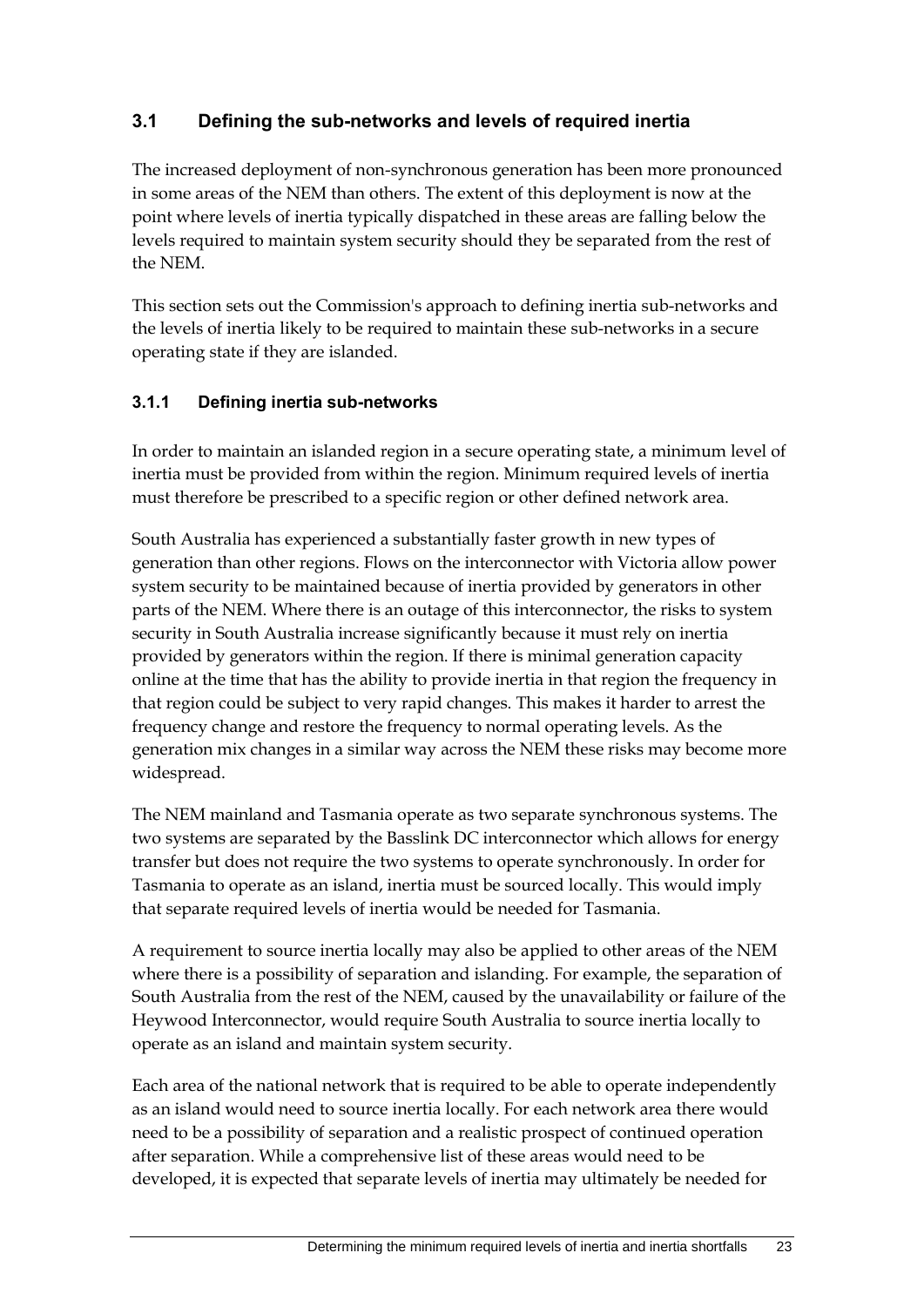each of the NEM regions and potentially North Queensland and South Queensland individually.

### **3.1.2 Levels of inertia required to manage power system security**

The level of system inertia in the islanded sub-network determines the size of the immediate RoCoF that would result when separation occurs for a given interconnector flow. Limiting the size of the RoCoF would provide:

- a higher probability of generators remaining online following the occurrence of the contingency event;
- time for emergency frequency control schemes to operate effectively; and
- time for frequency control ancillary services in the islanded sub-network to respond and recover the frequency to normal operating levels.

Each of these aspects contributes to the system frequency remaining within the bounds of the FOS.

The level of inertia that is required to maintain the RoCoF to a given limit can be divided into two components:

- 1. **Minimum level of inertia** The minimum level of inertia that is required to maintain the islanded system in a satisfactory operating state. The minimum level represents a lower bound on the level of inertia that is required to feasibly operate the system. Operating at this minimum level may require load shedding but would be sufficient to maintain the islanded system in a satisfactory operating state and avoid a system black condition. This minimum level might permit only limited interconnector flow, prior to separation.
- 2. **Market benefits** Additional inertia above the minimum level of inertia would allow for a more unconstrained operation of the islanded system or additional interconnector flows when not islanded. This would provide benefits of improved reliability and a lower overall cost of energy provision by alleviating constraints on the system.

The split between these two components is illustrated in figure 3.1, which shows a theoretical demand curve for inertia.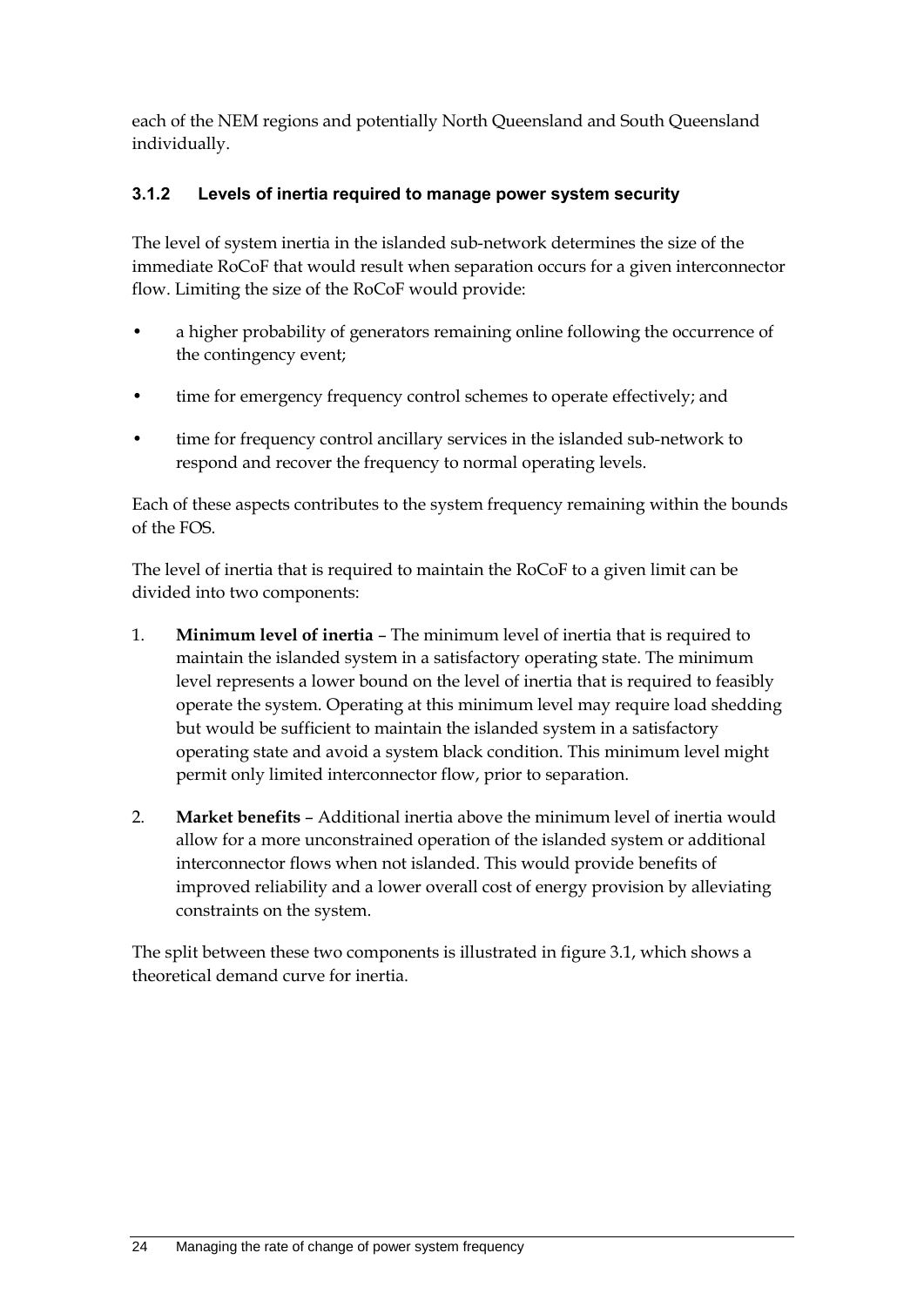#### **Figure 3.1 Value of inertia and the amount of inertia provided**



The vertical line on the left represents the minimum level of inertia that is required to maintain the islanded system in a satisfactory operating state. This vertical line is a lower bound on the level of inertia that could feasibly be required in order to operate the system within the FOS and maintain a satisfactory operating state when operating the system as an island. Beyond this level, the sloped line represents the trade-off that exists between the costs of supplying more inertia and other options for managing system security, such as constraining the system or obtaining FFR services. A continuation of the line shows that any additional inertia supplied to the market has no effect in further alleviating constraints on the system and so provides no additional benefit for either maintaining system security, improving reliability, or lowering the overall cost of energy production.

Figure 3.1 represents a theoretical trade-off between increasing levels of inertia and obtaining market benefits. This trade-off is unique to the specific set of operating conditions present in the system at a given point in time. In practice, the level of inertia required to limit RoCoF and maintain the secure operation of the power system varies with changing system conditions.

Figure 3.2 shows how inertia requirements can vary over time depending on the prevailing system and network conditions.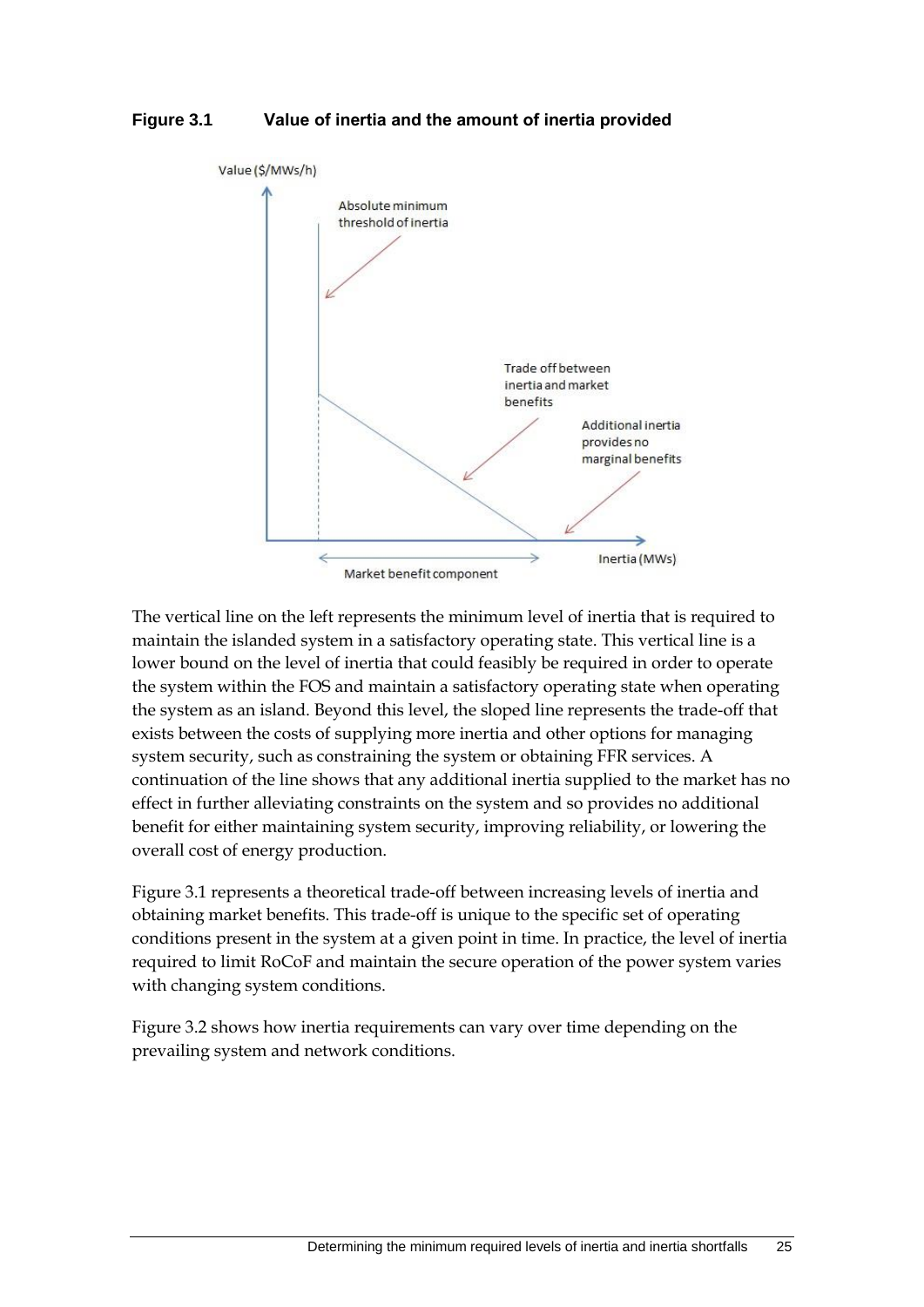**Figure 3.2 Potential variability in required inertia in South Australia53**



#### **Minimum required levels of inertia**

Clause 4.2.2 in the NER defines the conditions under which a system is considered as being in a satisfactory operating state. There are a range of technical parameters that must be maintained within satisfactory limits, including a requirement that the system frequency is within the normal operating frequency band.

The minimum level of inertia is sufficient to maintain the islanded sub-network in a satisfactory operating state should it be separated from the rest of the NEM. However, it is not sufficient to maintain a satisfactory operating state should a further credible contingency occur. A credible contingency of even a moderate size would likely cause the system frequency to move outside the bounds of the FOS, potentially resulting in cascading loss of generation and a system black event.

Therefore, once separation has occurred, the continued operation of the islanded system requires a higher level of inertia to be provided. This level of inertia should be sufficient to enable AEMO to return the islanded system to a secure operating state.

The level of inertia required to maintain the islanded sub-network in a secure operating state would be based on a consideration of three different factors:

1. *Availability and capability of contingency FCAS* - The capabilities and expected response times of contingency FCAS in the islanded sub-network would determine the maximum RoCoF that could be managed without the frequency moving outside the bounds of the FOS. Inertia does not act to arrest the frequency drop entirely or revert frequency back to normal operating levels. Inertia slows the rate of frequency change and so provides time for contingency FCAS to operate.

<sup>53</sup> AEMO, Submission on the directions paper, p. 7. Assumes a RoCoF limit of 2 Hz/s.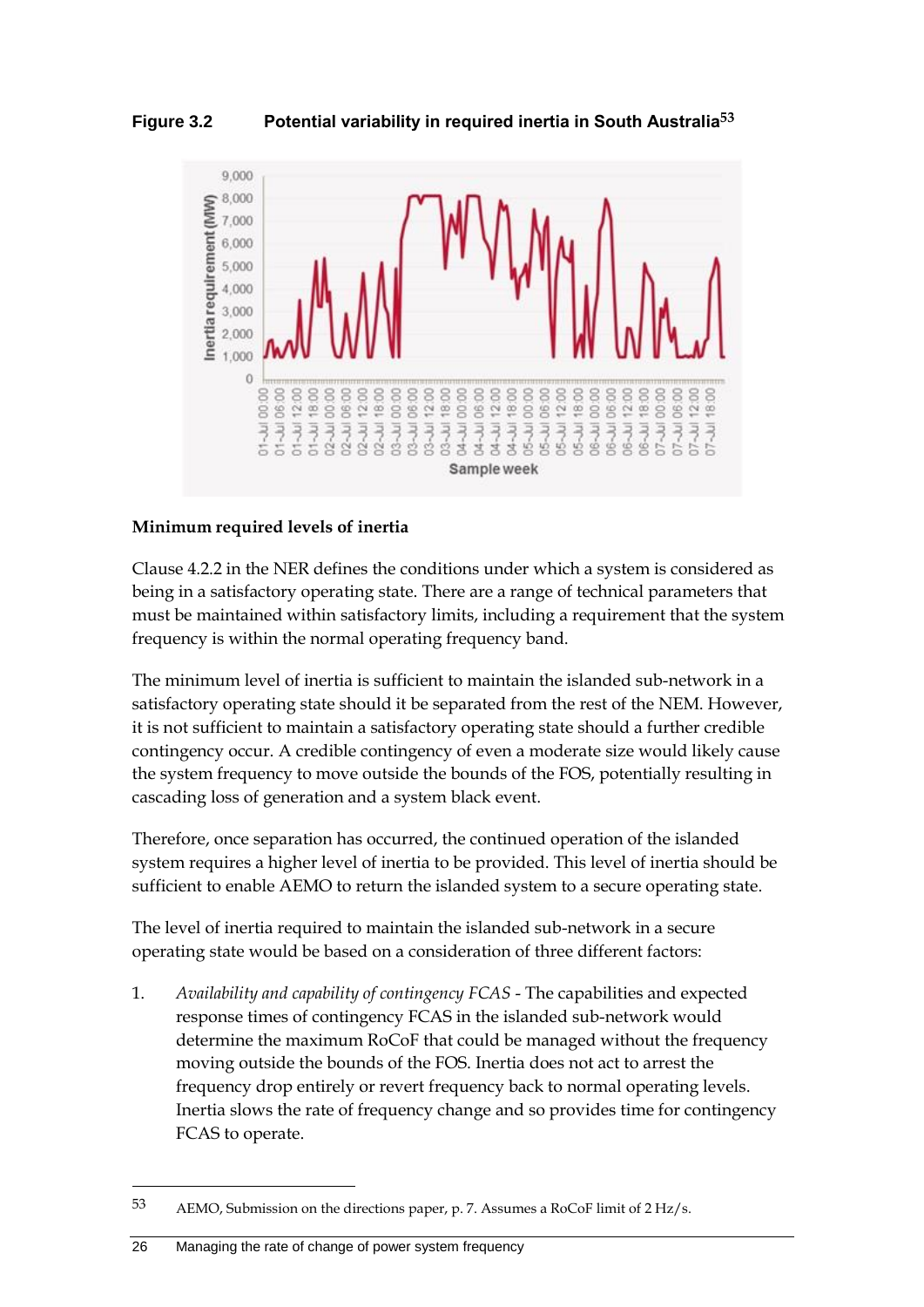- 2. *Maximum contingency size* The maximum expected contingency size when operating as an islanded system would also influence the level of inertia required. A larger contingency size results in a higher RoCoF for a given level of inertia. It is likely that the operation of the system as an island would require the system to be operated in a specific highly constrained state, which would likely mean a lower potential contingency size as the majority of generating units would be operating at their minimum output.
- 3. *Possible further loss of inertia* Additional inertia needed to account for the possible loss of a synchronous generating unit. The RoCoF that occurs as a result of a contingency event would be even higher if the contingency that occurs is the loss of a synchronous generating unit that is also providing inertia.

Figure 3.3 shows the secure operating level of inertia in relation to the minimum system threshold level of inertia.

#### **Figure 3.3 The minimum threshold level and the secure operating level**



The secure operating level of inertia can be determined through the following equation.

$$
I = (25 \times \Delta P) / \text{RoCoF'} + I'
$$

Where

I = The secure operating level of inertia (MW.seconds)

 $\Delta P$  = The size of the contingency (MW)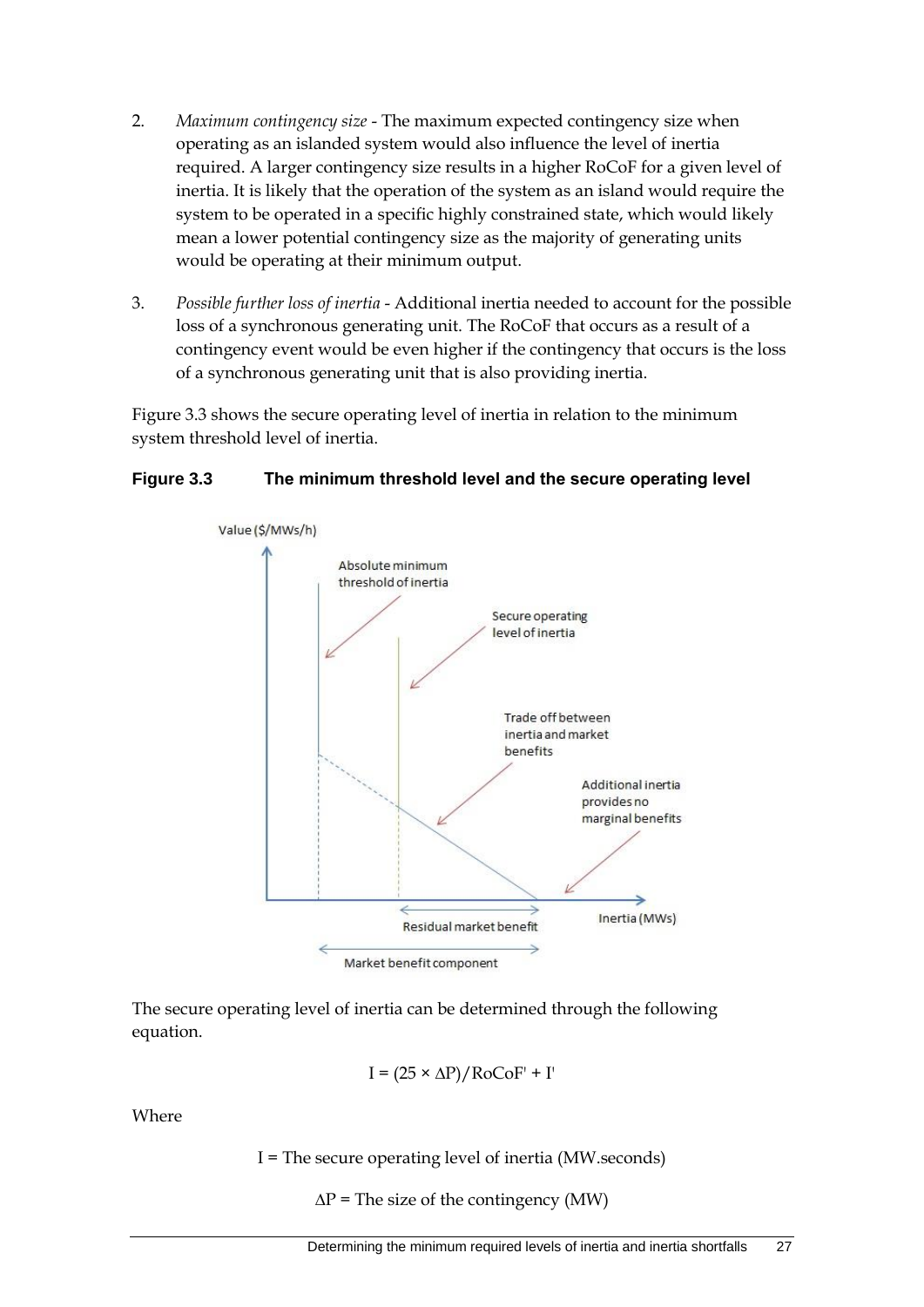RoCoF' = the maximum rate of change of frequency that would be permitted to provide sufficient time for existing contingency FCAS to operate (Hz/second)

 $I'$  = the additional inertia needed to account for the possible loss of a synchronous generating unit as the contingency (MW.seconds)

**Figure 3.4 Factors that affect the secure operating level of inertia**



#### *Maximum RoCoF*

The level of inertia required to maintain the islanded sub-network in a secure operating state would depend on the availability and capability of other frequency control services in the islanded system. The RoCoF would need to be limited to provide sufficient time for the fastest FCAS to respond and maintain the system frequency within the bounds of the FOS.

Contingency FCAS is controlled locally by generators and consists of technologies designed to detect and respond to larger frequency deviations that occur following contingency events.

The fastest existing contingency FCAS operates within timeframes of less than six seconds. However, it is likely that most of this contingency FCAS could operate over shorter timeframes. Specific analysis would need to be undertaken to determine the exact range and magnitude of response times from frequency control services in each sub-network.

Faster response services, such as FFR, could also increase the allowable RoCoF by providing much shorter response times. Less inertia would be needed to maintain the system frequency within the bounds of the FOS for a given contingency size.

#### *Size of contingency events*

The level of inertia required to limit the RoCoF is proportional to the size of the immediate shortfall in supply or demand arising from the contingency event. The larger the contingency event, the more inertia is required to limit the level of the RoCoF.

The maximum expected contingency size when operating the sub-network as an islanded system would influence the level of inertia required. It is likely that separation and islanding would require the sub-network to be operated in a highly constrained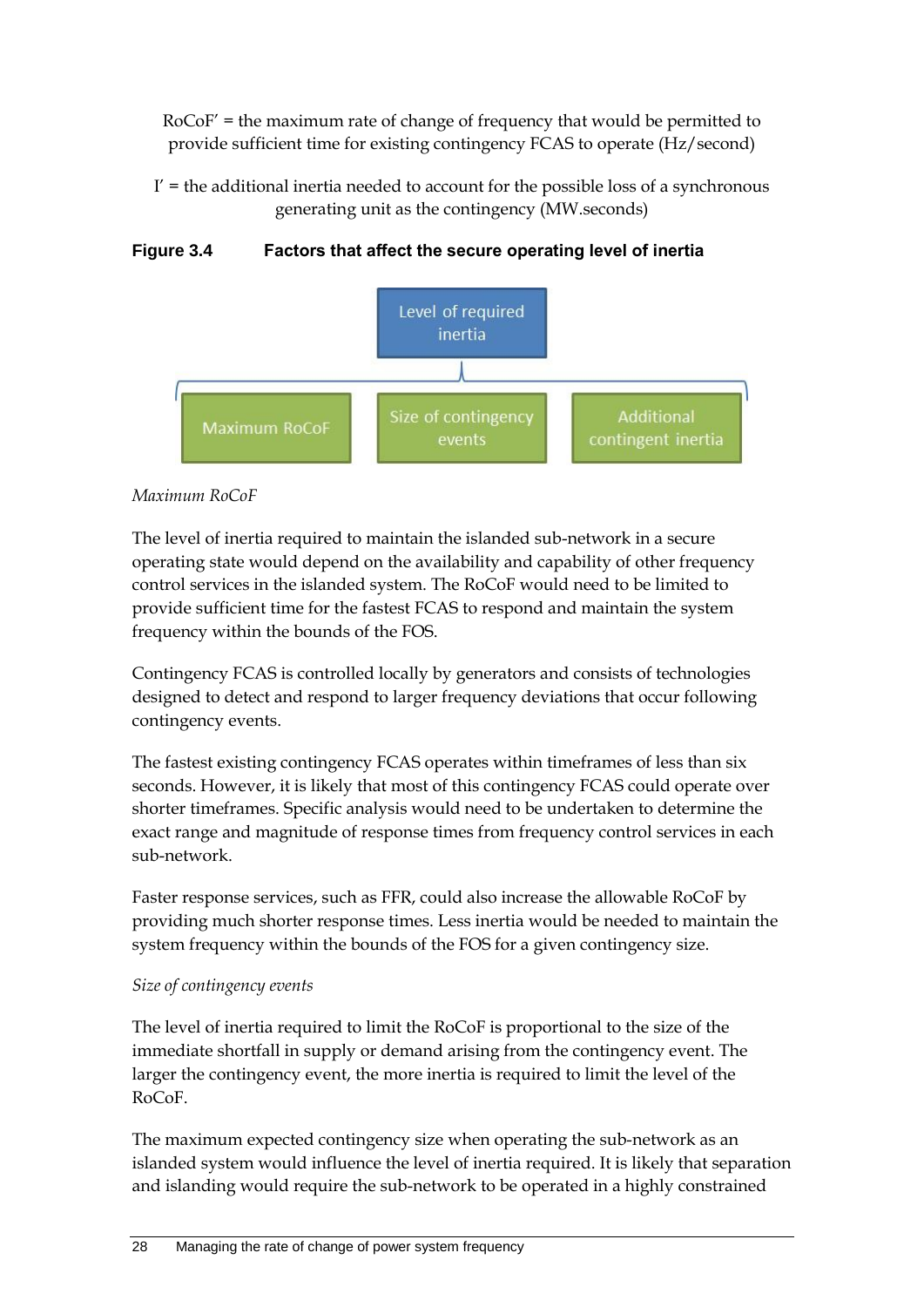state. This would likely require some load shedding to occur and generating units to be constrained to their minimum operating output. As such, the maximum potential contingency size when operating as an island is likely to be substantially smaller than would be the case under normal operating conditions.

It is expected that the secure operating level of inertia would need to be large enough to account for a contingency equal to the largest minimum operating output from a single generating unit in the sub-network.

### *Additional contingent inertia*

The secure operating level of inertia is intended to be able to maintain the sub-network in a secure operating state when islanded. This should mean that the islanded system can withstand the occurrence of a credible contingency within the sub-network and be able to maintain the system in at least a satisfactory operating state immediately following the contingency.

However, the likelihood of maintaining a satisfactory operating state would be greatly reduced if the contingency that occurs is the loss of a synchronous generating unit. Not only would the contingency event cause a change in the frequency but the ability of the system to dampen this change in frequency would be diminished by the loss of inertia from the synchronous generating unit.

Therefore, additional inertia will need to be provided to account for the possibility that the contingency that occurs is the loss of a synchronous generating unit. This additional inertia would be equal to the amount of inertia provided by an individual generating unit in the sub-network. This generating unit could be either:

- the generating unit providing the most amount of inertia to the system; or
- the generating unit with the highest minimum operating output, representing the largest contingency.

It is likely that the withstand capabilities of the generating units to high RoCoF would need to be taken into account in determining the specific individual generating unit.

#### **Additional inertia for market benefit**

The secure operating level of inertia would only be sufficient to operate the islanded system under specific highly constrained conditions. A higher level of inertia would provide market benefits by either:

- enabling the secure operation of the islanded sub-network under a much larger range of system conditions; or
- when not operating as an island, allowing for greater flows on the interconnectors with adjacent sub-networks.

Figure 3.5 shows the absolute minimum threshold level of inertia (broken red line) and the secure operating level of inertia (solid red line) in comparison to the level of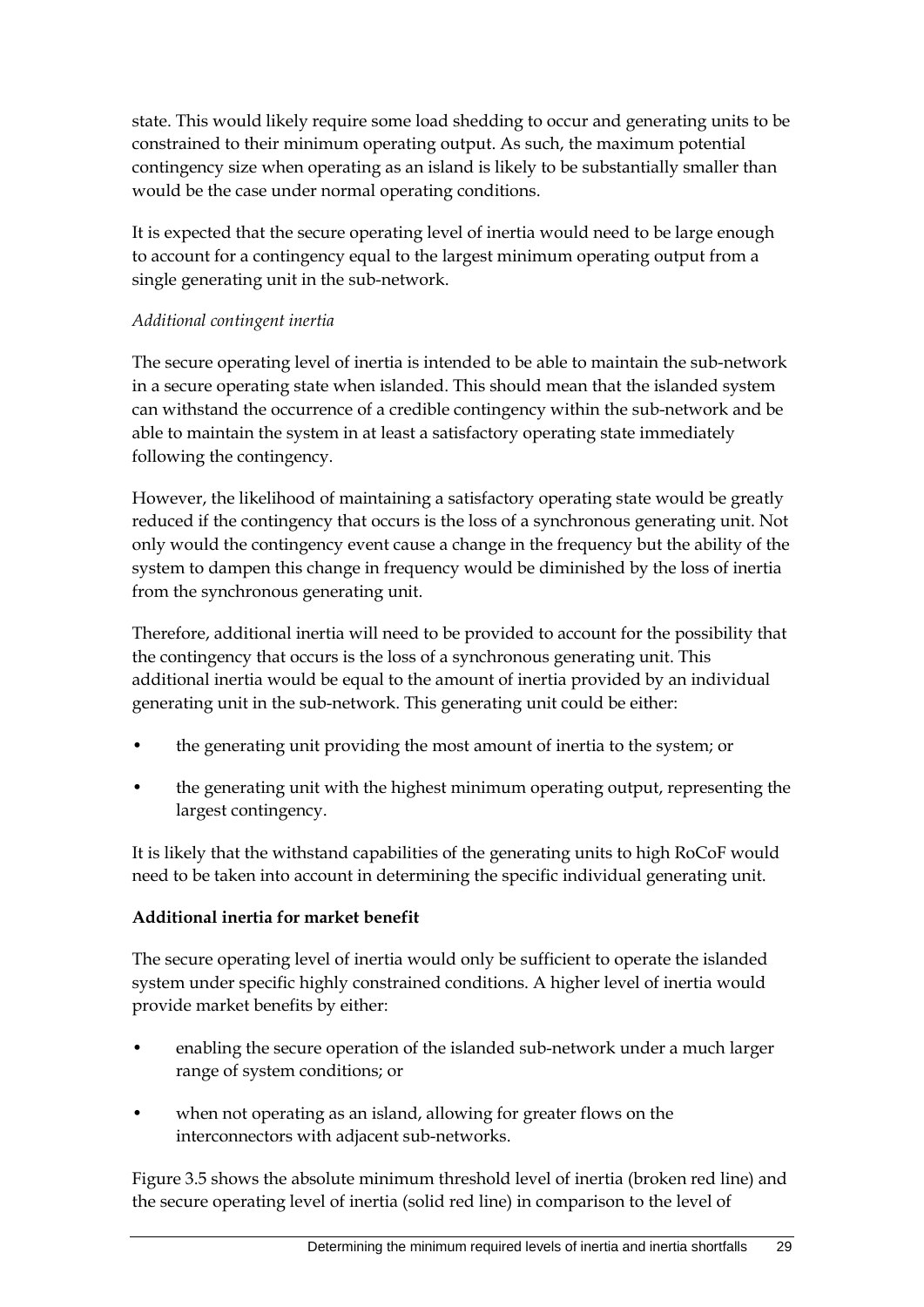additional inertia that would allow for increased flows on the interconnector (green line). The minimum levels of inertia would limit the potential flows on the interconnector. Additional inertia would allow for the alleviation of constraints and higher flows on the interconnector for a given limit on the RoCoF that would occur from a sudden separation of the interconnector.

#### **Figure 3.5 Comparison of minimum required levels of inertia and additional inertia for market benefit**



This draft rule does not provide a mechanism to realise the market benefits that could be obtained through the provision of inertia above the minimum obligation on TNSPs. However, the Commission considers that the ability to maintain power system security in an efficient manner would be enhanced by the development and introduction of a mechanism to obtain and pay for this additional inertia. The Commission intends to pursue the development of such a mechanism to complement the TNSP obligation imposed through this draft rule. A discussion on the potential design of this mechanism is set out in the final report on the *System security market frameworks review*.

## **3.2 The South Australian Government's view**

The South Australian Government notes that there has been a downward trend in inertia in South Australia since 2012, due to the increased wind and rooftop PV generation and the removal from service of synchronous generation such as Northern Power Station in May 2016.<sup>54</sup> The South Australian Government suggests that these

1

<sup>54</sup> South Australian Minister for Mineral Resources and Energy, *Managing the rate of change of power system frequency rule change request - attachment A*, 12 July 2016, pp. 1-2.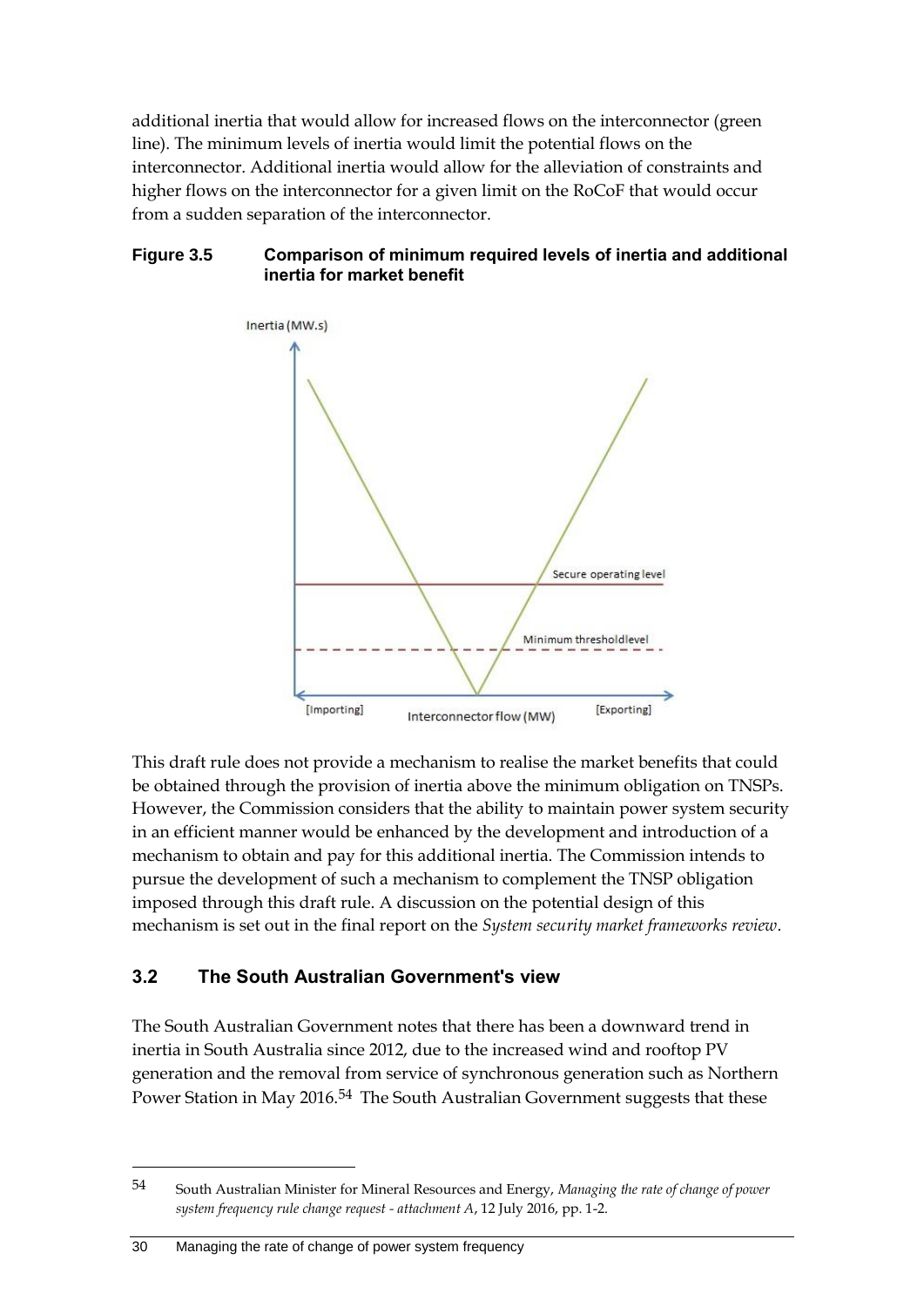issues are likely to present themselves more broadly in the NEM as the generation mix continues to change.

The South Australian Government proposes that AEMO should be provided with powers to determine the types and amount of ancillary services that may assist in addressing the potential for high rates of change of frequency.

In support of this additional role, a system standard for RoCoF should be established to guide the required level of the services. The level of this standard should be determined by the Reliability Panel in accordance with a process prescribed in the NER. The South Australian Government considers that a RoCoF standard will give the market certainty over the most efficient level of services to be procured to ensure system security.55

## **3.3 Stakeholder views**

Hydro Tasmania considers that AEMO is well placed to determine required inertia levels for mainland and Tasmanian regions. It suggests that the process to determine inertia levels should be transparent and provide an opportunity for market participants to be consulted where appropriate.<sup>56</sup> The South Australian Chamber of Mines and Energy (SACOME) supports this view and suggests that the level of inertia should be assessed regularly by AEMO and should be open to review by expert third parties to ensure that it is set at an appropriate level and has taken all relevant factors into account.57 Stanwell also considers that AEMO's work should be peer reviewed by an independent expert.58

In its submission on the directions paper, AEMO provides in-principle support for the requirement to determine minimum required levels of inertia.59 AEMO suggests that this level of inertia would represent its assessment of a minimum requirement to run a resilient power system.60 It would represent the level of inertia under which the region could be operated with a high confidence of system security, taking into account any credible and protected events, but allowing the use of constraints to limit contingency size.

AEMO proposes to determine this level of inertia each year for the NTNDP, based upon a defined procedure. The methodology for establishing a workable technical minimum level of inertia would be consulted on and published, having regard to an inertia objective and principles set out in the NER.

<sup>55</sup> South Australian Department of the Premier and Cabinet, Submission on the directions paper, p. 7.

<sup>56</sup> Hydro Tasmania, Submission on the directions paper, p. 1.

<sup>57</sup> SACOME, Submission on the directions paper, p. 4.

<sup>58</sup> Stanwell, Submission on the directions paper, p. 1.

<sup>59</sup> AEMO, Submission on the directions paper, p. 3.

<sup>60</sup> AEMO, Submission on the directions paper, p. 13.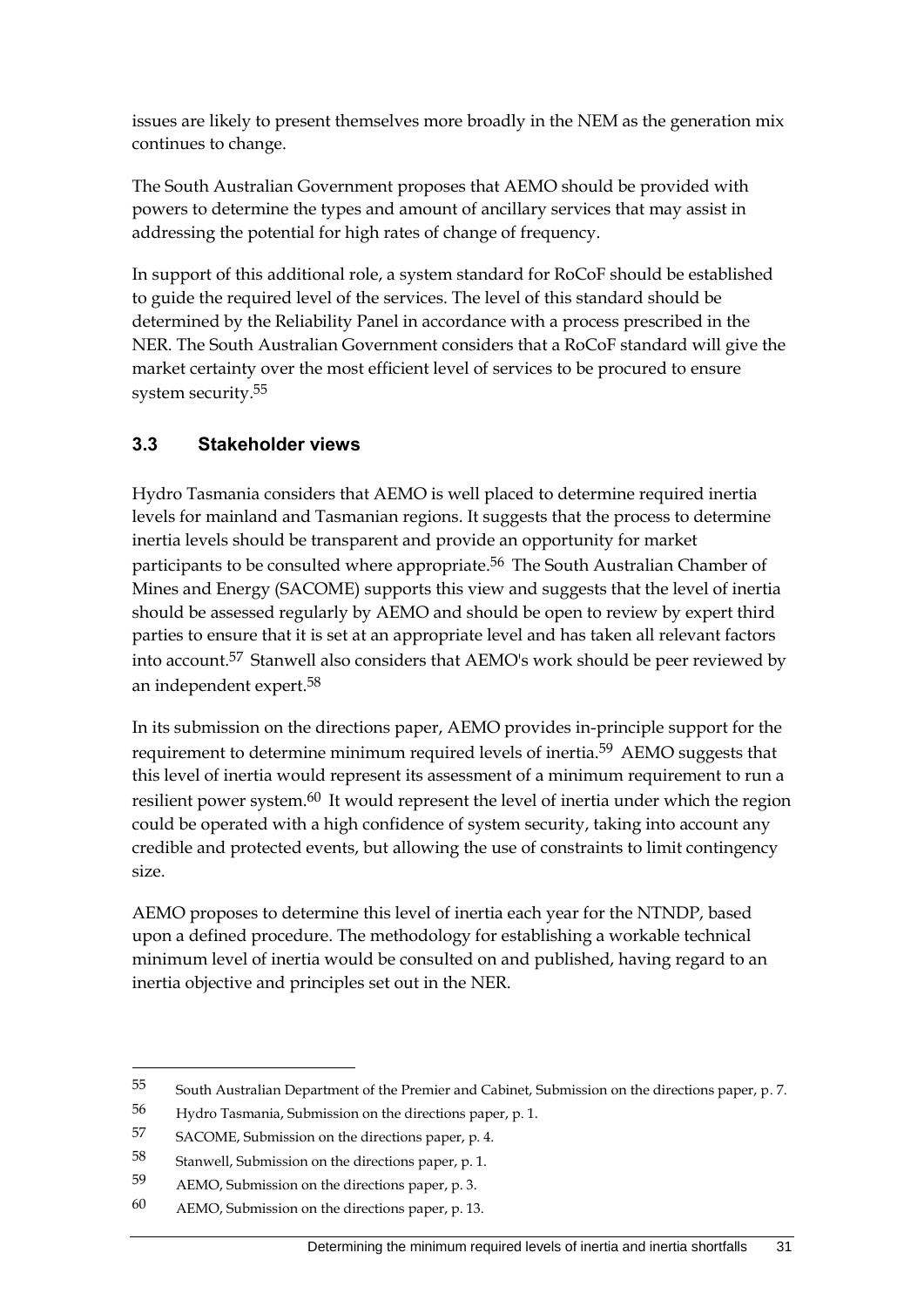In addition to a workable technical minimum, AEMO proposes that a system standard for inertia should be introduced in the NER.<sup>61</sup> The system standard would require that the system is operated without inertia-related constraints binding for a certain percentage of the year. AEMO expects that this level of inertia would be informed by long-term modelling of a range of scenarios, assessing efficient levels of inertia. The level of the standard would be set in the NER and would be determined in consultation with AEMO, industry and other relevant parties. The standard would be set differently for the mainland and Tasmania, similar to the existing FOS.

Origin Energy also suggests that AEMO should model a number of scenarios to define a level of inertia that satisfies a defined percentage of scenarios.<sup>62</sup>

## **3.4 Determining the sub-networks and required levels of inertia**

The draft rule relates to the provision by TNSPs of the minimum level of inertia required to maintain secure operation of the power system. This can be distinguished from additional levels of inertia that may increase economic benefits by allowing for greater power transfers on the network.

This section sets out further detail on the following elements of the Commission's draft rule which places an obligation on AEMO to:

- determine the boundaries of inertia sub-networks in the NEM;<sup>63</sup>
- develop and publish an inertia requirements procedure setting out the process it will use to determine the inertia requirements for each inertia sub-network, having regard to matters specified in the NER $;^{64}$
- determine, generally no more than once in any 12-month period, the "inertia requirements" for each inertia sub-network.

#### **3.4.1 Determining the sub-networks**

Under the draft rule, AEMO will be required to determine the boundaries of inertia sub-networks in the NEM for the purposes of determining the required levels of inertia for those sub-networks.65 The process for determining the inertia sub-networks will be similar in concept to the process used by AEMO for defining the electrical sub-networks for the system restart standard.

In determining the boundaries of the inertia sub-networks the draft rule requires AEMO to take into account a number of matters, including:

<sup>61</sup> AEMO, Submission on the directions paper, p. 11.

<sup>62</sup> Origin Energy, Submission on the directions paper, p. 1.

<sup>63</sup> Draft Rule clause 5.20B.1(d).

<sup>64</sup> Draft Rule clause 5.20B.2(b), (c).

<sup>65</sup> Draft Rule clause 5.20B.1(d).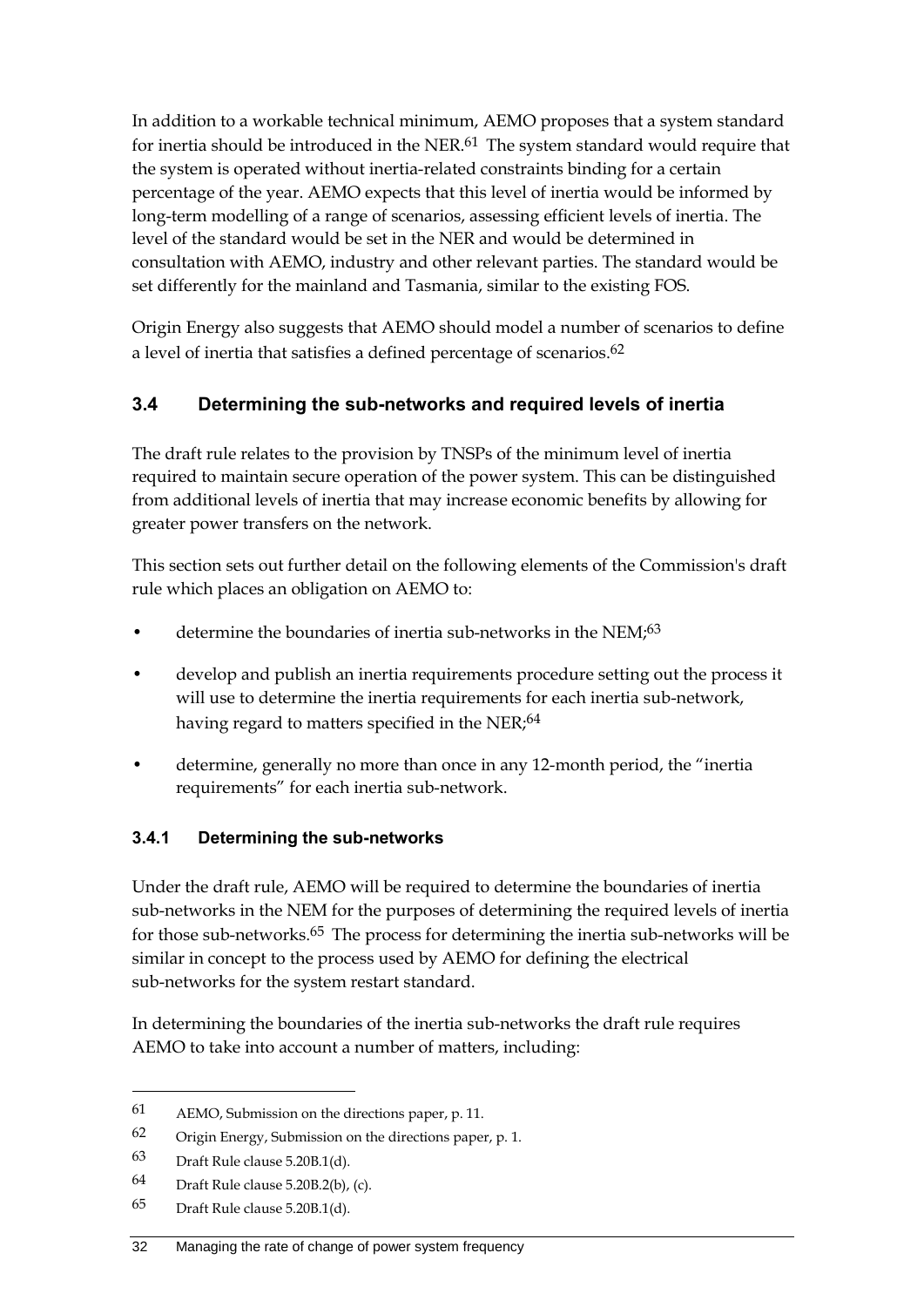- connections between the proposed inertia sub-network and adjacent parts of the national grid;
- the likelihood of the proposed inertia sub-network islanding;<sup>66</sup> and
- the criticality and practicality of maintaining the proposed inertia sub-network in a satisfactory operating state if it is islanded and being able to return to a secure operating state while islanded.67

The structure of the national transmission network is such that the highest risk of separation and islanding tends to be consistent with the boundaries of NEM regions. It is likely that the existing geographic boundaries of NEM regions would be a fair approximation of the likely sub-networks for the purposes of requiring minimum levels of inertia. However, there are also likely to be instances where an inertia sub-network could be defined within an existing NEM region. Northern Queensland would be a candidate that is likely to satisfy the criteria of an inertia sub-network based on the distance and extent of transmission connection with southern Queensland.

There may also be instances where the boundaries of an inertia sub-network could potentially encompass parts of two or more NEM regions. The limiting factor with these sub-networks would be the difficulty of assigning responsibility to procure the required levels of inertia to more than one TNSP.

Therefore, the boundaries of any inertia sub-network determined by AEMO must be consistent with the boundaries of an existing NEM region or wholly confined within an existing NEM region.<sup>68</sup>

AEMO may adjust the boundaries of any inertia sub-networks or establish any new inertia sub-networks having regard to the matters referred to above. The boundaries of the inertia sub-networks will be published in the NTNDP.<sup>69</sup>

In determining or adjusting the boundaries of the inertia sub-networks, AEMO will be required to follow the Rules consultation procedures.

On a transitional basis, the draft rule provides that AEMO is taken to have determined inertia sub-networks having the same boundaries as the boundaries of each region in the NEM.70

<sup>66</sup> The draft rule includes a proposed definition of "island" as being in relation to an inertia sub-network, or a combination of two or more inertia sub-networks, temporary loss of connection to adjacent transmission systems.

<sup>67</sup> Draft Rule clause 5.20B.1(d).

<sup>68</sup> Draft Rule clause 5.20B.1(c).

<sup>69</sup> Draft Rule clause 5.20B.1(f).

<sup>70</sup> Draft Rule clause 11.99.2.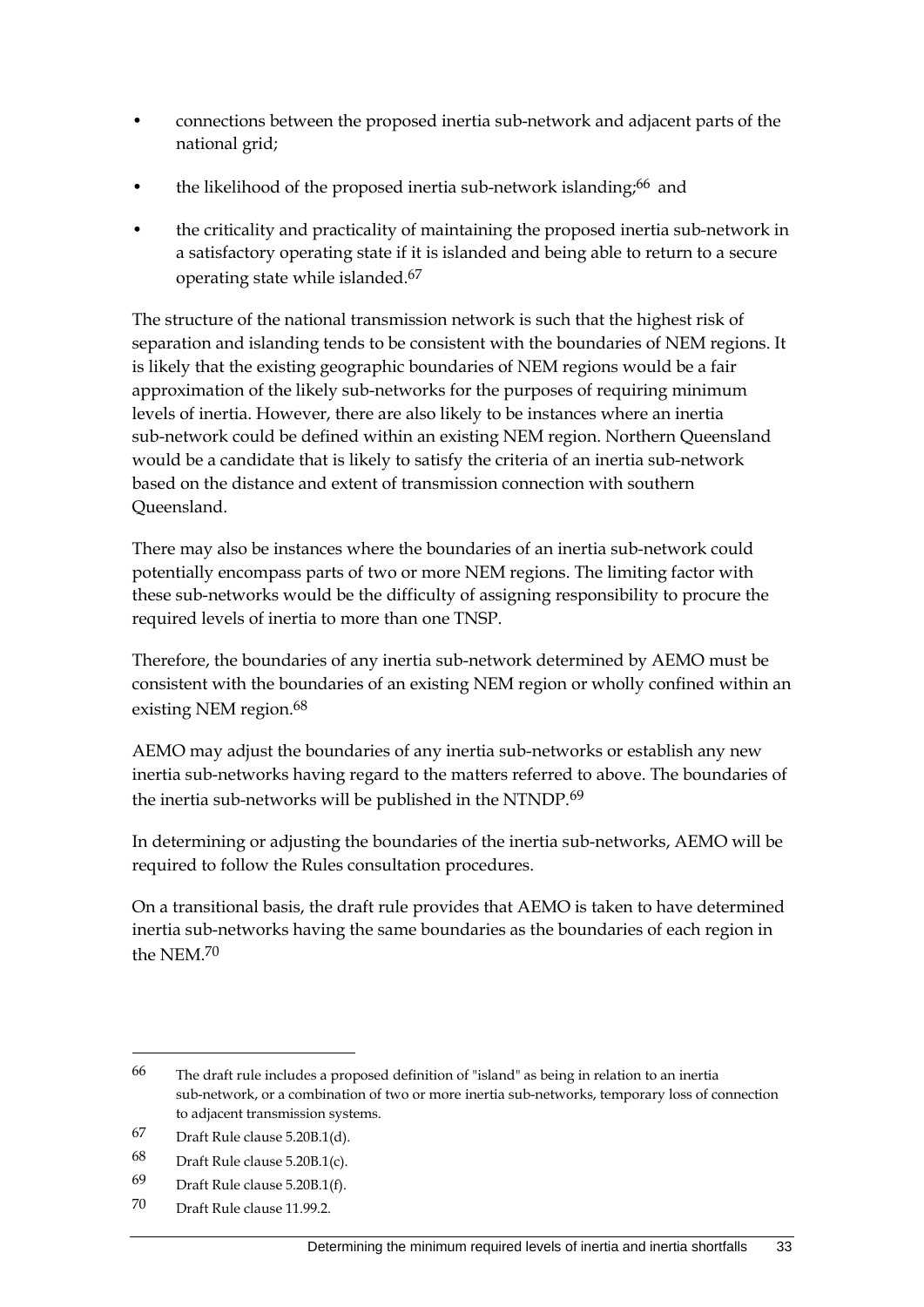### **3.4.2 Determining the minimum required levels of inertia**

The Commission's draft rule requires AEMO to determine separate required levels of inertia for each inertia sub-network.<sup>71</sup> The required levels of inertia will be determined periodically in accordance with an inertia requirements procedure made by AEMO.72 AEMO will conduct the inertia process to determine the "inertia requirements" for each inertia sub-network. The inertia requirement is made up of two separate levels of inertia:

- 1. The minimum threshold level of inertia The minimum level of inertia required to operate the inertia sub-network in a satisfactory operating state when islanded.
- 2. The secure operating level of inertia The minimum level of inertia required to operate the inertia sub-network in a secure operating state when islanded.

The draft rule requires AEMO to take into account certain matters when determining the inertia requirements for an inertia sub-network. These matters include the capability and expected response times of frequency control services in the islanded region and the maximum load shedding or generation shedding expected to occur on the occurrence of any credible contingency events, as set out in section 3.1.2.

As the deployment of greater levels of non-synchronous generation continues, the required levels of inertia will need to remain reflective of the prevailing market and system conditions. Most FCAS is currently provided by synchronous generators. As synchronous generators become scarcer, the required levels of inertia will increase or new sources of FCAS will need to be found for AEMO to be able to manage excursions in system frequency when they occur.

Under the transitional provisions in the draft rule, AEMO must make an initial determination of inertia requirements within seven months of any final rule commencing operation and again before publication of the NTNDP due to be published by December 2018.73 After the initial determinations, the timing for determining inertia requirements is generally at AEMO's discretion subject to AEMO not making a determination more than once every 12 months.

However, in order to make sure that the required levels of inertia remain reflective of changing market conditions, AEMO is required under the draft rule to determine inertia requirements for an affected inertia sub-network as soon as reasonably practicable after becoming aware of a major unforeseen change to the power system likely to affect the inertia requirement, such as the retirement of a large synchronous

<sup>71</sup> Draft Rule clause 5.20B.2(a).

<sup>72</sup> Draft Rule clause 5.20B.2(b). The development of the procedure, and any subsequent amendments made to the procedure, will be required to comply with the Rules consultation procedures.

<sup>73</sup> Draft Rule clause 11.99.4(a).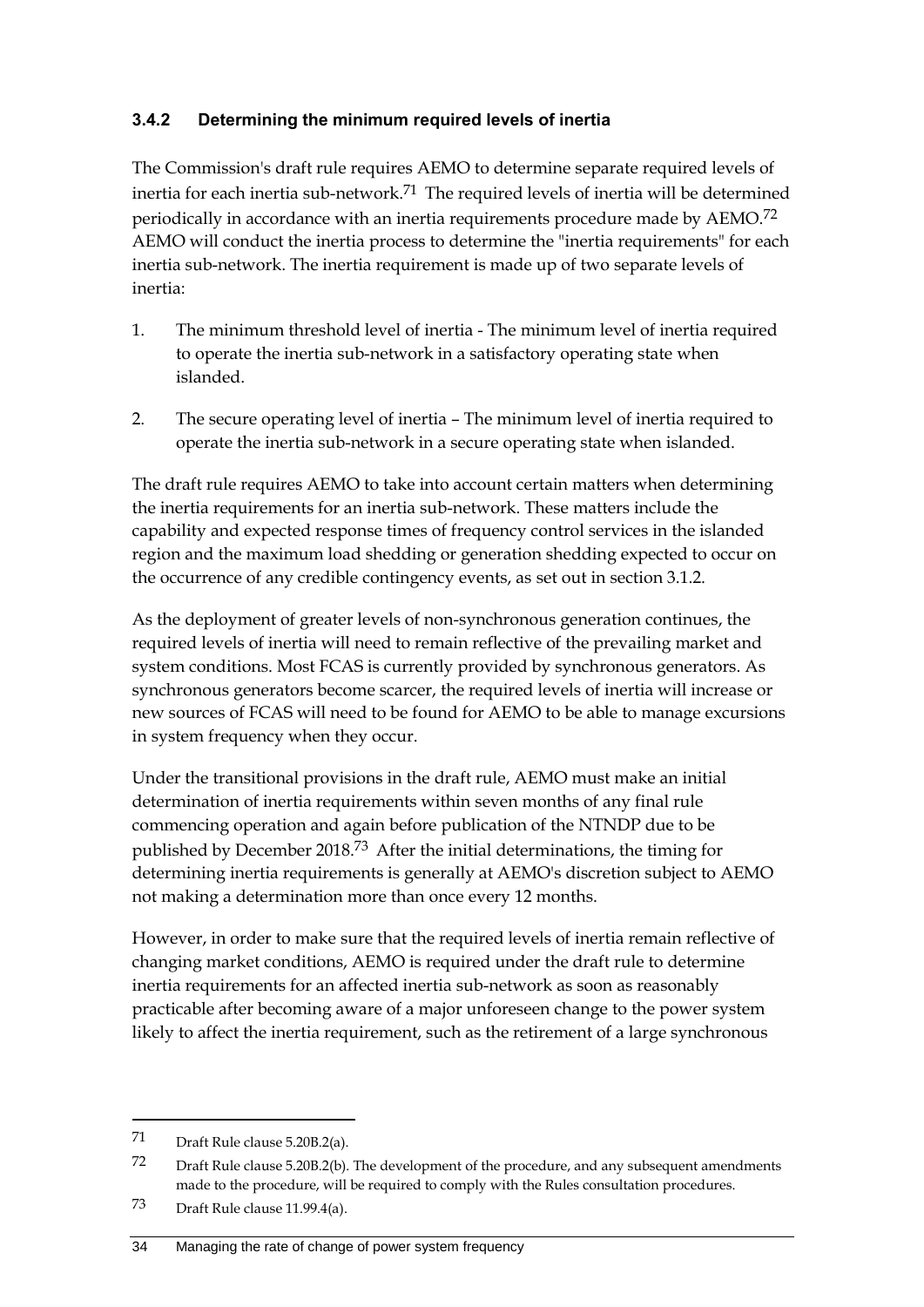generator.74 The required levels of inertia for each sub-network will be published in the NTNDP.

### **3.4.3 Identifying shortfalls in inertia**

The draft rule requires AEMO to assess the levels of inertia being provided in each inertia sub-network and assess whether, in its reasonable opinion, there is, or is likely to be, an inertia shortfall in an inertia sub-network, taking into account matters specified in the draft rule relative to the inertia requirements determined by AEMO.

The draft rule sets out the following factors that AEMO must take into account in making its assessment:75

- (a) when AEMO reasonably expects that the levels of inertia that are typically provided in the inertia sub-network are likely to fall below the secure operating level of inertia;
- (b) over what time period and to what extent the inertia that is typically provided in the sub-network is likely to be below the secure operating level of inertia; and
- (c) the levels of inertia that are typically provided in adjacent connected inertia sub-networks and the likelihood of the inertia sub-network becoming islanded.

AEMO will be required to publish its projections of the levels of inertia in each inertia sub-network as part of the Electricity Statement of Opportunities.<sup>76</sup>

If AEMO assesses that there is, or is likely to be, an inertia shortfall in any inertia sub-network, it must give notice of the assessment in the NTNDP and specify the date when the relevant Inertia Service Provider is required to make the inertia network services available.

<sup>74</sup> Draft Rule, clause 5.20B.2(d).

<sup>75</sup> Draft Rule clause 5.20B.3(a).

<sup>76</sup> Draft Rule, clause 3.13.3(q)(6).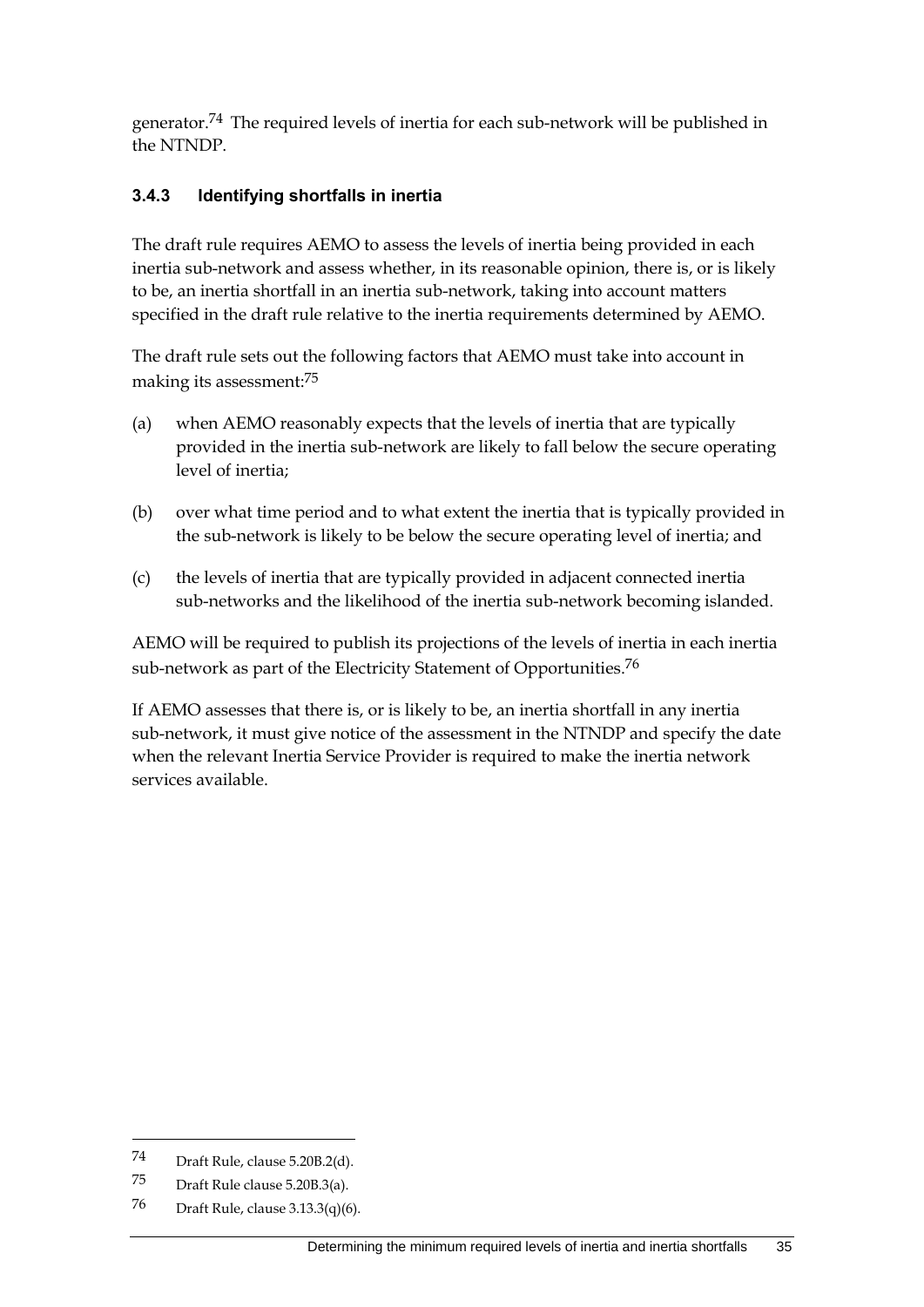# **4 Providing the minimum required levels of inertia**

In sub-networks of the NEM where an inertia shortfall has been identified by AEMO, the draft rule imposes an obligation on the TNSP that is the Inertia Services Provider to:

- make inertia network services available that when enabled will provide inertia:
	- to the secure operating level of inertia determined by AEMO for that sub-network;77 or
	- an amount of inertia less than the secure operating level of inertia but at least the minimum threshold level of inertia if AEMO has approved other activities that may contribute to the operation of the inertia sub-network in a secure operating state when the inertia sub-network is islanded.78
- make the inertia network services available by the date specified by AEMO in the NTNDP;79
- identify and procure the least cost option or combination of options that will satisfy its obligation in the time required; $80$
- provide information in its Transmission Annual Planning Report about the activities undertaken to meets its obligations to provide inertia network services:<sup>81</sup>
- give AEMO a schedule setting out the inertia network services available (and any activities approved by AEMO that reduce the secure operating level of inertia) and the Inertia Service Provider's proposed order of priority for those services and activities to be enabled by AEMO;<sup>82</sup>
- register any synchronous generating unit from which it is procuring inertia network services as an inertia generating unit with AEMO and specify that the generating unit must be constrained on when it is providing inertia under clause 3.9.7(c) of the draft rule; $83$  and
- provide specified details of the inertia network services it is making available to AEMO and seek AEMO's approval for the technical specifications and performance standards for those services and for the information necessary for

<sup>77</sup> Draft Rule clause 5.20B.4(b)(1); clause 4.3.4(j).

<sup>78</sup> Draft Rule clause 5.20B.4(b)(2), 5.20B.5(a); clause 4.3.4(j). Other activities that may be approved may include provision of frequency control services or emergency protection schemes.

<sup>79</sup> Draft Rule clause  $5.20B.4(c)(1)$ .

<sup>80</sup> Draft Rule clause 5.20B.4(f).

<sup>81</sup> Draft Rule clause 5.20B.4(g).

<sup>82</sup> Draft Rule clause 5.20B.6(a); clause  $4.3.4(k)$ .

<sup>83</sup> Draft Rule clause 5.20B.6(b).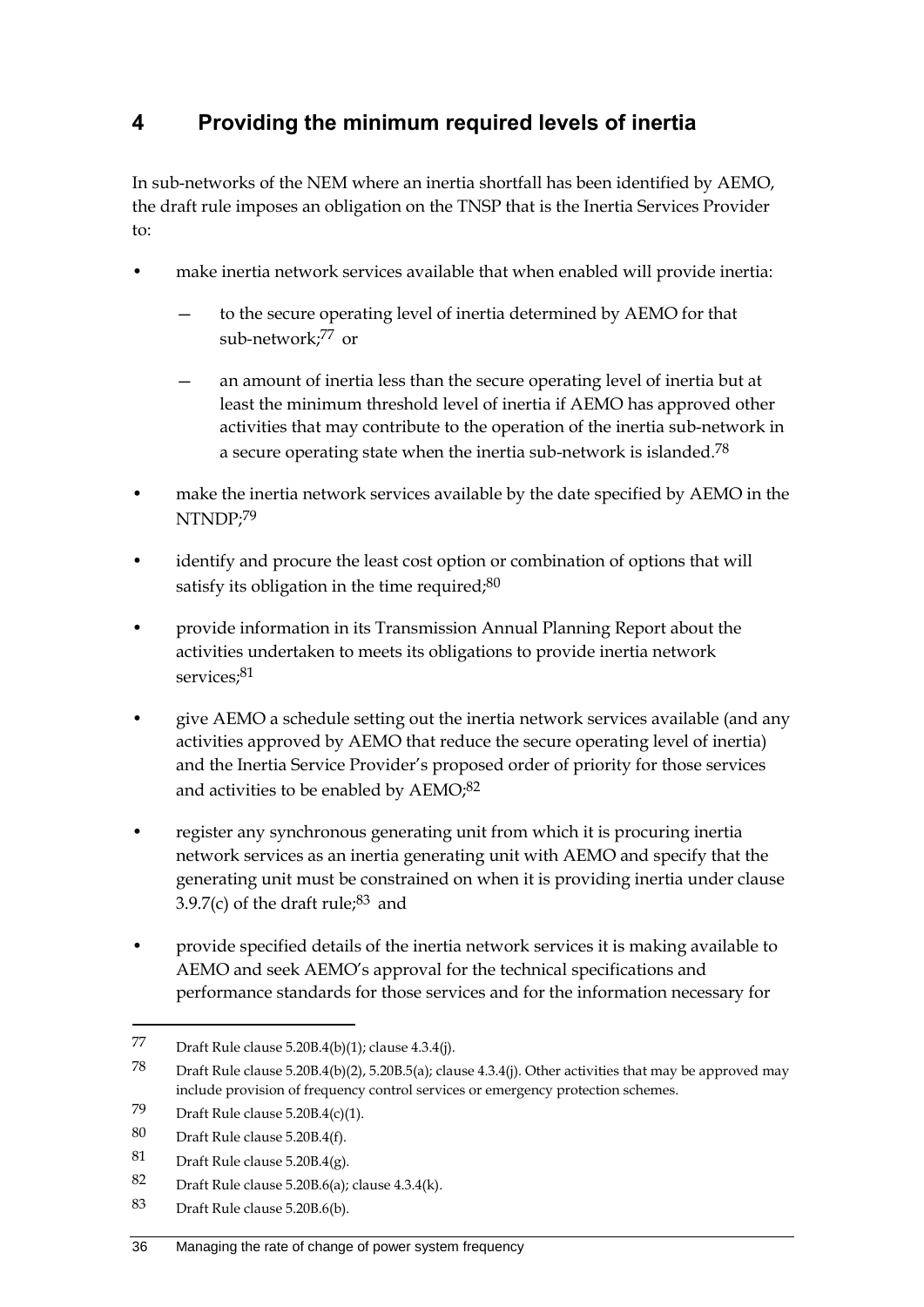AEMO to enable or cease the provision of those services. AEMO must approve this information or advise the Inertia Service Provider of its concerns and the changes it requires to this information.84

The draft rule also provides that:

- AEMO may enable inertia network services to the levels, and in the circumstances, specified in clauses 4.4.4(a) and (b) of the draft rule.
- AEMO may enable or cease inertia network services by giving instructions to a Registered Participant who has contracted with the TNSP to provide inertia network services.85
- A Registered Participant providing an inertia network service must comply with an instruction given by AEMO to enable inertia network services.<sup>86</sup>

This chapter sets out further detail on the Commission's draft rule to place this obligation on the relevant TNSP and explores the specific conditions under which AEMO may enable inertia network services.

### **4.1 The obligation on the TNSP**

The directions paper on the *System security market frameworks review* proposed that the obligation for procuring the required levels of inertia would be placed on the relevant TNSP in each inertia sub-network. The TNSP would act as the provider of inertia network services to make sure that the minimum required levels of inertia determined by AEMO are made continuously available to the system.

#### **4.1.1 The TNSP as provider**

Placing an obligation on the relevant TNSP to provide the required levels of inertia is supported by:

- the existence of an economic regulatory framework that can provide some discipline on the level of expenditure by TNSPs on inertia network services by enabling the AER to assess the efficiency of that expenditure;
- the ability to coordinate the provision of inertia with other network support services, such as system strength requirements.

<sup>84</sup> Draft Rule clause 5.20B.6(c) to (h); clause 4.3.4(k).

<sup>85</sup> Draft Rule clause 4.4.4(d) or (e).

<sup>86</sup> Draft Rule clause 4.4.4(g).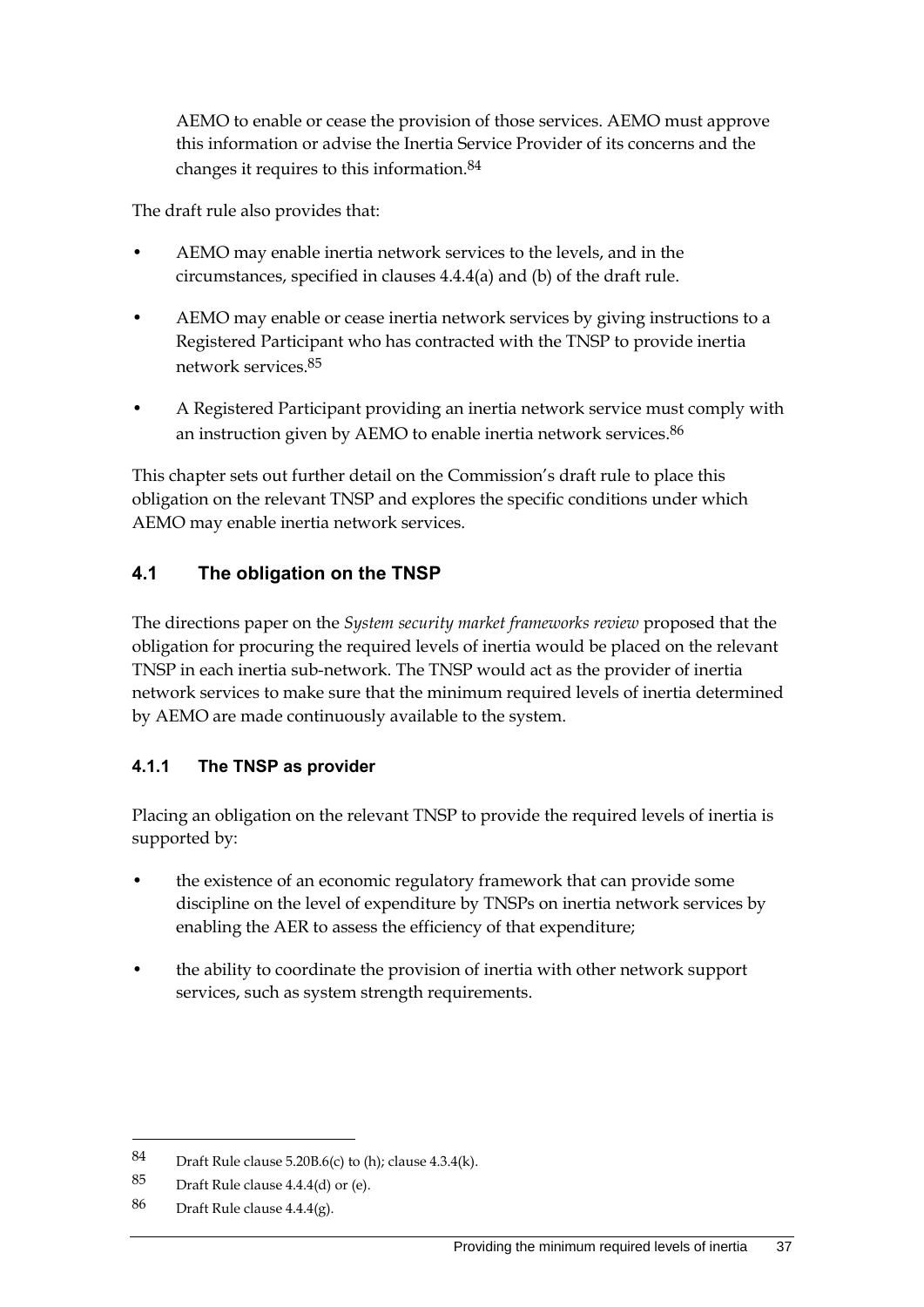#### **An existing economic regulatory framework**

The purpose of an obligation to provide a minimum level of inertia is to provide a high degree of confidence that system security can be maintained when separation and islanding of the sub-network occurs.

One of the key reasons the Commission considers that the obligations should be placed on TNSPs is that the existing economic regulatory framework for TNSPs will provide discipline on the level of expenditure by TNSPs on inertia network services by enabling the AER to assess the efficiency of that expenditure.<sup>87</sup>

Under the RIT-T, a detailed cost benefit analysis is undertaken to identify the investment option to meet an identified need (such as the need for inertia network services) which has the highest net benefits. TNSPs are required to consider all feasible network and non-network options and are required to seek submissions from registered participants, AEMO and interested parties on all credible options.

An investment undertaken to meet network obligations may still go ahead even if an economic assessment determines that there is an associated negative net economic benefit. Investments with negative net economic benefits are permitted if the investment is undertaken to meet a reliability, system security or technical standards requirement. However, it must still be demonstrated that the investment is the least cost approach.

In Victoria, the obligation to make inertia network services available will be placed on AEMO as the jurisdictional planning body. AEMO is responsible for planning, authorizing and directing augmentation of the declared shared network in Victoria. Different arrangements for the provision of shared transmission services, including inertia network services, will apply to AEMO in its role as the Inertia Service Provider for Victoria.

#### **Coordinating the location of services in the network**

The location of sources of inertia in the system has implications for the management of system security. The location of the services may have an impact on the ability to manage frequency under some circumstances. Equally importantly, other aspects of system security including system fault levels and voltage control are likely to be substantially impacted by the network location of the provision of inertia.

Operating the power system in a secure operating state requires generating units and network components to be able to operate continuously following a major fault or disturbance to the power system, and this ability is diminished by declining system strength. This is why the system strength at a point in the power system is often referred to as the fault level.

1

<sup>87</sup> In addition, under the draft rule TNSPs are required to identify the least cost option or combination of options to provide minimum levels of inertia.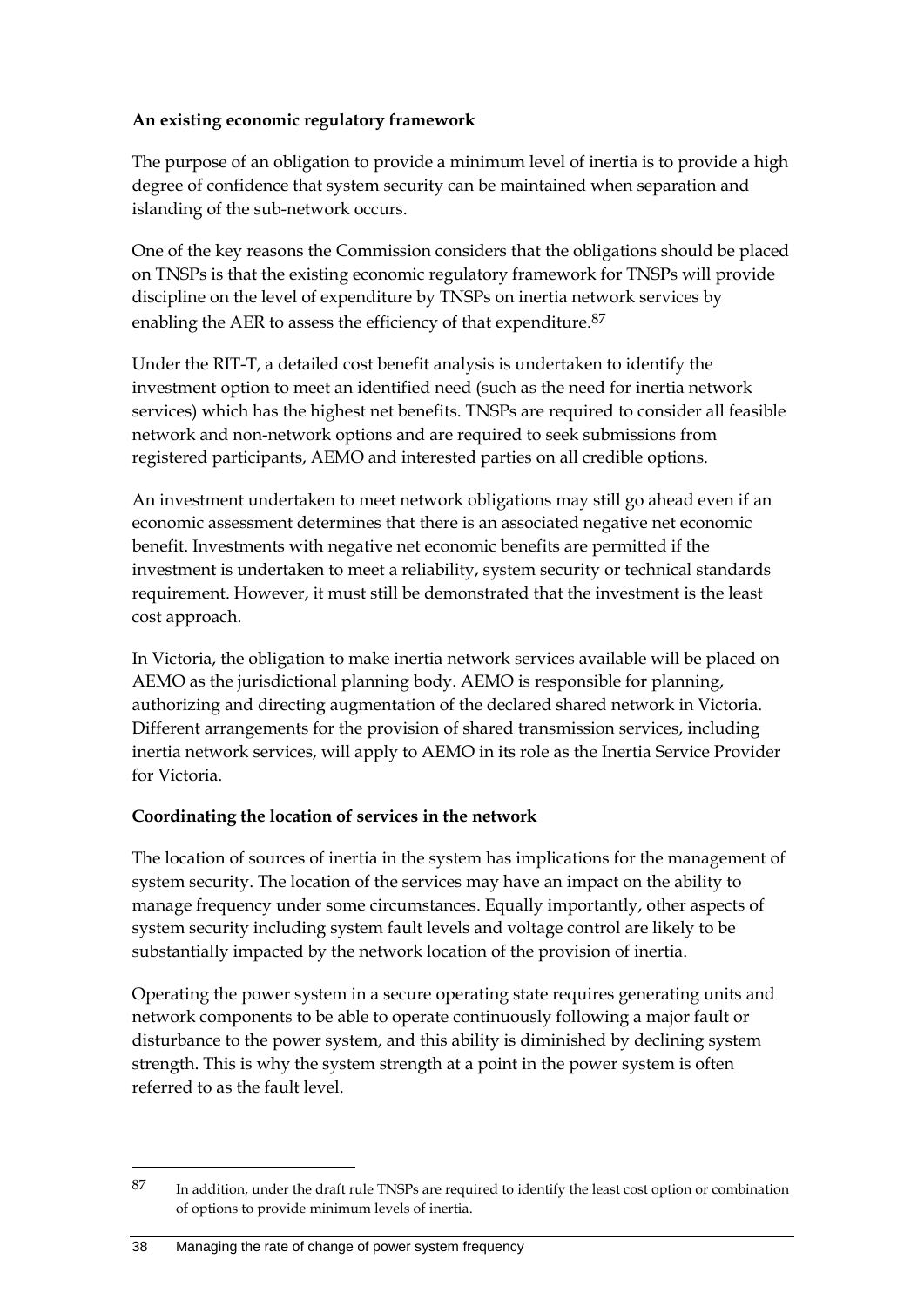As compared to system frequency, system strength has much more localised impacts. The system strength at a point in the power system depends on how well it is connected to the synchronous generating units in that part of the power system. The system strength will be higher when:

- there are a number of large generating units nearby; and
- the point is connected to those generating units with more transmission (or distribution) lines and transformers.

Non-synchronous generators do not contribute to system strength as much as synchronous generating units, if at all.<sup>88</sup>

The draft determination on the South Australian Government's rule change request relating to the management of power system fault levels has set out a number of obligations on TNSPs and generators in maintaining minimum levels of system strength.89

Procurement mechanisms for frequency control, which might lead to investments in new synchronous devices, should therefore consider the location of such investments in order to co-optimise this with any investment required to manage system strength.

The Commission considers that TNSPs are best placed to provide the required levels of inertia within each inertia sub-network and to coordinate the location of inertia with other network support services, including obligations related to minimum system strength.

#### **4.1.2 Determining the level of inertia to be provided**

The draft rule establishes an obligation on the TNSP to make sure that the required levels of inertia are continuously available. However, the maintenance of system security is unlikely to necessitate that the full required level of inertia is continuously provided to the system. The variability in system conditions will mean that decisions will need to be made around the appropriate level of inertia to be provided to the system at any given time.

The minimum threshold level of inertia will be sufficient to maintain the islanded system in a satisfactory operating state should it be separated from the rest of the NEM. The power system is defined as being in a satisfactory operating state when a series of technical parameters, such as frequency and voltage, are within normal operating limits.<sup>90</sup> However, a credible contingency event, of even a moderate size, would likely cause the system frequency to move outside the bounds of the FOS, potentially resulting in cascading loss of generation and a system black event.

<sup>88</sup> Some modern inverter based generation can provide a limited contribution to system strength.

<sup>89</sup> AEMC, *Managing power system fault levels - draft determination*, 27 June 2017.

<sup>90</sup> Clause 4.2.2 of the NER.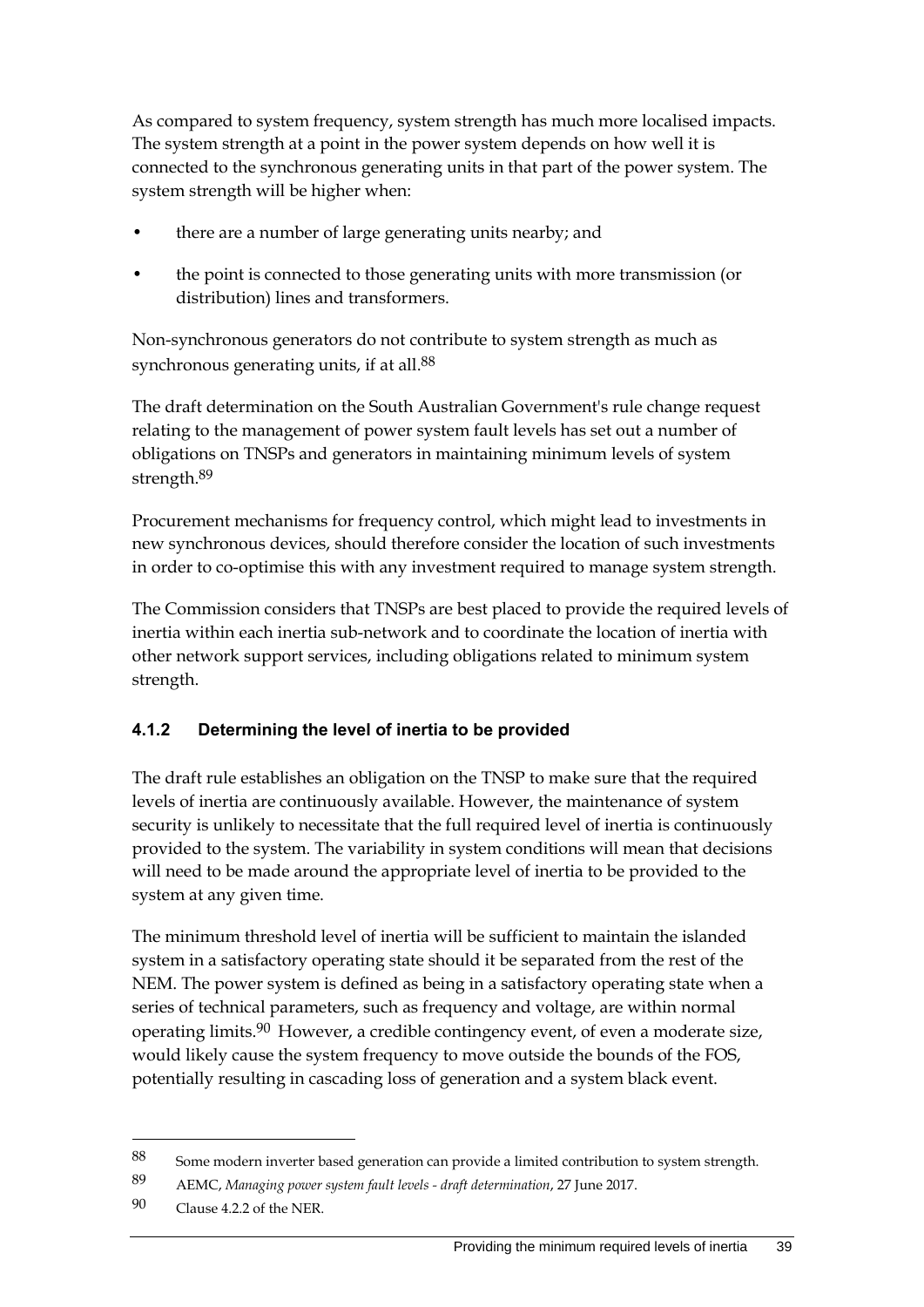The minimum threshold level of inertia will not be sufficient to maintain a secure operating state, which requires the system to remain in at least a satisfactory operating state following the occurrence of a credible contingency event or a protected event.<sup>91</sup> Therefore, once separation has occurred, the continued operation of the islanded system will require the higher secure operating level of inertia to be provided. This level of inertia should be sufficient to enable AEMO to return the islanded system to a secure operating state.

Clause 4.2.6 in the NER requires AEMO to take all reasonable actions to return the system to a secure operating state within 30 minutes of the occurrence of a contingency event, in this case a separation contingency event.

The prevailing system conditions at any particular time may not necessitate that the full required levels of inertia are provided by the TNSP. The exact level of inertia to be provided will also be influenced by the amount of inertia being incidentally provided from other sources that are not under the control of the TNSP. Other factors may also be taken into consideration such as the RoCoF withstand capability of the generators online at the time or specific generators of a larger contingency size that are not online.

## **4.2 The South Australian Government's view**

The South Australian Government considers that the rules should be amended to enable AEMO to procure inertia via ancillary services agreements.<sup>92</sup> In support of this obligation, AEMO would develop guidelines for the acquisition of inertia, similar to the guidelines developed for System Restart Ancillary Services (SRAS). The guidelines would contain technical information, information on the contracting process for AEMO to follow when contracting with a potential service provider, and guidance to registered participants on the factors that AEMO must take into account when making a decision to follow a particular type of procurement process.

The South Australian Government notes that clause 3.11 of the NER currently enables AEMO to instruct a person to provide a non-market ancillary service under an ancillary services agreement and that the person must use reasonable endeavours to comply with this instruction.<sup>93</sup> The South Australian Government proposes to extend the list of these services beyond system restart ancillary services and network support and control ancillary services (NSCAS) to include a broader range of ancillary services that can be used to manage high RoCoF.

<sup>91</sup> A protected event is a non-credible contingency that, following a declaration by the Reliability Panel, must be managed in a similar manner to credible contingencies.

<sup>92</sup> South Australian Minister for Mineral Resources and Energy, *Managing the rate of change of power system frequency rule change request - attachment A*, 12 July 2016, p. 2.

<sup>93</sup> South Australian Minister for Mineral Resources and Energy, *Managing the rate of change of power system frequency rule change request – attachment A*, 12 July 2016, p. 2.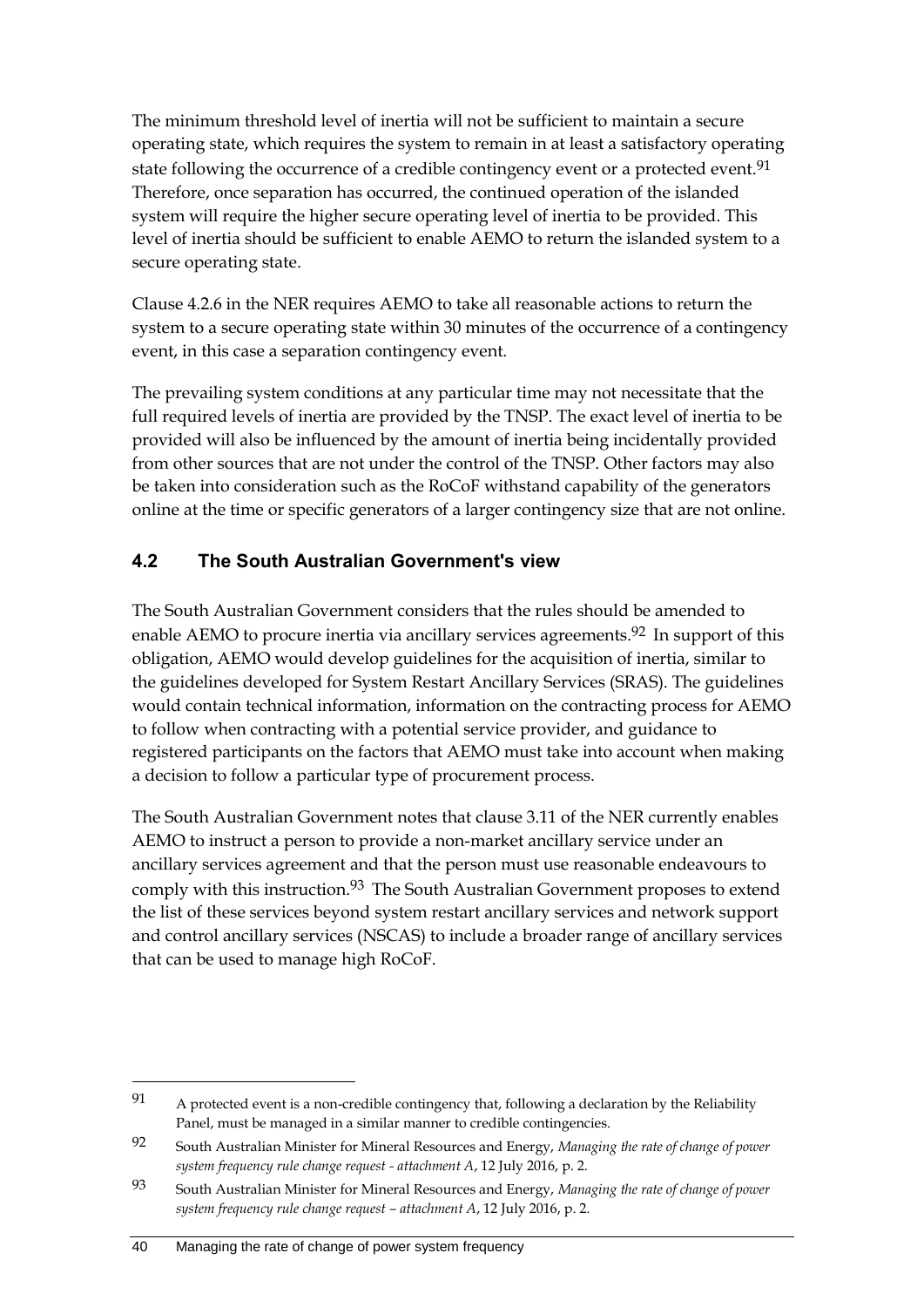### **4.3 Stakeholder views**

Energy Networks Australia (ENA) supports the Commission's proposal to establish additional obligations on TNSPs to provide and maintain the required levels of inertia determined by AEMO.94 S&C Electric also supports the Commission's approach and considers that the TNSP is best placed to manage the broadest range of network/system issues, including oversight of the best technical approach for any given situation.<sup>95</sup> Stanwell also considers that TNSPs are best placed to manage the provision of inertia and that the ability of synchronous generators to contract with TNSPs to provide inertia through a 'non-network solution' should prevent the unnecessary build of new network assets and provide a signal that these services are valued.96

ENGIE supports contracts-based procurement of inertia but considers that the TNSPs are not the appropriate agency to carry out this procurement task.<sup>97</sup> ENGIE notes that TNSPs are structured towards establishing and maintaining regulated transmission network assets, and they have little need to contend or interact with the competitive market elements of the NEM. ENGIE suggests that when faced with the task of ensuring that a certain level of power system inertia is maintained, the TNSP will be pre-disposed towards a network solution, such as the installation of a synchronous condensor. Such an approach would have the effect of locking out potential future competitive options such as shorter term contracts for the delivery of inertia services.

The Australian Energy Council (AEC) supports the view put forward by ENGIE and suggests that the conflict of interest would be easily avoided by charging AEMO with the responsibility for procurement, and allowing all potential suppliers, including existing generators, TNSPs and new entrants, to compete on a level playing field.<sup>98</sup>

ENGIE suggests that the procurement of inertia could be undertaken by AEMO through a contract tender process. The tender process could be open to participation by existing synchronous generators and TNSPs.<sup>99</sup>

Origin suggests that the requirement to develop criteria for AEMO to use when assessing competing offers is not a compelling reason to rule AEMO out of the procurement role.100 Origin considers that clear policies and procedures will still need to be developed to ensure that TNSPs engage in an efficient level of contracting. Stanwell suggests that the search for non-network solutions by the TNSP must be

<sup>94</sup> ENA, Submission on the directions paper, p. 5.

<sup>95</sup> S&C Electric, Submission on the directions paper, p. 3.

<sup>96</sup> Stanwell, Submission on the directions paper, p. 1.

<sup>97</sup> ENGIE, Submission on the directions paper, pp. 2-3.

<sup>98</sup> AEC, Submission on the directions paper, p. 2.

<sup>99</sup> ENGIE, Submission on the directions paper, pp. 4-5.

<sup>100</sup> Origin Energy, Submission on the directions paper, p. 1.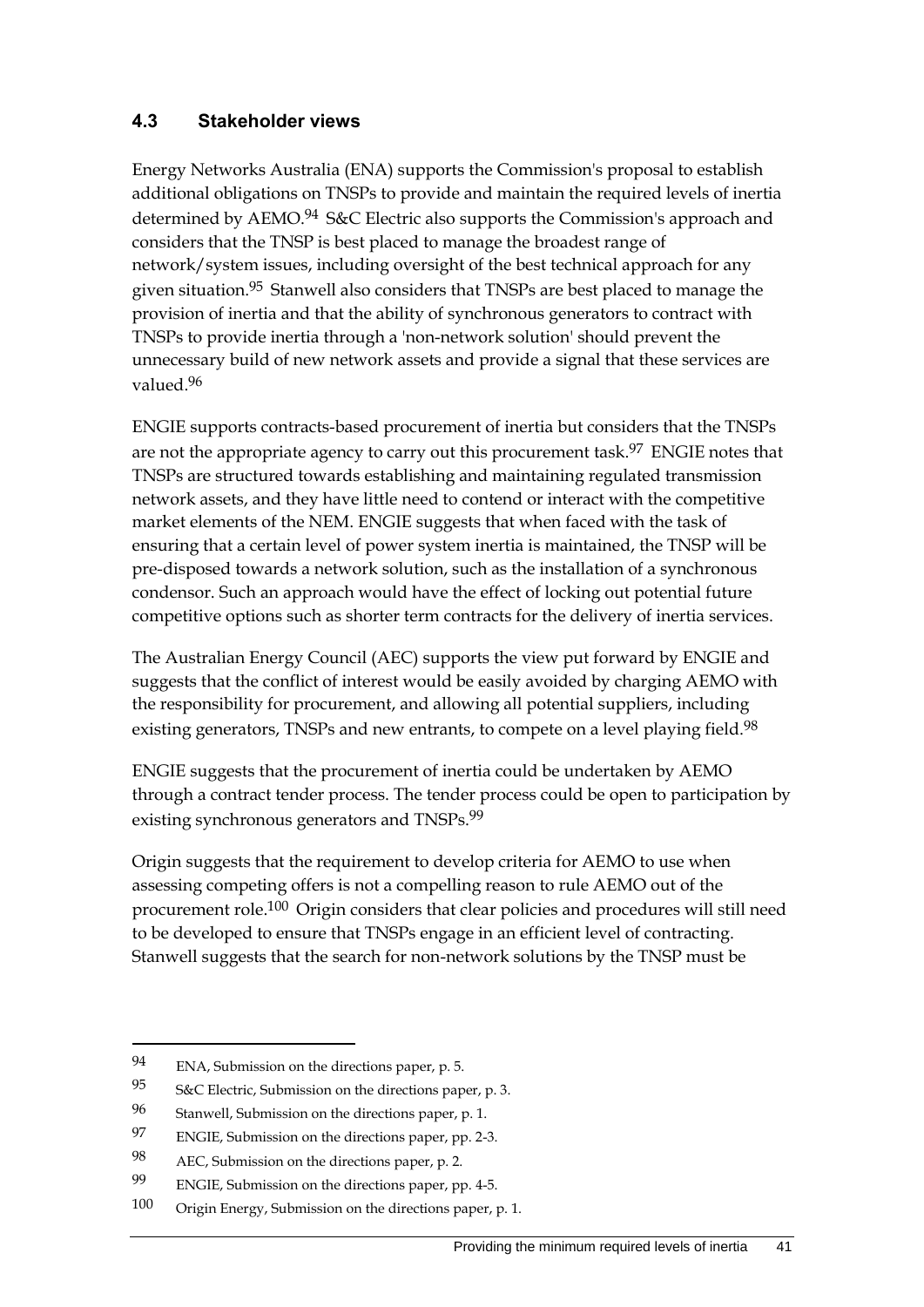conducted in a transparent manner and the tender requirements must be set in a way that does not pre-determine network investment solution.<sup>101</sup>

## **4.4 An obligation to provide the required levels of inertia**

This section sets out further detail on the Commission's draft rule to:

- place an obligation on TNSPs to make continuously available the minimum required levels of inertia determined by AEMO;
- provide inertia on instruction by AEMO.

#### **4.4.1 Making sure the inertia is continuously available**

Under the draft rule, the obligation to provide inertia network services is placed on the TNSP for the relevant inertia sub-network, or, if there is more than one TNSP for the sub-network, the TNSP that has the transmission planning responsibility in each electrical sub-network.102 In the case of Victoria, the obligation will be placed on AEMO through its role as the jurisdictional planning body.

Placing the obligation on the TNSP with transmission planning responsibility will make sure that there is a clear path of responsibility.

The Commission considers that an absolute obligation on TNSPs to guarantee the availability of the required levels of inertia at all times is not practical. It may also result in excessive costs depending on the extent to which the TNSP needs to contract with a large number of inertia providers in order to confidently meet the obligation at all times.

Therefore, the TNSP must make a range and level of inertia network services available such that it is likely that inertia network services that provide required levels of inertia when enabled are continuously available, taking into account planned outages and the risk of unplanned outages.103 The AEMC proposes to recommend to the COAG Energy Council that this obligation be classified as a civil penalty provision.

The obligation will only apply in relation to sub-networks where an inertia shortfall has been identified by AEMO and published in the NTNDP. The Commission considers that this will maintain system security where it is needed while not imposing undue market or compliance costs on other areas. As future shortfalls are identified, the relevant TNSP will have time to prepare and identify activities to meet the obligation.

<sup>101</sup> Stanwell, Submission on the directions paper, p. 2.

<sup>102</sup> Draft Rule clause 5.20B.4(a).

<sup>103</sup> Draft Rule clause 5.20B.4(c); clause 4.3.4(j).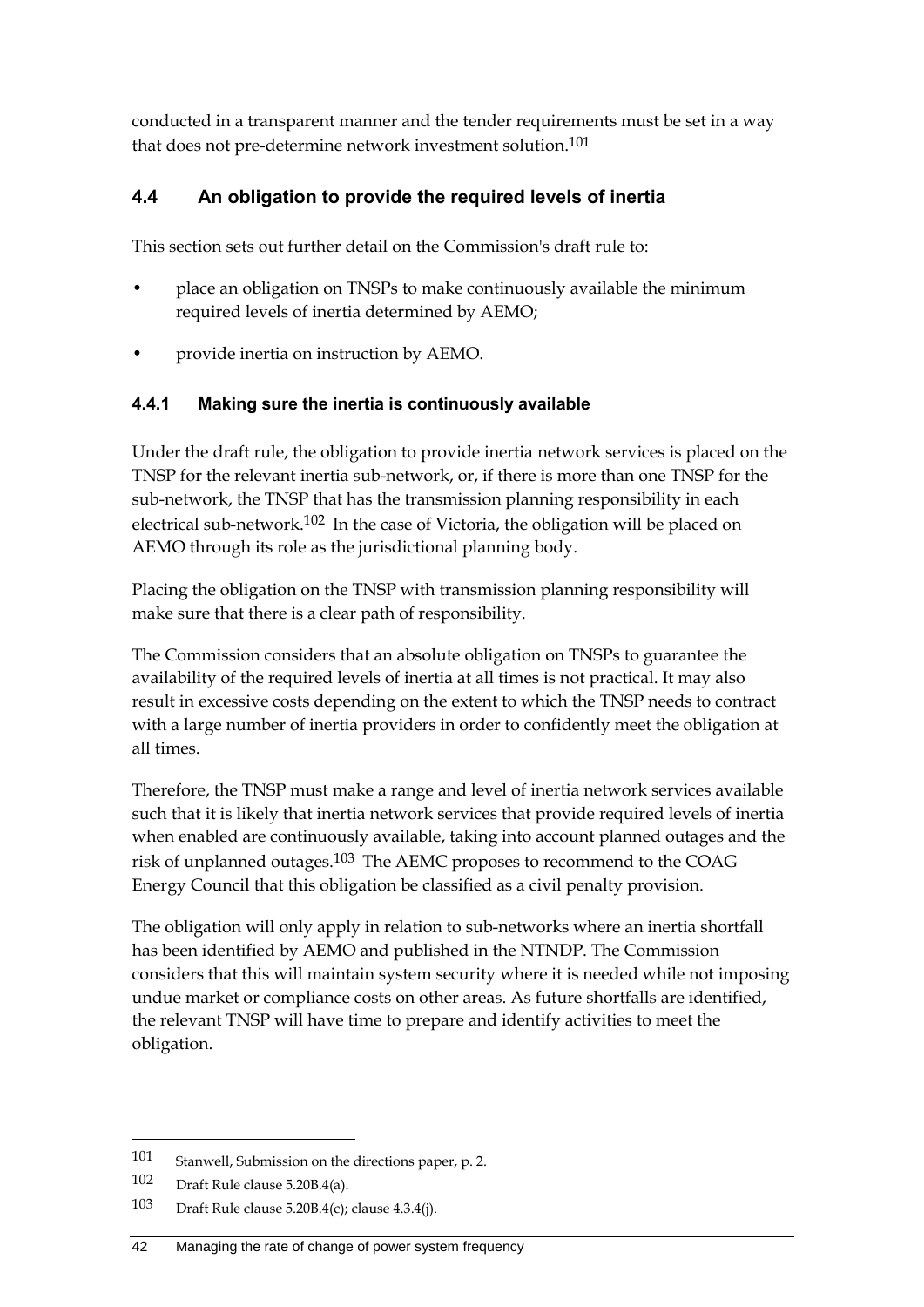#### **Meeting the obligation**

Under the draft rule, the TNSP will be required to seek and identify the least-cost option or combination of options to meet the obligation to provide inertia network services. The required levels of inertia could be made available by the TNSP through either:

- directly investing in synchronous condensors;
- entering into inertia services agreements with Registered Participants to provide inertia network services by means of a synchronous generating unit or synchronous condensor; or
- in the case of the provision of inertia network services to meet an obligation beyond the minimum threshold level of inertia and up to the secure operating level of inertia, any other types of inertia network services that can be provided by a TNSP investing in its network or by Registered Participant under an inertia services agreement.

An inertia services agreement is a contractual arrangement between the TNSP and a third party under which a person agrees to provide one or more inertia network services or to undertake an activity approved by AEMO that can reduce the secure operating level of inertia by contributing to the operation of an inertia sub-network in a secure operating state. The entry into an inertia services agreement may be a more cost-effective means of providing inertia network services than the construction of new assets by the TNSP. An inertia services agreement could involve the TNSP contracting with a synchronous generator to be able to request them to be online at certain times, or to run in synchronous condensor mode.

The Commission considers that, in order for the TNSP to meet the required levels of inertia, it may need to contract with multiple potential third party providers to make sure that the required level can be met at any given time.

Where AEMO identifies an inertia shortfall in a given sub-network, the obligation on the TNSP is to make inertia continuously available for the full secure operating level of inertia, and not just for the amount of the shortfall. This is because any contracts that the TNSP has with synchronous generators to come online to provide inertia are likely to cause other synchronous generators, which are also providing inertia, to be pushed out of the dispatch merit order, potentially resulting in only a small, or no, overall increase in inertia. This means that, even in circumstances where AEMO has identified only a small shortfall in inertia, the TNSP will still be obliged to make the full secure operating level of inertia continuously available in the sub-network.

The TNSP's proposal to make the required levels of inertia available must be developed and set out as part of its Annual Planning Report (APR). The required levels of inertia will need to be sourced from within the sub-network to make sure that the inertia is available to be provided to the system should separation and islanding of the sub-network occur.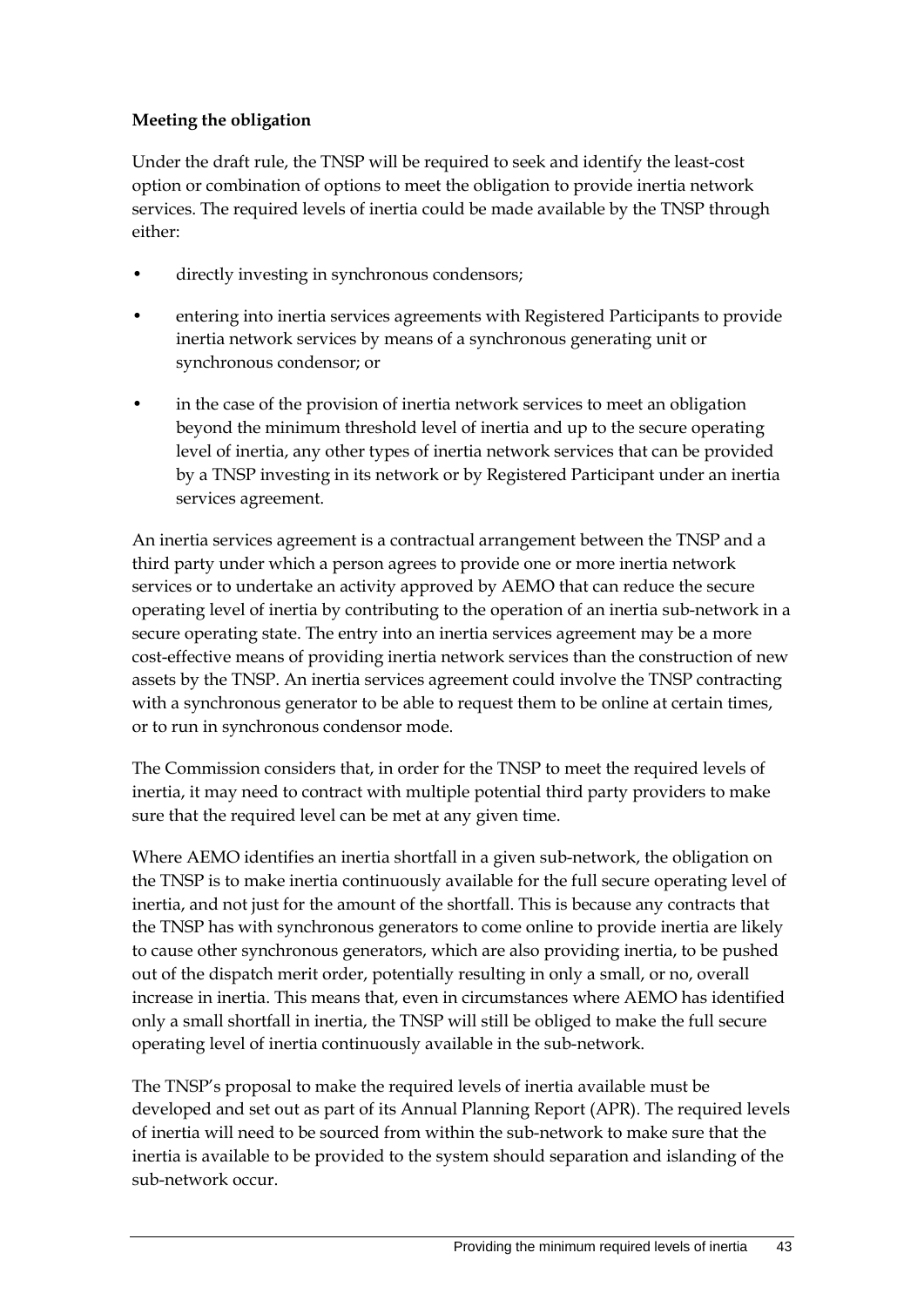#### **Service classification and cost recovery**

The obligation to make inertia network services available is a regulatory obligation or requirement imposed on the relevant TNSP in connection with the provision of prescribed transmission services.

The TNSP will be entitled to seek a revenue allowance that includes forecast operating expenditure or capital expenditure for its efficient costs of meeting the requirement. The AER will be able to assess the efficiency of that expenditure as part of the regulatory determination process for a regulatory control period.

The commencement of the obligation on TNSPs will occur during a regulatory control period.

For capital investments that are made during the regulatory control period that is underway when the rule commences in order to meet the inertia requirement, the TNSP may be able to use the regulatory change event cost pass through under clause 6A.7.3 of the Rules. Pass-through applications under clause 6A.7.3 are subject to a materiality threshold equal to one per cent of maximum allowed revenue for the regulatory year.104

For payments made to third parties under inertia services agreements, the draft rule provides that TNSPs can use the network support pass through process in clause 6A.7.2 of the existing rules to recover network support payments that exceed those that are included in their revenue allowance for the relevant regulatory year.105

Where AEMO reviews and updates the required levels of inertia for a given sub-network during a regulatory control period, the relevant TNSP will either enter into new inertia services agreements, or update the conditions of existing agreements. The TNSP may also compare this against the cost of physically constructing the required assets in order to meet the obligation.

In the case of network support agreements, an update to the required levels of inertia, will likely require the TNSP to apply to the AER for cost recovery under the existing network support pass-through provisions in the NER.106 Network support pass-through is not subject to a materiality test and allows for increases and decreases in the amount of payments forecast in revenue determinations to be adjusted annually on an "overs and unders" basis. In making a determination on the TNSP's application for cost pass-through, the AER takes into consideration the efficiency of the TNSP's activities in meeting the obligation.

If the TNSP determines that the construction of network assets would be the most efficient way to meet the obligation to provide inertia network services in the relevant regulatory control period then this should form part of the TNSP's capital expenditure allowance for the period. In this case, the value of the network assets would be rolled

<sup>104</sup> Clause 6A.7.3 of the NER.

<sup>105</sup> Draft Rule amendment to chapter definition of "network support payment", clause 5.20B.4(h).

<sup>106</sup> Clause 6A.7.2 of the NER.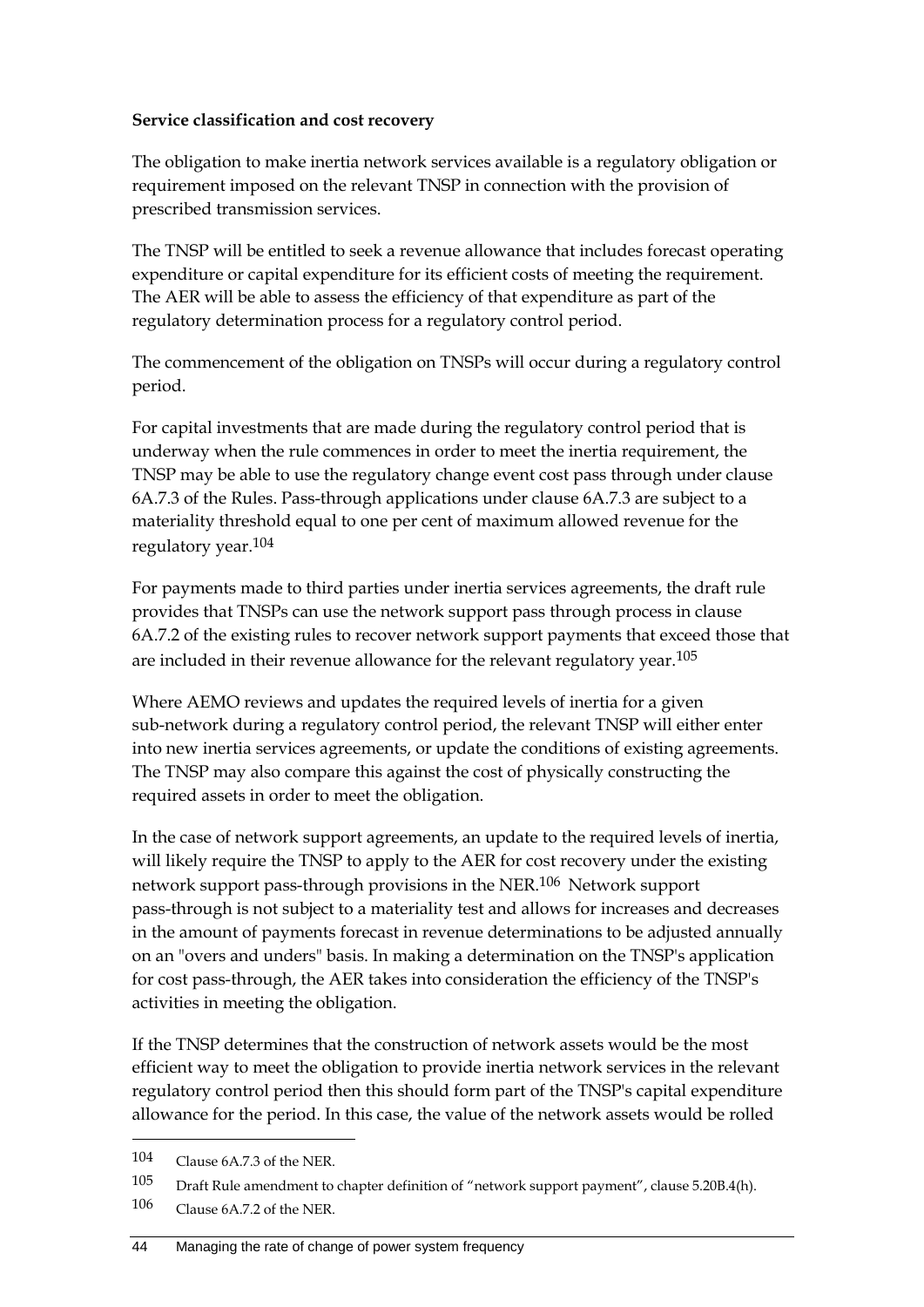into the TNSP's regulatory asset base at the beginning of the following regulatory control period.

### **Timing and location**

As set out in section 3.4, AEMO will determine separate required levels of inertia for each defined inertia sub-network to operate as an island should it be separated from the rest of the NEM. AEMO will assess the levels of inertia that are typically being provided in each sub-network and determine whether or not a shortfall exists, or is likely to exist, with respect to the minimum required levels of inertia.

In the event that a shortfall is declared for a given sub-network, the TNSP will be required to meet the obligation to make the minimum required levels of inertia available. The TNSP must meet the obligation by the date specified by AEMO in the NTNDP (which must be no earlier than 12 months after the NTNDP is published).

The TNSP will also be required to meet any adjustments made by AEMO to the required levels of inertia for as long as a shortfall in inertia remains. The TNSP will be required to make the inertia available to meet the adjustment by the date specified by AEMO in the NTNDP (which must be no earlier than 12 months after the NTNDP is published).

If AEMO determines that a downward adjustment needs to be made to the required level of inertia, or that there will no longer be a shortfall in inertia within a sub-network, then AEMO must specify in the NTNDP the date from which the inertia obligation no longer applies to the TNSP. This date cannot be earlier than 12 months after the publication of the NTNDP. This should provide certainty to the TNSP and third-party providers when evaluating the benefits of investing in the construction of physical assets compared to expenditure under inertia services agreements.

As part of the transitional amendments with the draft rule, the Commission proposes that TNSPs will not be required to meet any obligation to make sure that the inertia services are continuously available until 1 July 2019.<sup>107</sup> This may restrict the options available to TNSPs in the initial stage of meeting the obligation and it is likely that TNSPs will need to contract with existing generators, or owners of existing synchronous condensors, to make sure that the obligation can be met.

Generally, a RIT-T is applied for all augmentation investments greater than six million dollars. For investments under the six million dollar threshold, the TNSP has discretion to determine the most appropriate assessment.

It is conceivable that the costs of meeting the obligation to procure the required levels of inertia will be in excess of six million dollars on an annual basis and, therefore, the RIT-T should be applied when determining the least-cost means of making the required levels of inertia available.

1

<sup>107</sup> Draft Rule clause 11.99.4(b)(2).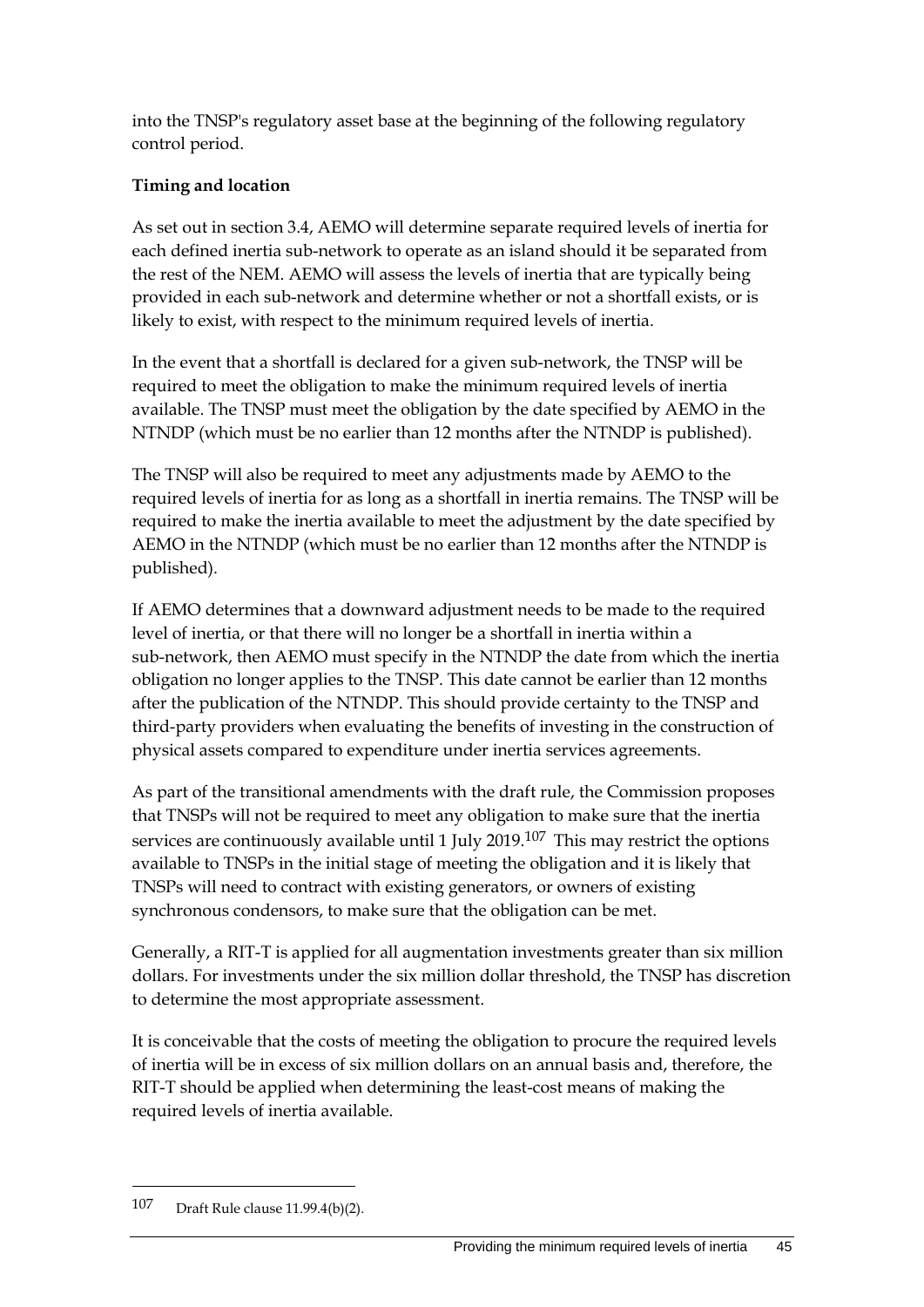However, the length of time required to conduct a full RIT-T process is around 18 months, which is not consistent with meeting the obligation in the initial 12 months, or maintaining the availability of inertia in line with AEMO's annual updates to the level of the obligation.

The Commission considers that a more flexible and expeditious approach will be to allow the TNSP to enter into inertia services agreements with third-party providers of inertia without the requirement to conduct a full RIT-T process.108 Under this arrangement, the TNSP will still be required to identify the least-cost means of meeting the obligation. However, the proposed framework will allow the TNSP to negotiate the provision of inertia from third parties in a much shorter timeframe than would be necessary to undertake a RIT-T.

The Commission recognises the view held by some stakeholders that the TNSP may be more predisposed to building physical network assets than contracting with third parties for the provision of inertia and that this may result in a higher cost outcome or foreclose subsequent market sourcing options. The Commission considers that the potential costs associated with this risk are relatively low given that the TNSPs are only required to make the absolute minimum levels of inertia available. However, in order to promote the likelihood of a more efficient outcome, the Commission proposes to retain the existing requirement to conduct a RIT-T when assessing the benefits of physically constructing additional network assets to meet the obligation. The Commission considers that a RIT-T should still be undertaken in such instances, given the likely large upfront capital cost and long operating life of these assets.

When investing for the provision of inertia, the TNSP will necessarily need to assess the location of the new synchronous devices in order to determine the impacts on system strength. These synchronous devices will also have an impact on the control of system frequency and may either partially or fully address the required levels of inertia needed to maintain system security. Meeting the required levels of inertia and minimum required levels of system strength in a coordinated manner should be an inherent part of the TNSP's planning process.

Further, the Commission considers that allocating the responsibility to the TNSP for the provision of inertia would be more likely to avoid the possibility of higher costs that would be incurred through the duplication of network assets. For example, the TNSP would be in a better position to identify that the construction of a single synchronous condensor would be a more cost effective approach to the simultaneous management of both frequency and system strength. There is a greater likelihood that separate assets would be constructed to address frequency and system strength individually if separate entities were given responsibility or separate mechanisms were used.

1

<sup>108</sup> Draft Rule clause 5.16.3(a).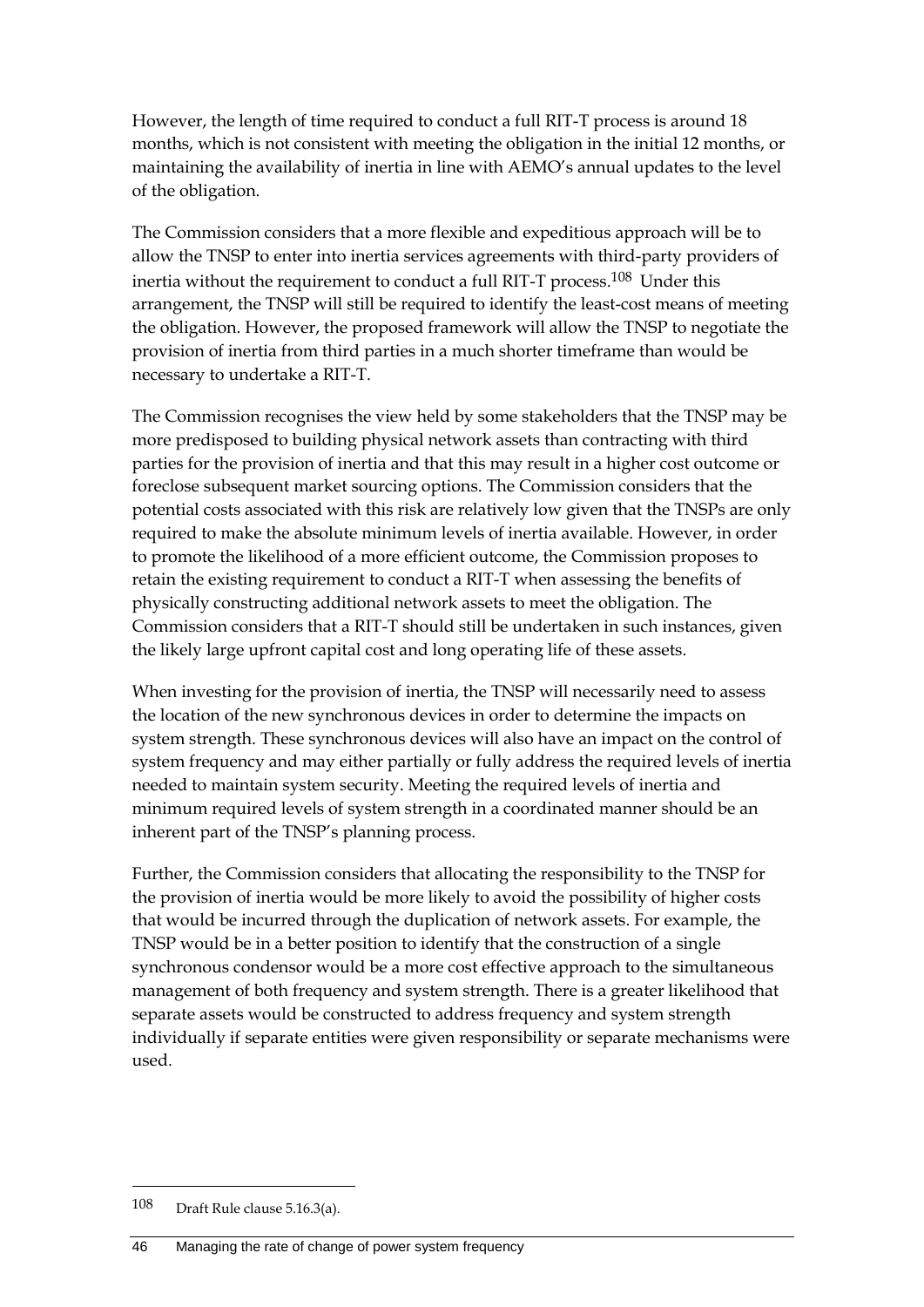### **4.4.2 Providing inertia to the system**

This section sets out further detail on the provision of inertia to the system based on the sources of inertia made available by the TNSP.

#### **The obligation to provide inertia to the system when instructed by AEMO**

Under the draft rule:

- AEMO may enable inertia network services to:109
	- the minimum threshold level of inertia where a contingency event that would result in the islanding of an inertia sub-network has been classified as a credible contingency event or defined as a protected event; and
	- the secure operating level of inertia where the inertia sub-network is islanded.
- AEMO may enable or cease inertia network services by giving instructions to a Registered Participant who has contracted with the TNSP to provide inertia network services;110and
- Registered Participants that provide an inertia network service must comply with instructions from AEMO to enable the inertia network services.

The Commission considers that a role for AEMO to enable inertia is consistent with AEMO's role in managing the secure operation of the power system. Any generators that receive dispatch instructions will be required to meet the dispatch target provided by AEMO.111 The AEMC proposes to recommend to the COAG Energy Council that the obligation on Registered Participants to comply with the instructions provided by AEMO be classified as a civil penalty provision.

AEMO will give instructions to enable inertia network services in an inertia sub-network to provide up to the minimum threshold level of inertia in circumstances where an event that would result in the islanding of the sub-network has been classified as a credible contingency event or defined as a protected event.

AEMO will give instructions to enable inertia network services in an inertia sub-network to provide up to the secure operating level of inertia<sup>112</sup> in circumstances where an inertia sub-network is islanded.

<sup>109</sup> Draft Rule clause 4.4.4(a) or (b). An inertia network service is enabled when AEMO has selected the relevant inertia network service and it is providing inertia to an inertia sub-network.

<sup>110</sup> Draft Rule clause 4.4.4(d) or (e).

<sup>111</sup> Clause 3.8.23 of the NER..

<sup>112</sup> Or the secure operating level of inertia adjusted for activities approved by AEMO under clause 5.20B.5 of the draft rule.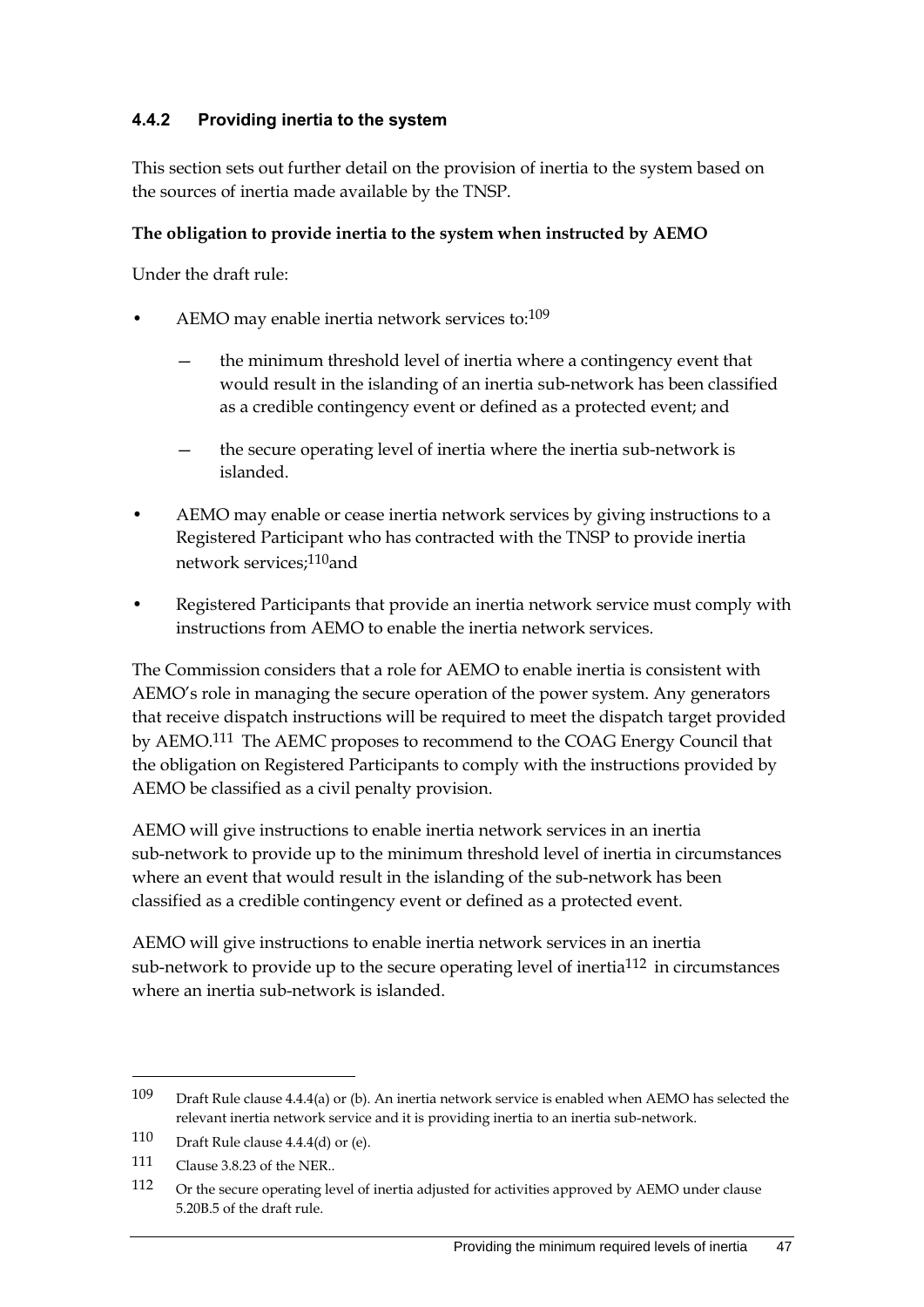AEMO will not be obliged to provide the full secure operating level of inertia to the system if it does not consider that level of inertia to be necessary to maintain the islanded sub-network in a secure operating state. The Commission considers that AEMO is best placed to be able to determine the optimal amount of inertia to be provided based on changing system conditions, including maximum contingency size and the tolerance of the system to RoCoF. For example, the amount of inertia required to maintain the system in a secure operating state at any particular point in time is likely to be principally determined by the generating unit with the largest contingency size that is online at the time. AEMO will also be able to take into account any additional inertia being incidentally provided at the time by other providers of inertia that are not contracted with the TNSP.

The TNSP will be required to provide AEMO with a schedule of the inertia network services which it has made available to meet the obligation.<sup>113</sup> The schedule will rank the inertia network services and will act as a guide to the most efficient means of providing the required levels of inertia to the system from the various sources.

AEMO's oversight of the power system suggests that it will be best placed to coordinate the provision of inertia from different sources. AEMO will instruct Registered Participants to provide inertia to the system in accordance with the schedule of inertia network services provided by the TNSP. AEMO will be required to use reasonable endeavours to select services higher in the order of priority specified in the schedule.114

#### **Conditions of contracting with generators**

The operation of inertia services agreements with generators for the provision of inertia will be similar to existing provisions under clause 5.4AA of the NER in respect of network support payments. If a TNSP contracts with a generator under an inertia services agreement for the provision of inertia, the TNSP must register the relevant generating unit with AEMO as an inertia generating unit that may periodically be used to provide inertia network services.<sup>115</sup>

When AEMO elects to use the generator to provide inertia, it will notify the TNSP of its intention. At these times, AEMO will constrain on the generator providing inertia and the generator will not be eligible to set the spot price in relation to its minimum loading level.116 Any generation capacity that the generator offers over and above its minimum loading level will be dispatched and settled as normal through the NEM dispatch process.

AEMO will be required to review and approve the technical conditions of any inertia services agreements to be entered into between the TNSP and third parties. The Commission considers it necessary that any technical limitations associated with TNSP

<sup>113</sup> See clause 5.20B.6(a) of the draft rule.

<sup>114</sup> Draft Rule clause 4.4.4(c).

<sup>115</sup> Draft rule clause 5.20B.6(b).

<sup>116</sup> Draft rule clause 3.9.7(c).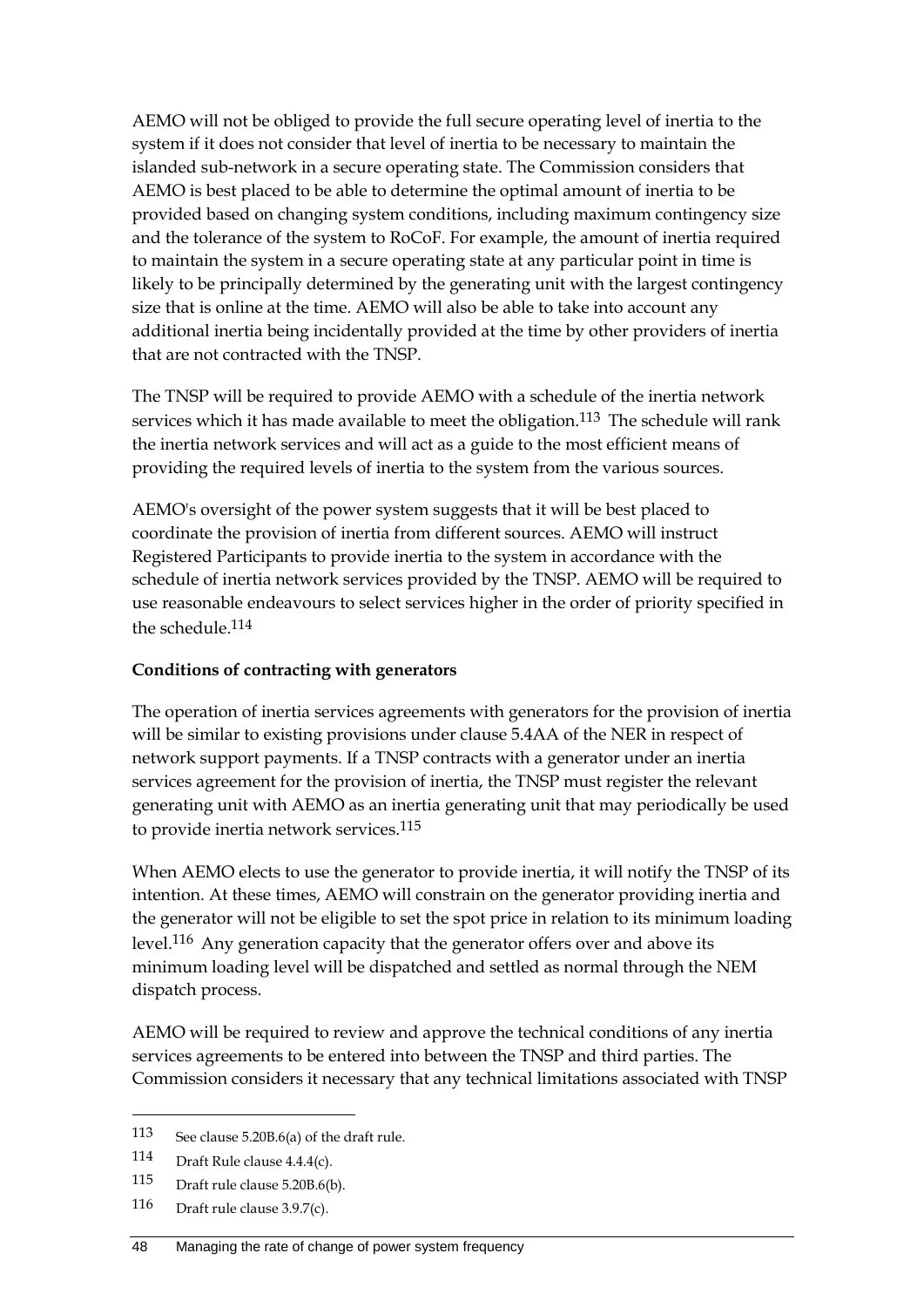contracts for inertia are consistent with AEMO's ability to maintain the power system in a secure operating state.

The majority of existing sources of inertia in the NEM are thermal generators that were built ten or more years ago. In many cases, changes to technical performance standards were not applied to these generating units at the time the standards were introduced. Contracts with these generators for the provision of inertia should establish that certain performance standards can be met, in particular the capability to ride through instances of high RoCoF.

Under the draft rule, the TNSP will be required to provide AEMO with specified details of inertia services agreements. This information will include but is not necessarily limited to:<sup>117</sup>

- details of the contracted generator so it can be registered with AEMO, including the nature of the service, the purpose for which the service is being provided, and the location of the service;
- details of the availability of the service, including its minimum loading level, the RoCoF withstand capability of the contracted generator  $118$ , periods of notice and response times, and any other restrictions;
- levels of inertia provided by the contracted generator.

While technical specifications and performance standards for inertia network services will be required to be approved by AEMO, AEMO will not have a role in assessing or approving the commercial terms of inertia services agreements.

The Commission recognises that the ability for AEMO to determine the timing and magnitude of the provision of inertia may create some challenges for the TNSP when negotiating contract terms with third parties. The conditions and payment structures for the provision of inertia will likely be influenced by the frequency with which inertia network services are enabled by AEMO, which the TNSP may find difficult to forecast. However, AEMO will base its decisions with respect to the enablement of inertia network services on the schedule of inertia network services provided by the TNSP. The TNSP will be able to use the schedule as a basis for forecasting the expected costs of inertia services agreements that it enters into.

1

<sup>117</sup> Draft Rule clause 5.20B.6(c).

<sup>118</sup> To the extent that information is available or there are reasonable indications.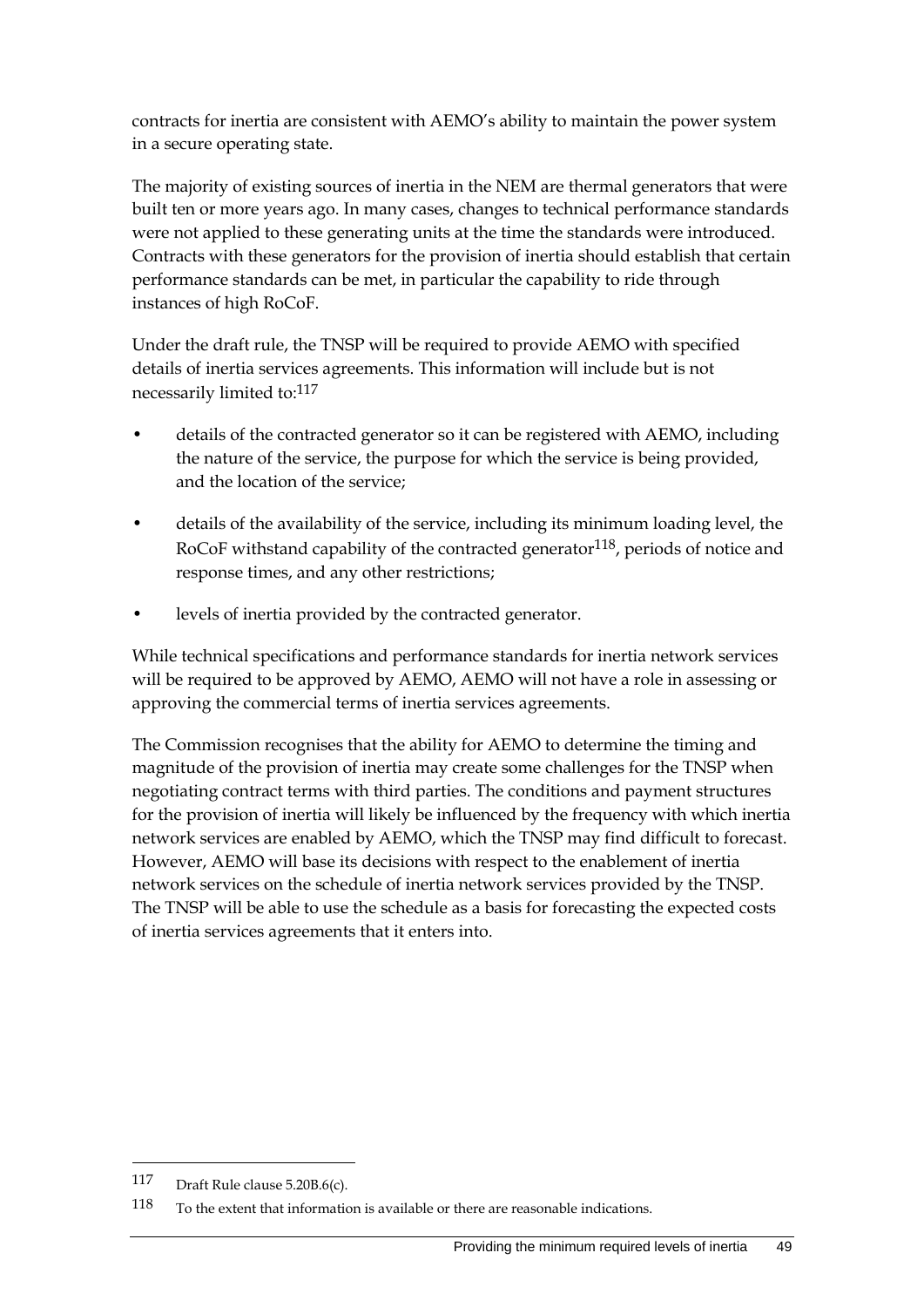# **5 Other activities to meet the obligation**

This chapter sets out further detail on the aspect of the draft rule which allows TNSPs to meet part of its obligation to make available inertia network services through contracts with third-party providers of services other than the provision of inertia. These services may include alternative frequency control services, including fast frequency response services.

## **5.1 Meeting the obligation through other activities**

The directions paper on the *System security market frameworks review* proposed that, in meeting the obligation to provide the required levels of inertia, the TNSP would be able to contract with third-party providers of FFR services as a means of meeting an agreed proportion of the obligation.

This section explores the potential options available to the TNSP, including:

- opportunities for the provision of FFR services and special protection schemes; and
- other opportunities to contract with generators to reduce contingency size or not run at certain times.

## **5.1.1 Fast frequency response and special protection schemes**

One of the matters required to be considered by AEMO under the draft rule when determining the required levels of inertia for an inertia sub-network is the availability and capability of existing frequency control services in the sub-network.<sup>119</sup> The greater the amount, and the faster the speed, of frequency response services, the less inertia will be needed to maintain the frequency within the bounds of the FOS and revert the frequency to the normal operating bands following a contingency.

An increase in the size or speed of frequency control services should reduce the amount of inertia needed to maintain the secure operation of the power system. However, the extent to which increased levels of frequency response services can be used as an alternative to inertia is limited. Frequency control services would not be able to substitute for the minimum threshold level of inertia, which is the minimum amount of inertia needed to operate the inertia sub-network in a satisfactory operating state when islanded.

#### **Fast frequency response**

1

Inertia and FFR are distinct services which perform different roles in the management of system frequency. Inertia acts to slow the rate of frequency change caused by a contingency. This is different to FFR, which actively injects power or reduces

<sup>119</sup> Draft rule clause 5.20B.2(c)(1).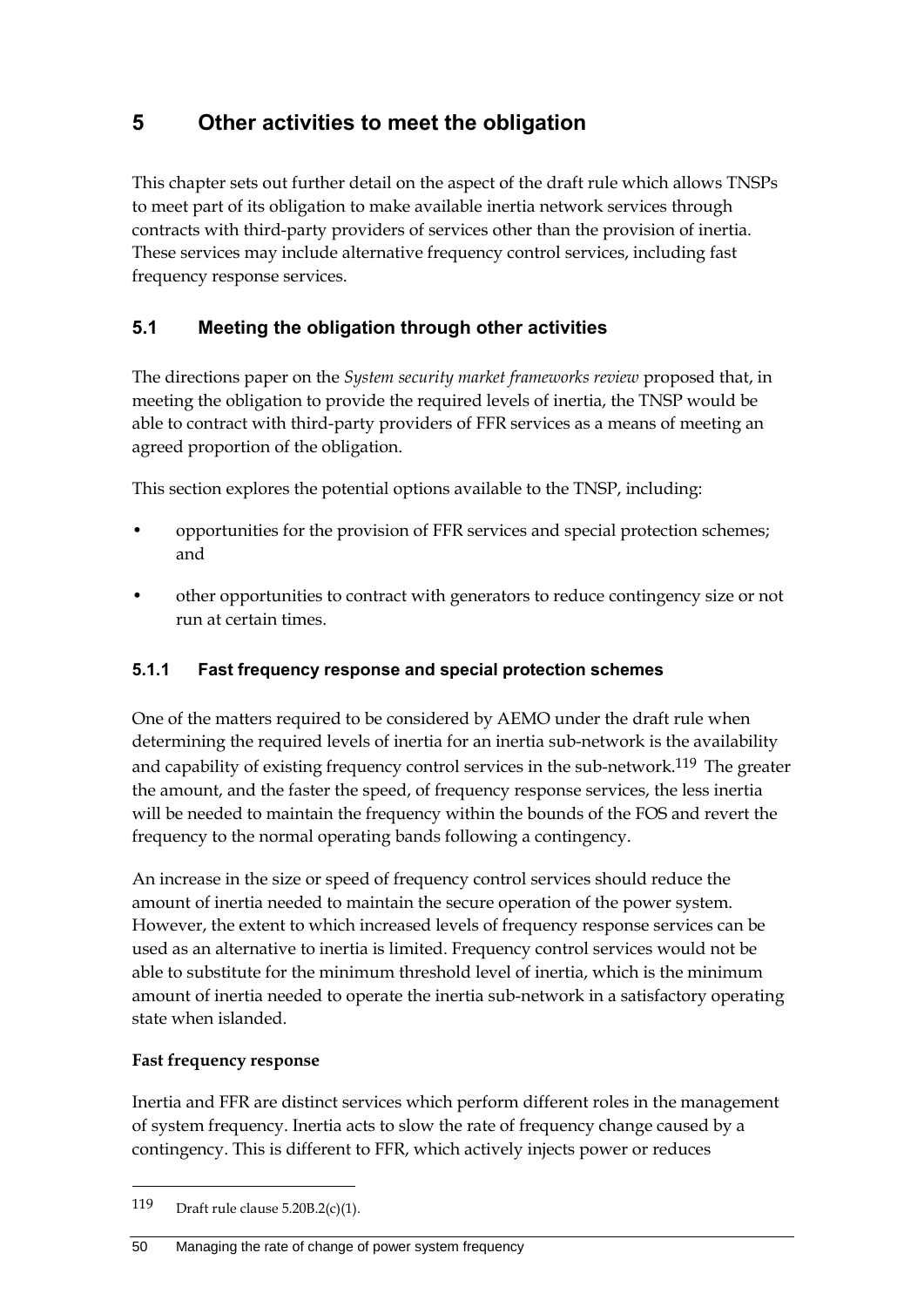consumption to arrest the frequency change and revert the frequency back towards normal operating levels. Technologies that are capable of acting as a direct substitute for inertia by instantaneously and continuously maintaining local frequency are not technically possible at present. However, research suggests that these technologies are likely to become available in the future.

Greater amounts of FFR, or faster acting FFR services, will reduce the amount of inertia required to maintain system frequency within the bounds of the FOS. Consequently, co-optimisation of the services would likely lead to lower overall cost arrangements. The use of FFR to reduce the required level of inertia will be influenced by a number of factors:

• *Response to frequency change*: The level of inertia provided is an inherent physical property of a synchronous generating unit or synchronous condensor and acts to dampen changes in system frequency following a sudden shift in generation or load. This is different to frequency response services which involve a power injection following a change in frequency in order that the system frequency can be stabilised back to normal operating levels.

As such, all frequency response services involve a time delay following the change in generation or load, with some response services being faster than others. Even FFR technologies involve a time delay between the initial change in frequency and the frequency response. This delay is comprised of four separate components which sum to equal the total time to respond:

- 1. the period of time taken to measure the change in frequency and determine an appropriate response;
- 2. the time taken to communicate to the device providing the response;
- 3. the time taken to activate the response; and

1

4. the time taken to ramp up from the point of activation to the maximum response output.

The local detection of a change in frequency can be done very quickly, in the order of two cycles (40 milliseconds).120 However, such a short period of time risks false identification and longer periods are likely to be required to provide a more accurate measurement and/or confirmation of the size and nature of the frequency change before an appropriate response can be determined. Once the frequency change has been measured, and an appropriate response determined, there are a range of technologies capable of providing a frequency response. Activation and ramping times are technology specific.

The time delay of FFR technologies therefore implies that there is a level of inertia that must be online at any point in time to resist frequency changes at the

<sup>120</sup> AECOM, *Feasibility of fast frequency response obligations of new generators - Report to the AEMC*, 8 June 2017, p. 13.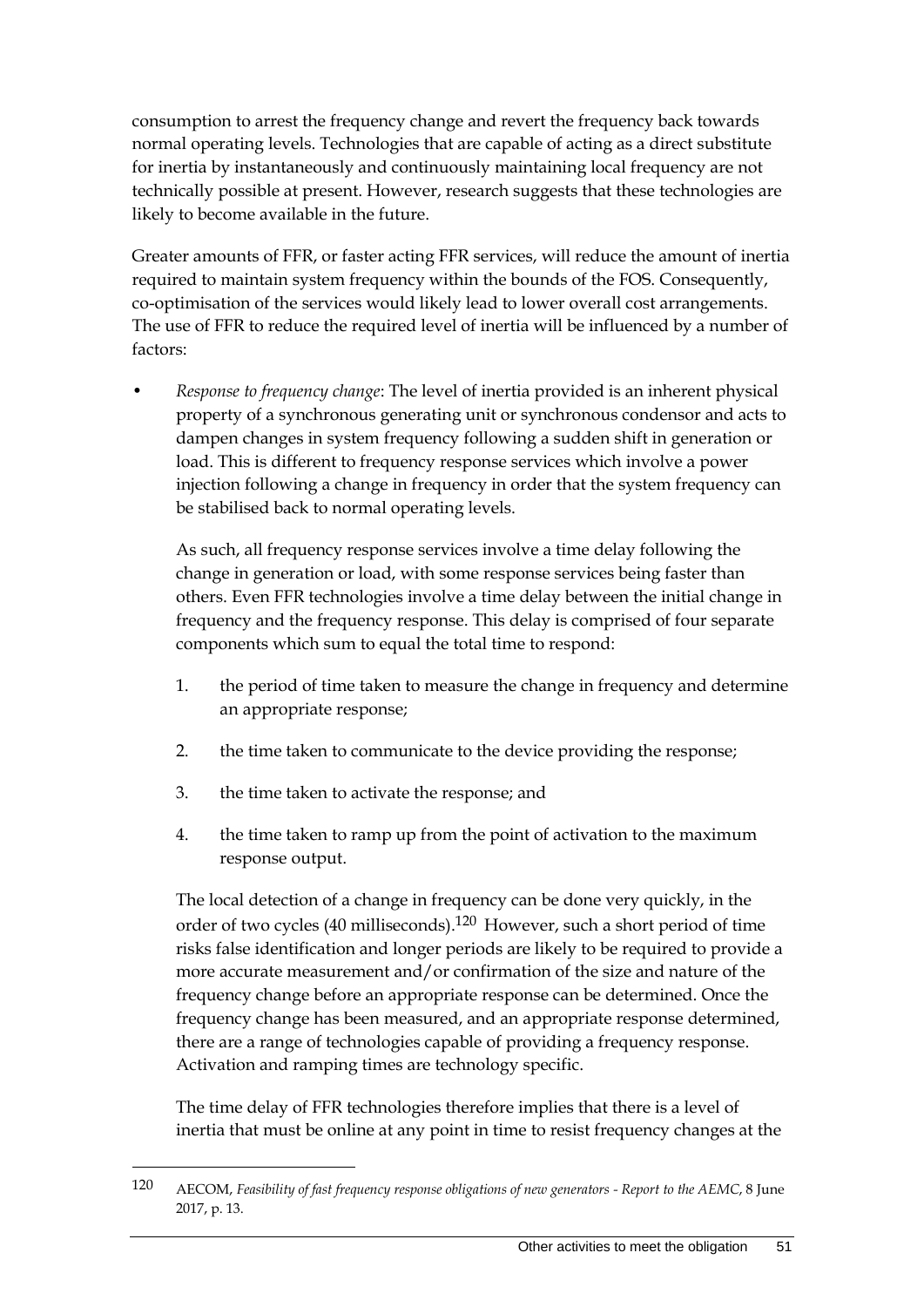time of the contingency event as well as over the first few hundred milliseconds following a contingency event. Beyond this initial time period, FFR technologies have the potential to be used in combination with inertia to stabilise system frequency.

• *Fault ride-through capability*: Faults in the transmission system can quite often be the cause of contingency events. Under these circumstances, inverter-connected generation can be limited in its ability to provide active power to the network. This limitation is greater the closer the proximity to the fault. Inverter connected technologies cannot provide FFR services until such time as the fault is cleared.

Following the clearance of a fault, the active recovery time of the inverter-connected technology is influenced by the strength of the system, with slower recovery times occurring in weak systems. The provision of FFR services by wind generators is an example of a technology that is affected by system strength. The ability to provide power injections following disturbances is usually dependent on voltage stability and a weak system may suppress the ability for wind generators to provide a frequency response.

The period of time required to clear faults is likely to have an impact on the minimum response time capability of FFR services, which may limit the extent to which FFR can be relied upon as a substitute for inertia.

- *Specification of FFR services*: There are a variety of different technologies that have the potential to provide a fast frequency response contingency service to manage sudden changes in system frequency. Each of these technologies may provide these services with distinct operational characteristics, including whether the service is capable of rapidly injecting as well as withdrawing active power, whether the service is capable of sustaining the delivery of active power over a period of time, and the specific profile of the power injection in response to the frequency change.
- *Maturity of FFR technologies*: Fast frequency response services are not a mature technology, and are at an early stage of development or deployment. There are only limited examples of fast frequency response technologies being used to provide a contingency service in major power systems in the world. Consequently, the ability to use FFR technologies is to be limited initially, but is also likely to increase over time as experience is gained through active use in power systems. The Commission therefore considers that a long-term solution to managing frequency in a low inertia system should anticipate the use of FFR technologies.

#### **Special protection schemes**

A special protection scheme is a form of FFR that could be used to provide enhanced frequency control. These schemes utilise designated sensors and communication equipment to trigger immediate load or generation shedding as soon as a specific event has occurred, such as the trip of an interconnector. As a special protection scheme is triggered by the specific event, rather than a fall in frequency, it may act much faster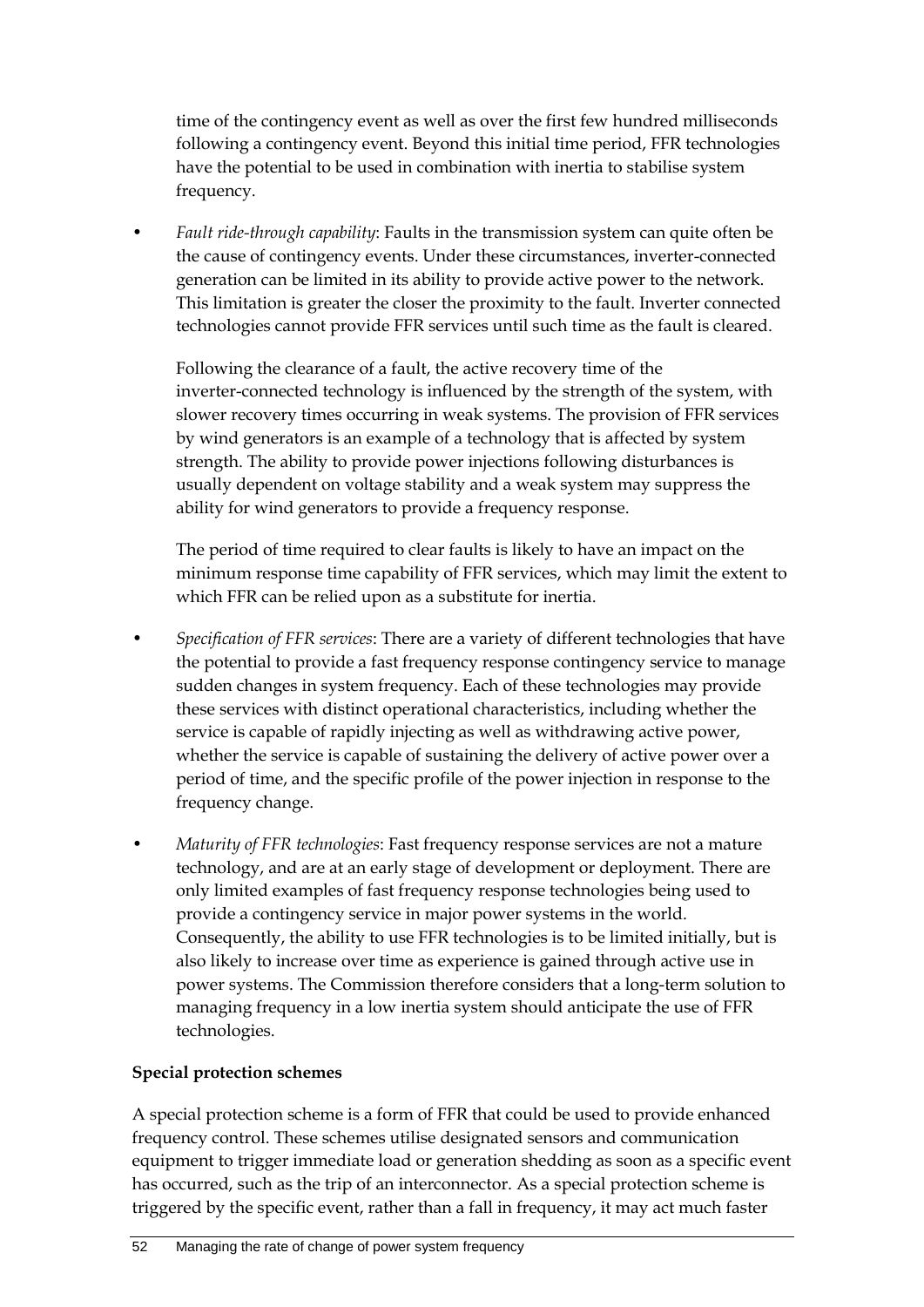than conventional load shedding schemes. This allows for a faster response to the event, potentially preventing a change in frequency rather than arresting a change once it has already begun.

### **5.1.2 Contracting with generators to reduce the required levels of inertia**

The level of inertia provided to the system determines the instantaneous RoCoF that will result from the occurrence of a contingency event of a given size. The speed at which the frequency changes determines the amount of time that is available to arrest the decline or increase in frequency before the frequency moves outside the fixed bounds of the FOS.

Contracting with large generators to reduce potential contingency size by not generating at certain times would reduce the level of inertia required to maintain secure operation of the system.

A further constraint is the withstand capability of generators to high rates of change of frequency. The capability of generators within a sub-network to withstand high RoCoF will influence the level of inertia required to maintain system security.

Generators that trip as a consequence of high RoCoF may exacerbate the disturbance to the system and lead to an even higher RoCoF by both contributing to the overall size of the contingency as well as reducing the level of inertia in the system.

Contracting with specific generators with low RoCoF withstand capability to not generate at certain times would also reduce the level of inertia required to maintain secure operation of the system.

## **5.2 South Australian Government's View**

The South Australian Government proposes that the rules should be amended to enable AEMO to determine and procure the necessary range of ancillary services to manage high RoCoF.<sup>121</sup> The South Australian Government proposes that the focus should not be solely on inertia and that a broader range of ancillary services should be considered to address the issue.

## **5.3 Stakeholder views**

<u>.</u>

A number of stakeholders support the proposal to allow TNSPs to contract with third-party providers of FFR services.122 The AER considers that TNSP procurement of services is needed and will improve the stability of the system.<sup>123</sup>

<sup>121</sup> South Australian Minister for Mineral Resources and Energy, *Managing the rate of change of power system frequency rule change request – attachment A*, 12 July 2016, p. 2.

<sup>122</sup> RES, submission on the directions paper, p3; Tesla, submission on the directions paper, p2

<sup>123</sup> AER, Submission on the directions paper, p. 2.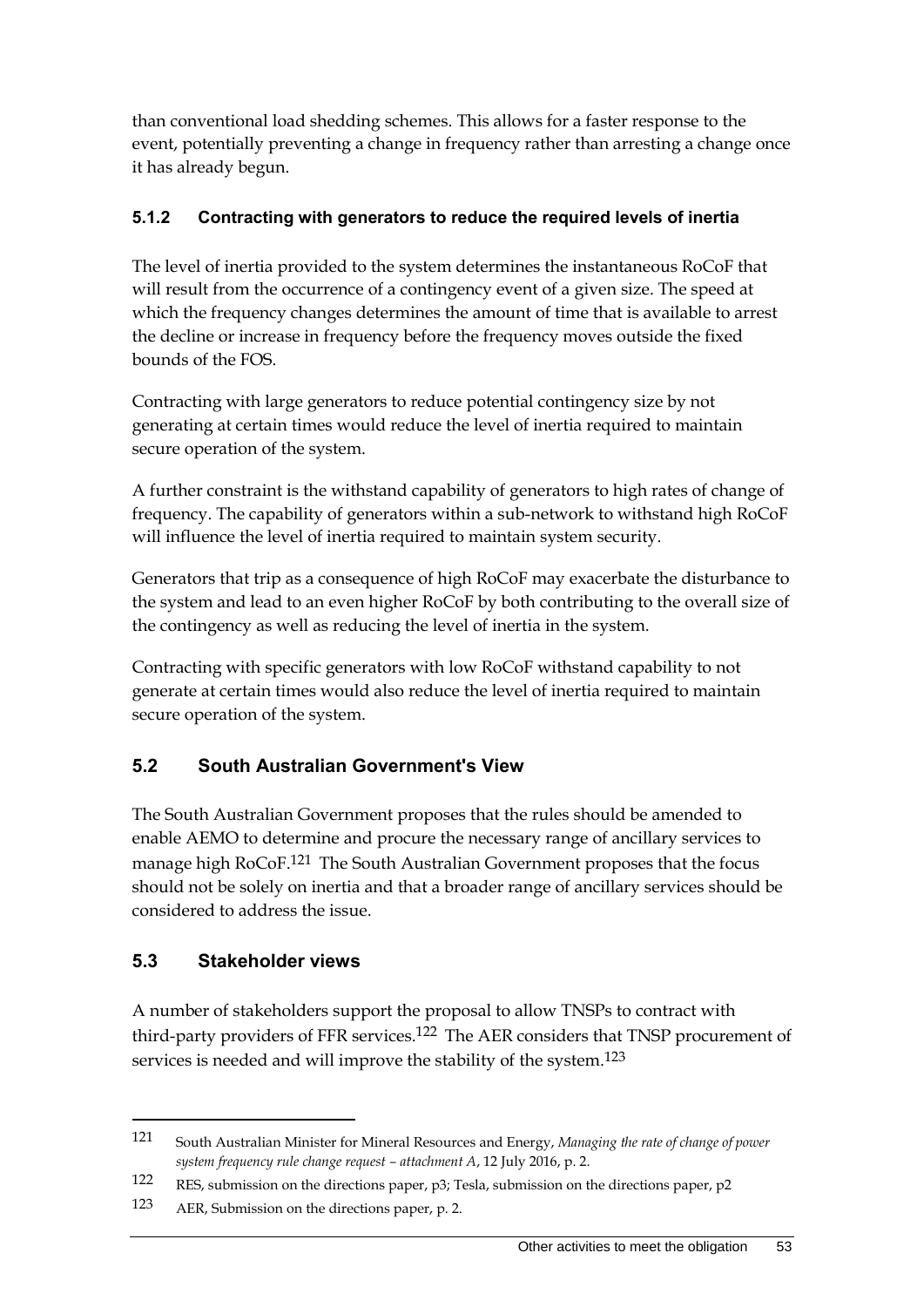However, both the AER and RES are concerned that an explicit requirement for inertia in the NER would limit the opportunity for alternative technologies to participate in the underlying requirement to manage RoCoF.<sup>124</sup> The AER suggests that a distinction between inertia and FFR creates a potential for over-investment in network solutions to deliver inertia.125 RES suggests that the FOS should be amended to reflect the desired RoCoF instead of imposing an obligation on minimum required levels of inertia.126 The RoCoF limit would reflect the RoCoF withstand capability of connected generators and the performance of under-frequency load shedding schemes and special protection schemes.

The Clean Energy Council (CEC) supports this view and considers that obligations should be placed on AEMO to report on the uptake and deployment of FFR capability.127 The CEC proposes that AEMO should be provided with a clear mandate to investigate and explore new technologies with a focus on ensuring technological diversity in the provision of system security services. Where AEMO has identified opportunities to deploy FFR to meet the minimum required levels of inertia, the TNSP should be required to adopt this solution. Tesla also suggests that AEMO should give immediate prioritisation to testing FFR capabilities and consulting on technical requirements as soon as possible.128

Reach Solar considers that the rules should permit participation from customer-led solutions, including the use of customer-based synchronous machines and interruptible demand.129

## **5.4 Other activities to meet the obligation**

Under the draft rule, a TNSP may seek AEMO approval to meet part of its obligation to make available the secure operating level of inertia through contracts with third-party providers of services other than the provision of inertia. AEMO may approve this where it is satisfied that the other services will contribute to the operation of an inertia sub-network in a secure operating state when it is islanded.130 Additional activities may include, but are not limited to:

- installing or contracting for the provision of frequency control services, including fast frequency response services;
- installing special protection schemes;
- contracting with generators to reduce contingency size at certain times; and

<sup>124</sup> AER, Submission on the directions paper, p. 2; RES, Submission on the directions paper, p. 3.

<sup>125</sup> AER, Submission on the directions paper, p. 2.

<sup>126</sup> RES, Submission on the directions paper, p. 1.

<sup>127</sup> CEC, Submission on the directions paper, pp. 3-4.

<sup>128</sup> Tesla, Submission on the directions paper, p. 3.

<sup>129</sup> Reach Solar, Submission on the directions paper, p. 1.

<sup>130</sup> Draft Rule clause 5.20B.5(a).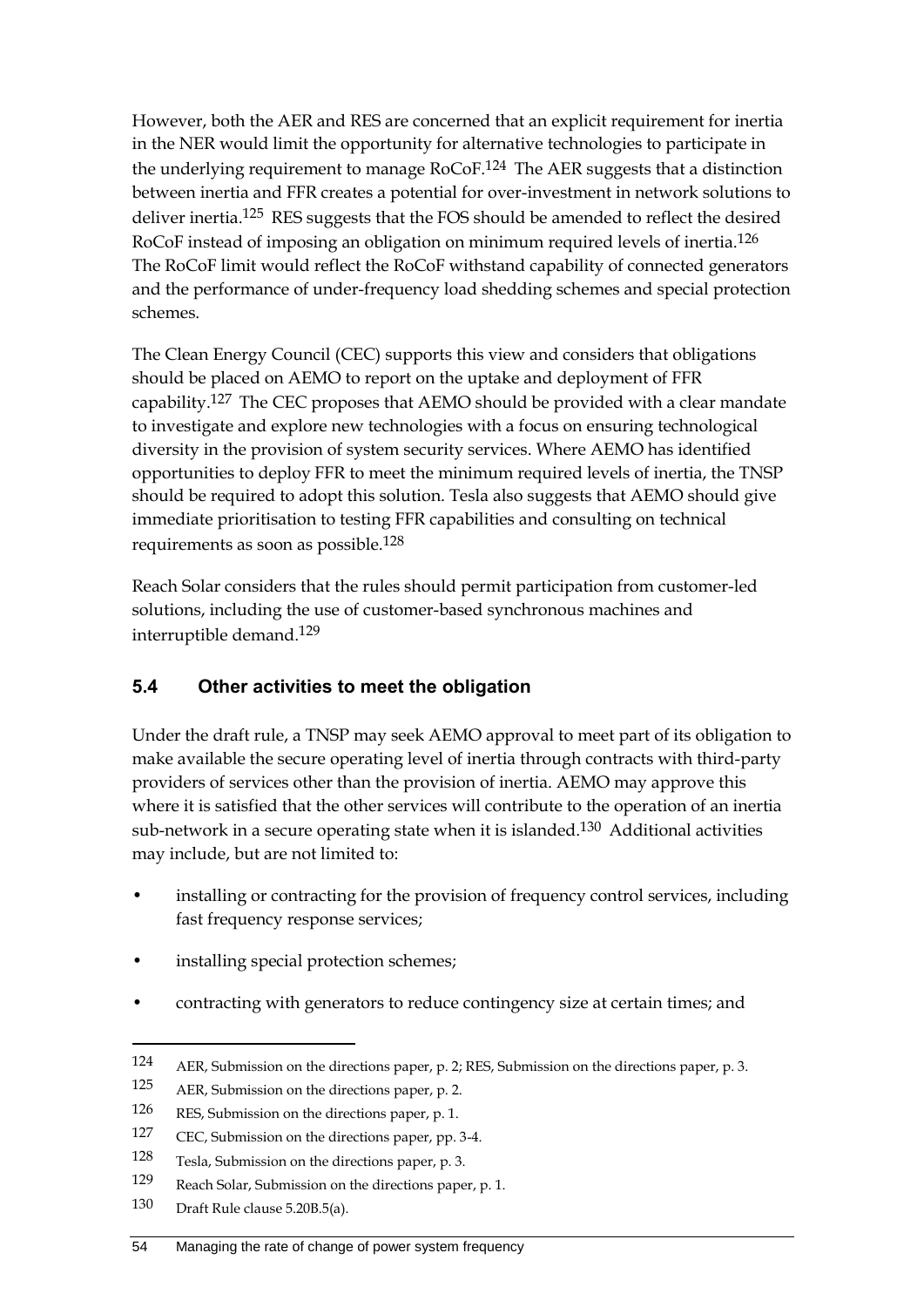• contracting with generators with low RoCoF withstand capability to not run at certain times.

As discussed in section 3.1, the minimum threshold level of inertia is considered to be the absolute minimum level of inertia for which the system is capable of being operated in a satisfactory operating state when it is islanded. As such, any additional activities undertaken by the TNSP will only be permitted to meet the obligation to make available the secure operating level of inertia and not the minimum threshold level of inertia.

Any additional activities undertaken by the TNSP to meet the obligation will require approval from AEMO and will only contribute to the secure operating level of inertia at times they are available.

AEMO will assess whether, and to what extent, the additional activity could be used to meet the secure operating level of inertia. This will be undertaken on a case-by-case basis in order to account for the varying characteristics of different technologies.

As part of the approval process, TNSPs will be required to work closely with AEMO and potential service providers to assess the implications for network and power system operations. As with the delivery of inertia, a range of factors will need to be assessed by the TNSP in coordination with AEMO, including potential impacts on system strength at different locations, risk of intra-regional separation and islanding, and consideration of services provided by generators with low RoCoF withstand capability. The availability and provision of additional activities will need to be factored into the formulation of constraints for power system operation.

The Commission recognises the concerns raised by the CEC and RES that an explicit requirement for inertia in the NER may limit the opportunity for alternative technologies to participate in the underlying requirement to manage RoCoF. However, the Commission considers that not all alternative technologies can be considered as a substitute for inertia and that, for FFR technologies in particular, there has been little operational experience in using these technologies as a contingency service in Australia.

Similar to inertia services agreements for inertia, the Commission proposes to allow TNSPs to enter into contracts with third-party providers of additional activities without a requirement to conduct a RIT-T. As with inertia, TNSPs will still be required to assess the least-cost approach to meeting the requirement to provide inertia.

The TNSP's assessment of additional activities may be a complex task, as it might have to compare offers of very different service characteristics. Even within similar services, there are likely to be a range of potential options. As discussed in section 5.1, there are various characteristics of FFR that would need to be taken into account in comparing projects, including the capability to provide both raise and lower services, the design of the control systems as either open-loop or closed-loop, allowance for energy recovery periods following the provision of FFR, and the ability to ride-through faults and maintain active power levels.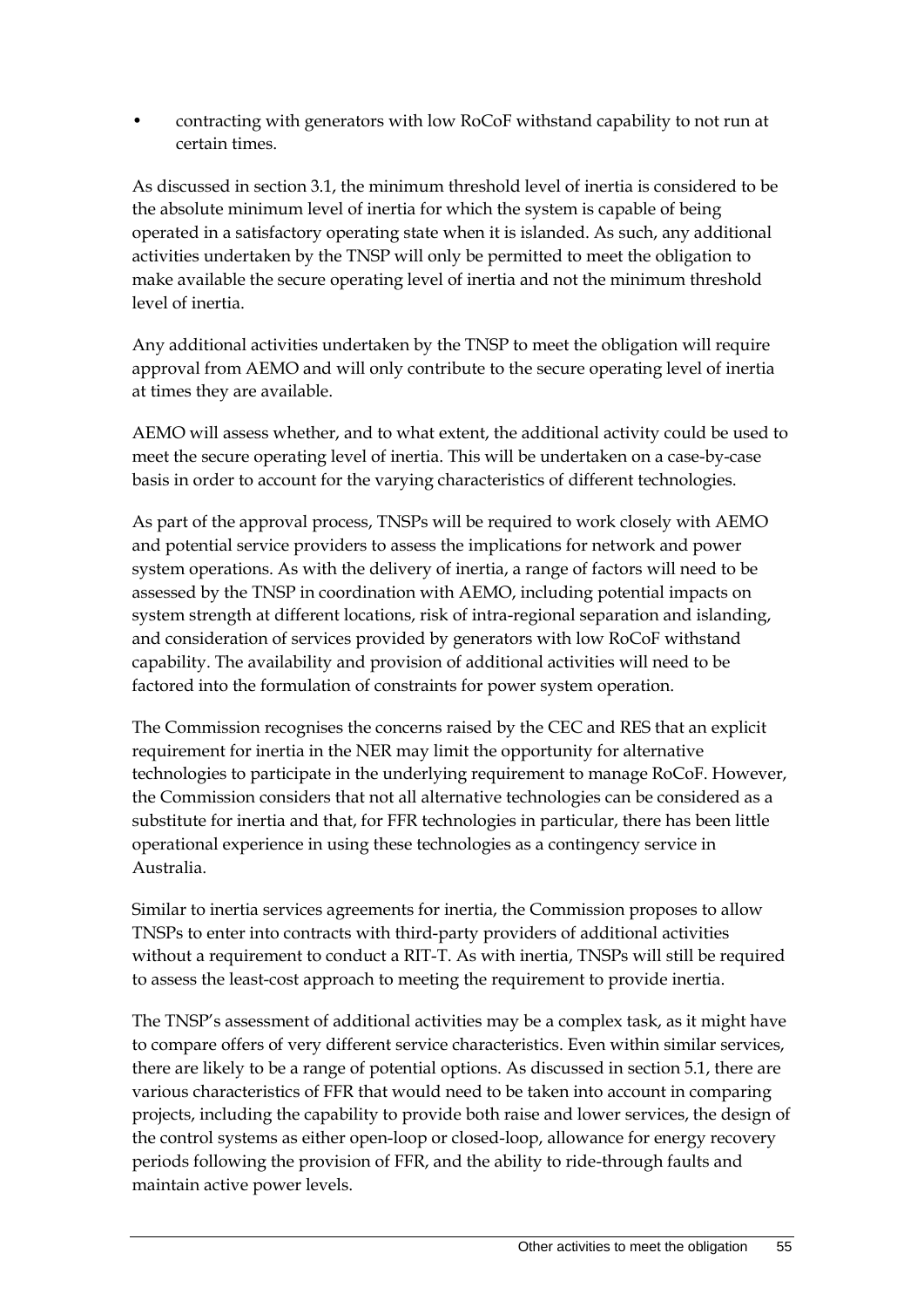# **Abbreviations**

| <b>AEC</b>                | <b>Australian Energy Council</b>               |
|---------------------------|------------------------------------------------|
| <b>AEMC</b> or Commission | <b>Australian Energy Market Commission</b>     |
| <b>AEMO</b>               | Australian Energy Market Operator              |
| <b>AER</b>                | Australian Energy Regulator                    |
| <b>APR</b>                | <b>Annual Planning Report</b>                  |
| <b>CEC</b>                | Clean Energy Council                           |
| <b>ENA</b>                | <b>Energy Networks Australia</b>               |
| <b>ESOO</b>               | <b>Electricity Statement of Opportunities</b>  |
| <b>FCAS</b>               | <b>Frequency Control Ancillary Services</b>    |
| <b>FFR</b>                | fast frequency response                        |
| <b>FOS</b>                | <b>Frequency Operating Standards</b>           |
| <b>FPSS</b>               | <b>Future Power System Security Program</b>    |
| <b>MCE</b>                | Ministerial Council on Energy                  |
| <b>NEL</b>                | National Electricity Law                       |
| <b>NEM</b>                | National Electricity Market                    |
| <b>NEO</b>                | national electricity objective                 |
| <b>NER</b>                | National Electricity Rules                     |
| <b>NSCAS</b>              | network support and control ancillary services |
| <b>NTNDP</b>              | National Transmission Network Development Plan |
| RIT-T                     | Regulatory Investment Test for Transmission    |
| RoCoF                     | rate of change of frequency                    |
| <b>SACOME</b>             | South Australian Chamber of Mines and Energy   |
| <b>SRAS</b>               | <b>System Restart Ancillary Services</b>       |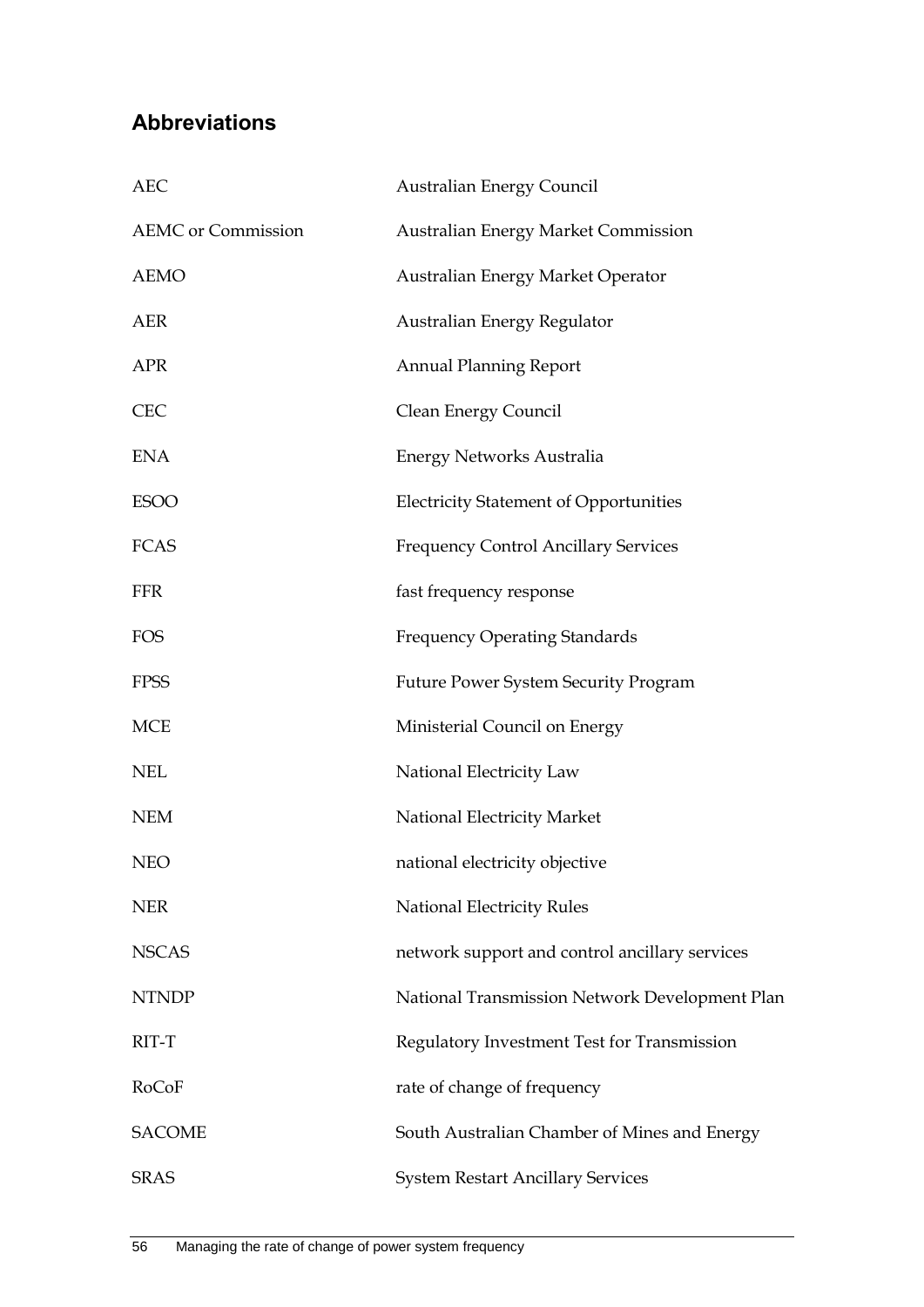| TAPR        | <b>Transmission Annual Planning Report</b>   |
|-------------|----------------------------------------------|
| <b>TNSP</b> | <b>Transmission Network Service Provider</b> |
| UFLS.       | under-frequency load shedding                |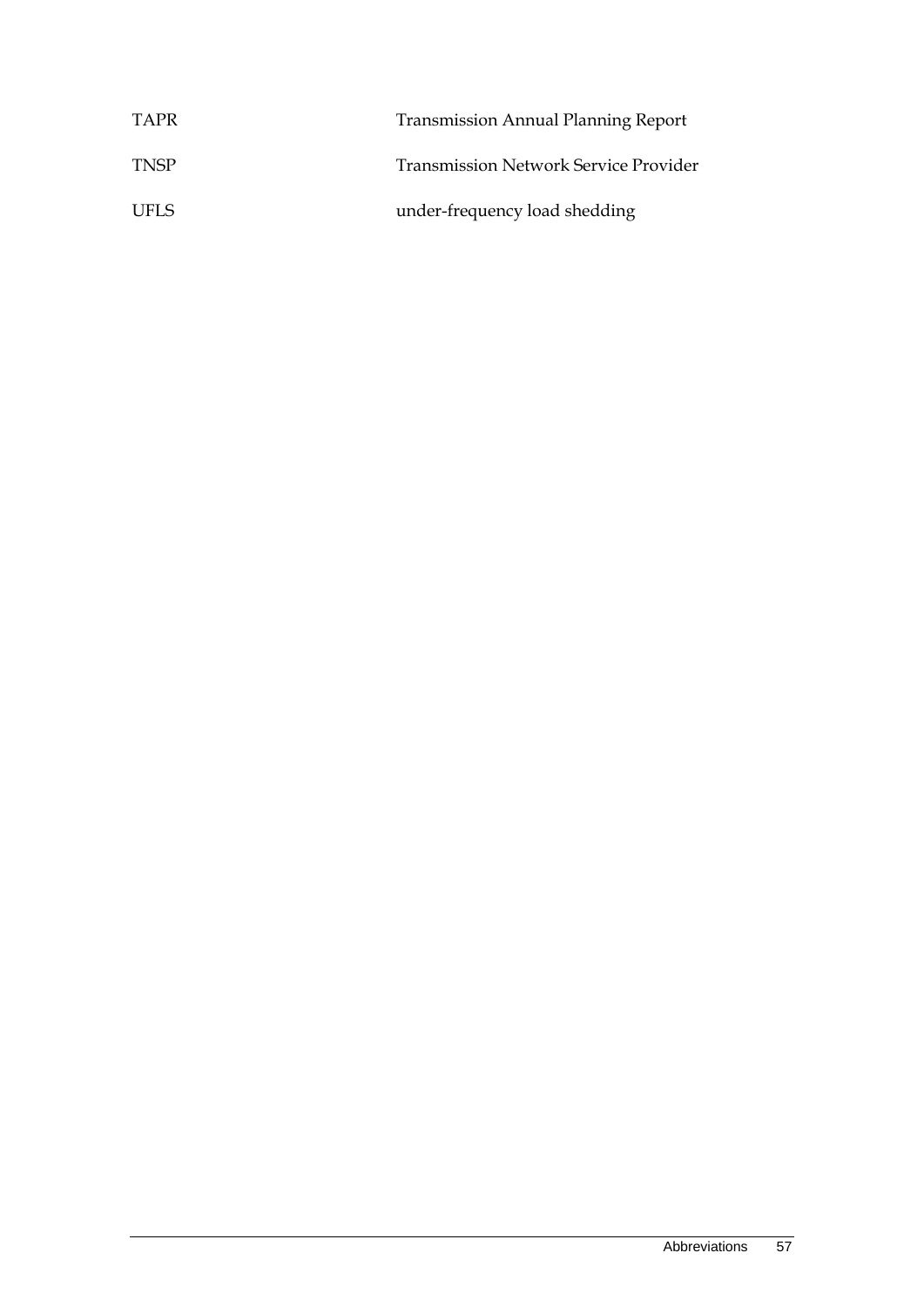## **A Summary of other issues raised in submissions**

This appendix sets out the issues raised in the consultation on the directions paper to the *System security market frameworks review* that are relevant to this rule change request. The AEMC's response to each issue is provided. If an issue raised in a submission has been discussed in the main body of this document, it has not been included in this table.

| <b>Stakeholder</b>      | <b>Issue</b>                                                                                                                                                                                                                                                                                                           | <b>AEMC Response</b>                                                                                                                                                                                                                                                                         |
|-------------------------|------------------------------------------------------------------------------------------------------------------------------------------------------------------------------------------------------------------------------------------------------------------------------------------------------------------------|----------------------------------------------------------------------------------------------------------------------------------------------------------------------------------------------------------------------------------------------------------------------------------------------|
| <b>General comments</b> |                                                                                                                                                                                                                                                                                                                        |                                                                                                                                                                                                                                                                                              |
| <b>ENA</b>              | The Commission's proposed approach should<br>formalise roles and responsibilities for TNSPs<br>and AEMO in regards to assessing system<br>security in the NEM, with additional obligations<br>for managing the impact on frequency and<br>system strength caused by reduced levels of<br>synchronous generation (p. 5) | Agreed. The Commission considers that the draft rule sets out clear<br>roles and paths of responsibility for AEMO and TNSPs.                                                                                                                                                                 |
| <b>TransGrid</b>        | The roles for TNSPs and AEMO need to be<br>clearly defined and well understood (p. 2)                                                                                                                                                                                                                                  |                                                                                                                                                                                                                                                                                              |
| <b>ENA</b>              | Clarification should be provided as to whether<br>the proposed additional obligations on TNSPs<br>are intended to apply to all TNSPs regardless of<br>whether they are the Jurisdictional Planning<br>Body for a particular jurisdiction (p. 5)                                                                        | The obligation will be placed on the TNSP that has the transmission<br>planning responsibility in each electrical sub-network.                                                                                                                                                               |
| <b>AER</b>              | The ROCOF challenge is one which is not<br>unique to the NEM with a number of jurisdictions<br>facing similar challenges. These are new and<br>evolving complex engineering issues and careful<br>consideration of all available evidence would be<br>valuable before committing to a particular path                  | The Commission has drawn upon the work currently being undertaken<br>by AEMO as part of its Future power system security program. The<br>AEMC has also considered the findings of investigations into the<br>international experience of RoCoF, including reports from GE, DGA<br>and AECOM. |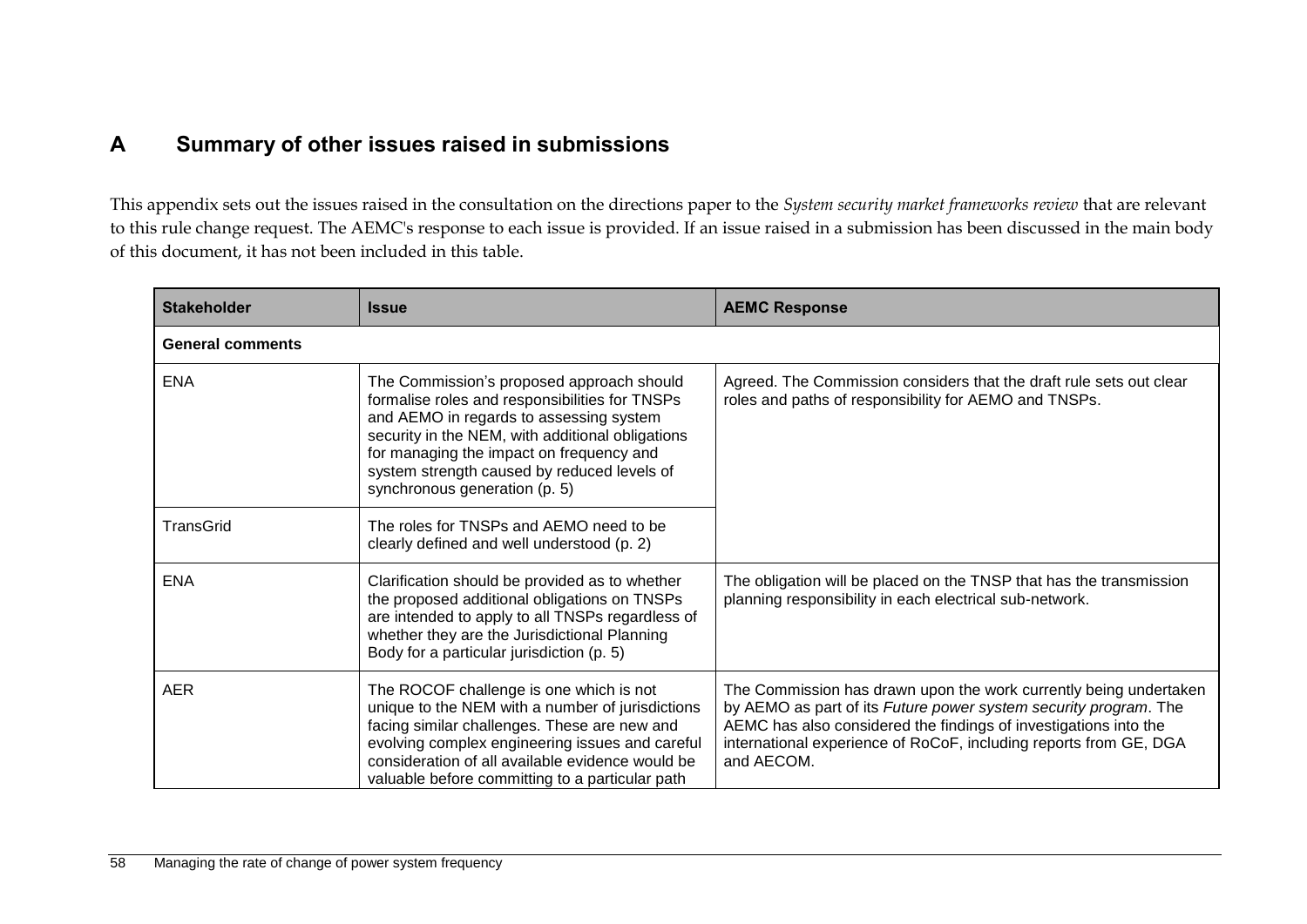| <b>Stakeholder</b>   | <b>Issue</b>                                                                                                                                                                                                                                                                                                                                                                                                            | <b>AEMC Response</b>                                                                                                                                                                                                                    |
|----------------------|-------------------------------------------------------------------------------------------------------------------------------------------------------------------------------------------------------------------------------------------------------------------------------------------------------------------------------------------------------------------------------------------------------------------------|-----------------------------------------------------------------------------------------------------------------------------------------------------------------------------------------------------------------------------------------|
|                      | (p. 2)                                                                                                                                                                                                                                                                                                                                                                                                                  |                                                                                                                                                                                                                                         |
| Inertia procurement  |                                                                                                                                                                                                                                                                                                                                                                                                                         |                                                                                                                                                                                                                                         |
| <b>SA Government</b> | In determining a minimum operating level of<br>inertia, a number of scenarios related to<br>protected events would also be modelled by<br>AEMO. This presents further complication on<br>setting a required level of inertia should AEMO<br>take some ex ante actions (FCAS and/or<br>constraining dispatch) or the EFCS scheme<br>associated with that event triggering ex-post load<br>or generation shedding. (p. 3) | The capabilities of existing frequency response services will be taken<br>into consideration by AEMO when determining the minimum required<br>levels of inertia.                                                                        |
| <b>SA Government</b> | It does not seem the NSCAS framework is<br>sufficient to cover the provision of inertia. The<br>AEMC should consider if the rules need to be<br>changed for TNSPs to be able to provide a<br>prescribed operating level of inertia (p. 5)                                                                                                                                                                               | The Commission considers that obligating TNSPs to provide a<br>required level of inertia provides a more immediate solution then<br>pursuing a similar outcome through the existing NSCAS framework.                                    |
| <b>SA Government</b> | The AEMC needs to consider what level of<br>flexibility is appropriate for AEMO in determining<br>the minimum operating level of inertia (p. 5)                                                                                                                                                                                                                                                                         | The Commission has proposed that the minimum required levels of<br>inertia would be prescriptive and would be based on maintaining the<br>islanded sub-network in either a satisfactory operating state or a<br>secure operating state. |
| <b>SA Government</b> | If AEMO determines the required operating level<br>of inertia in a region, the TNSP should have<br>freedom to locate where the inertia is to be<br>supplied to maximising the synergy between<br>inertia system strength (p. 6)                                                                                                                                                                                         | Agreed. The TNSP should be best placed to coordinate the location of<br>services to optimise inertia and system strength requirements.                                                                                                  |
| <b>SA Government</b> | If the issues with contracting for inertia from<br>synchronous machines cannot be resolved, the<br>Division considers that the most likely and                                                                                                                                                                                                                                                                          | The draft rule allows the TNSP to meet the obligation through either<br>contracting with third-party providers of inertia or physically<br>constructing the required assets. The Commission proposes that this                          |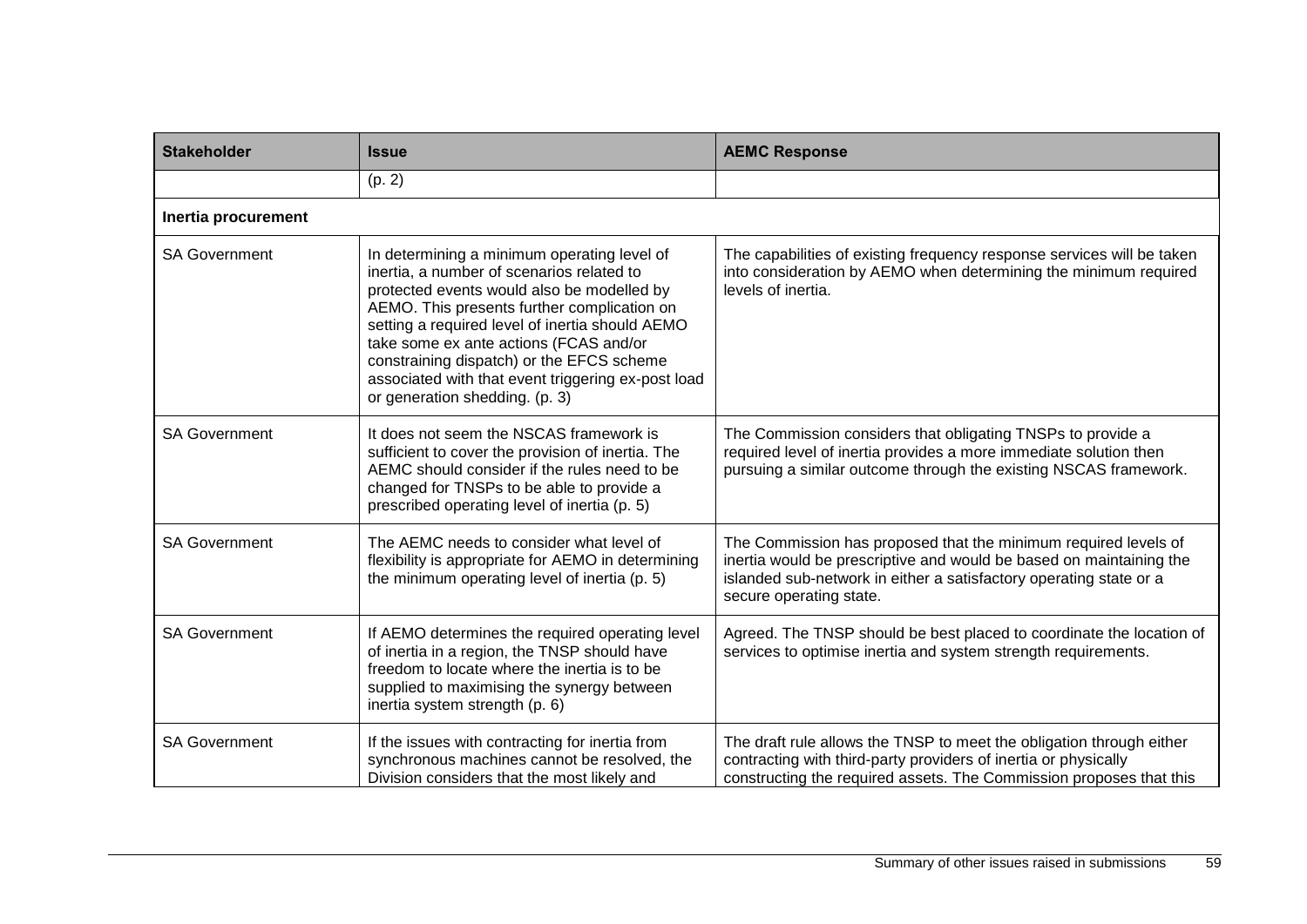| <b>Stakeholder</b>       | <b>Issue</b>                                                                                                                                                                                                                                                                                                                    | <b>AEMC Response</b>                                                                                                                                                                                                                                                                                                                                                                                                                                           |
|--------------------------|---------------------------------------------------------------------------------------------------------------------------------------------------------------------------------------------------------------------------------------------------------------------------------------------------------------------------------|----------------------------------------------------------------------------------------------------------------------------------------------------------------------------------------------------------------------------------------------------------------------------------------------------------------------------------------------------------------------------------------------------------------------------------------------------------------|
|                          | straightforward solution is to limit inertia provision<br>to non-generating sources in the interim. (p. 7)                                                                                                                                                                                                                      | decision should be based on a least-cost assessment.                                                                                                                                                                                                                                                                                                                                                                                                           |
| <b>Reach Solar</b>       | The inertia needed on a real time basis should<br>be quantified by AEMO (p. 3)                                                                                                                                                                                                                                                  | AEMO will not be obliged to provide the full secure operating level of<br>inertia to the system if it does not consider it necessary to maintain the<br>islanded sub-network in a secure operating state. The Commission<br>considers that AEMO is best placed to be able to determine the<br>optimal amount of inertia to be provided based on changing system<br>conditions, including maximum contingency size and the tolerance of<br>the system to RoCoF. |
| <b>Energy Queensland</b> | Where a disparity exists between the type and<br>volume of generation it will become increasingly<br>important to localise the inertia requirements<br>beyond a single state level. Mechanisms to<br>localise the inertia requirements in such<br>instances will be critical to maintain the stability<br>of the system. (p. 4) | AEMO will be required to determine the sub-networks for the purposes<br>of procuring the required levels of inertia. It will be at AEMO's<br>discretion to adjust the boundaries of any inertia sub-networks or<br>establish any new inertia sub-networks.                                                                                                                                                                                                     |
| Tesla                    | Tesla would like to see an inertia market that is<br>open to accepting synthetic inertia where<br>technical capabilities meet AEMO defined<br>requirements (p. 3)                                                                                                                                                               | Under the draft rule, the TNSP will be able to undertake activities in<br>addition to the procurement of inertia to meet its obligation to procure<br>the secure operating level of inertia. Any additional activities<br>undertaken by the TNSP to meet the obligation will require approval<br>from AEMO.                                                                                                                                                    |
| <b>ENA</b>               | The Commission should also consider how the<br>prescribed process for determining the required<br>operating level of inertia relates to: the timing of<br>the TAPR process; the establishment of the<br>obligation; the RIT-T process; the final<br>procurement of the service (p. 6)                                           | The Commission has included transitional as well as enduring<br>amendments with the draft rule to account for the timing implications of<br>implementing the obligation on TNSPs.                                                                                                                                                                                                                                                                              |
| <b>ENA</b>               | The AEMC may also wish to consider how<br>arrangements currently applying to AEMO could                                                                                                                                                                                                                                         | The Commission considers that an absolute obligation on TNSPs to<br>guarantee the availability of the required levels of inertia at all times is                                                                                                                                                                                                                                                                                                               |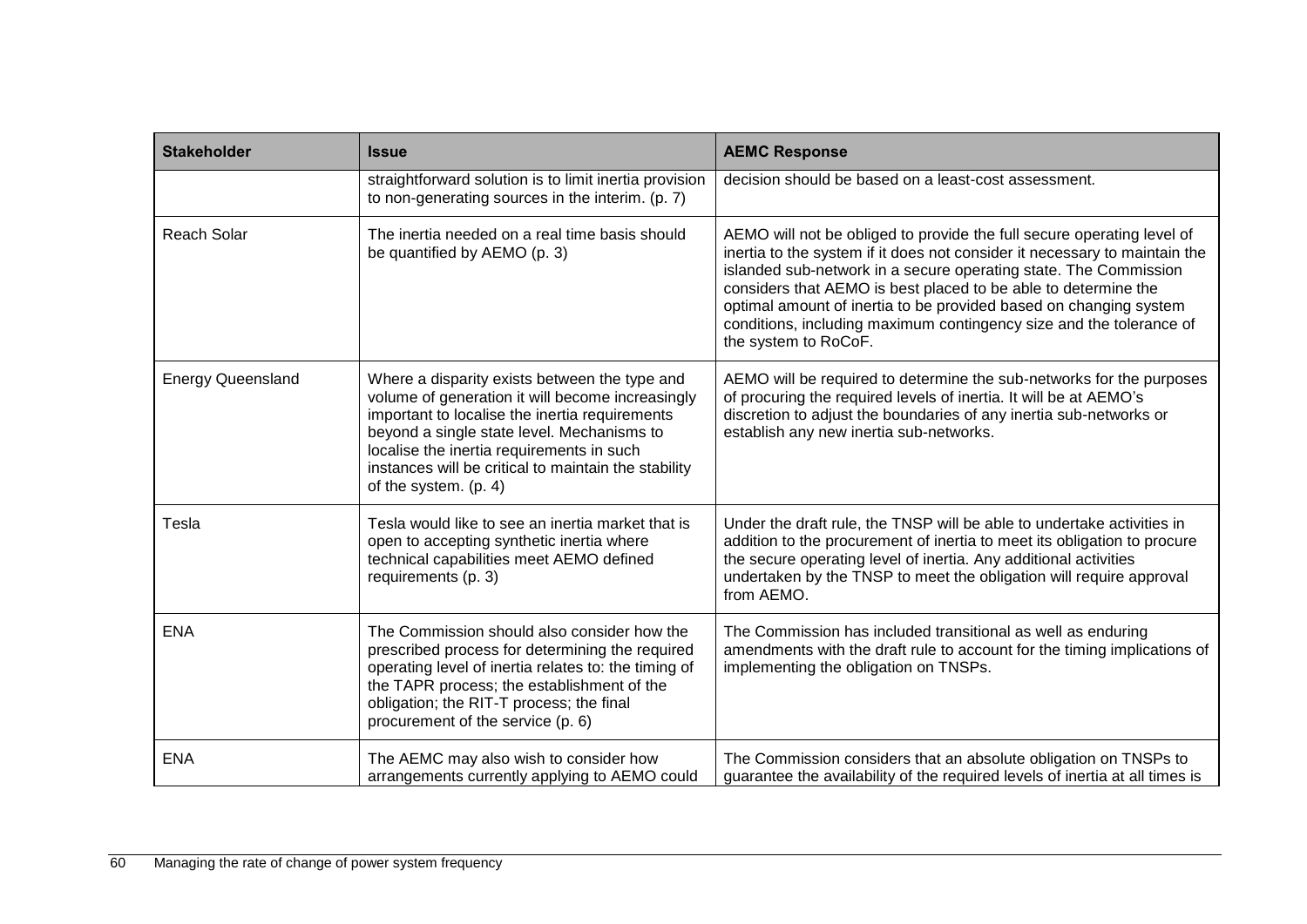| <b>Stakeholder</b>          | <b>Issue</b>                                                                                                                                                                                                                                                                                                                                                                                            | <b>AEMC Response</b>                                                                                                                                                                                                                                                                                                                                                                                                                                                                                                      |
|-----------------------------|---------------------------------------------------------------------------------------------------------------------------------------------------------------------------------------------------------------------------------------------------------------------------------------------------------------------------------------------------------------------------------------------------------|---------------------------------------------------------------------------------------------------------------------------------------------------------------------------------------------------------------------------------------------------------------------------------------------------------------------------------------------------------------------------------------------------------------------------------------------------------------------------------------------------------------------------|
|                             | be applied to transmission networks when<br>discharging similar obligations under the Rules.<br>In many circumstances, the Rules afford AEMO<br>necessary powers and/or reliefs from liability to<br>ensure it is protected when meeting its<br>obligations. Alternatively, the AEMC will need to<br>consider how TNSPs price risk when determining<br>the service response to meet obligations. (p. 8) | not practical. It may also result in excessive costs depending on the<br>extent to which the TNSP needs to contract with a large number of<br>inertia providers in order to confidently meet the obligation at all times.<br>Therefore, under the draft rule, the TNSP will be required to make a<br>range and level of services available such that it is reasonably likely<br>that the required levels of inertia are continuously available, taking into<br>account planned outages and the risk of unplanned outages. |
| <b>SEA Gas</b>              | SEA Gas queries how it is intended that the<br>TNSP will factor into its decisions the impact that<br>incremental energy contributed by synchronous<br>generators dispatched for the purpose of<br>procuring additional inertia will have on market<br>price $(p. 1)$                                                                                                                                   | The TNSP will negotiate commercial terms of agreements with<br>generators providing inertia. The contracted generators will be<br>constrained on by AEMO and their minimum loading level will not be<br>factored into the calculation of the dispatch price.                                                                                                                                                                                                                                                              |
| Hydro Tasmania              | AEMO is well placed to determine required<br>inertia levels for mainland and Tasmanian<br>regions. The process to determine inertia should<br>be transparent and provide an opportunity for<br>market participants to be consulted where<br>appropriate (p. 1)                                                                                                                                          | The development of the process to determine the required inertia<br>levels will follow the Rules consultation procedures. AEMO will review<br>the required levels of inertia no more frequently than once every 12<br>months.                                                                                                                                                                                                                                                                                             |
| <b>SACOME</b>               | The level should be assessed regularly by<br>AEMO and open to review by expert third parties<br>to ensure that it is set at an appropriate level and<br>has taken all factors into account for a respective<br>market in the NEM (p. 3)                                                                                                                                                                 |                                                                                                                                                                                                                                                                                                                                                                                                                                                                                                                           |
| <b>Clean Energy Council</b> | Inertial contribution from these units to meet a<br>minimum inertia level requires greater<br>confidence in performance, given the<br>fundamental nature of system security.<br>Therefore, it is unacceptable that generating                                                                                                                                                                           | Under the draft rule, the TNSP will be required to provide information<br>to AEMO on the final form of network support agreements that it enters<br>into with generators for the provision of inertia. The information will<br>include details of the RoCoF withstand capability of the contracted                                                                                                                                                                                                                        |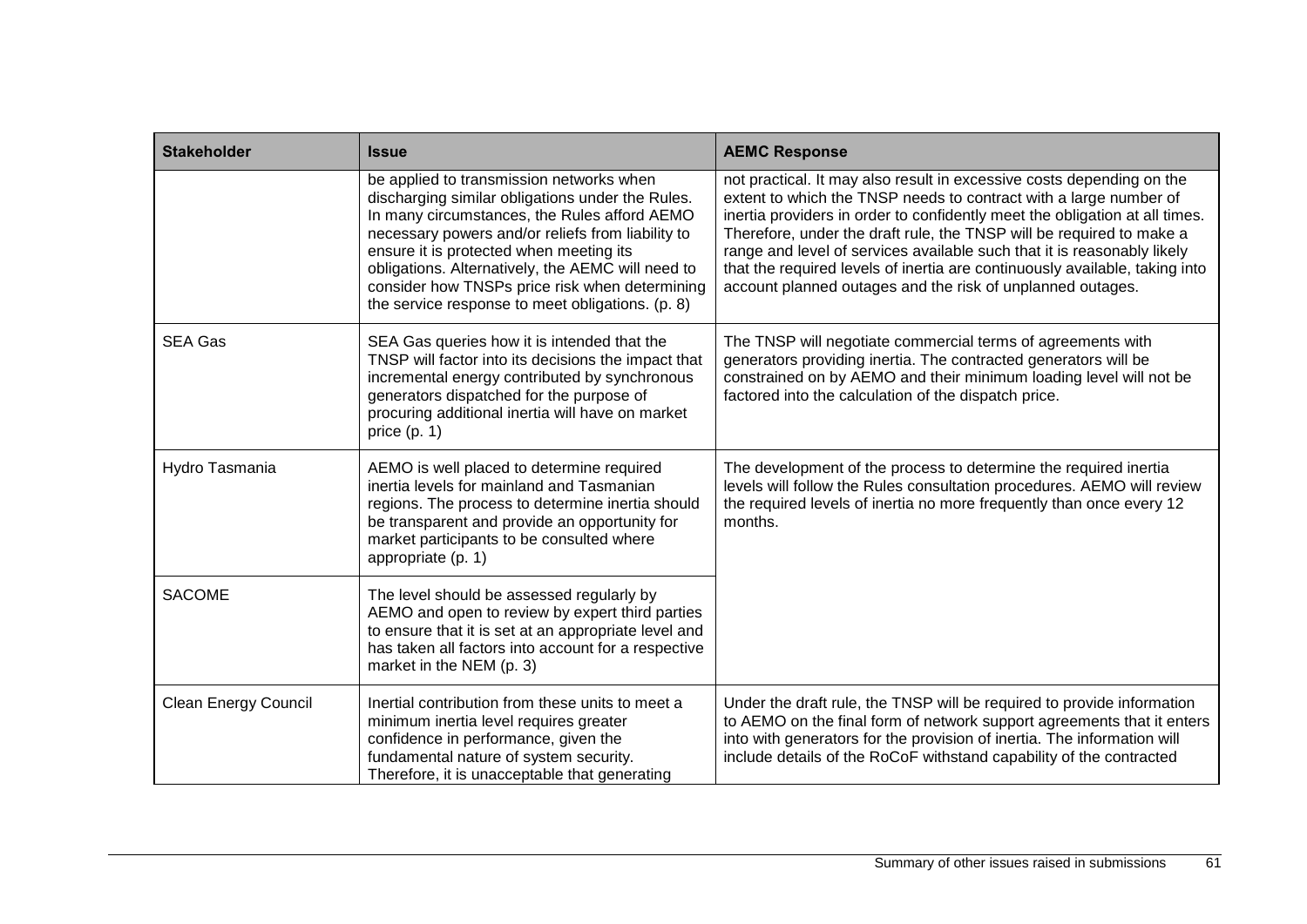| <b>Stakeholder</b> | <b>Issue</b>                                                                                                                                                                                                                                                                                                                                                                                                                                                     | <b>AEMC Response</b>                                                                                                                                                                                                                                              |
|--------------------|------------------------------------------------------------------------------------------------------------------------------------------------------------------------------------------------------------------------------------------------------------------------------------------------------------------------------------------------------------------------------------------------------------------------------------------------------------------|-------------------------------------------------------------------------------------------------------------------------------------------------------------------------------------------------------------------------------------------------------------------|
|                    | units within unknown or undeclared RoCoF<br>withstand capability might contribute to firm<br>system security inertia limits. (p. 5)                                                                                                                                                                                                                                                                                                                              | generator.                                                                                                                                                                                                                                                        |
|                    | The Commission and National Electricity Rules<br>must be clear that only generating units with<br>clearly stated and known RoCoF performance<br>standards may participate in the provision of<br>inertia services. (p. 6)                                                                                                                                                                                                                                        |                                                                                                                                                                                                                                                                   |
| <b>AEMO</b>        | AEMO does not consider it reasonable to require<br>a TNSP to maintain a fixed level of inertia<br>available at all times. This would result in an<br>oversupply of inertia in many periods, and would<br>be an overly onerous requirement on both the<br>TNSP and potential providers. Requiring a<br>constant level of inertia would also deliver<br>inefficient investment, and potential limit<br>participation to only baseload inertia providers.<br>(p. 5) | Agreed. The minimum required levels of inertia will only be required to<br>be provided at times determined by AEMO for reasons of system<br>security. The Commission is further investigating the variable provision<br>of additional inertia for market benefit. |
|                    | AEMO recommends that the responsibility for<br>dispatching inertia sit with AEMO. This is similar<br>to other grid services procured by the TNSP,<br>such as NSAs for reactive power. Once procured<br>by the TNSP, AEMO should be advised of the<br>contracts, and develop procedures for<br>committing inertia if it was required (p. 8)                                                                                                                       | Agreed. Under the draft rule, AEMO will provide instructions for the<br>provision of inertia in accordance with a schedule prepared by the<br>TNSP.                                                                                                               |
|                    | AEMO suggests that restrictions be placed on<br>the inertia procurement contracts, determined in<br>consultation with AEMO. The TNSP should<br>consider how contracts could be dispatched<br>operationally, and the interaction of inertia                                                                                                                                                                                                                       | The TNSP will be required to provide information to AEMO on the final<br>form of network support agreements that it enters into with generators<br>for the provision of inertia, including periods of notice and response<br>times, and any other restrictions.   |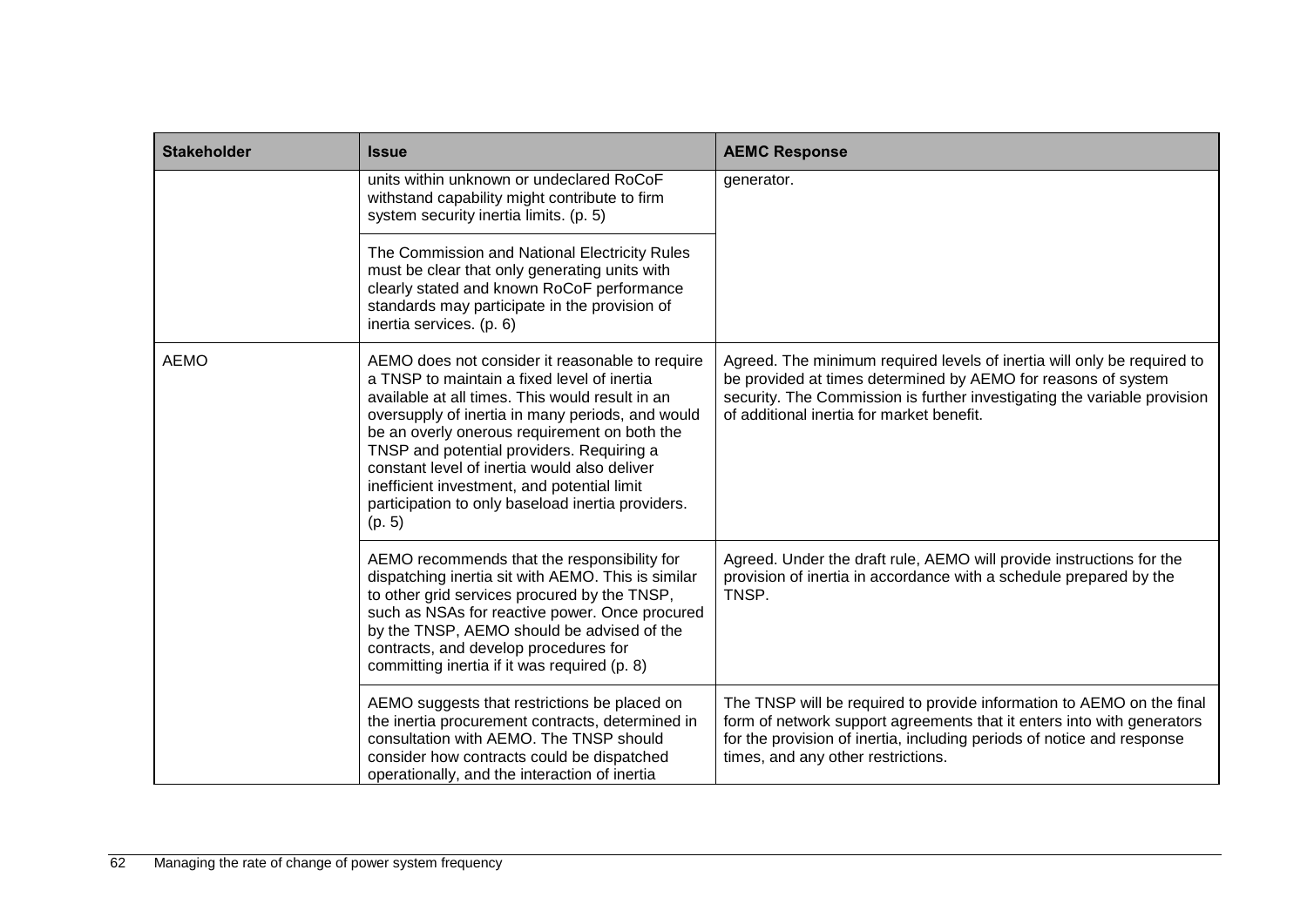| <b>Stakeholder</b>             | <b>Issue</b>                                                                                                                                                                                                                                                                                                                                                                                                                                                                                                                                                                                                                                | <b>AEMC Response</b>                                                                                                                                                                                                                                                                                                                                                                                                                                 |
|--------------------------------|---------------------------------------------------------------------------------------------------------------------------------------------------------------------------------------------------------------------------------------------------------------------------------------------------------------------------------------------------------------------------------------------------------------------------------------------------------------------------------------------------------------------------------------------------------------------------------------------------------------------------------------------|------------------------------------------------------------------------------------------------------------------------------------------------------------------------------------------------------------------------------------------------------------------------------------------------------------------------------------------------------------------------------------------------------------------------------------------------------|
|                                | providers and the energy market (p. 8)                                                                                                                                                                                                                                                                                                                                                                                                                                                                                                                                                                                                      |                                                                                                                                                                                                                                                                                                                                                                                                                                                      |
| <b>ENA</b>                     | Understanding the consequences of failing to<br>provide the required operating level of inertia will<br>be an important consideration for TNSPs in<br>managing associated risks and costs in<br>developing contractual arrangements to meet<br>obligations (p. 7)                                                                                                                                                                                                                                                                                                                                                                           | The Commission considers that an absolute obligation on TNSPs to<br>guarantee the availability of the required levels of inertia at all times is<br>not practical. Under the draft rule, the TNSP will be required to make a<br>range and level of services available such that it is reasonably likely<br>that the required levels of inertia are continuously available, taking into<br>account planned outages and the risk of unplanned outages. |
|                                | In instances where TNSPs may not be able to<br>procure the necessary operating level of inertia,<br>or alternatively where the cost of procurement<br>appears to be excessive due to the limited<br>market, some form of transitional arrangement<br>may be necessary (p. 8)                                                                                                                                                                                                                                                                                                                                                                |                                                                                                                                                                                                                                                                                                                                                                                                                                                      |
| <b>Origin Energy</b>           | The directions paper suggests that it may be<br>difficult to develop clear criteria by which AEMO<br>could assess competing disparate offers and that<br>consumers would bear risks of over or<br>under-procurement. This, however, is not a<br>compelling reason to rule out AEMO from the<br>procurement role given that these issues would<br>also need to be overcome if the TNSPs were<br>given responsibility for contracting. Irrespective<br>of which party is responsible for procuring inertia<br>and FFR, clear policies and procedures will need<br>to be developed to help ensure an efficient level<br>of contracting. (p. 1) | Agreed. However, the Commission considers the existing economic<br>regulatory framework provides a means for the TNSP to assess the<br>least-cost approach to meeting the obligation with oversight and<br>approval by the AER.                                                                                                                                                                                                                      |
| <b>Fast frequency response</b> |                                                                                                                                                                                                                                                                                                                                                                                                                                                                                                                                                                                                                                             |                                                                                                                                                                                                                                                                                                                                                                                                                                                      |
| <b>S&amp;C Electric</b>        | Throughout the directions paper there is a sense<br>that FFR is a new and untried service. This is not                                                                                                                                                                                                                                                                                                                                                                                                                                                                                                                                      | The Commission considers that the use of FFR as a contingency<br>service is untested in the Australian context. However, the                                                                                                                                                                                                                                                                                                                         |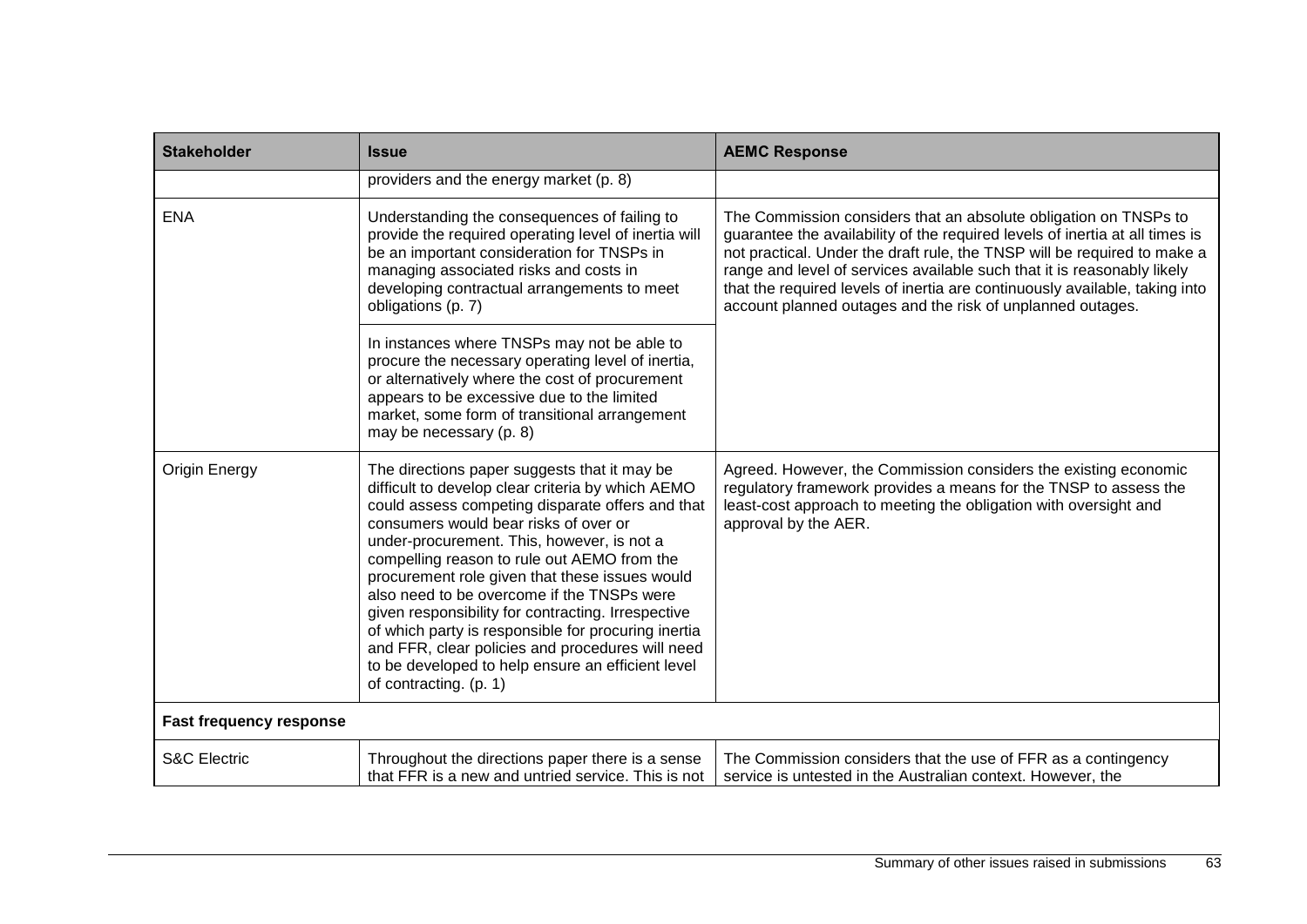| <b>Stakeholder</b>        | <b>Issue</b>                                                                                                                                                                                                                                                                                                                              | <b>AEMC Response</b>                                                                                                                                                                                                                                                                                                                                                                                                                                                                                                                                                                                  |
|---------------------------|-------------------------------------------------------------------------------------------------------------------------------------------------------------------------------------------------------------------------------------------------------------------------------------------------------------------------------------------|-------------------------------------------------------------------------------------------------------------------------------------------------------------------------------------------------------------------------------------------------------------------------------------------------------------------------------------------------------------------------------------------------------------------------------------------------------------------------------------------------------------------------------------------------------------------------------------------------------|
|                           | correct and S&C Electric has delivered over 17<br>MW of batteries to deliver this service (p. 2)                                                                                                                                                                                                                                          | Commission considers that FFR services are likely to be effective in<br>managing power system frequency and should be included as a<br>possible means of meeting the secure operating level of inertia.                                                                                                                                                                                                                                                                                                                                                                                               |
| Tesla                     | AEMO's capability testing and drafting of FFR<br>technical guidance should begin as soon as the<br>draft rules are published. This will provide<br>technology providers sufficient time to adjust<br>systems and adapt interfaces as required. (p. 2)                                                                                     | Under the draft rule on power system frequency, the TNSP will be able<br>to enter into contract arrangements with third party providers of FFR<br>services, with approval from AEMO. This will be undertaken on a<br>case-by-case basis in order to account for the varying characteristics<br>of different technologies. Over time, greater experience with the<br>implementation of these technologies will be developed.                                                                                                                                                                           |
|                           | Tesla recommends that minimum contractual<br>duration for FFR services would significantly<br>advance first mover projects in the Australian<br>market $(p. 5)$                                                                                                                                                                           | The Commission has not proposed to place a minimum contract<br>duration on FFR services. The Commission considers that these<br>arrangements should remain at the discretion of the negotiating parties<br>in order to maintain flexibility and efficiency in the provision of the<br>services.                                                                                                                                                                                                                                                                                                       |
| Australian Energy Council | The directions paper suggests that TNSPs<br>should be used as a stop gap means of acquiring<br>the necessary FFR. This conclusion overlooks<br>the possibility that existing synchronous<br>generators may also be able to provide FFR (p.<br>1,2)                                                                                        | While the Commission proposes that TNSPs would be able to contract<br>for the FFR services in order to meet an agreed proportion of the<br>required levels of inertia, this is unlikely to be relevant for synchronous<br>generators that already provide inertia. A future market sourcing<br>approach to FFR would allow all FFR providers to participate.                                                                                                                                                                                                                                          |
| <b>SACOME</b>             | If the funding avenues are too restrictive it may<br>cause TNSPs to seek the cheapest option of<br>FFR, which is load shedding. For SACOME<br>members this can cause risks to personnel and<br>plant, unacceptable interruptions to production,<br>and material disruptions that endure for a<br>prolonged period after the outage (p. 4) | Under the NER, the management of frequency through load shedding<br>is not permitted for credible contingencies (under a notification by the<br>jurisdictional system security coordinator for South Australia, the<br>Frequency Operating Standards for South Australia following a<br>separation event are such that frequency is assumed to be maintained<br>within the standards through operation of the UFLS scheme). Future<br>FFR services may include controlled load reductions. However, these<br>services would be provided through negotiation and payment with the<br>service provider. |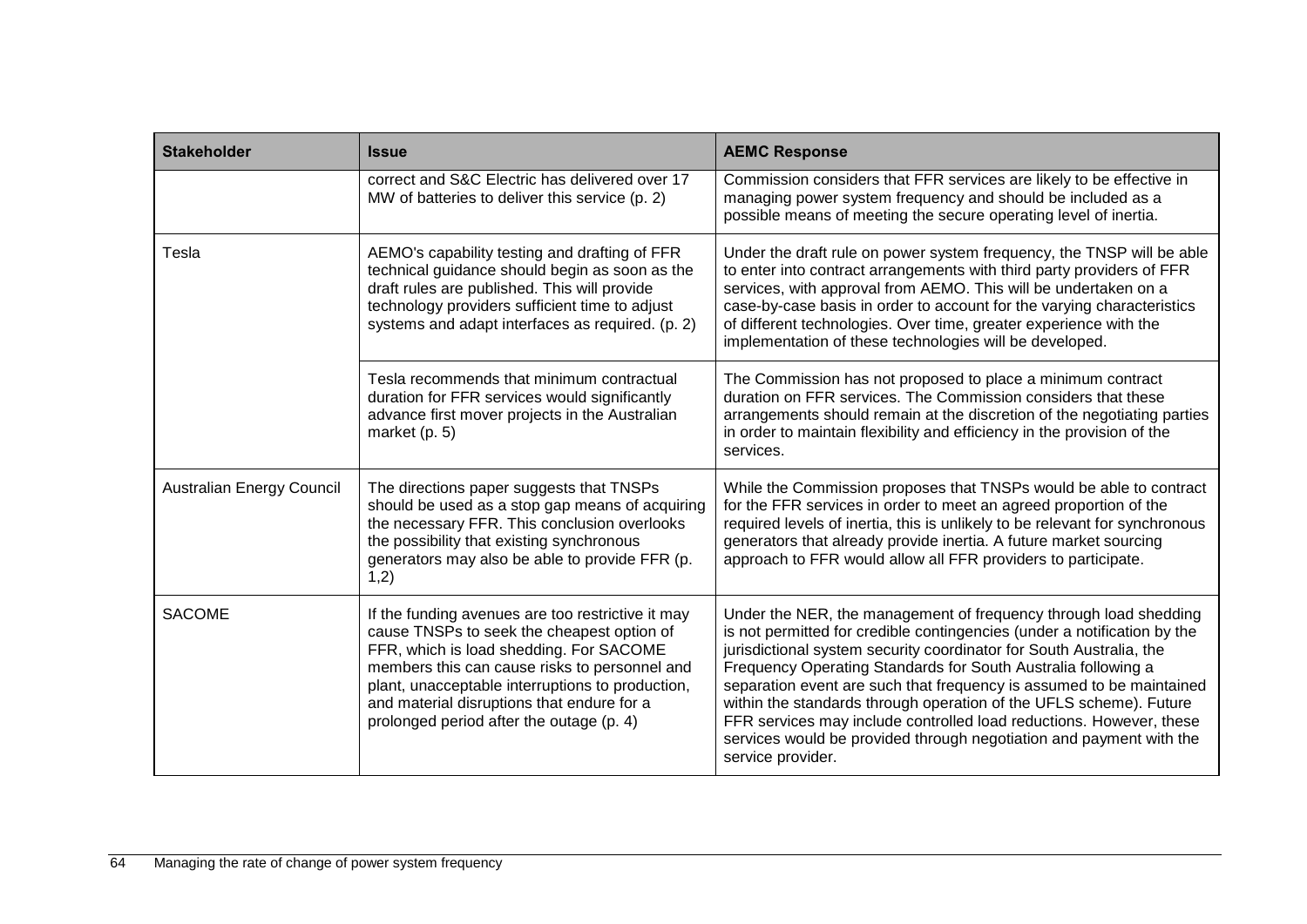| <b>Stakeholder</b>   | <b>Issue</b>                                                                                                                                                                                                                                                                                                                                                                                                                                                                       | <b>AEMC Response</b>                                                                                                                                                                                                                                                                                                 |
|----------------------|------------------------------------------------------------------------------------------------------------------------------------------------------------------------------------------------------------------------------------------------------------------------------------------------------------------------------------------------------------------------------------------------------------------------------------------------------------------------------------|----------------------------------------------------------------------------------------------------------------------------------------------------------------------------------------------------------------------------------------------------------------------------------------------------------------------|
| <b>Origin Energy</b> | We question an unlimited contract length for FFR<br>services, especially if the AEMC intends to<br>transition to a market based approach after 3<br>years. A limit on contract length would not unduly<br>undermine investment certainty and will provide<br>greater clarity around the planned transition (p.<br>2)                                                                                                                                                               | The Commission has not proposed to place a maximum contract<br>duration on FFR services. The Commission considers that these<br>arrangements should remain at the discretion of the negotiating parties<br>in order to maintain flexibility and efficiency in the provision of the<br>services.                      |
| <b>AEMO</b>          | AEMO proposes that the transitional FFR<br>mechanism should achieve two objectives:<br>Ensure a large, competitive pool of FFR<br>providers is available in future, when it will offer<br>substantial value to consumers and allow AEMO<br>and other market participants to gain practical<br>experience with a wide range of types of FFR<br>providers, ensuring these services can be used<br>effectively and with high confidence when they<br>are ultimately required. (p. 19) | Under the draft rule, the ability for the TNSP to contract for the<br>provision of alternative services should allow market participants and<br>AEMO to gain practical experience with different types of FFR. The<br>Commission is also investigating additional future measures for FFR<br>services.               |
| <b>AER</b>           | We do not believe that TNSPs procuring ROCOF<br>services should be required once a market in<br>fast-frequency is established (p. 2)                                                                                                                                                                                                                                                                                                                                               | In the current power system there is a minimum threshold level of<br>inertia which must be provided in order to maintain at least a<br>satisfactory operating state. FFR services cannot be substituted for<br>this minimum level of inertia.                                                                        |
| <b>ATCO</b>          | Concerned with the apparent bias towards<br>central planning and investment, evidenced by<br>the proposal to rely on TNSPs to manage the<br>procurement of inertia and FFR (p. 2)                                                                                                                                                                                                                                                                                                  | The Commission considers that the potential costs associated with this<br>risk are relatively low given that the TNSPs are only required to make<br>the absolute minimum levels of inertia available. The Commission is<br>further investigating the variable provision of additional inertia for<br>market benefit. |
|                      | It is likely that this approach will create perverse<br>incentives to encourage investment in potentially<br>redundant infrastructure. (p. 2)                                                                                                                                                                                                                                                                                                                                      |                                                                                                                                                                                                                                                                                                                      |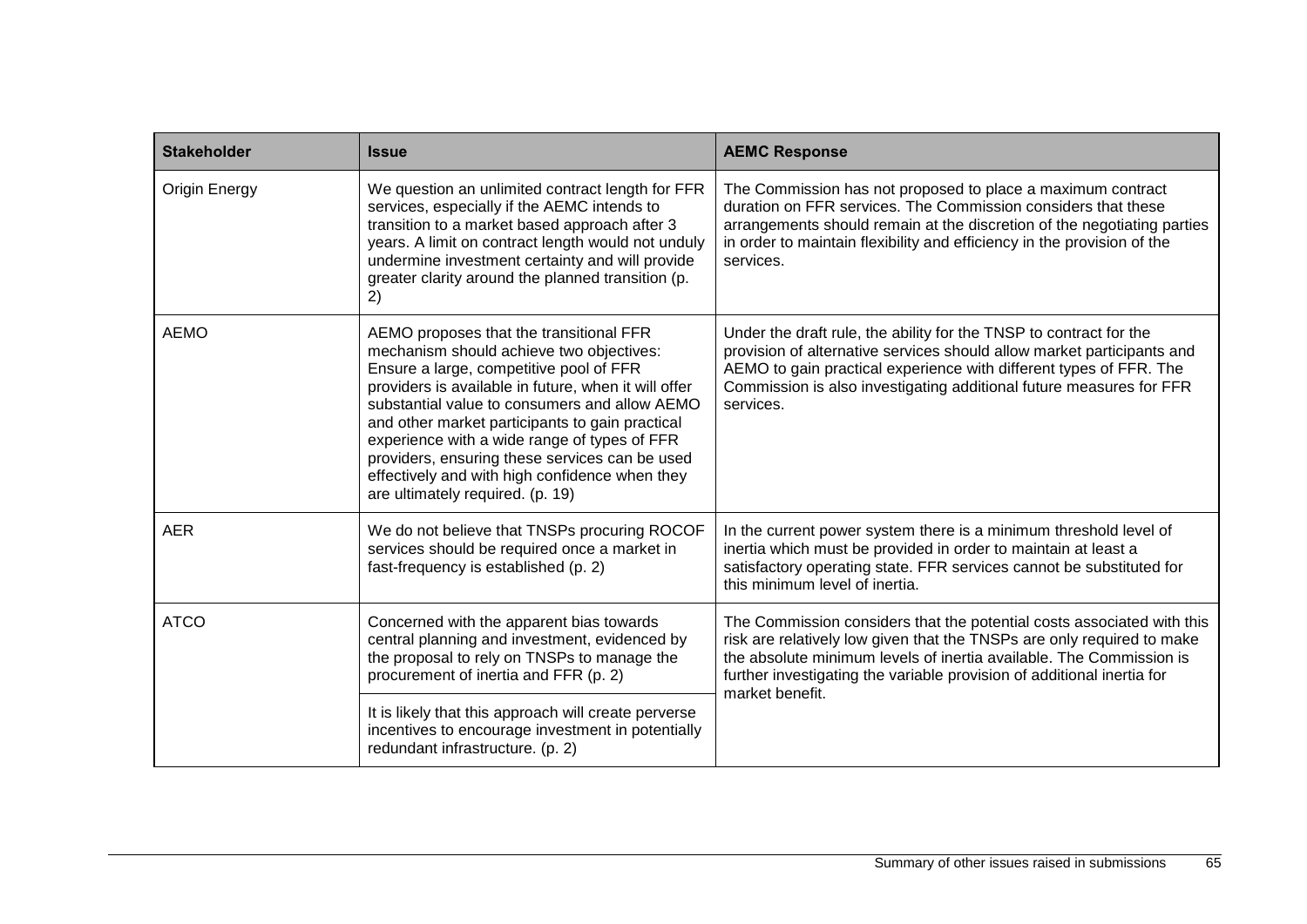| <b>Stakeholder</b> | <b>Issue</b>                                                                                                                      | <b>AEMC Response</b> |
|--------------------|-----------------------------------------------------------------------------------------------------------------------------------|----------------------|
|                    | A more effective mechanism would be open<br>markets for system frequency and inertia as<br>contestable ancillary services. (p. 3) |                      |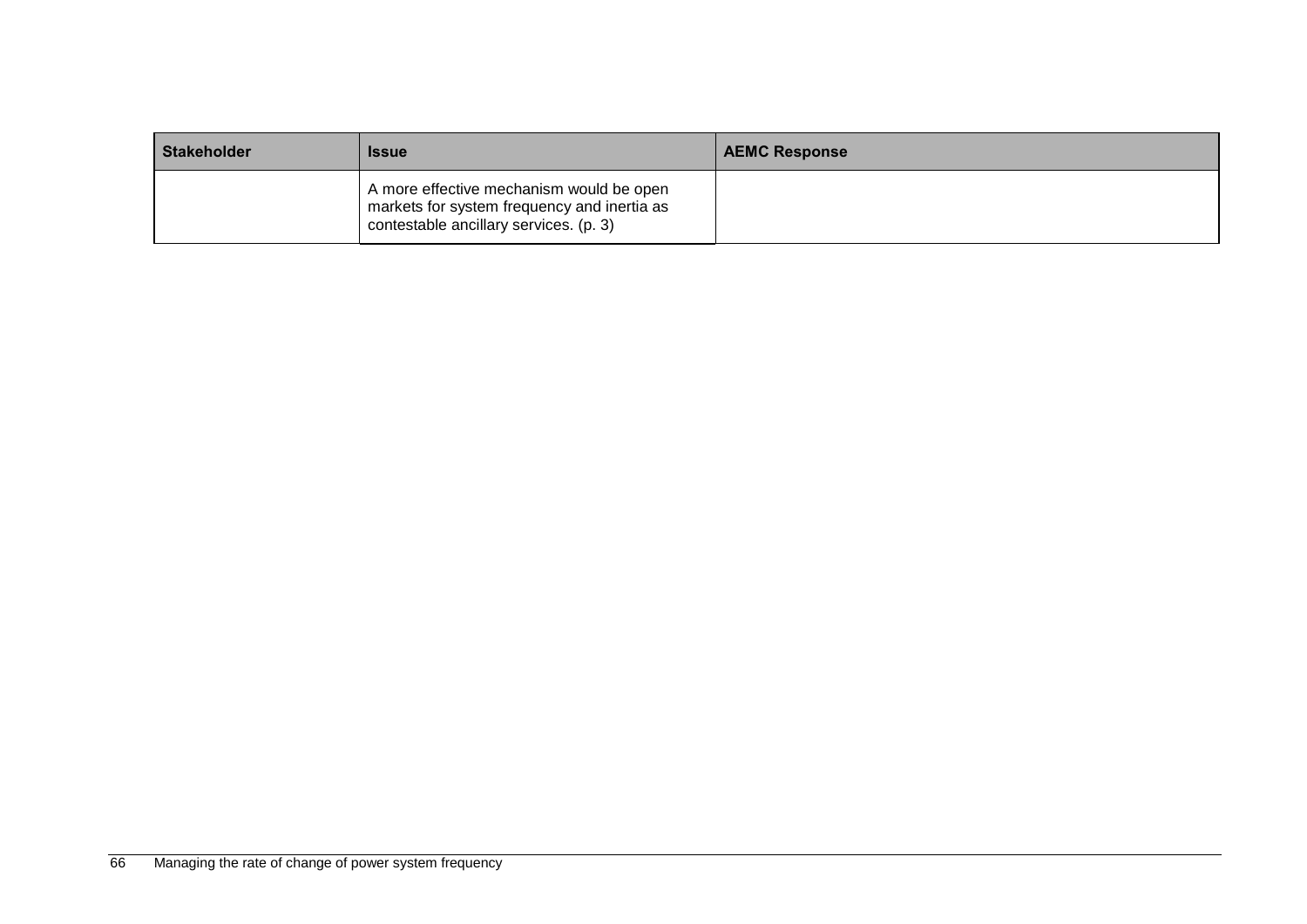# **B Legal requirements under the NEL**

This appendix sets out the relevant legal requirements under the NEL for the AEMC to make this draft rule determination.

### **B.1 Draft rule determination**

In accordance with s. 99 of the NEL, the Commission has made this draft rule determination in relation to the rule proposed by the South Australian Minister for Mineral Resources and Energy.

The Commission's reasons for making this draft rule determination are set out in section 2.4.

A copy of the more preferable draft rule is attached to and published with this draft rule determination. Its key features are described in section 2.1.

### **B.2 Power to make the rule**

The Commission is satisfied that the more preferable draft rule falls within the subject matter about which the Commission may make rules. The more preferable draft rule falls within s. 34 of the NEL as it relates to the operation of the NEM (section  $34(1)(a)(i)$ , the operation of the national electricity system for the purposes of the safety, security and reliability of that system (section  $34 \frac{(1)(a)(ii)}{i}$ , and the activities of persons (including Registered participants) participating in the NEM or involved in the operation of the national electricity system (section 34(1)(a)(iii)).

### **B.3 Commission's considerations**

In assessing the rule change request the Commission considered:

- its powers under the NEL to make the rule;
- the rule change request;
- submissions received during first round consultation;
- submissions received with respect to consultation on the *System security market frameworks review*; and
- the Commission's analysis as to the ways in which the proposed rule will or is likely to, contribute to the achievement of the NEO and how the more preferable draft Rule will, or is likely to, better contribute to the achievement of the NEO..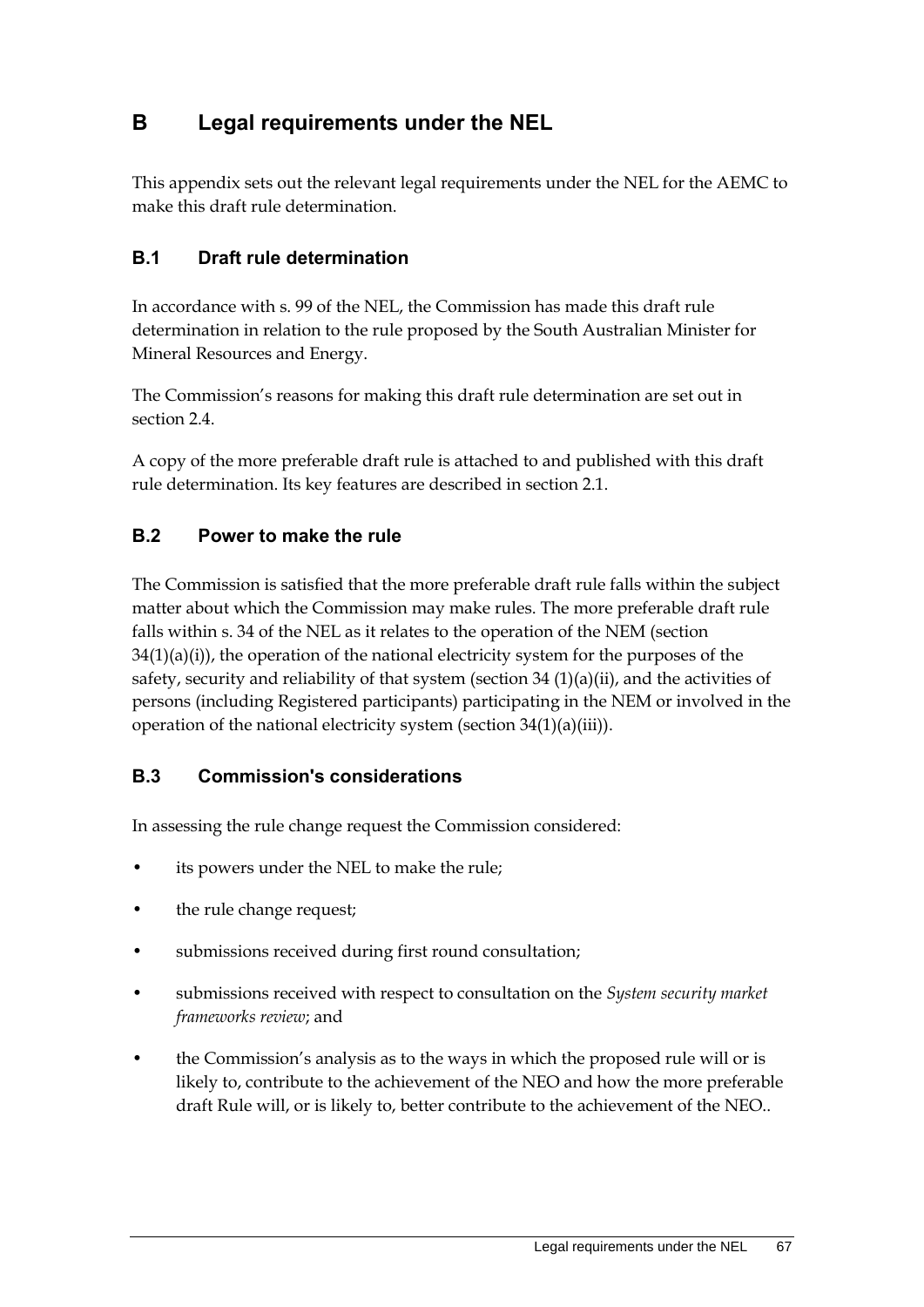There is no relevant Ministerial Council on Energy (MCE) statement of policy principles for this rule change request.131

The Commission may only make a rule that has effect with respect to an adoptive jurisdiction if satisfied that the proposed rule is compatible with the proper performance of AEMO's declared network functions.132 The more preferable draft rule is compatible with the performance of those functions as it leaves those functions unchanged.

## **B.4 Civil penalties**

### **B.4.1 Amended provisions**

The Commission's draft rule amends clauses of the existing NER (as set out in Table A.2 below) that are currently classified as civil penalty provisions under Schedule 1 of the National Electricity (South Australia) Regulations. The Commission considers that these clauses should continue to be classified as civil penalty provisions and therefore will not recommend any change to their classification to the COAG Energy Council.

| New clause reference | Who the obligation is<br>imposed upon                                                                                                                                                                                                                 | <b>Recommendation</b> |
|----------------------|-------------------------------------------------------------------------------------------------------------------------------------------------------------------------------------------------------------------------------------------------------|-----------------------|
| 4.10.2(c)            | Any person operating<br>equipment interfacing with a<br>transmission network.<br>Change relates to persons<br>operating equipment<br>interfacing with the<br>transmission network that is<br>involved in the provision of<br>inertia network services | Retain                |
| 4.11.1(b)            | The provider of inertia<br>network services                                                                                                                                                                                                           | Retain                |

#### **Table B.1 Amended clauses that the Commission recommends should continue to attract a civil penalty**

### **B.4.2 New provisions**

The Commission cannot create new civil penalty provisions. However, it may recommend to the COAG Energy Council that new or existing provisions of the NER

<u>.</u>

<sup>131</sup> Under s. 33 of the NEL, the AEMC must have regard to any relevant MCE statement of policy principles in making a rule. The MCE is referenced in the AEMC's governing legislation and is a legally enduring body comprising the Federal, State and Territory Ministers responsible for Energy. On 1 July 2011 the MCE was amalgamated with the Ministerial Council on Mineral and Petroleum Resources. The amalgamated council is now called the COAG Energy Council.

<sup>132</sup> Section 91(8) of the NEL.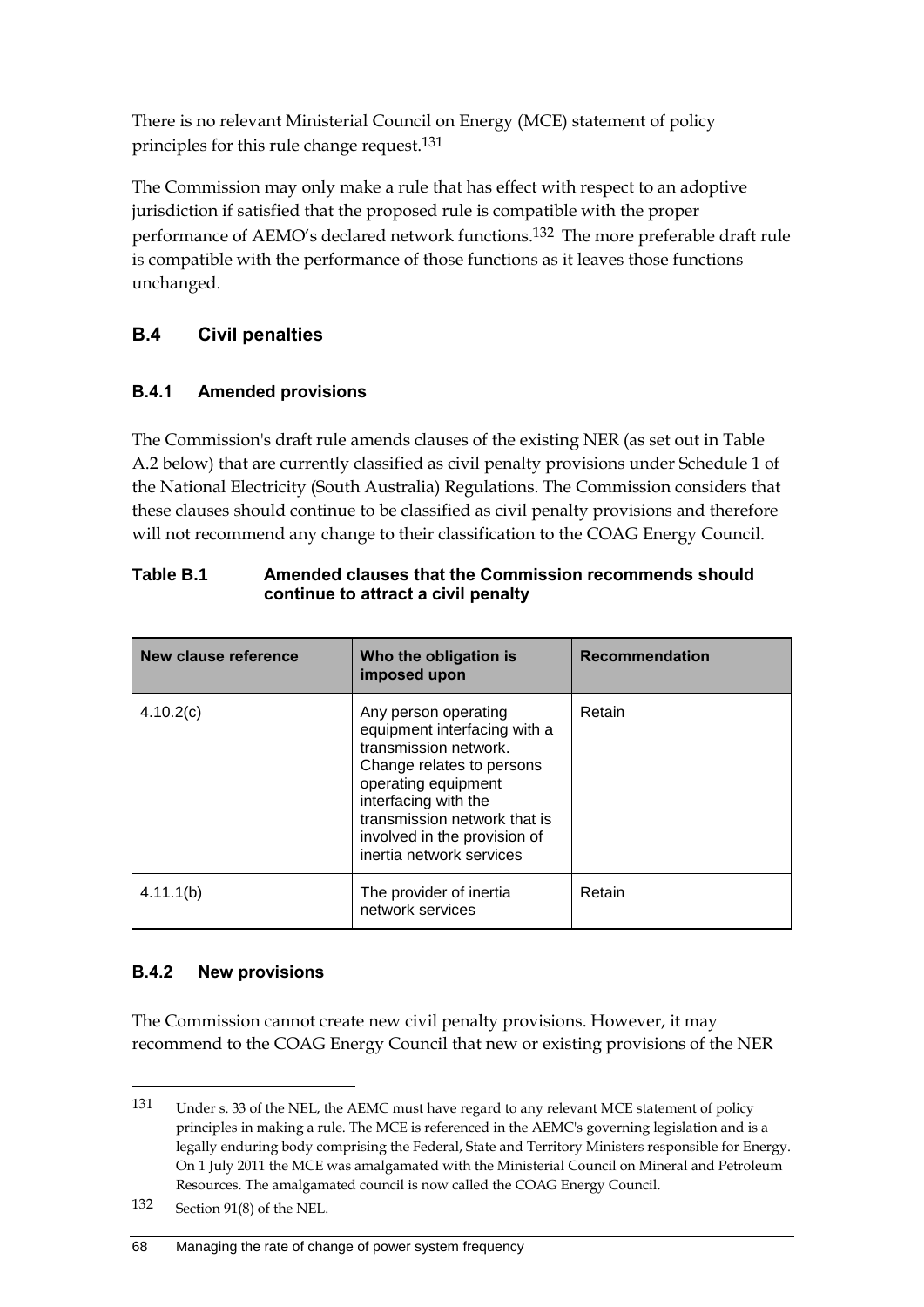be classified as civil penalty provisions. The new provisions that the Commission will recommend to the COAG Energy Council to be civil penalty provisions are set out below in Table B.2. The Commission considers that the new provisions should be classified as civil penalty provisions for the reasons set out in the table.

| <b>New clause reference</b> | Who the obligation is<br>imposed upon                                                      | <b>Recommendation</b>                                                                                                                                                                                                                                                                                                                    |
|-----------------------------|--------------------------------------------------------------------------------------------|------------------------------------------------------------------------------------------------------------------------------------------------------------------------------------------------------------------------------------------------------------------------------------------------------------------------------------------|
| 3.9.7(c)                    | Generator in respect of inertia<br>network services provided by<br>inertia generating unit | This clause should be classified<br>as a civil penalty provision<br>because the obligation to<br>comply with dispatch<br>instructions is key to the<br>provision of inertia network<br>services when they are required<br>in an inertia sub-network                                                                                      |
| 4.3.4(j)                    | <b>Transmission Network Service</b><br>Provider that is a Inertia<br>Service Provider      | This clause should be classified<br>as a civil penalty provision<br>because the obligation to<br>provide inertia network services<br>when they are required is key to<br>AEMO being able to manage the<br>power system with required<br>levels of inertia                                                                                |
| 4.3.4(k)                    | <b>Transmission Network Service</b><br>Provider that is a Inertia<br>Service Provider      | This clause should be classified<br>as a civil penalty provision<br>because the obligation to<br>provide information on inertia<br>network services to AEMO will<br>allow AEMO to enable inertia<br>services in order to manage the<br>power system with required<br>levels of inertia                                                   |
| 4.4.4(g)                    | <b>Registered Participant</b><br>providing an inertia network<br>service                   | This clause should be classified<br>as a civil penalty provision<br>because the obligation to<br>provide inertia network services<br>when they are required is key to<br>AEMO being able to manage the<br>power system with required<br>levels of inertia                                                                                |
| 4.4.4(h)                    | <b>Registered Participant</b><br>providing an inertia network<br>service                   | This clause should be classified<br>as a civil penalty provision<br>because the obligation to make<br>sure that appropriate personnel<br>and facilities are available to<br>receive and respond to AEMO<br>instructions to enable inertia<br>services is key to AEMO being<br>able to manage the power<br>system with required levels of |

#### **Table B.2 New clauses that the Commission recommends should attract a civil penalty**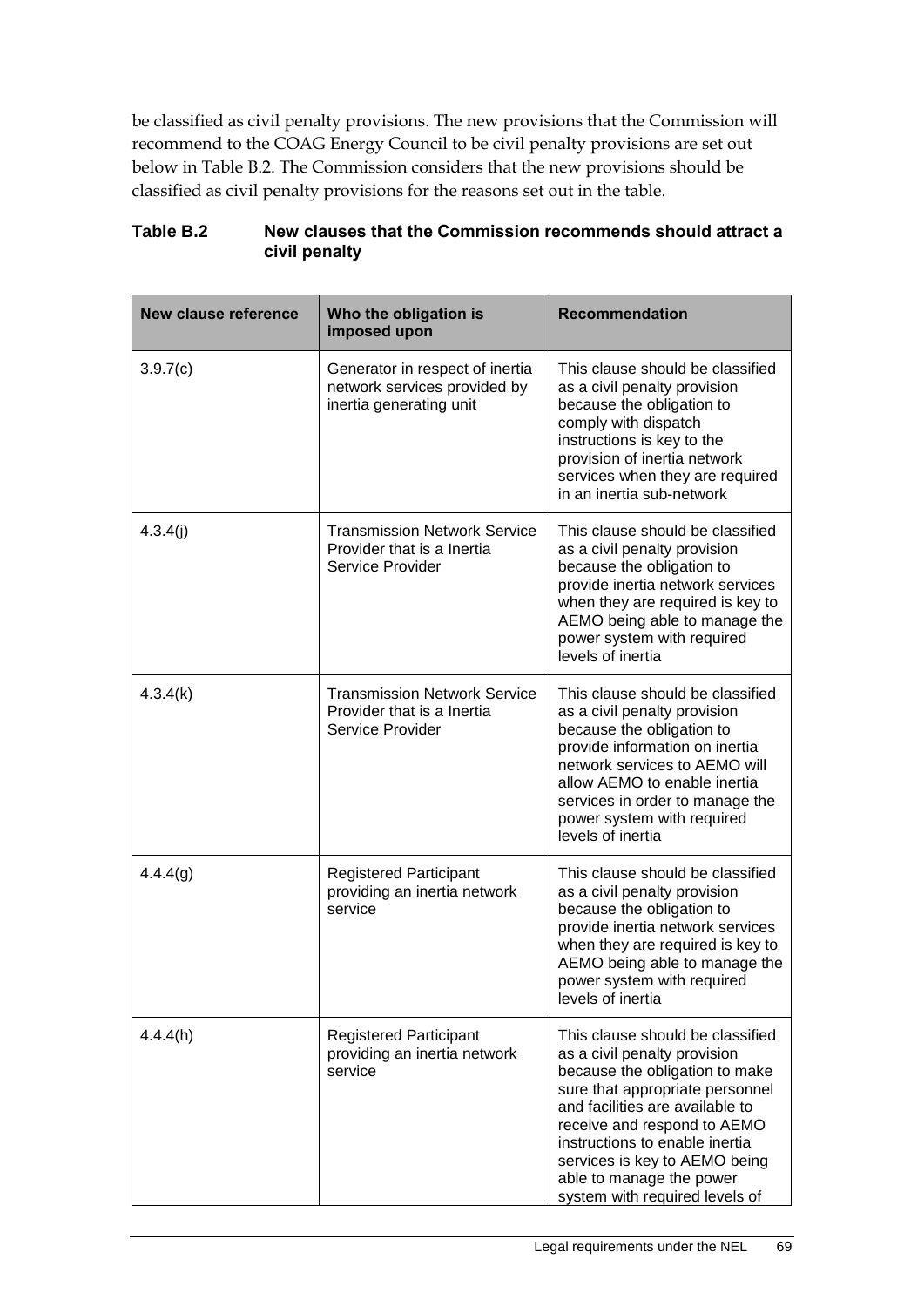| New clause reference | Who the obligation is<br>imposed upon                                               | <b>Recommendation</b>                                                                                                                                                                                                                                                                          |
|----------------------|-------------------------------------------------------------------------------------|------------------------------------------------------------------------------------------------------------------------------------------------------------------------------------------------------------------------------------------------------------------------------------------------|
|                      |                                                                                     | inertia.                                                                                                                                                                                                                                                                                       |
| 4.9.9C               | <b>Transmission Network Service</b><br>Provider that is Inertia Service<br>Provider | This clause should be classified<br>as a civil penalty provision<br>because the provision of<br>information on changes to the<br>availability of inertia services is<br>key to AEMO being able to<br>manage the power system with<br>required levels of inertia.                               |
| 5.20B.5(f)           | <b>Transmission Network Service</b><br>Provider that is Inertia Service<br>Provider | This clause should be classified<br>as a civil penalty provision<br>because prior approval by<br>AEMO of changes to activities<br>that may reduce inertia<br>requirements is key to AEMO<br>being able to manage the power<br>system with required levels of<br>inertia                        |
| 5.20B.6(f)           | <b>Transmission Network Service</b><br>Provider that is Inertia Service<br>Provider | This clause should be classified<br>as a civil penalty provision<br>because prior approval by<br>AEMO of the specifications and<br>performance standards relating<br>to inertia network services is key<br>to AEMO being able to manage<br>the power system with required<br>levels of inertia |

## **B.5 Conduct provisions**

<u>.</u>

The Commission's more preferable draft rule does not propose any changes to conduct provisions.

## **B.6 Northern Territory legislative considerations**

From 1 July 2016, the NER, as amended from time to time, apply in the Northern Territory, subject to derogations set out in Regulations made under Northern Territory legislation adopting the NEL.133 Under those Regulations, only certain parts of the NER have been adopted in the Northern Territory.134 As the proposed rule relates to parts of the NER that currently do not apply in the Northern Territory, the

#### 70 Managing the rate of change of power system frequency

<sup>133</sup> National Electricity (Northern Territory) (National Uniform Legislation) (Modifications) Regulations.

<sup>134</sup> For the version of the NER that applies in the Northern Territory, refer to : http://www.aemc.gov.au/Energy-Rules/National-electricity-rules/National-Electricity-Rules-(No rthern-Territory).